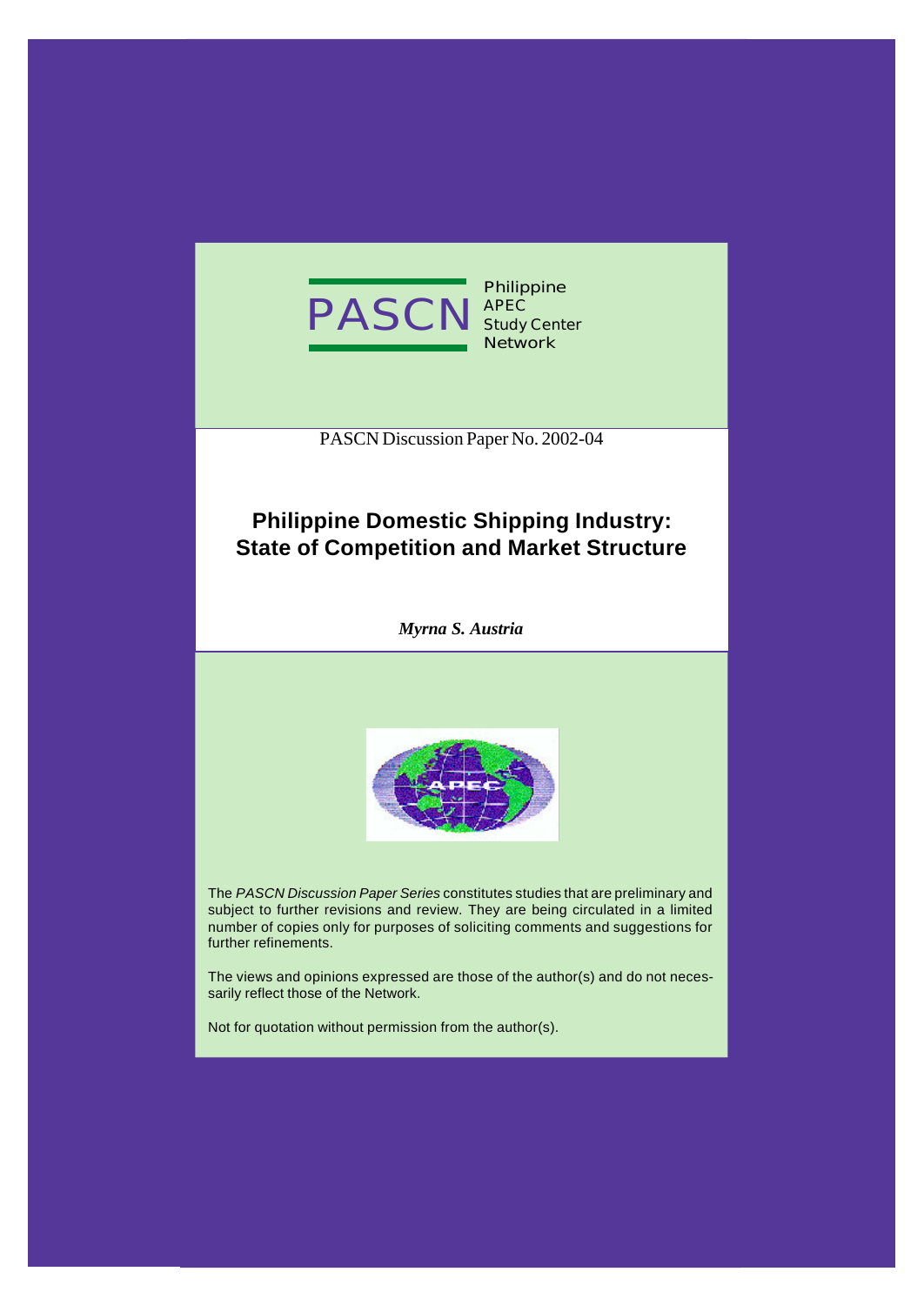

**PHILIPPINE** STUDY CENTER **NETWORK** 

PASCN Discussion Paper No. 2002-04

# **Philippine Domestic Shipping Industry: State of Competition and Market Structure**

*Myrna S. Austria*

Philippine Institute for Development Studies

June 2002

The *PASCN Discussion Paper Series* constitutes studies that are preliminary and subject to further revisions and review. They are being circulated in a limited number of copies only for purposes of soliciting comments and suggestions for further refinements.

The views and opinions expressed are those of the author(s) and do not necessarily reflect those of the Network.

Not for quotation without permission from the author(s).

For comments, suggestions or further inquiries, please contact:

**The PASCN Secretariat** Philippine Institute for Development Studies NEDA sa Makati Building, 106 Amorsolo Street Legaspi Village, Makati City, Philippines Tel. Nos. 893-9588 and 892-5817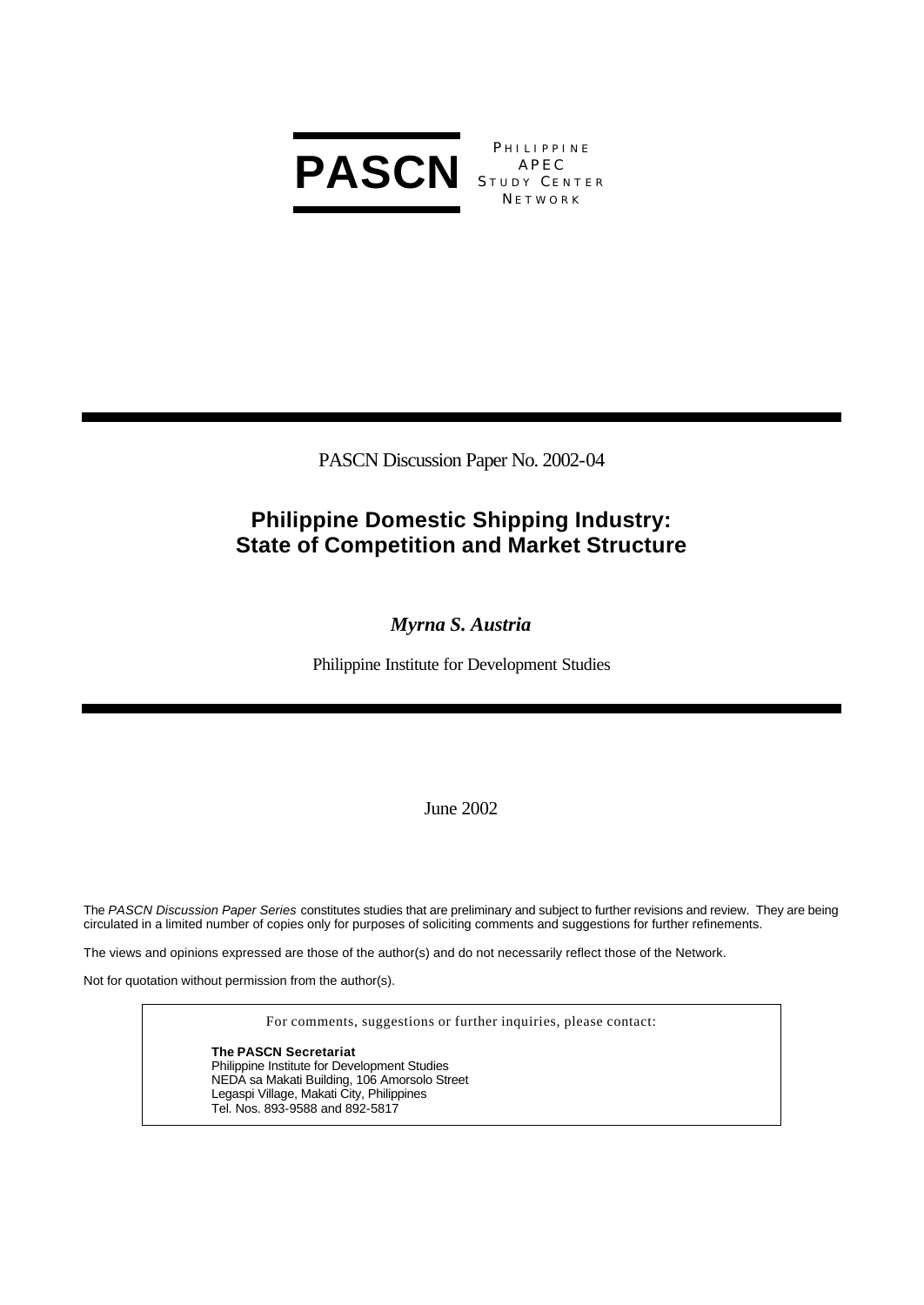### **Table of Contents**

|                                                               | Page iv        |
|---------------------------------------------------------------|----------------|
| Abstract                                                      |                |
| <b>Executive Summary</b>                                      |                |
| Table of Contents                                             | i.             |
| <b>List of Tables</b>                                         | ii.            |
| List of Figures                                               | iii.           |
| <b>List of Appendices</b>                                     | iv.            |
| 1. Introduction                                               | $\mathbf{1}$   |
| 2. Domestic Shipping Transport Industry: Brief Profile        | $\overline{2}$ |
| 3. Contestability of Markets in the Shipping Industry         | 5              |
| 4. Regulatory Framework and Policies: Pre-reform Period       | 8              |
| 5. Liberalization, Deregulation and Other Government Policies | 14             |
| 6. Market Structure and Competition                           | 22             |
| 7. The Role of MARINA in a Deregulated Environment            | 39             |
| 8. Areas for Competition Policy and Further Reforms           | 41             |
| 9. Summary and Conclusions                                    | 43             |
| 10. References                                                | 44             |
| 11. Appendices                                                | 46             |

Page No.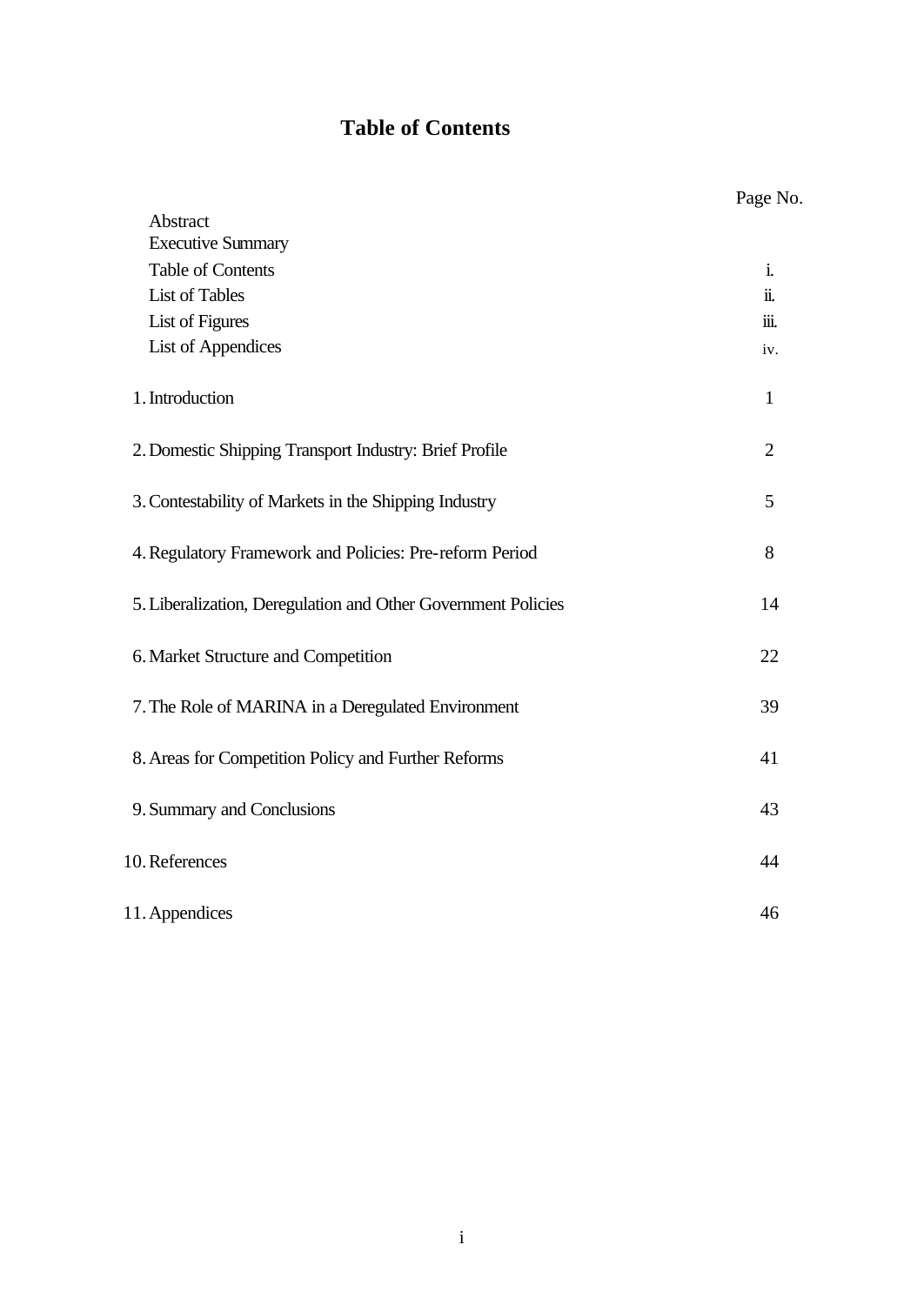# **List of Tables**

| <b>Table</b>   | <b>Title</b>                                                                                                                  | Page No. |
|----------------|-------------------------------------------------------------------------------------------------------------------------------|----------|
| $\mathbf{1}$   | Gross value added in water transport (million pesos at constant<br>1985 prices)                                               | 3        |
| $\overline{2}$ | Domestic passenger and cargo traffic, 1990-2000                                                                               | 3        |
| 3              | Government regulations on domestic shipping rates                                                                             | 16       |
| $\overline{4}$ | <b>Classification of routes</b>                                                                                               | 23       |
| 5              | Indicators of market structure, passenger service, 1998                                                                       | 23       |
| 6              | State of competition, passenger service, 1998                                                                                 | 24       |
| 7              | Indicators of market structure, cargo service, 1998                                                                           | 25       |
| 8              | State of competition, cargo service, 1998                                                                                     | 25       |
| 9              | Distribution of top 5 players as effective competitors, by type of<br>routes, passenger and cargo services, 1998              | 26       |
| 10             | State of competition, routes originating from Manila and Cebu,<br>passenger service, 1998                                     | 28       |
| 11             | State of competition, routes originating from Manila and Cebu,<br>cargo services, 1998                                        | 29       |
| 12             | Range of market shares of dominant players in routes with only 1<br>effective competitor and routes with mild competition (%) | 30       |
| 13             | Annual increase in cargo rates, Sulpicio Lines (%, 1995 prices)                                                               | 33       |
| 14             | Annual increase in cargo rates, WG&A (%, 1995 prices)                                                                         | 34       |
| 15             | Annual increase in passenger rates, WG&A (%, 1995 prices)                                                                     | 35       |
| 16             | Annual increase in passenger rates, Sulpicio Lines (%, 1995<br>prices) 2000-2001                                              | 36       |
| 17             | Entry- exit of firms, domestic shipping industry, 1990-1999                                                                   | 38       |
| 18             | Surviving firms, growing and declining based on Net Registered<br>Tonnage (NRT) change                                        | 39       |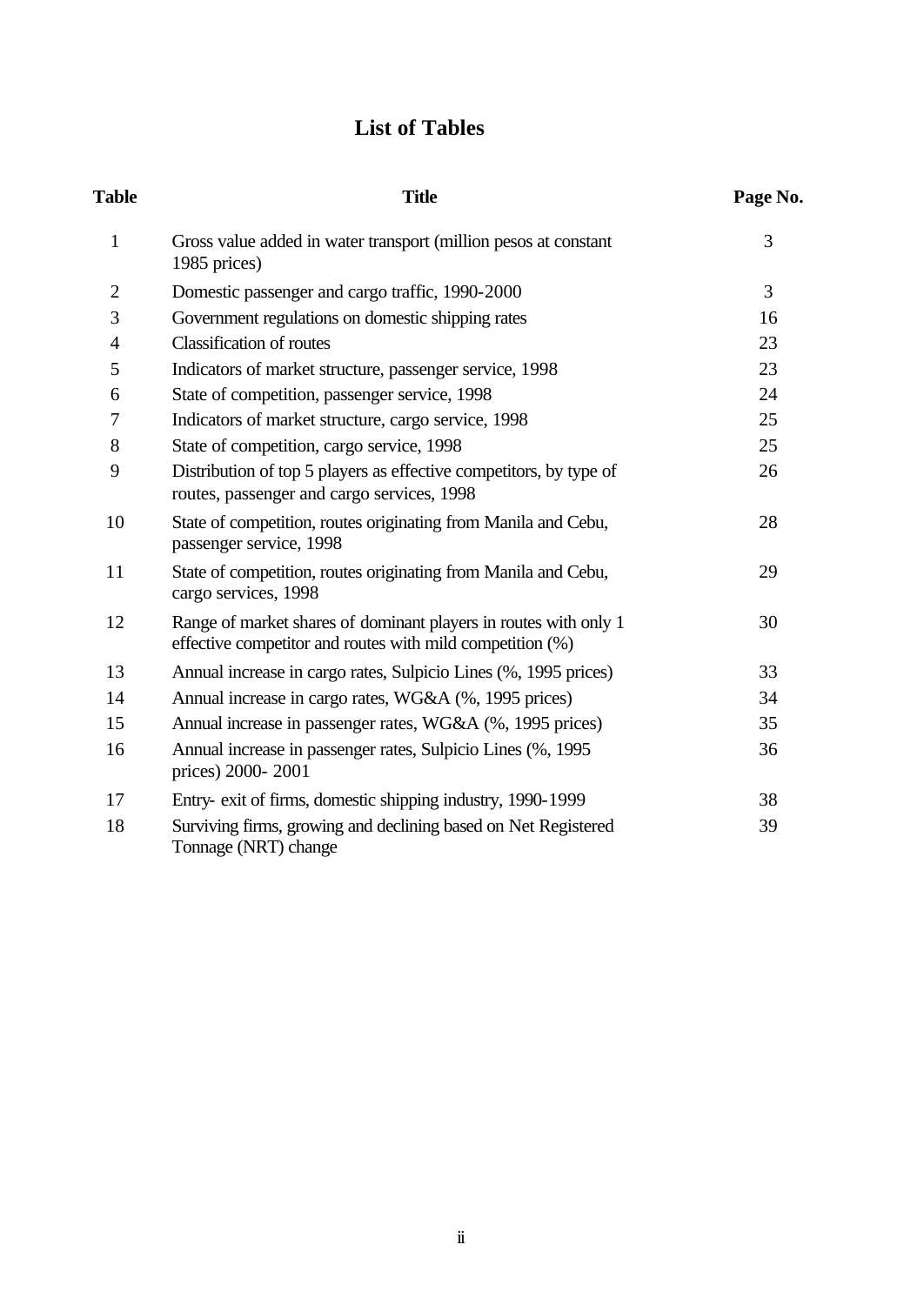# **List of Figures**

| <b>Figure</b> | <b>Title</b>                                                          | Page No. |  |
|---------------|-----------------------------------------------------------------------|----------|--|
|               | Total GRT of domestic merchant fleet, by type of service, 1990-1999   | 4        |  |
| 2             | Annual growth rate, passenger GRT and traffic (1990-1999) (%)         | 4        |  |
| 3             | Annual growth rate, cargo GRT and traffic (1990-1999) (%)             |          |  |
| 4             | Average age of domestic merchant fleet, by type of service, 1990-1999 |          |  |
| 5             | Loans released by sector, DSMP I, as of June 2001                     | 21       |  |
| 6             | Loans released by sector, DSMP II, as of June 2001                    |          |  |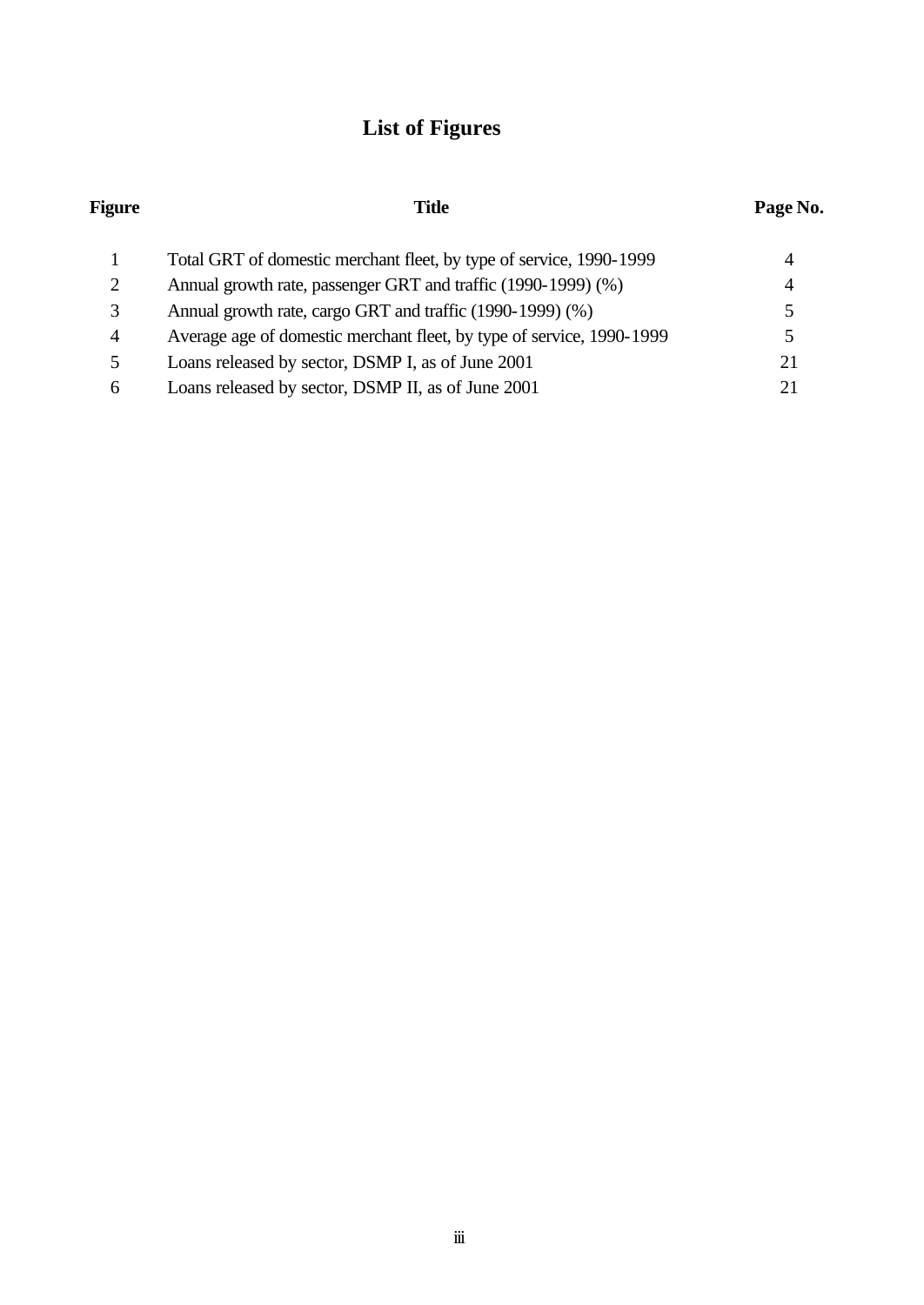# **List of Appendices**

| <b>Table</b> | <b>Title</b>                                                                                            |
|--------------|---------------------------------------------------------------------------------------------------------|
| $\mathbf{1}$ | Dominant/ effective players per route, per type of market, passenger traffic,<br>primary routes, 1998   |
| 2            | Dominant/ effective players per route, per type of market, passenger traffic,<br>secondary routes, 1998 |
| 3            | Dominant/ effective players per route, per type of market, passenger traffic,<br>tertiary routes, 1998  |
| 4            | Dominant/ effective players per route, per type of market, cargo revenue, primary<br>routes, 1998       |
| 5            | Dominant/ effective players per route, per type of market, cargo revenue,<br>secondary routes, 1998     |
| 6            | Dominant/ effective players per route, per type of market, cargo revenue, tertiary<br>routes, 1998      |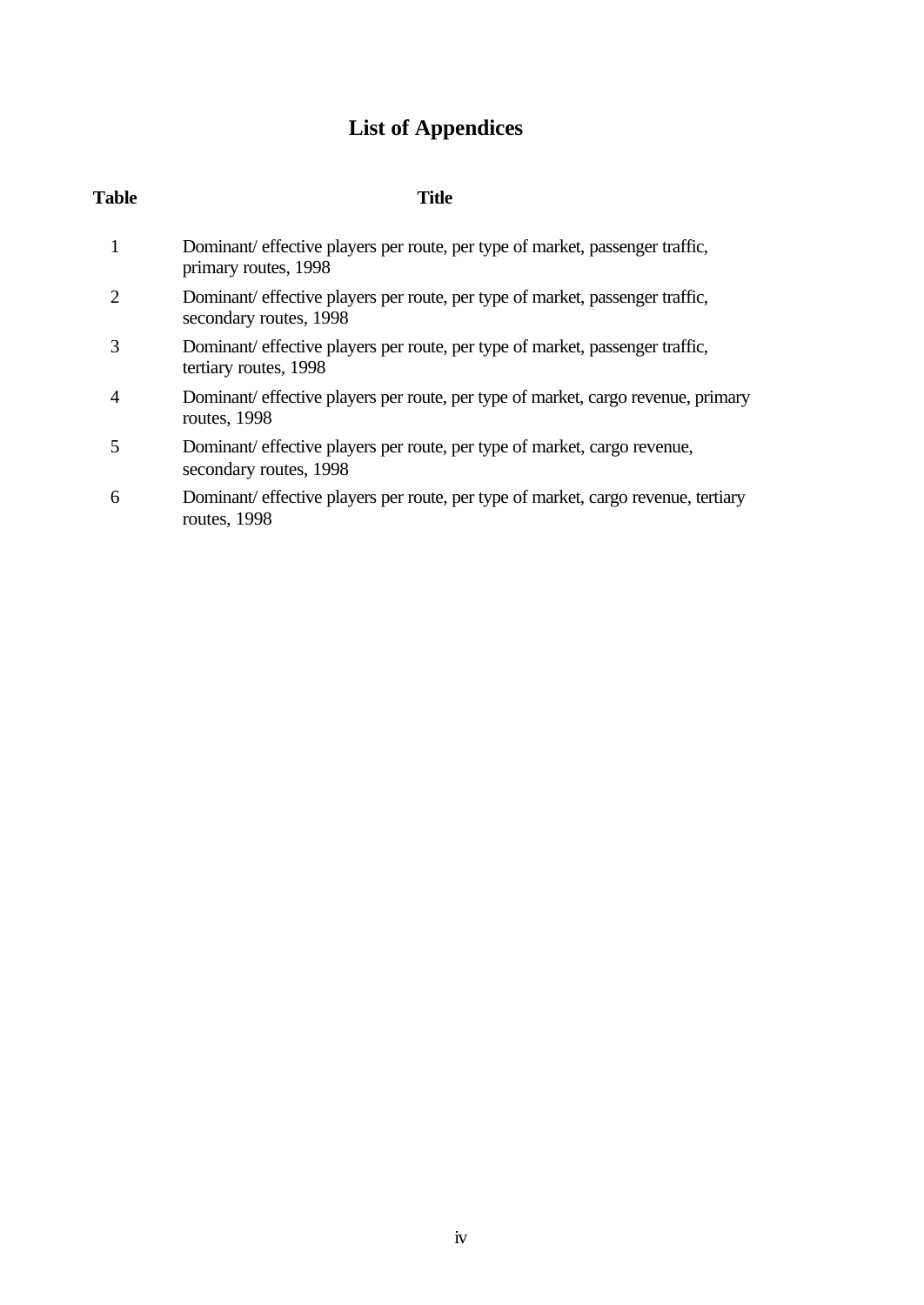### **Philippine Domestic Shipping Transport Industry: State of Competition and Market Structure\***

Myrna S. Austria<sup>\*\*</sup>

#### **1. Introduction**

l

The shipping transport industry plays a very important role in the country's development. Considering the archipelagic setting of the country, shipping provides the primary means of interisland transport. That is, the bulk of domestic trade is transported by shipping; interisland travel, especially in the southern part of the country, is also largely dependent on shipping. Considering this role, an efficient shipping industry that facilitates the movement of commodities, products and people is vital to the growth of the country. This is one where passengers and cargoes get to their destinations on time and in good and safe condition at the least possible cost. For cargoes, especially agricultural commodities, the transport should be in a manner where their physical condition at their place of destination allows them to be marketed at the most competitive price.

The country's domestic shipping industry, however, has been regarded to be inefficient. This is rather unfortunate as the industry has a large number of shipping companies where competition could be expected to be a powerful force for eliminating inefficiency. Past studies suggest the underlying explanation has much to do with the regulations in the industry and policies of the government affecting the industry.

The industry has been highly regulated until reforms, through deregulation and liberalization, were instituted in the 1990s in response to the continuing inefficiency. This study examines the inefficiency of the industry in terms of the complex interaction between regulation and competition; and the effects of the reforms on competition and market structure. The scope of the paper is limited to the interisland liner shipping industry because this is the sector of the industry where regulation is highly concentrated and whose viability is highly sensitive to government policy.

The paper is organized as follows. Section 2 provides a brief profile of the industry. Section 3 discusses the contestability of markets in the shipping industry, including the arguments for and against regulating the industry. Section 4 examines the regulatory framework and policies during the pre-reform period. This is followed by a discussion of liberalization, deregulation and other government policies affecting the industry in Section 5. Section 6 is an analysis of the market structure and state of competition arising from the reforms, including the impact of competition. Section 7 is a discussion of the role of the MARINA in a deregulated environment. Areas for

<sup>\*</sup> This paper was made possible through the financial assistance from the Philippine APEC Study Center Network.

Senior Research Fellow, Philippine Institute for Development Studies (PIDS) and Project Director, Philippine APEC Study Center Network (PASCN) Secretariat. The author would like to acknowledge the able research assistance provided by Ms. Dorothea Lazaro.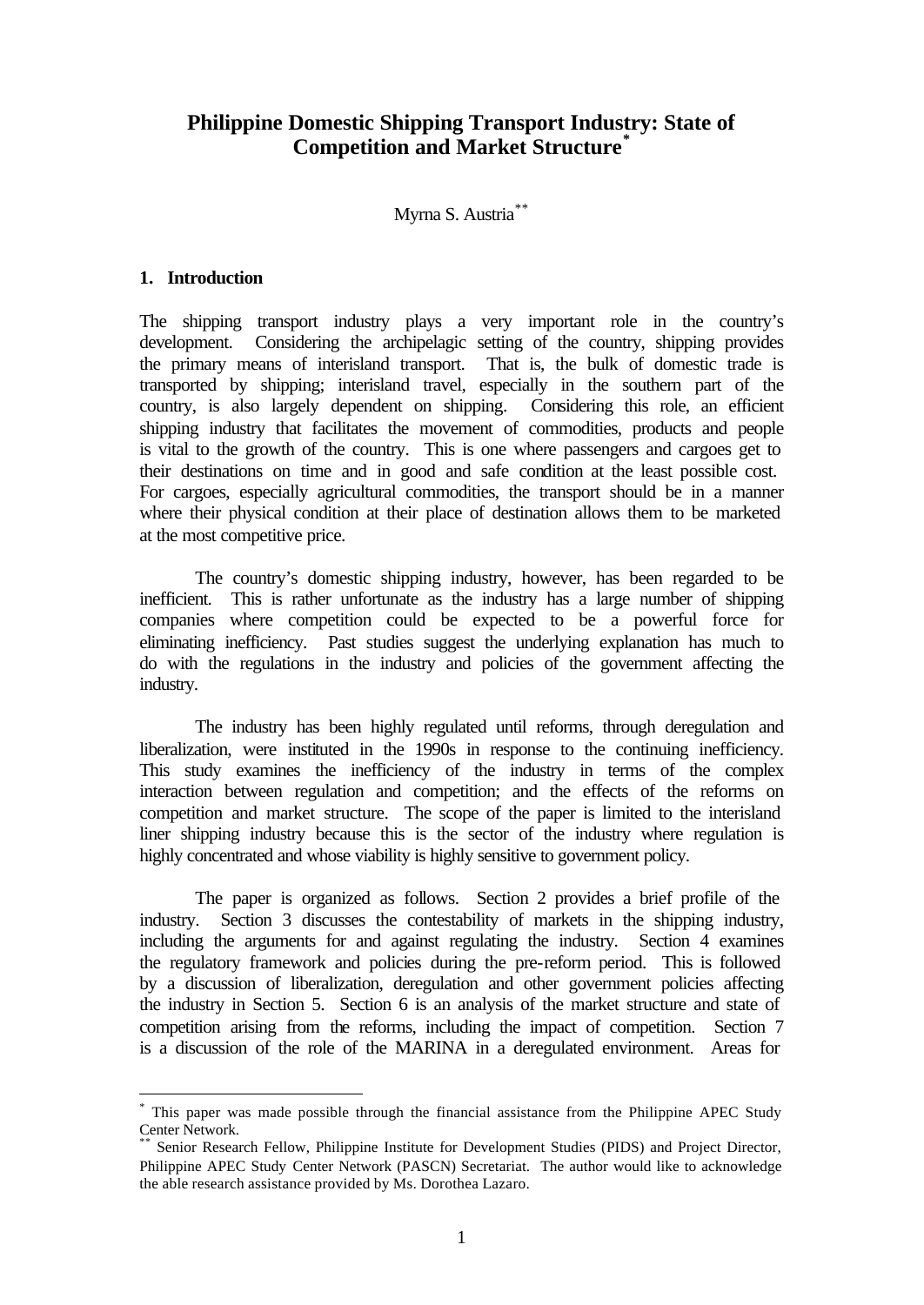competition policy and further reforms are then identified in Section 8. The summary and conclusions are presented in Section 9.

### **2. Domestic Shipping Transport Industry: Brief Profile**

Marine transport services consist of three types of activities namely, maritime transport services, maritime auxiliary services and port services (Fink, Mattoo and Neagu, 2000). *Marine transport* refers to the actual transportation service performed once the commodity or passenger is on board a ship until the ship reaches its port of destination. *Marine auxiliary services* refer to activities related to cargo manipulation in ports and on ships. Under the General Agreement on Trade in Services (GATS) classification, these include cargo handling, storage and warehousing, custom clearance, container station and depot, maritime agency and freight forwarding. On the other hand, *port services* refer to those activities related solely to ship management in ports. Under GATS classification, these include pilotage, towing and tug assistance, provisioning, fuelling and watering, garbage collecting and disposal, port captain's services, navigation aids, shore-based operational services and emergency repair facilities. This paper will concentrate on marine transport, as the other two types of activities have separate issues of their own.

The country's domestic shipping transport is composed of three sectors: liner, tramp and industrial carriage. *Liner shipping* refers to the operation of domestic water transportation that offers their services to the public without discrimination to any user, have regular ports of call and have fixed sailing schedules and frequency. *Tramp shipping*, on the other hand, refers to the operation of freight vessels that are not plying a regular route but are hired on a contractual basis by shippers under mutually agreed terms and usually carry cargoes of bulky commodities. *Industrial carriage* refers to the shipping operations of companies arising from the necessity to cater to the needs of their own enterprises. Of the three sectors, only liner shipping is regulated by the government.

The water transport industry contributes about half a percent to the country's gross domestic product and this share has remained unchanged throughout the 1990s (Table 1). Passenger traffic carried by liner shipping increased from almost 30 million in 1990 to 44.4 million in 2000 registering a 4.05 percent average annual growth rate during the period (Table 2). The volume of domestic cargo carried also went up from 58 million metric tons in 1990 to 76.9 million metric tons in 2000 or a growth rate of almost 2.87 percent per year.

The domestic shipping industry also plays an important role in the country's international trade by carrying, between ports in the country, cargoes intended for exports and cargoes arriving as imports, or what are referred to as transit cargoes. Between 1991 and 1998, transit cargoes carried by domestic vessels grew from 597.5 thousand metric tons to 757.3 thousand metric tons or by 2.67 percent per annum (Table 2).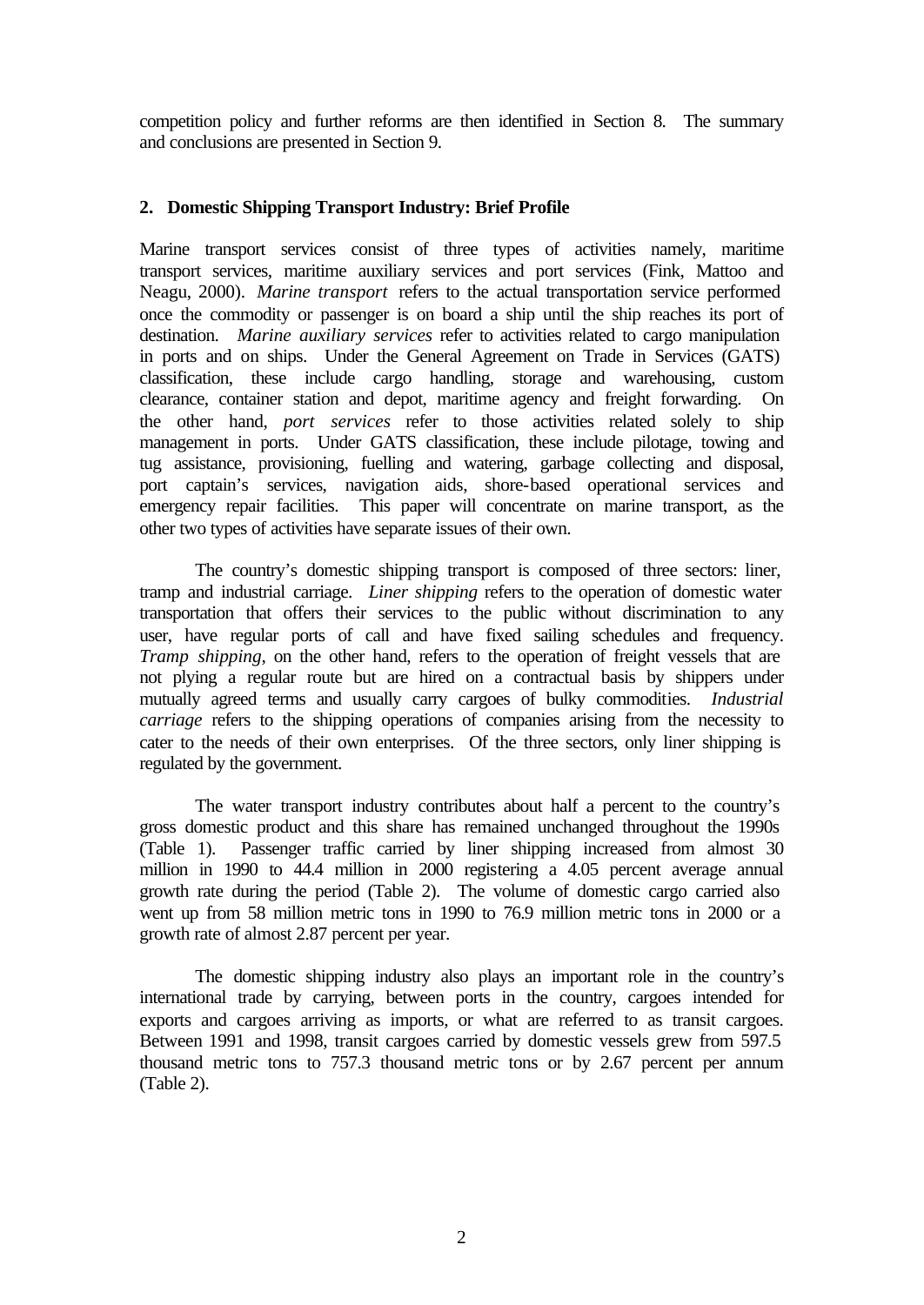| Year | <b>Gross value added</b> | % Share to GDP |
|------|--------------------------|----------------|
| 1990 | 4,197                    | 0.6            |
| 1991 | 3,724                    | 0.5            |
| 1992 | 3,696                    | 0.5            |
| 1993 | 3,711                    | 0.5            |
| 1994 | 3,770                    | 0.5            |
| 1995 | 3,876                    | 0.5            |
| 1996 | 4,020                    | 0.5            |
| 1997 | 4,209                    | 0.5            |
| 1998 | 4,325                    | 0.5            |
| 1999 | 4,444                    | 0.5            |
| 2000 | 4,518                    | 0.5            |

**Table 1. Gross value added in water transport (million pesos at constant 1985 prices)**

sources: 1999 NSO Phil. Statistical Yearbook; National Income Accounts of the Philippines

| Year                              | <b>Passenger</b> |                 | Cargo (metric tons)  |  |  |  |
|-----------------------------------|------------------|-----------------|----------------------|--|--|--|
|                                   |                  | <b>Domestic</b> | <b>Transit cargo</b> |  |  |  |
| 1990                              | 29,820,025       | 57,956,401      | <b>NA</b>            |  |  |  |
| 1991                              | 31,715,983       | 58,634,411      | 597,467              |  |  |  |
| 1992                              | 33,734,547       | 61,845,505      | 230,863              |  |  |  |
| 1993                              | 36, 365, 332     | 65,072,550      | 267,765              |  |  |  |
| 1994                              | 40,444,607       | 71,108,392      | 232,839              |  |  |  |
| 1995                              | 37,873,205       | 68,100,654      | 133,617              |  |  |  |
| 1996                              | 40,043,006       | 71,955,594      | 662,961              |  |  |  |
| 1997                              | 41,414,647       | 76,150,041      | 650,822              |  |  |  |
| 1998                              | 44,110,790       | 74,928,058      | 687,369              |  |  |  |
| 1999                              | 43,228,478       | 76,538,895      | 933,691              |  |  |  |
| 2000                              | 44,371,866       | 76,914,255      | 757,272              |  |  |  |
| average annual growth rate $(\%)$ |                  |                 |                      |  |  |  |
| 1990-2000                         | 4.05             | 2.87            | 2.67                 |  |  |  |

**Table 2. Domestic Passenger and cargo traffic, 1990- 2000.**

Notes: (1) NA means not available (1990 domestic cargo data includes both domestic and transit cargo) (2) Average growth rate for transit cargo from 1991-2000

source: NSO Philippine Statistical Yearbook

The domestic shipping fleet is dominated by general cargo in terms of gross registered tonnage (GRT) (Figure 1). Starting 1993, the domestic fleet, particularly passenger cargo and general cargo, registered a big increase in tonnage such that the capacity of the industry was growing much faster than the passenger and cargo traffic generated (Figure 2 and Figure 3). Also very striking was the large drop in the average age of the passenger cargo fleet (Figure 4). As will be discussed in Section 6 of the paper, all these changes relate to the liberalization and deregulation measures instituted in the industry in the 1990s.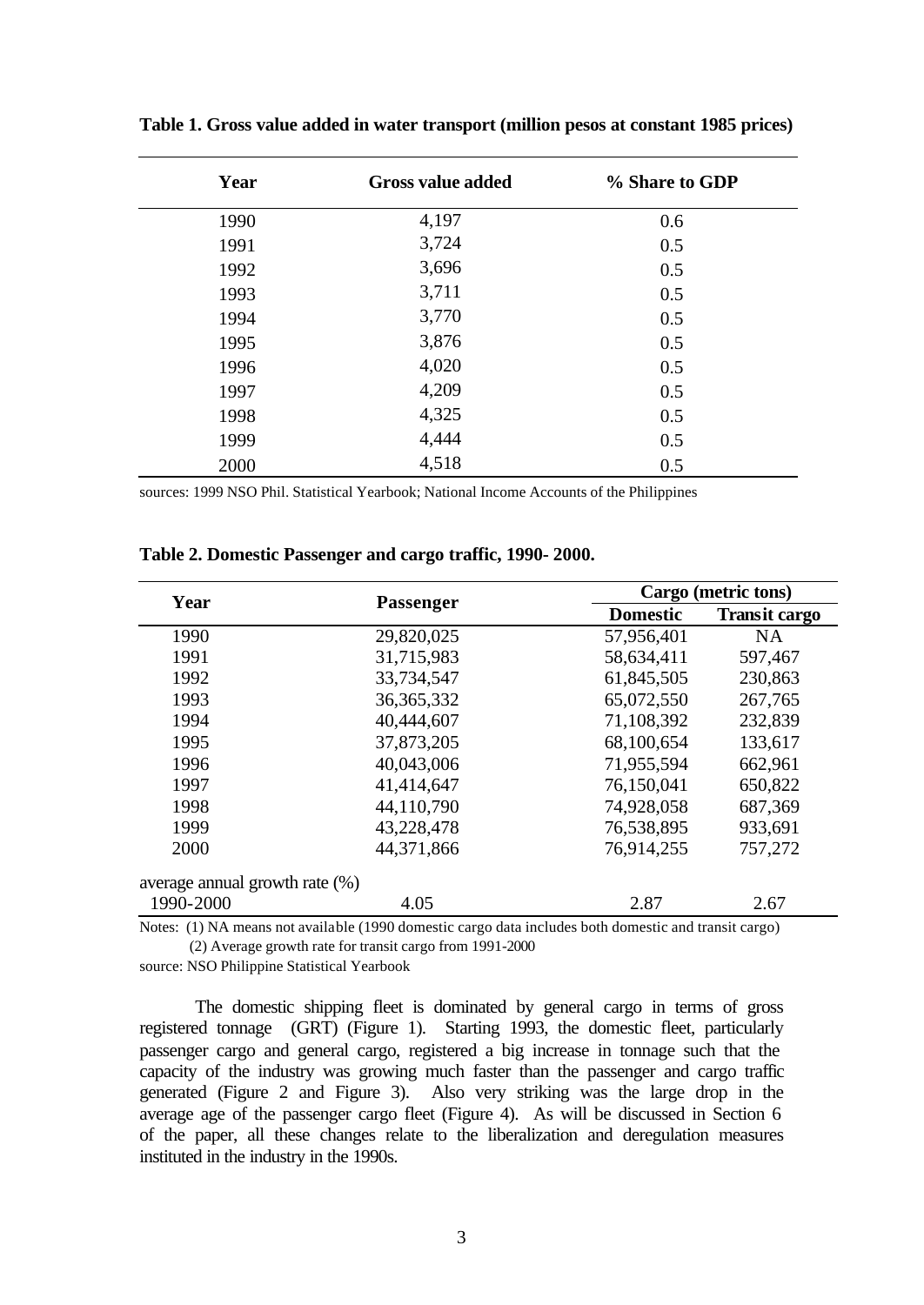

Notes:

(1) The 1996 inventory does not include vessels with sizes 3 GT and below such that the resulting figures turned out to be smaller than the 1995 figures, thereby rendering the statistics non-comparable for purposes of trend determination.

(2) "others" include liquid cargo/ lighterage, barging, tanker, towing, salvaging, pleasure, pilotage, and others with no information.

Source: MARINA Domestic Fleet Inventory



sources: MARINA (for GRT) and NSO Phil. Statistical Yearbook (for total passenger traffic)

Liner shipping routes are classified as primary, secondary, tertiary and developmental routes. The classification is based on ports being served, population and economic development in the area, and the cargo/passenger throughput attendant to the linkages fostered. Primary routes include those that handle domestic volume of national significance and usually cover the major ports of the country. Secondary routes include those that handle domestic volume of regional significance and are linked to ports of lesser throughputs than major ports. Tertiary routes are feeder routes that handle cargoes consolidated and destined for primary and secondary ports. Finally, developmental routes do not have existing shipping operators but shipping operations are economically desirable because of their potentials in agriculture, tourism or mining. Operation along these routes, during the initial stages, is not financially viable.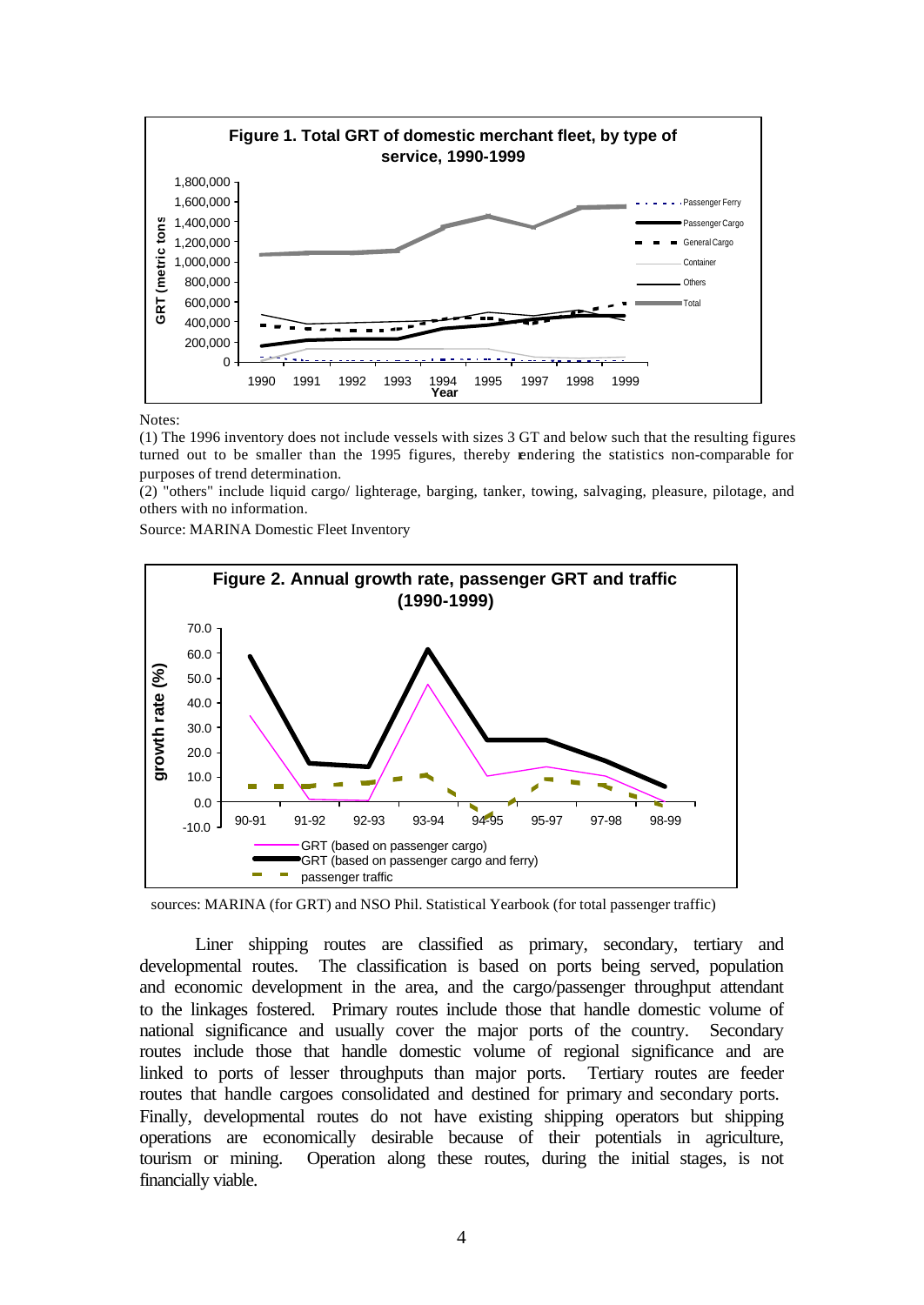

sources: MARINA (for GRT) and NSO Phil. Statistical Yearbook (for total cargo traffic)



Notes:

(1) The 1996 inventory does not include vessels with sizes 3 GT and below such that the resulting figures turned out to be smaller than the 1995 figures, thereby rendering the statistics non-comparable for purposes of trend determination.

(2) No data available for 1993.

Source: MARINA Domestic Fleet Inventory

### **3. Contestability of Markets in the Shipping Industry**

The literature on contestability of markets points to the importance of the threat of competition, as distinct from actual competition, in enforcing good behavior and conduct among firms in the industry (Hanlon, 1996). This kind of market is characterized by the following: (i) there are no barriers to entry, i.e. no extra cost borne by new entrants that are not borne by the incumbents; (ii) there are no sunk costs, i.e. costs that cannot be recouped when a firm withdraws from the industry; (iii) the time for the incumbents to change their price in response to the entry is longer than the time for the new entrant to make profits. According to this theory, firms in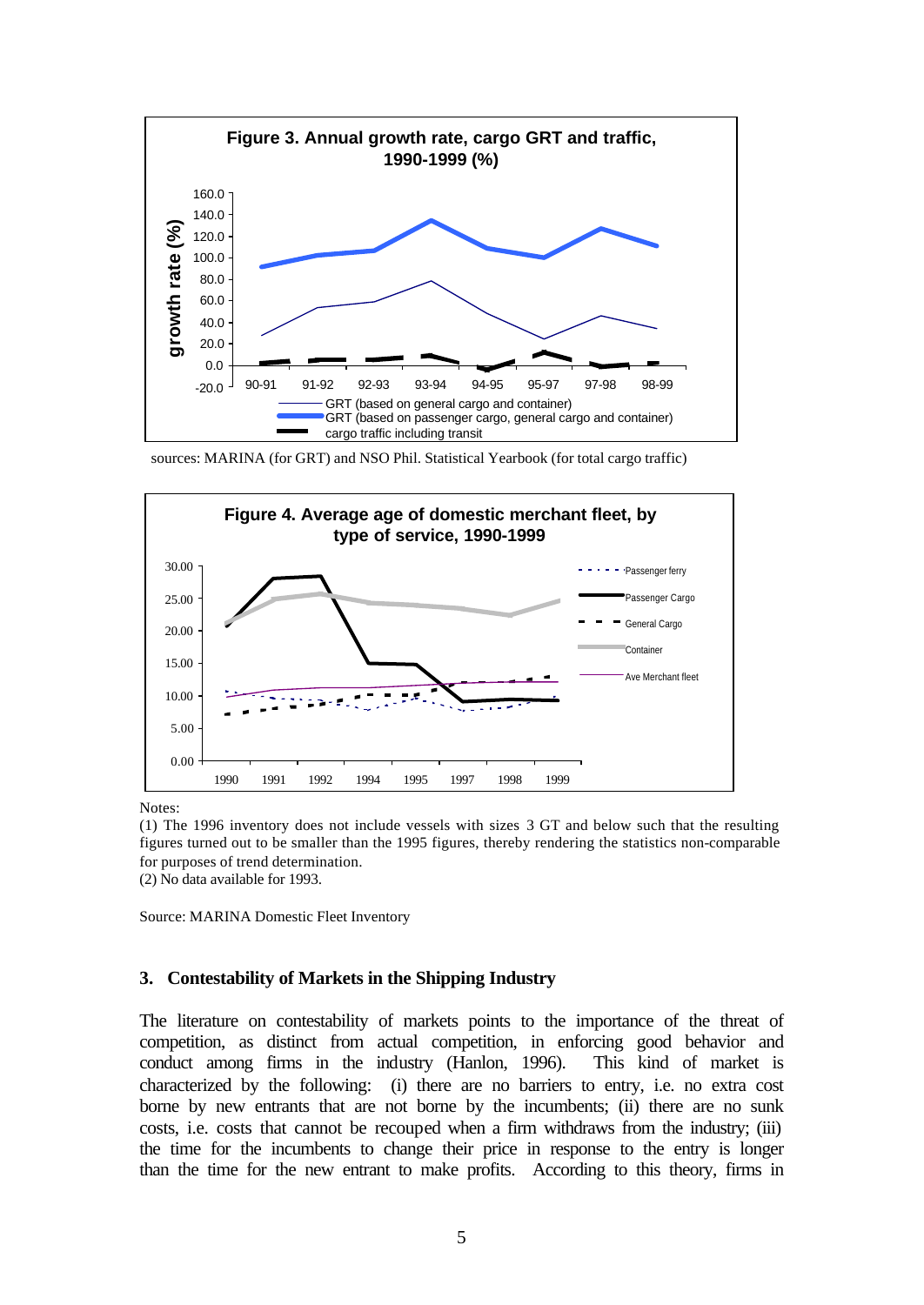oligopolistic industries will still price at the same level as they would in a perfectly competitive market so long as the threat of competition exists. In other words, under this market, the incumbents can protect themselves from new competition only by behaving well.

A contestable market offers to consumers and the society similar benefits from a perfectly competitive market (Baumol and Lee, 1991). Because of the threat of competition, firms cannot charge higher-than-competitive prices or earn excessive profits; any attempt to do so would invite new entrants to undercut the incumbents' prices to a level that could still be give them attractive return. Waste and inefficiency beyond that which is allowed by the current of state of technology and level of knowledge are also avoided as these would be reflected in higher costs and prices, the presence of which would invite the entry of efficient firms. Likewise, predatory pricing and cross-subsidy pricing are prevented. Predation becomes unattractive since it can only be done if there is a prospect for making future profits large enough to recoup losses made when prices or profits were kept low to drive competitors or new entrants away; but then excessive profits would invite entry. Cross-subsidy occurs when a firm charges a price below cost to particular group of customers and the loss is made up for by charging excessive prices to other customers. This is not feasible under a contestable market as the excessive price would invite new entrants who can sell at a lower price level. In effect, the new entrants are capturing from the incumbents the earnings that were previously used for cross-subsidy.

#### **Arguments for and against regulating the shipping industry**

The shipping industry is a highly contestable market in the absence of government regulations that prevent market forces take their course on the functioning of the industry. The common argument for the need to regulate liner shipping is based on the supposed danger of chronic instability due to inherent tendencies to ruinous competition and monopoly (Renardet Sauti Consulting Engineers, 1986). That is, the industry is highly vulnerable to price and capacity fluctuations that lead to ruinous competition and eventually to monopoly, after the weak firms are driven out.

*Price instability*. The vulnerability to price and capacity fluctuations, if there are no limits to competition, is argued to be associated with the cost structure of the industry. Once a vessel is at berth, the only cost associated with carrying an extra ton of cargo is the cost of loading and discharging it; and such marginal cost is very low, an average of about 25-30 percent of the freight rate. At such rate, an operator cannot survive. Hence, an operator will find it profitable to take an extra cargo at a rate higher than the handling cost. However, if there is free competition, the rate would be forced to go down to the level of the handling cost whenever there is any surplus in capacity. The industry will then become unprofitable for all operators.

However, it is also argued that the above argument is not plausible as shipping operators do not in practice cut their rates to the level of marginal costs once the ship is at berth. Instead, what influences the behavior of operators is not the marginal cost of an extra ton of cargo, but the cost of an extra voyage or set of voyages and their relation to revenues at pre-determined rate levels.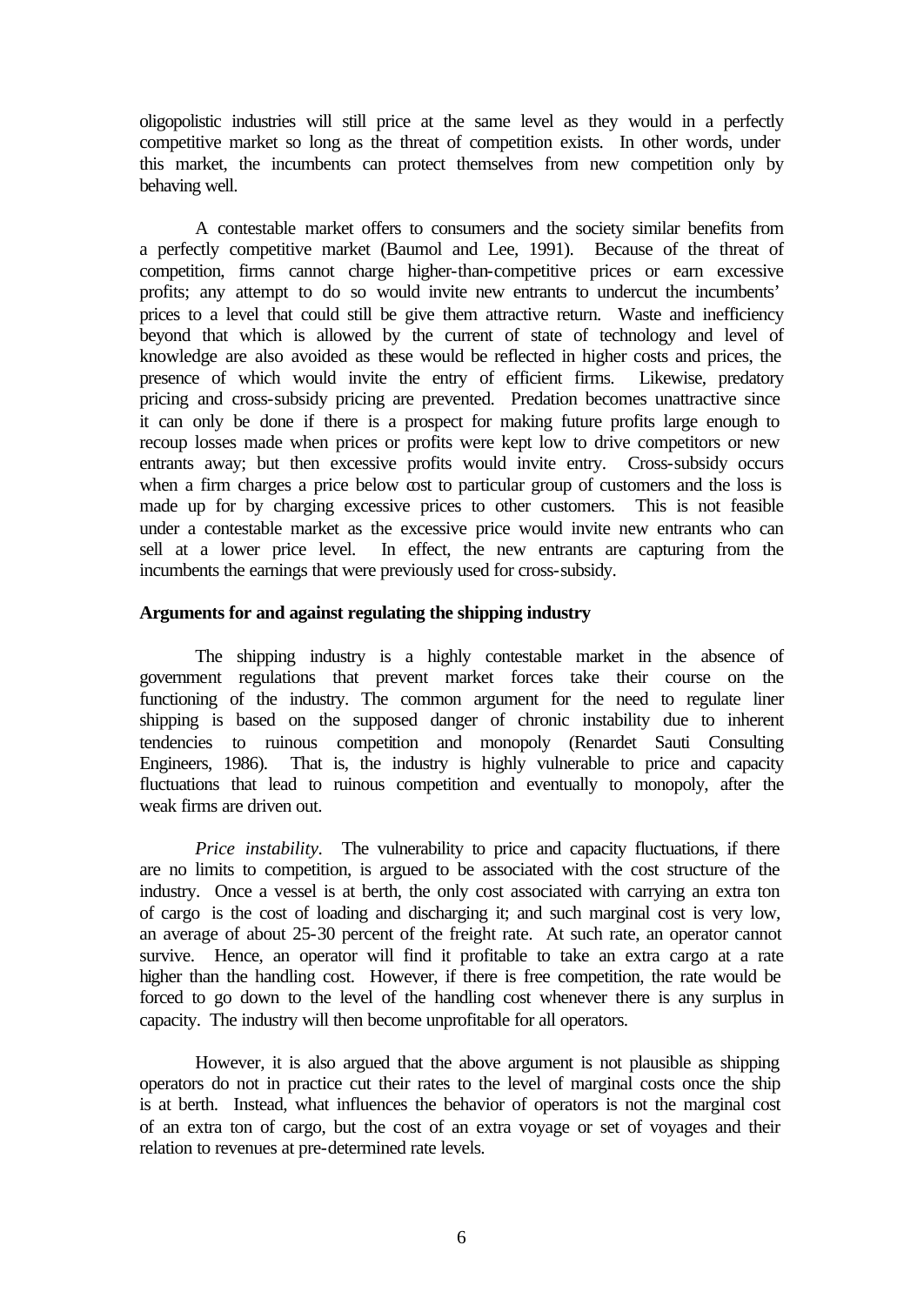Nevertheless, price-cutting is practiced but only in so far as there is overcapacity or overtonnaging in the industry. And this can lead to rate instability.

*Monopoly.* Another argument for government regulation is the danger of monopoly. A natural monopoly occurs when there are economies of scale that allows a large company to charge lower prices because its unit costs are lower than a small company. This will eventually drive small firms from the market. In shipping, the lower unit costs may arise from larger ships or from a larger number of ships.

It is also argued, however, that there are no significant economies of scale in the shipping industry (Renardet Sauti Consulting Engineers, 1986) or that economies of scale is not a significant barrier to entry in the industry (Dick, 1987). While a larger vessel will generally give lower costs per ton than a small ship, the cost advantage of larger vessels is offset by two factors. One, cargo handling rates increase less than proportionately with ship size, so that the larger ship tends to spend a larger proportion of its time in port. Two, smaller ships are able to provide more frequent service because of their faster turnaround. Hence, small ships can operate alongside with larger ships.

On the number of ships, a large fleet will not necessarily have lower costs per ton than a small fleet. More than 80 percent of a shipping company's operating costs are ship operating costs, the rest being terminal and administrative costs. Thus, if a company increases its fleet by 20 percent, its operating cost is expected to increase by the same amount (Renardet Sauti Consulting Engineers, 1986).

Furthermore, economies of size appear to be insignificant beyond about 3 ships, while diseconomies seem to occur beyond about 10 ships (Dick, 1987). This is attributed to managerial diseconomies of scale. Shipping companies are said to be difficult to manage because the locations of the head office, branch office and terminals are so dispersed. Profitability is highly dependent on capacity utilization, which in turn depends on port turnaround. This would then require some kind of loyalty to the shipping company of officers and crews to cooperate in speeding up turnaround. As a general rule, however, officers and crews would prefer a longer to a shorter stay in port. Hence, to increase turnaround and productivity, some kind of incentive and a good wage structure is required. In family shipping business, the practice is to appoint family members to man the day-to-day operations of the business across various ports. However, as the number of ships, routes and ports increases, the problem of control and management seem to increase disproportionately.

#### **Competition in shipping**

Rate discounting, particularly on freight rates, is a common practice in the industry. Even when there are government regulations on rate setting, the official rates become just a benchmark or a base from which to discount. Actual freight rates are usually the product of bargaining between shippers and shipping operators (Dick, 1987). Discount comes in various forms like under-recording the weight or volume of the cargo or declaring the cargo as a low-value item. Since such practices do not involve a reduction in freight rate as reflected in the bill of lading, shipping companies can make it appear that they are following the official rates.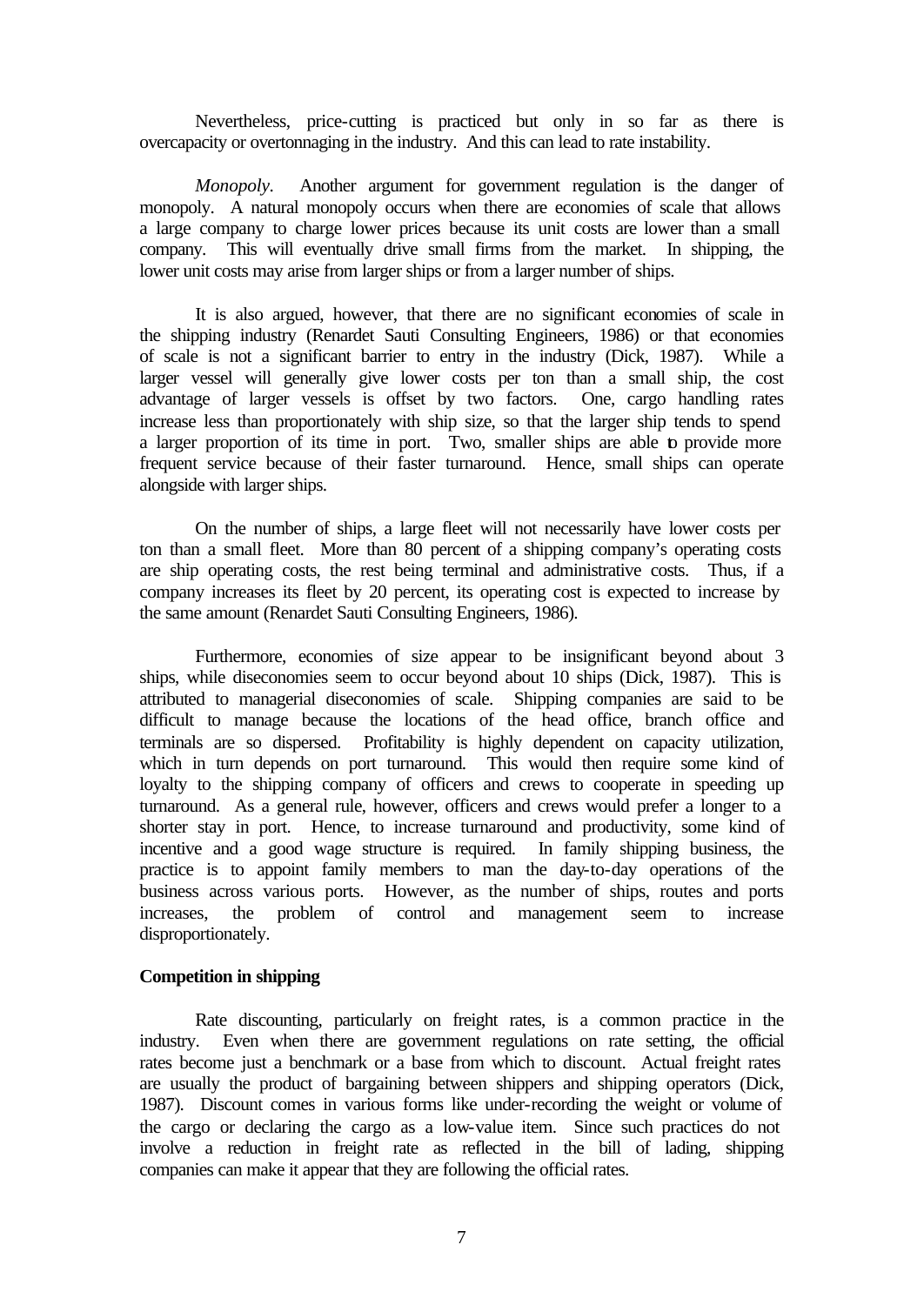Discounting drives up price competition in the industry. To lessen the pressure for rate discounts, shipping companies with established financial position offer longer term for payment. But on the other hand, forwarders, traders and large companies that distribute their own products can make bargains for large discounts by offering a contract for their cargoes for a fixed period. Guaranteed by the security of a contract and a large volume of cargoes, a shipping company can thus settle for a low margin for its shipping rates.

The disadvantage of competing through rate discounting, however, is that any discount can readily be matched by competitors. Thus, in the face of intense rate competition, the best strategy for a shipping company is to try and become the market leader in terms of quality of service. In practice, freight rates are not the primary but the balancing item in the services negotiated with shippers, as shippers and traders are more concerned with the safety of their cargoes. That is, the cost of a late or damaged cargo could be much more than the savings from a small discount in freight rate.

Thus, competition in shipping is primarily in terms of quality of service. A good reputation for reliable service can insulate shipping companies from intense competition in freight rates and allows them to charge a premium rate and earn a more than normal profit. But such cannot last long as the premium invites other companies to improve on the quality of their service. However, in times of excess capacity when rate-cutting is prevalent, companies with good reputation are able to keep their share of the market while companies offering not so reliable service destroy each other in a fight for the crumbs. In practice, rate-cutting is prevalent only among firms at the lower end of the market offering the poorest service and struggling to survive.

#### **4. Regulatory Framework and Policies: Pre-reform Period**

Regulation of the domestic liner shipping industry was first introduced in the country during the American colonial rule. In fact, the pattern of the early regulations closely resembled those that applied to American railroads and motor trucking industry. The then Board of Transportation (BOT) was in charge of regulating the industry until the Maritime Industry Authority (MARINA) took over the function in 1985. Regulation covers route entry and rate/tariff determination.

#### **Liner rate regulations**

Regulations for liner rates began in 1928. The objective was to protect the public from indiscriminate charging by shipping companies and, at the same time, protect the investment of liner operators by preventing ruinous competition. Rates, or what are commonly called as tariffs, were fixed by the government. To simplify the task of setting rates for a large number of commodities or passengers, rates were structured by commodity or passenger class. Commodities were initially classified as Class A for processed goods or high value manufactured goods, Class B for semiprocessed goods or low value manufactured goods, Class C for unprocessed commodities and Basic for rice, palay, corn, corngrits, fruits, vegetables and livestocks. As will be discussed later, some of the Basic commodities were reclassified when policy reforms were introduced into the industry. Passenger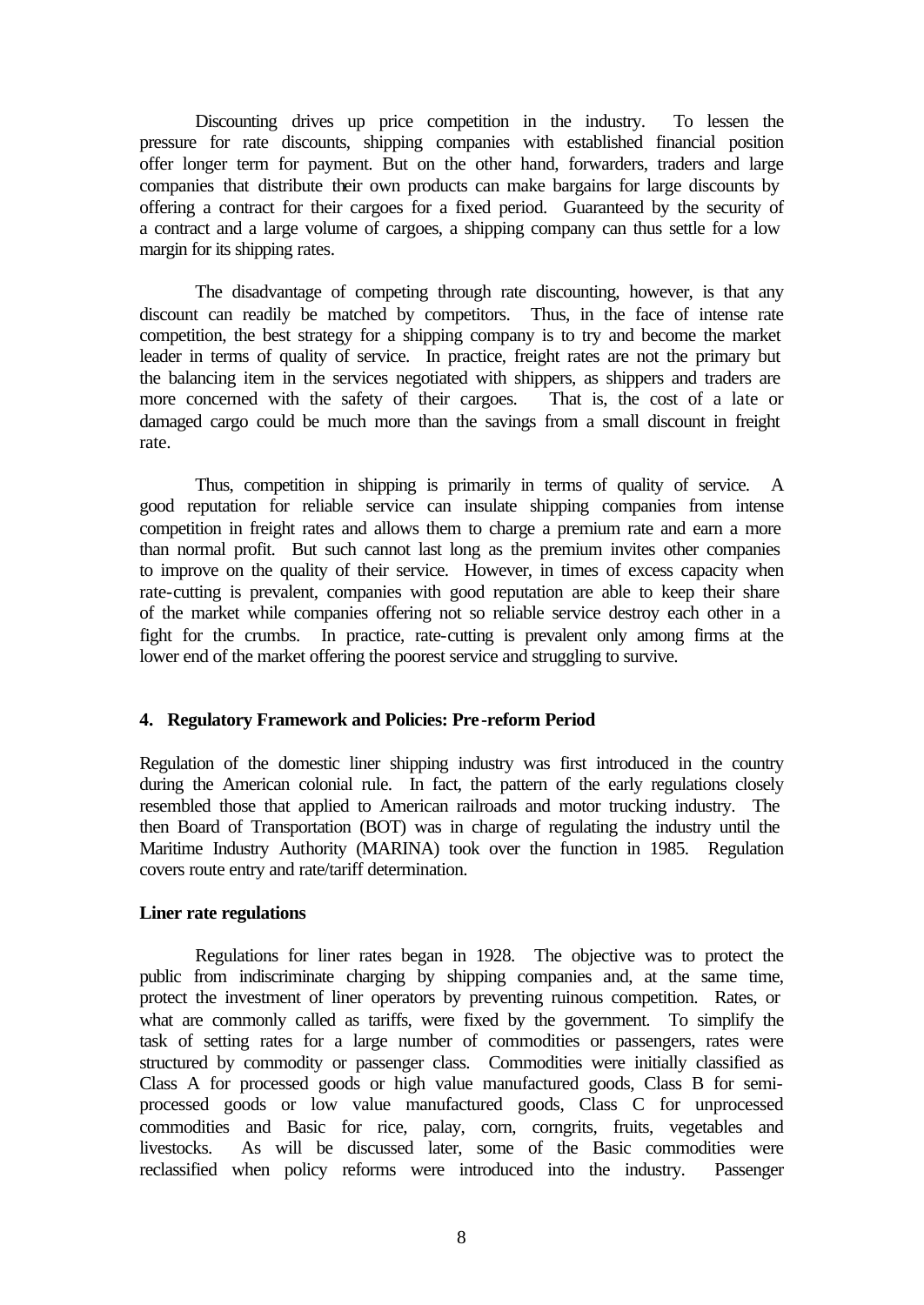services, on the other hand, were classified as First Class, Second Class and Third Class depending on the kind of services and accommodation offered. Starting in 1983, the tariff structure for both passenger and cargo provided different rates with respect to three distance ranges namely, 0-100 miles, 101-300 miles and over 300 miles.

The tariff structure prescribes a set of formulae for user charges that vary in accordance with the commodity classification or service class of passengers and the direct distance between the ports of origin and destination. The formula for cargo rates has a fixed and distance-related component while the passage rate only has a distance-related component. The fixed component reflects the cost of the vessel while loading or discharging in port and it is computed in pesos revenue per ton. On the other hand, the variable or distance-related component reflects the cost of the vessel's time while at sea and is computed in pesos per revenue ton mile or pesos per passenger mile. A revenue ton is either a measurement ton of one cubic meter, or a weight ton of 1000 kilograms, whichever gives the higher revenue to the shipping operator.

The first rate formulae instituted in 1928 were originally cost-based, with a uniform tariff per nautical mile for most cargoes. Cost-based tariff is one which passes on the costs of providing the service to shippers without discriminating between cargoes. By the 1980s, however, the rates were both cost- and value-based in that while the fixed and variable components were retained, high-value goods had higher rates than low-value goods. Such practice allows the cross-subsidization of the shipment of low-value goods.

For cargo rates, there was an alternative to the class rates. The liner operators had the option to charge an *ad valorem* rate on any goods valued at over P1,000 per ton. The original objective was to limit the ad valorem rates only on very high value goods but with the passage of time and as inflation increases the prices of all commodities, the ad valorem option became applicable to more and more commodities. The rate was 0.5 percent in 1928 and at that time, it excluded almost all goods in the interisland trade. By the 1980s, however, the threshold included most commodities.

Throughout the period 1928-1985, the basic structure of tariffs has remained largely unchanged (Renardet Sauti Consulting Engineers, 1986). Only the level of rates had changed by periodic across-the-board increases, basically to reflect changes in inflation rate. For the ad valorem rate, the rate is increased by the square of the inflation rate. It increased first automatically as the price of the cargo increases and then a second time with the official increase in the ad valorem percentage rate. From 0.5 percent in 1928, the rate rose to 7.3 percent by 1989. In the 1980s, the ad valorem rate became so high that it represented serious deviations from appropriate charges based on shipping costs (PTF, 1989).

For the class rates (passage and freights rates), upward adjustments were made using the revenue deficiency method. Under this method, rate adjustments are made based on the revenues that need to be generated by liner operators to provide a rate of return (ROI) consistent with Commonwealth Act No.146 or the Public Service Act of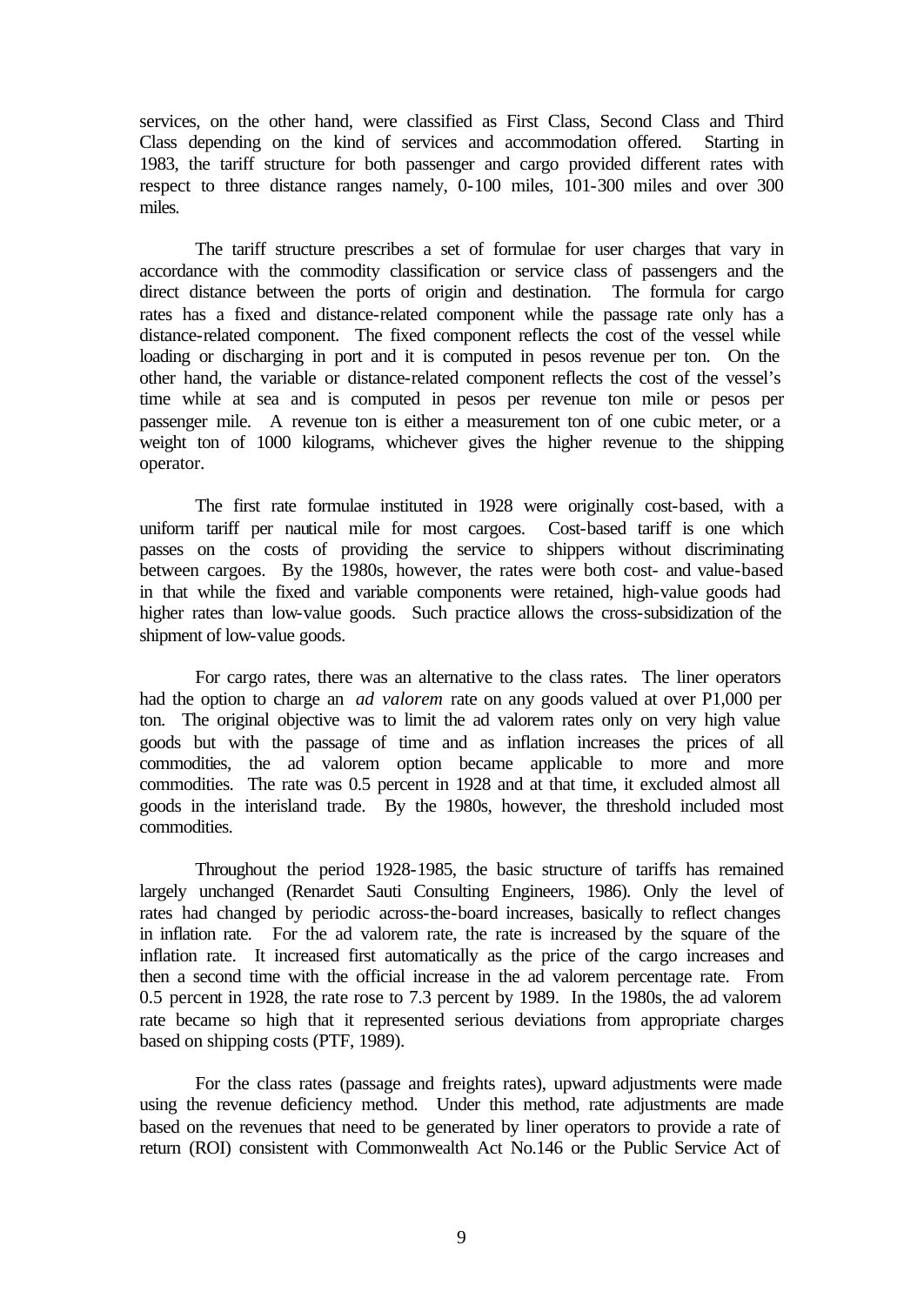1936. The Act declared the provision of shipping services, along with other services<sup>1</sup>, a public service. The maximum allowable ROI for public utilities was 12 percent and it has remained at this level until today. Under the revenue deficiency method, the required revenue is compared to the actual revenue (based on audited financial statements provided by the ship operators), and the difference indicated the deficiency in rates.

 The method is too dependent on the financial reports of shipping operators. Before the reforms were instituted, MARINA combines the financial statements of all members of the Domestic Shipping Association (DSA) to get the average for the industry from which to base the increase and then apply an across-the-board rate increase. The method does not consider average load factors and degree of efficiency of operations such that even if load factors are low and vessel operation is inefficient, rate increases were approved so long as revenue was insufficient to obtain the prescribed ROI. Thus, even inefficient firms, which would normally be driven out of the industry if market forces are allowed to operate, were made to earn profits. Since the method guarantees operators of earning profits regardless of their performance, there is no pressure on the part of shipowners to search for more efficient means of meeting the country's demand for shipping services (Balisacan, 1989). But worse, the method has made the level of shipping rates too high over the years. It resulted in rates that did not consider the actual cost of providing cargo or passenger services.

While the government fixed the rates, enforcement was weak or minimal. Because the rates were too high (both ad valorem and class rates) and the enforcement was weak, discounting became the rule. A discount of 15-25 percent discount was common in the 1980s (Nathan Associates, 1991).

At the same time, however, the freight rates for Basic commodities and the passage rates, particularly for the Third Class, were not permitted to increase as rapidly as the general inflation rate, for social reasons.

### **Route Licensing**

l

Originally, the shipping industry was exempted from the government regulation under the Public Service Act of requiring operators of all public service to obtain a certificate of public convenience (CPC) (Chapter II, Section (13a) of the Act). A CPC is an authorization for the operation of a public service; and in this case, the authorization to a vessel for domestic water transportation services for commercial use. Route licensing, however, was introduced in 1972. The commonly accepted reason for its introduction was that the major routes were overtonnaged while many of the other routes were inadequately served or had no service (Nathan Associates 1991). The objective therefore of regulating entry was to bring capacity and demand into balance.

For a CPC to be granted, the following requisites must be complied with:

<sup>&</sup>lt;sup>1</sup> Also included as public service are any common carrier, railroad, street railway, sub-way or motor vehicle engaged in the transportation of passengers or freight or both, shipyard, marine railways, wharf or dock, ice plant, ice-refrigeration plant, canal, irrigation system, gas, electric light, water supply and power, petroleum, sewerage system, wire or wireless communication system, broadcasting stations and other similar public service.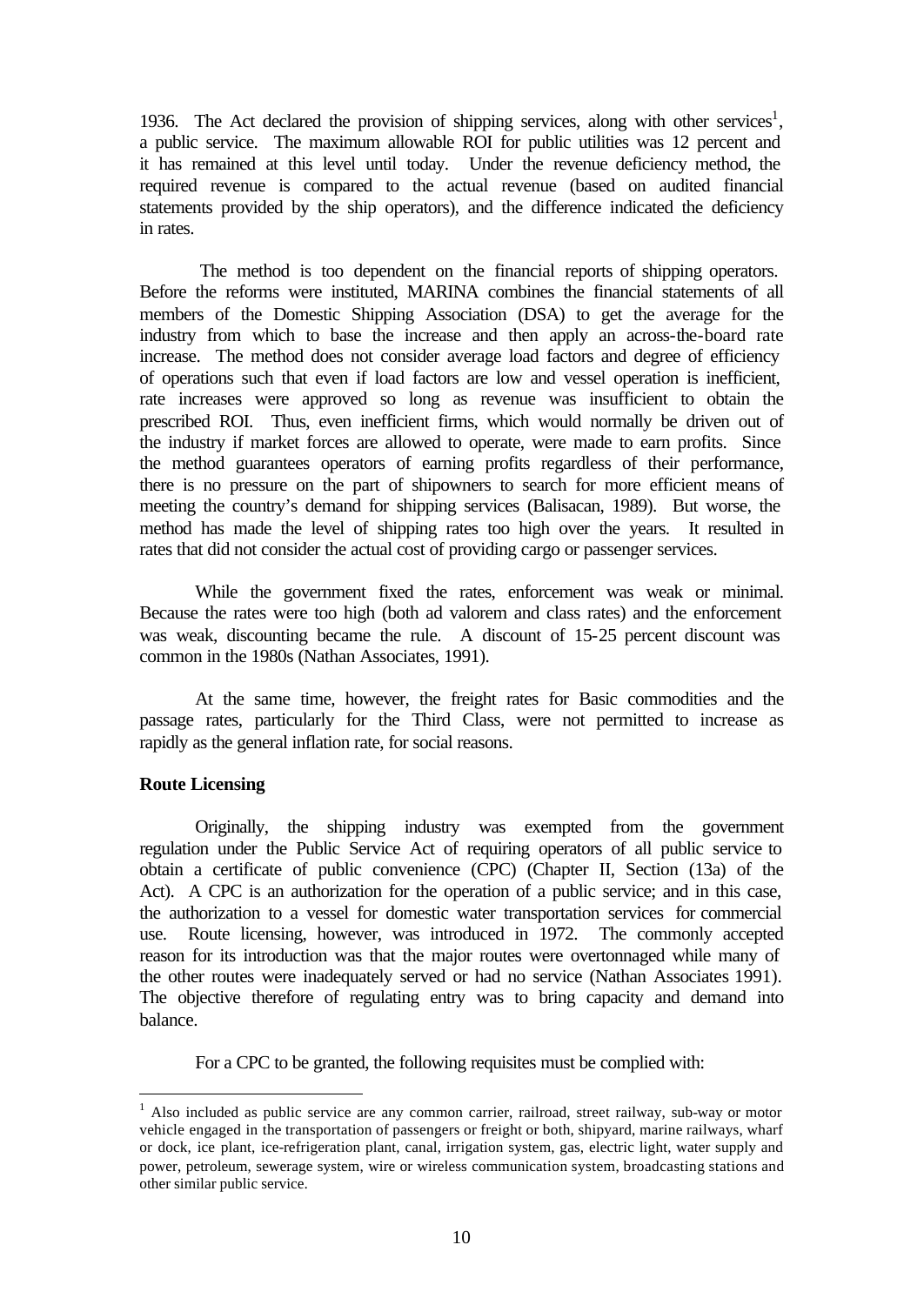- The applicant must be a citizen of the Philippines, or a corporation or a copartnership, association or joint-stock company constituted and organized under the laws of the Philippines, 60 percent at least of the stock or paidup capital of which belongs entirely to the citizens of the Philippines;
- The applicant must be financially capable of undertaking the proposed shipping service and meeting the responsibilities incident to its operation; and,
- The applicant must prove that the operations of the public service proposed and authorized to do business will promote the public interests in the proper and suitable manner.

CPCs are given on a vessel-to-vessel basis, specifying the exact route and schedule. There was a deliberate policy, throughout the pre-reform period, of limiting competition by restricting market entry. The general principles for issuing a CPC were prior-operator, prior-applicant and protection of investment or what are commonly referred to as "grandfather rules". The *"prior applicant rule"* means that priority is given to the first applicant, among the various applicants, for a CPC. *"Prior operator rule*" means the priority is given to an existing authorized<sup>2</sup> operator in a route, and in each segment of the route, by virtue of a CPC or provisional authority (PA) issued. On the other hand, *"protection of investment rule"* means the protection and conservation of investment that have already been made by operators.

There are two types of application for a license:

(i) an application for a route for which the applicant/operator has no franchise, i.e. new entrant in a route;

If the route being applied for is already serviced by a franchised<sup>3</sup> operator, the BOT/MARINA conducts a market evaluation upon receipt of an application for the route to see if the entry of additional operators in the route is justifiable. If the demand warrants additional fleet, the application is not immediately approved. The existing operator is first given the priority to put in additional vessel/s to meet the demand; only if he cannot meet the demand within six months will the application of a new operator is approved.

However, if the route is already served by non-franchised operators, the "prior applicant rule" applies.

For a development route, entry is allowed and the new entrant is protected in his investment by not allowing another operator to ply the same route until such time that he has recovered his investment. Since there was no limit in the number of years by which the operator is protected to recoup his investment, there was no incentive for him to make his operation efficient. On the other hand, if market conditions warrant additional tonnage, entry was open to additional operator/s, but subject to the "prior

l

 ${}^{2}$ An authorized operator is one who is issued either a certificate of public convenience (CPC) or provisional authority (PA).<br> $\frac{3}{4}$  A franchised energies is a

A franchised operator is one that has been issued a certificate of public convenience (CPC).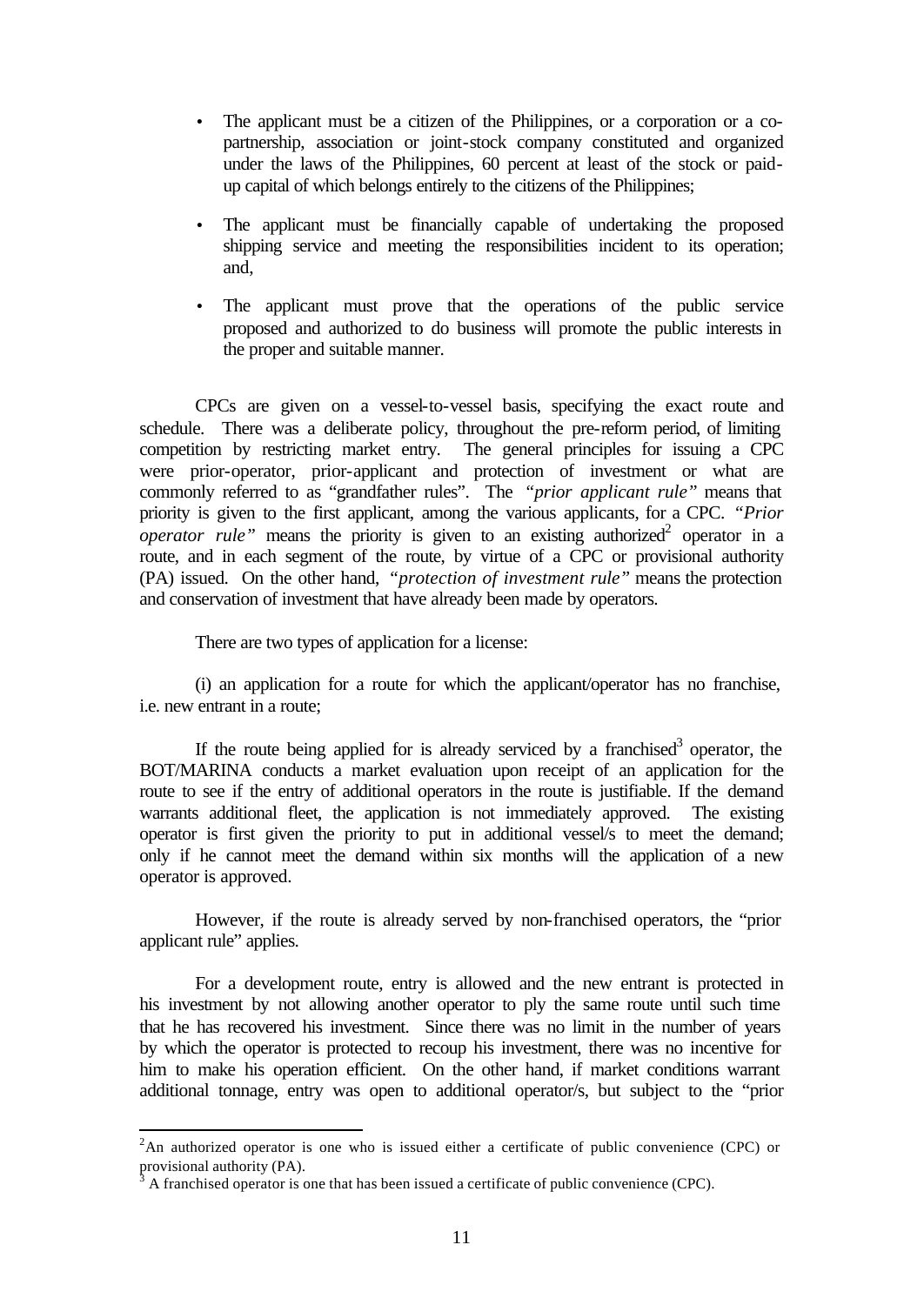operator rule". That is, priority was given to the original operator to put in the additional tonnage.

 (ii) an application to expand capacity in a route for which the operator already has a franchise.

If the demand calls for additional capacity, a franchised operator was allowed to increase 50 percent to his capacity, at minimum interval of three years. If there are several existing franchised operators in the same route, the "prior-applicant rule" applied.

However, in all the above rules, the past service records of the operator/s or the new applicant/s were not taken into consideration.

During the early years of franchising, compliance was low. Some liners did not register and those that did were issued CPCs that did not specify their routes (1986 study). In 1977, a freezing program was introduced in the industry, through Memorandum Circular No. 11, with the aim to control overtonnaging in the industry. Under the program, all operators were supposed to secure provisional authority to operate. But there was confusion in the administration of franchising. Prior to assuming the full responsibility of handling franchising, MARINA served as the technical arm of the BOT. But since MARINA and BOT issued approvals independently of each other, the program did not improve the capability of the government to control and monitor capacity.

In 1978, MC No. 16 was issued declaring a policy to protect established shipping companies already providing adequate service from undue competition. Under the policy, *no new* operator was allowed to enter primary and secondary routes and only one operator for the tertiary route. Where there was more than one existing operator in a tertiary route, merger or joint services was promoted or encouraged. MC No. 26, issued in 1982, introduced the rationalization of the interisland shipping operations. Among other things, the circular required all operators (i) to observe their authorized routes, sailing frequency and schedules, and that any deviation from such without appropriate authority shall be penalized; (ii) abandonment, withdrawal or suspension of service was not allowed without authority from the BOT; (iii) vessel rerouting is discouraged and becomes illegal if pursued without an amendment of the CPC; and (iv) acquisition of new vessels was regulated, limiting it only to the modernization of tonnage in the route and giving priority to existing operators<sup>4</sup>.

#### **Impacts and problems arising from government regulations**

l

The past regulations of the domestic shipping industry had adverse impacts on the economy. These are well documented in the findings of several studies and these are summarized in this section. These include the Inter-island Shipping Regulation Study prepared by the Renardet Sauti Consulting Engineers in 1986; findings of the Presidential Task Force (PTF) on Inter-island Shipping Industry in 1989; the

<sup>&</sup>lt;sup>4</sup> Acquisition of new vessels is allowed if it can be proven that there is general deterioration of services in terms of quality and reliability. All existing operators are given equal opportunity and advance notice on the need to modernize; and if no application is received within six months, application from new entrants are entertained and on first come first served basis.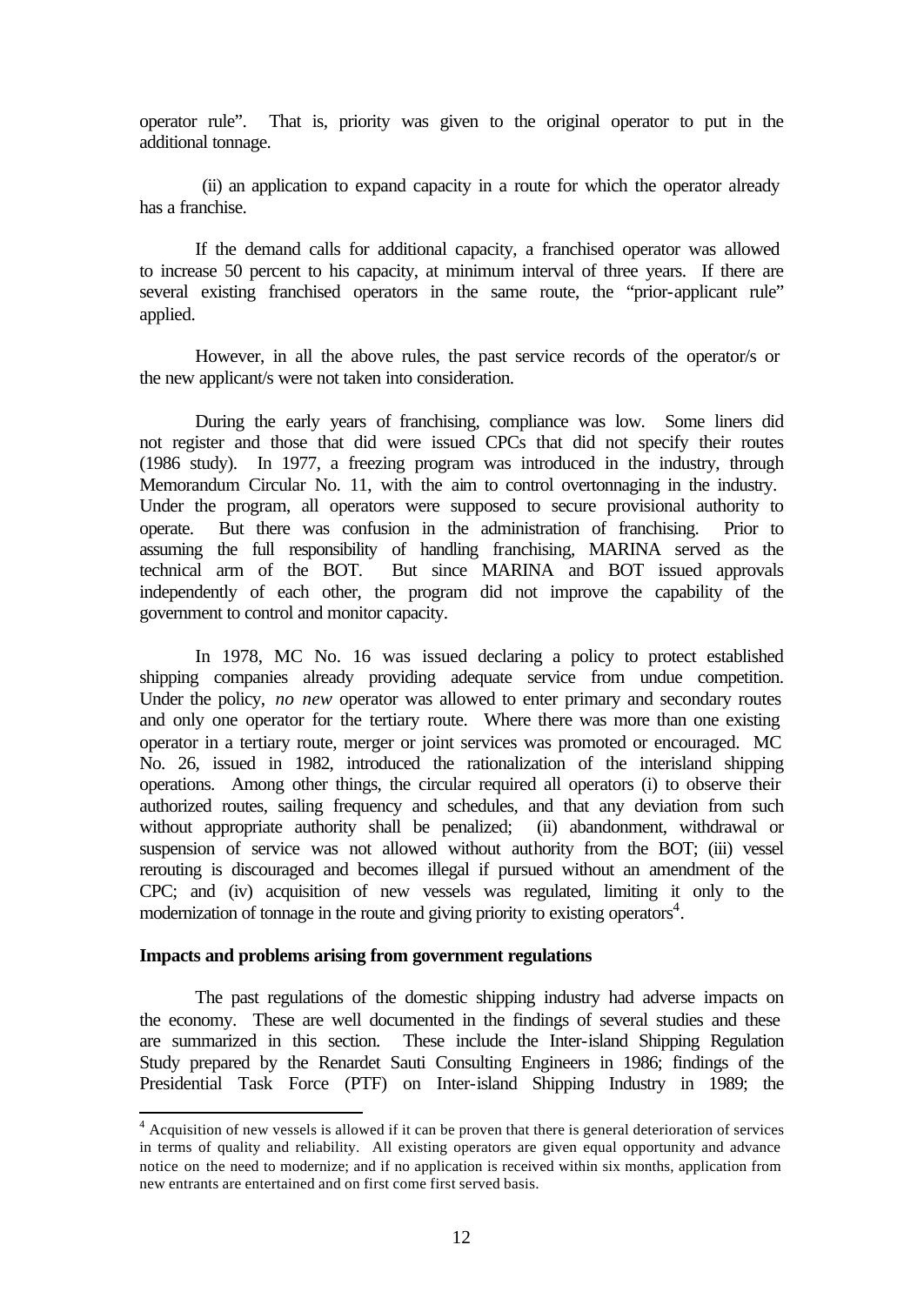Philippine Transport Sector Review in 1990; and the studies prepared by Nathan Associates, Inc. on the Inter-island Liner Shipping Rate Rationalization Study in 1991 and the Liner Shipping Route Study in 1994.

*Overtonnaging.* As discussed earlier, regulating the routes was meant to reduce overtonnaging of the industry. Over the years, however, onvertonnaging had persisted. This was manifested in low load factors in most cases. In short, route franchising did not succeed in bringing capacity and demand on balance although it moderately succeeded in limiting overtonnaging in individual routes.

Several factors contributed to the persistent overtonnaging. Route franchising can only deal with the distribution of capacity between routes but not on the absolute level of capacity of the industry. That is, if a vessel was refused entry in one route, it could find its way in another route; or if it was withdrawn from a particular route, it was only re-routed in another route. Hence, the overall capacity of the industry was maintained or even increased if the vessel involved was new. The origin of overtonnaging is at the vessel import approval stage. In the past, refusal of import approvals rarely happened.

The 12 percent cap on the return on investment is also said to have contributed to the overtonnaging of the industry. One practice in the industry to circumvent the cap is for shipping operators to horizontally expand by acquiring more vessels thereby increasing their assets, which in turn, form part in the computation of the required revenue to obtain the ROI. Such practice does not promote efficiency where the use of vessels is maximized at the least cost. Additional vessels and tonnage should be dictated by an increase in demand and not by the desire to meet the prescribed ROI.

The high rates arising from the revenue deficiency method also caused the overcapacity in the industry. The high rates were sufficient to guarantee profits even at low load factors.

*Flaws in the tariff structure.* The tariff structure established in 1928 suffered from major flaws. First, the rate differentials between class did not reflect differences in the cost of providing services for each commodity group but instead it was an attempt by the government to incorporate consideration of "what the market will bear" into the regulation process. The product value is generally supposed to indicate what the market will bear as a proxy for price elasticity of demand for the product. As discussed below, this resulted to the discrimination of some commodities and particular routes in the provision of shipping services.

Second, the commodity classification was also problematic as rates for some commodities were set too low thus, failing to ensure the availability of sufficient services at all times. This was true, in particular, for the Basic commodities. At the same time, rates for other commodities have been set too high to permit them to bear the charges.

Third, the application of a uniform rate formula for all routes was inappropriate as it did not consider both cargo inflow imbalances and cargo mixes. The unit cost per ton of cargo increases as capacity utilization falls. High capacity utilization rate cannot be achieved if there are large imbalances in the in-bound and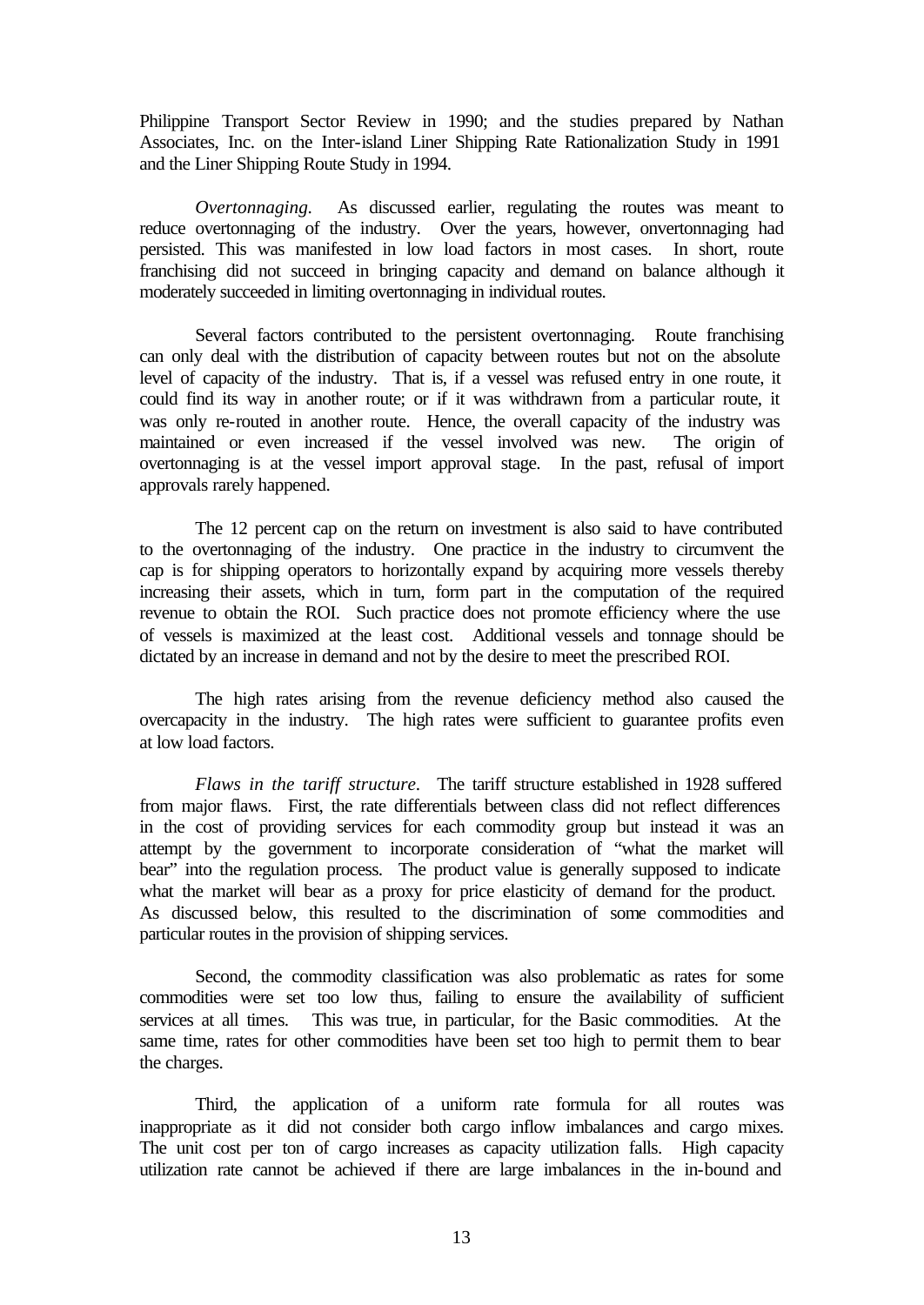out-bound traffic. Hence, rates for routes with a good balance of traffic in the two directions will not be appropriate for routes with large imbalances. Also, the mixture of class of commodities determines the earning potentials of the routes. Hence, routes with a high proportion of Class A or Class B commodities in the total cargo traffic will have higher earning potentials than routes with a higher proportion of Class C (Basic) commodities.

*Effects on the economy.* The flaws in the tariff structure and rate setting created adverse effects on the economy. In general, the adverse effects have fallen disproportionately on the producers and traders of agricultural commodities. The very low rates for Basic commodities had limited the availability of appropriate services for agricultural products. In particular, grain shippers from Mindanao had difficulty in obtaining sufficient cargo space because the rates were too  $\text{low}^5$  to make the commodities attractive to operators. In turn, the unavailability of sufficient liner services, inhibited the growth of inter-island trade and agricultural diversification; and resulted to high storage costs, commodity value losses resulting from deterioration and high charges for the alternative and limited services of trampers and air transport.

On the other hand, since the passage rates were not permitted to increase with the general inflation rate, they have failed to keep pace with the increasing cost of providing passenger services. The practice in general is for cargo services to subsidize passenger services. This made profitability in passenger service difficult to achieve and resulted to both the tendency to overload and provide very low service standards resulting to some of the major maritime disasters in the country's history. It also hindered the introduction liner services on new routes as it raises the minimum level of traffic required to make the service profitable.

Overall, the past regulatory system protected inefficient industry operation.

### **5. Liberalization, Deregulation and Other Government Policies**

The problems arising from the regulations of the industry and the major maritime disasters and accidents that claimed thousands of lives towards the end of the 1980s prompted the government to finally introduce policy reforms in the industry (PTF, 1989). The reforms came through the deregulation of the passage and freight rates and the liberalization of routes. As discussed below, the process of reform was implemented gradually starting 1989 and is still continuing at present.

The change in policy was meant to introduce and/or enhance the level of competition in terms of the rates charged and the quality of service rendered while at the same time to attract new shipping investments by leveling the playing field for existing and new operators.

#### **Deregulation of liner rates**

l

A summary of the reforms for liner rates is shown in Table 3. Changes in policies and regulations were first initiated in 1989 under Memorandum Circular

 $<sup>5</sup>$  The rates are lower than those imposed by tramp operators for hauling grains.</sup>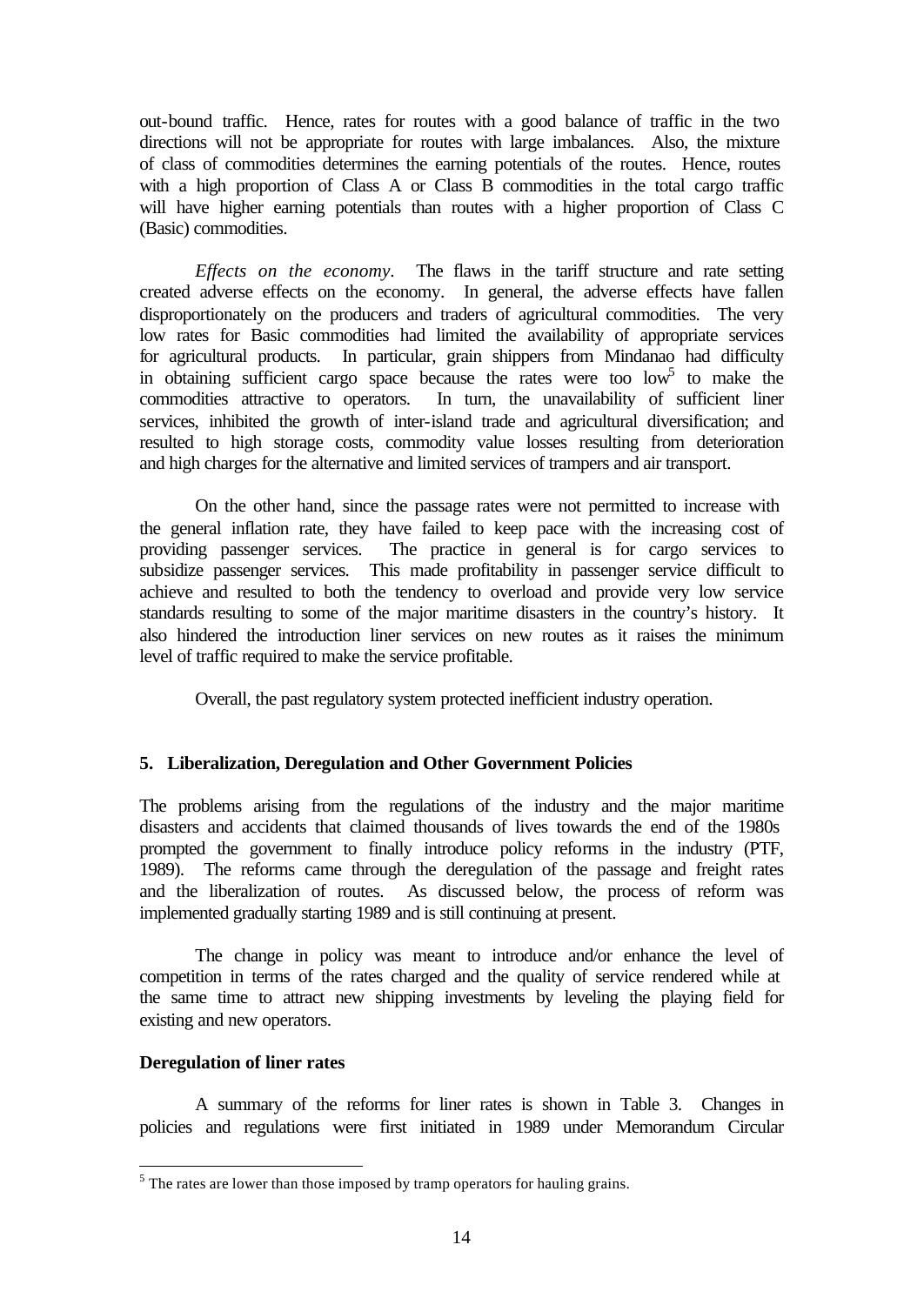(MC) No. 46 as a result of the recommendations of the Presidential Task Force on the Inter-island Shipping Industry. Early reforms included the (i) abolition of the charging of ad valorem rates, although a 3/10 percent surcharge of the declared valued of the commodity was imposed, except for Basic commodities; (ii) reclassification of Basic commodities to Class C (Basic); and (iii) deregulation of the first and second class passage rates<sup>6</sup>. For the later, a minimum of 50 percent of vessel capacity should be allocated to Third Class accommodation. The deregulation allowed operators to determine the rates they will charge for their services.

Further reforms were made in 1990 under MC No. 57. The 3/10 percent surcharge was abolished; hence, all commodities were charged the corresponding class rates. Freight rates for refrigerated cargoes, transit cargoes, and livestock were also deregulated. A most welcome reform was the introduction of the fork tariff system for the determination of freight and passage rates<sup>7</sup>. Under the system, rates are allowed to fluctuate between upper and lower limits from a given reference or indicative rate, thereby providing some flexibility in the determination of rates. For cargoes, the system provides a mechanism for the shippers and shipping operators to negotiate for the rates within the band set by the government. The first fork tariff system had a lower and upper limit of  $-5$  percent and  $+5$  percent of the reference rate, respectively. This means that a domestic shipping operator may increase its freight rate of a given commodity or shipment up to a maximum of 5 percent and may deduct a maximum of 5 percent on the base rate.

In 1991 (MC No. 59), the reference rate for the fork tariff system was increased by 12 percent for the passage rate and by 8 percent for the freight rate. In 1992 (MC No. 66), a 6 percent rollback on freight rates was adopted. Also, the lower and upper limit of the fork tariff system was increased from  $+/-5$  percent to  $+10/-15$ percent. A mechanism for automatic fuel adjustment whenever prices of fuel will increase or decrease by at least 10 percent was also instituted. Under the mechanism, however, shipping operators cannot unilaterally adjust their rates. Instead, MARINA will automatically adjust the rates with the issuance of the appropriate Order increasing or decreasing the rates within five working days after the increase/decrease of fuel price.

The early reforms, however, were unable to correct the problems identified earlier. For one, the flexibility provided by the fork tariff system was very limited as the rates cannot vary to the extent that operating costs vary with respect to routes, ship technology especially with the introduction of container service and roll on-roll off (RORO) service, quality of packaging, and changes in cargo handling methods. Second, the compulsory requirement to allocate 50 percent of passenger capacity to accommodate third class passengers made pure passenger vessel operation less viable. Third, the reclassification of Basic commodities to Class C (Basic) failed to correct the insufficiency of appropriate liner service for these commodities. Finally, the deregulation of the second and first class passenger service did not caused movement of passengers from third to second class (Nathan and Associates 1991).

l

<sup>&</sup>lt;sup>6</sup> First Class passenger rate was first deregulated in 1983.

<sup>&</sup>lt;sup>7</sup> Only members of the Conference of Inter-island Shipowners and Operators and any other operators who have filed applications for rate increase by paying the corresponding fee and issued the corresponding Order are authorized to use the fork tariff system.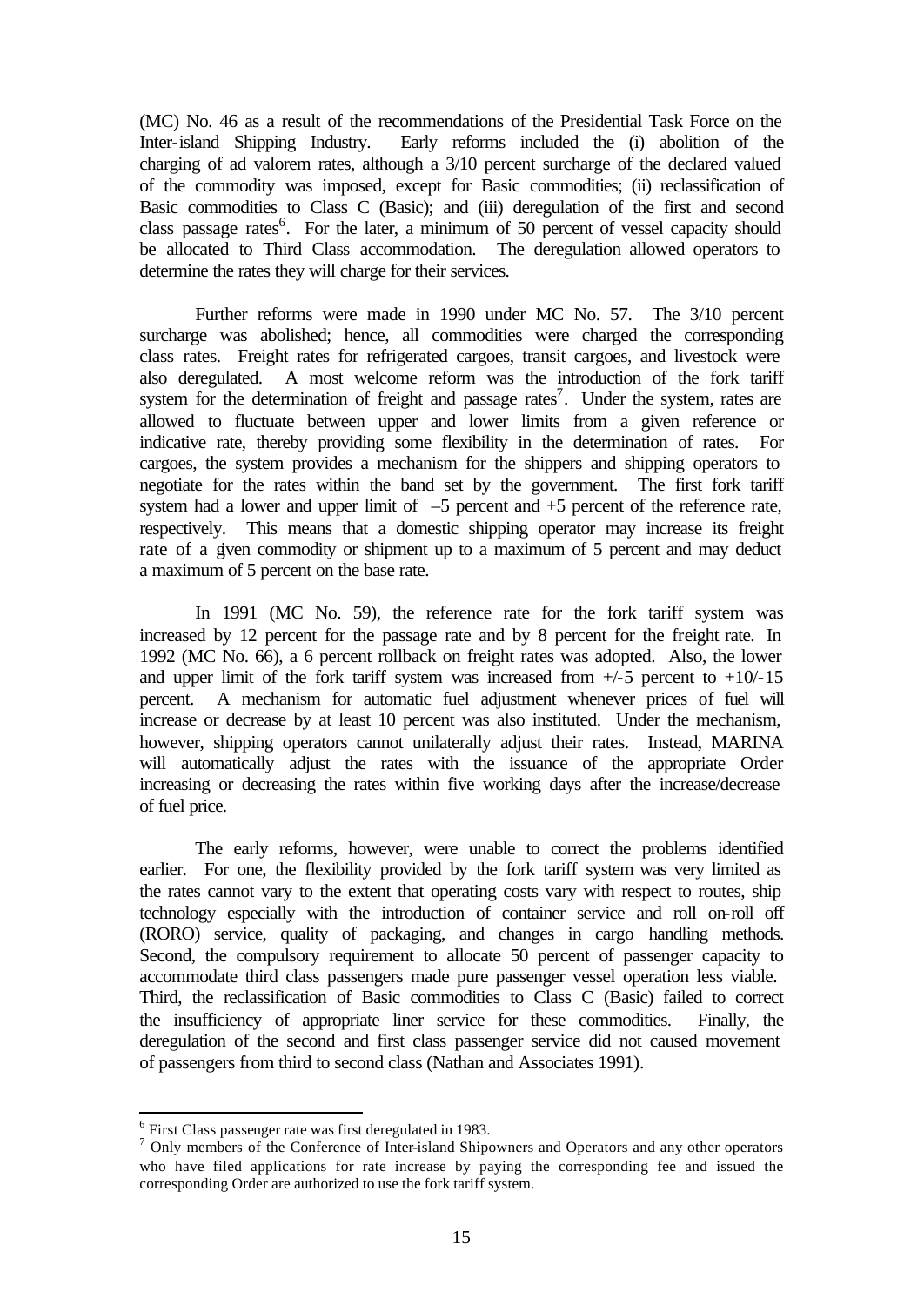| EO/MC $\&$                |                                                                                                                                      | <b>Passage Rates</b>        |              |             | <b>Freight/Cargo Rates</b> |           |           |                          |                                                                                                                                                                                                                          |
|---------------------------|--------------------------------------------------------------------------------------------------------------------------------------|-----------------------------|--------------|-------------|----------------------------|-----------|-----------|--------------------------|--------------------------------------------------------------------------------------------------------------------------------------------------------------------------------------------------------------------------|
| year                      | Title of EO/MC                                                                                                                       | <b>First Class</b>          | Second class | Third class | Class A                    | Class B   | Class C   | Basic/Class C<br>(Basic) | <b>Remarks</b>                                                                                                                                                                                                           |
| <b>MC</b> 46, May<br>1989 | Implementing guidelines on<br>the rate increase and changes<br>in level and structure                                                | deregulated<br>(since 1983) | deregulated  | regulated   | regulated                  | regulated | regulated | regulated                | (i) charging of ad valorem rates<br>abolished; (ii) Class Basic<br>reclassified as Class C (Basic);<br>(iii) 50% of passenger capacity<br>allocated for third class<br>accommodation.                                    |
| MC 57, May<br>1990        | Implementing guidelines of<br>the rate increase and changes<br>in level and structure                                                | deregulated                 | deregulated  | regulated   | regulated                  | regulated | regulated | regulated                | (i) Rates for refrigerated, transit<br>and livestock deregulated; (ii)<br>Fork tariff system used for<br>determining regulated rates.                                                                                    |
| MC 59, April<br>1991      | Implementing guidelines on<br>rate increase                                                                                          | deregulated                 | deregulated  | regulated   | regulated                  | regulated | regulated | regulated                | (i) Increase in the fork rate by<br>12% and 8% for passage and<br>freight rates, respectively.                                                                                                                           |
| <b>MC 66, May</b><br>1992 | Implementing guidelines on<br>the rollback of inter-island<br>lines rates                                                            | deregulated                 | deregulated  | regulated   | regulated                  | regulated | regulated | regulated                | (i) 6% rollback on freight rates.                                                                                                                                                                                        |
| MC 67, May<br>1992        | Implementing guidelines on<br>the automatic fuel<br>adjustment mechanism and<br>the $+10\%$ /-15% limit on the<br>fork tariff system | deregulated                 | deregulated  | regulated   | regulated                  | regulated | regulated | regulated                | (i) automatic fuel adjustment<br>whenever fuel prices<br>increase/decrease by at least<br>$10\%$ ; (ii) increase in the<br>upper/lower limit of the fork<br>tariff from $+/-5\%$ to $+10\%/-$<br>15% effective Jan. 1993 |

### **Table 3. Government regulations on domestic shipping rates.**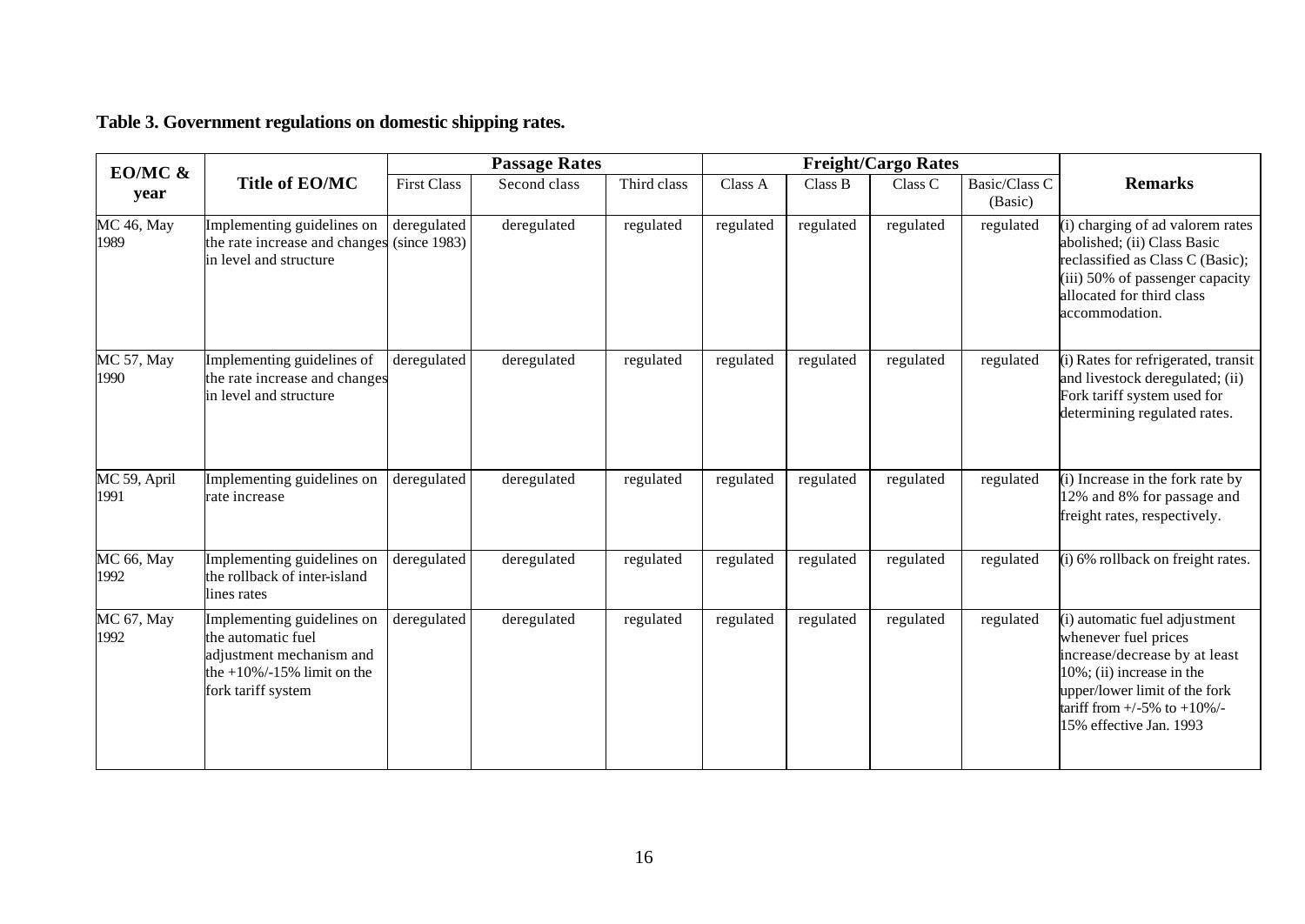| MC 71,<br>October 1992                   | Implementing guidelines on the<br>DOTC Dept Order No. 92-587<br>defining the policy framework on<br>the regulation of transport<br>services | deregulated | deregulated | regulated | deregulated deregulated | regulated                                                            | regulated             | (i) Class C (Basic) to be<br>reclassified into Class C in<br>1993.                                                                                                                                                                        |
|------------------------------------------|---------------------------------------------------------------------------------------------------------------------------------------------|-------------|-------------|-----------|-------------------------|----------------------------------------------------------------------|-----------------------|-------------------------------------------------------------------------------------------------------------------------------------------------------------------------------------------------------------------------------------------|
| MC 80,                                   | Policy guidelines in the regulation deregulated<br>November 1993 of domestic transport services                                             |             | deregulated | regulated | deregulated deregulated | regulated                                                            | abolished;<br>Class C | $(i)$ DOT-accredited vessels<br>reclassified as exempted from allocating 50%<br>of their passenger capacity to<br>3rd class passenger; (ii) freight<br>rates of fruits and vegetables<br>shipped in ventilated containers<br>deregulated. |
| EO 213, Nov<br>1994; MC 117,<br>Oct 1996 | Deregulating domestic shipping<br>rates (EO 213); Rules and<br>regulations to implement the<br>provisions of EO 213 (MC 117)                | deregulated | deregulated | regulated | deregulated deregulated | deregulated,<br>except non-<br>containerized<br>hasic<br>commodities |                       | (i) implementation of<br>deregulated rates follow<br>DOSCON process; (ii) passage<br>& freight rates for<br>monopolized/cartelized routes<br>regulated; (iii) fork tariff<br>system still applies for<br>regulated rates                  |
| MC 153, Dec<br>1999                      | Revised rules and regulations<br>implementing deregulation of<br>shipping rates                                                             | deregulated | deregulated | regulated | deregulated deregulated | deregulated,<br>except non-<br>containerized<br>basic<br>commodities |                       | (i) DOSCON process<br>abolished.                                                                                                                                                                                                          |

Note: The remarks only include the salient features not included in the preceding circulars, unless stated as abolished.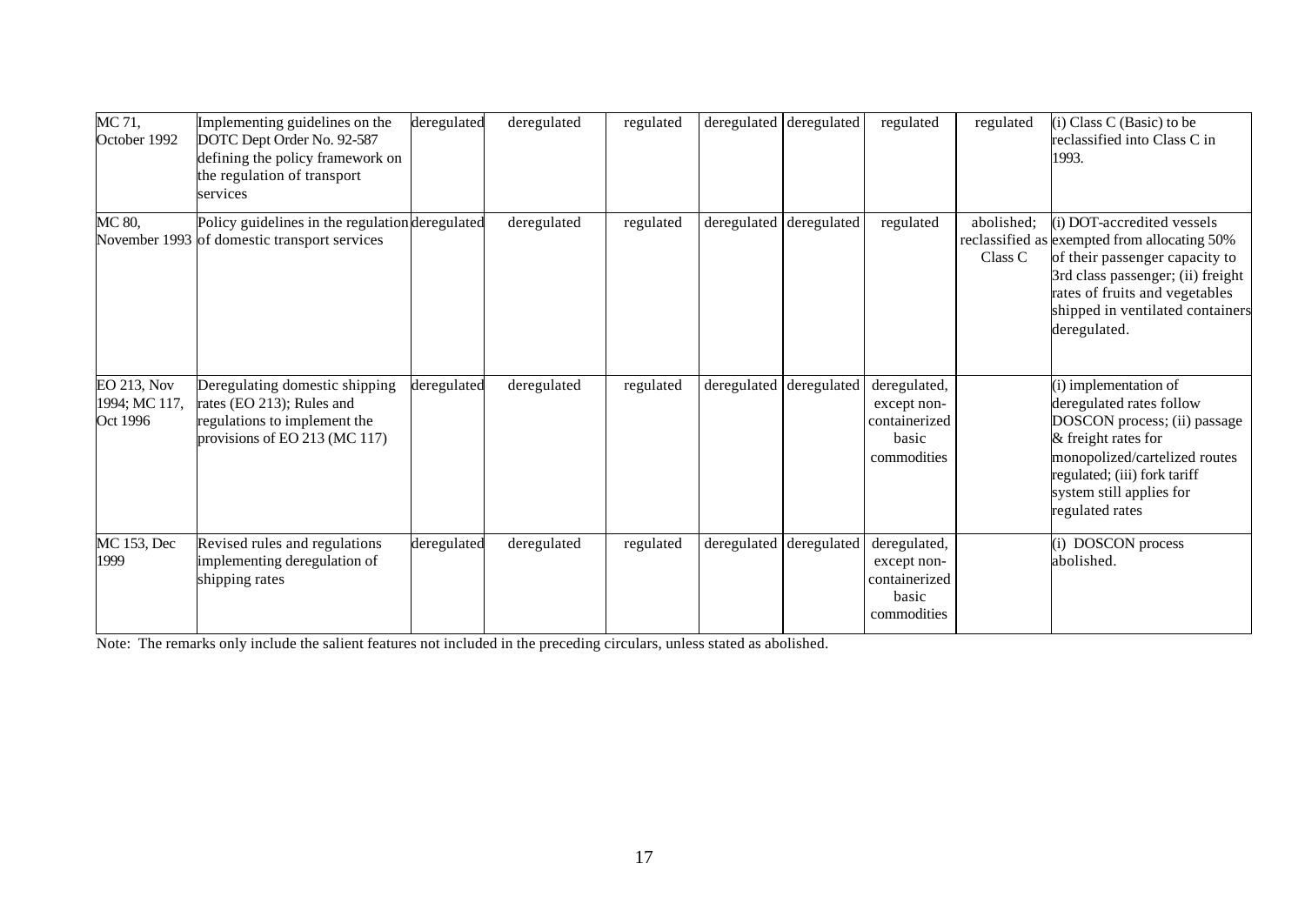Hence, further deregulation was made towards the end of 1992 (MC No. 67), this time involving the freight rates for Class A and Class B cargoes. The operators were however required to file their rates for Class A and Class B and any changes thereafter with the MARINA. In 1993 (MC No. 80), Class C (Basic) was abolished and the commodities classified therein were reclassified as Class C. Fruits and vegetables in ventilated containers were also deregulated. For passage rates, vessels accredited by the Department of Tourism as serving tourist areas were exempted from the requirement of allocating 50 percent of their total passenger capacity to Third Class passengers; and accordingly, their rates were deregulated. However, if the vessel only has First Class and Second Class passenger accommodation or where the Third Class passenger accommodation is less than 50 percent of the passenger capacity, the Second Class passage rate was regulated.

Further deregulation of freight rates was made in 1994 through Executive Order No. 213, with implementing guidelines under MC No. 117 issued in 1996. *All* freight rates were deregulated, except for non-containerized basic commodities. However, for monopolized and cartelized routes, passage and freight rates continue to be regulated. The fork tariff system is still applied to all regulated rates, the upward adjustment of which continues to follow the revenue deficiency method; but this time, the rate increase is computed on a per company basis.

The implementation of deregulated freight rates, however, is another matter as operators were not allowed to determine on their own the rates they will charge for their services. Instead, the Domestic Shipping Consultative Councils (DOSCONs), composed of shippers/consumers, operators and representatives from the government, was instituted to provide a forum for the process of consultation and negotiations for the implementation of the deregulated rates or any upward adjustments of the rates. Hence, the deregulation as provided for in EO 214 only modified the process of fixing cargo rates that was previously exercised by the government through a quasi-judicial procedures.

The DOSCON process, however, was abolished in late 1999 when the implementing guidelines of EO 213 were revised under MC No. 153. Under the revised guidelines, all an operator needs to do is to file a notice of adoption of deregulated rates with the MARINA, and when qualified, MARINA will issue an Order within 30 days upon receipt of the notice. The deregulated freight and passage rates should remain in force for at least 3 months before any upward adjustment is allowed.

Upward adjustments of deregulated rates can take effect 15 days after the publication of the notice for increase filed with the MARINA in one daily newspaper of national circulation and in one daily newspaper of regional circulation in the port/s affected by the rate adjustment.

For regulated rates, upward adjustment is still based on the revenue deficiency method. Under the new policy environment, the method may no longer be appropriate as the financial statements of shipping companies include their deregulated operations.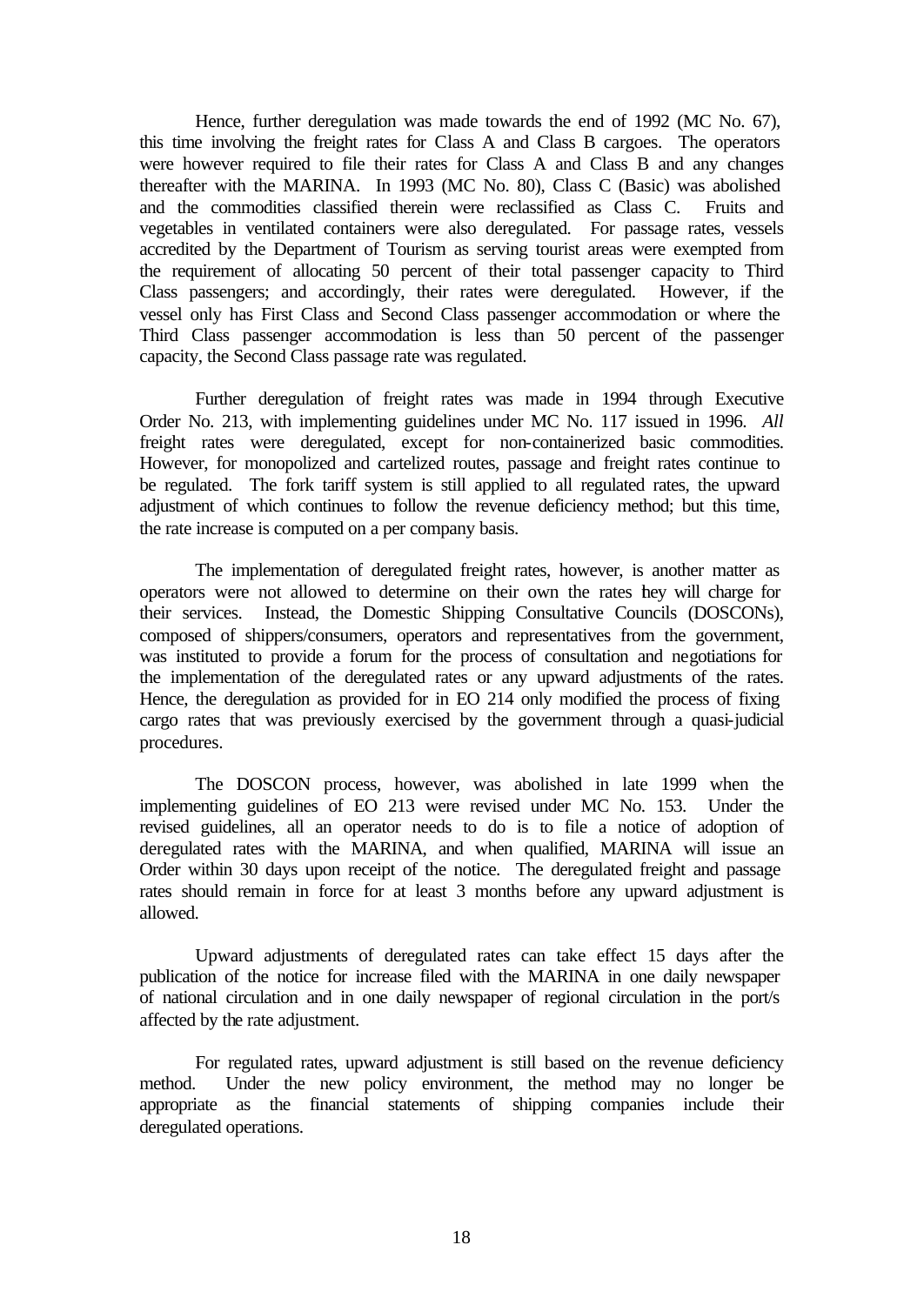In general, the deregulation of the liner shipping rates has been a slow process. It took the government more than 10 years to gradually deregulate the liner rates. Yet, it was only in the year 2000 that government intervention in rate setting was lessened. With deregulation, the shipping companies can now consider the traffic imbalances and cargo mixes in setting the rates for the routes they serve. While there are still areas that remain regulated, these can be overcome and can be strategic areas for modernizing the industry. For example, shipping companies can upgrade their vessels and facilities and be accredited to DOT to qualify them in the exemption from allocating 50 percent of their passenger capacity to third class and enjoy the deregulated rates. Also, the exception of non-containerized basic commodities from deregulation should encourage the use of other shipping technology in transporting these commodities, like roll-on roll-off vessels.

Much is still desired, however. The rate for Third Class passenger is yet to be deregulated.

#### **Route liberalization**

Liberalization of the routes was first introduced in 1992. Two general principles are observed for the issuance of a CPC. First, the interest of the public is paramount. That is, the interest of the public shall prevail over the "grandfather rules" of the pre-reform namely, "prior applicant", "prior operator" and "protection of investment". Second, the presumption of public need for a service is deemed in favor of the applicant for a CPC while the burden of proving that there is no need for a proposed service shall be with oppositors who is/are the current authorized operator/s.

Given these principles, routes were opened to entry to at least two operators (MC No. 71 and MC NO. 80 in 1992). Monopolized routes were opened for entry to additional operators. Operators in developmental routes, on the other hand, were accorded protection for their investment for a maximum period of five years, after which, the route is open to entry to at least one additional operator. This was a big contrast to the pre-reform period regulation where an operator in a developmental route is accorded protection of his investment for an indefinite period, i.e. until he has recovered his investment. This change in rule would definitely encourage the operator to increase his efficiency for him to be able to recover his investments before competition from additional operators set in. Entry of newly-acquired vessels in routes already served by existing franchised operators, including developmental routes, is also deregulated provided that the entry will introduce innovative, technologically and cost-effective shipping services, among others.

Operators are allowed to withdraw or suspend their operations after notifying MARINA 15 days prior to such and after informing the public. An operator, however, forfeits his CPC if he abandons, withdraws, or suspends his operation for four months without notifying MARINA. Increase in capacity is also allowed through replacement with a bigger vessel, introduction of additional vessels and/or increase in frequency of existing vessels. An operator can also change his routing pattern through the omission of ports, addition of one or more ports, or the introduction of an entirely new route provided however that the change does not pose any conflict with the schedule and frequency of existing operators and that no route is left unserved by the rerouting.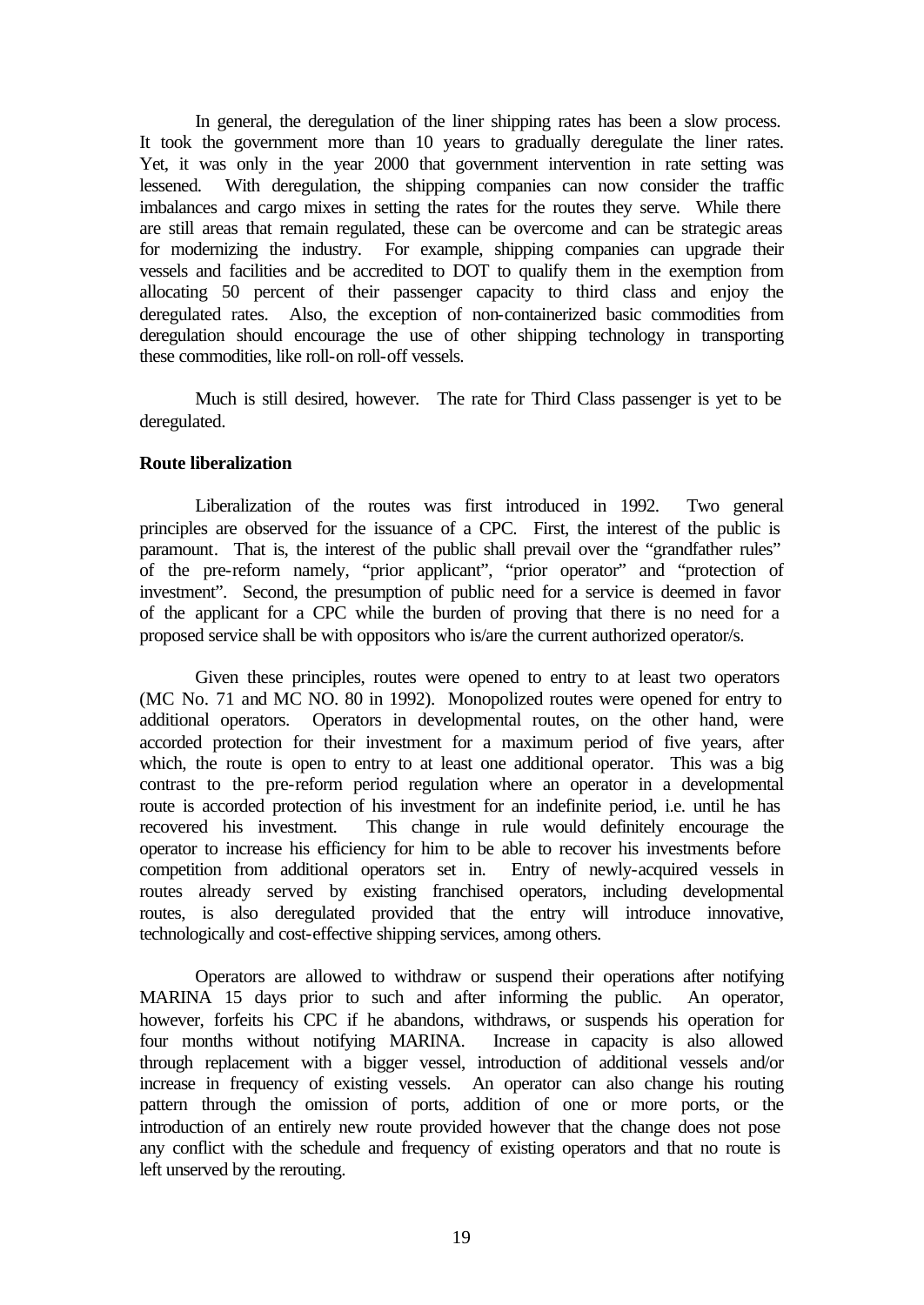The initial liberalization efforts were further strengthened with the issuance of Executive Order 185 in 1994 and its corresponding implementing rules and regulations under MC 106 in 1995. In particular, any operator who pioneers in the provision of a certain technological level of shipping service in a developmental route is allowed to charge market-accepted freight and passage rates different from the fork rates. The adoption of such rates after five years, however, is dependent on the evaluation of MARINA. Also, when capacity is increased through the replacement of a vessel, the CPC of the vessel to be replaced is revoked. The revocation of CPC will ensure that the vessel replaced will not be used anywhere else and hence, will not result in increase in tonnage in the routes. Similarly, when capacity is increased through the introduction of additional vessel that is chartered from a franchised operator, the original franchise of the vessel is revoked. This policy was again a big contrast to the pre-reform regulation where the CPCs of vessels replaced were not revoked.

The implementing guidelines of EO 185 were revised under MC No. 161 in 2000 providing further dimensions to the liberalization efforts. Specifically, all routes that have been serviced by any operator for an aggregate period of at least five years shall be open for entry to additional operators provided that the entry will not result to ruinous competition as characterized by any of the following conditions:

- When an existing operator/s in a given route carry less than average annual break-even load factor as determined by the MARINA;
- When the audited financial statements of any of the operators in a given route show losses directly related to their operations for the last two years; and,
- Such other analogous circumstances as may be determined by MARINA.

In addition, operators of pioneering<sup>8</sup> routes will be protected in their investments by according protection from entry for a period to be determined by MARINA following some guidelines that considers cost recovery, the number of years of which shall not be more than five years.

#### **Other government policies**

l

*Cabotage Law.* Foreign shipping lines are not allowed to ply the country's interisland routes.

*Domestic Shipping Modernization Program.* To complement the liberalization and deregulation efforts, the government implemented the Domestic Shipping Modernization Program (DSMP) funded by a loan package from the Overseas Economic Cooperation Fund (OECF) of Japan and administered by the Development Bank of the Philippines (DBP). The program has two phases: Phase I (1995-2000) with a loan package of 14.8 billion yen or roughly P3.91 billion for the

<sup>&</sup>lt;sup>8</sup> Pioneering route refers to either (i) a route that does not have existing shipping services or an abandoned route or link; or (ii) a route considered developmental with respect to the introduction of new or technologically advanced type of service.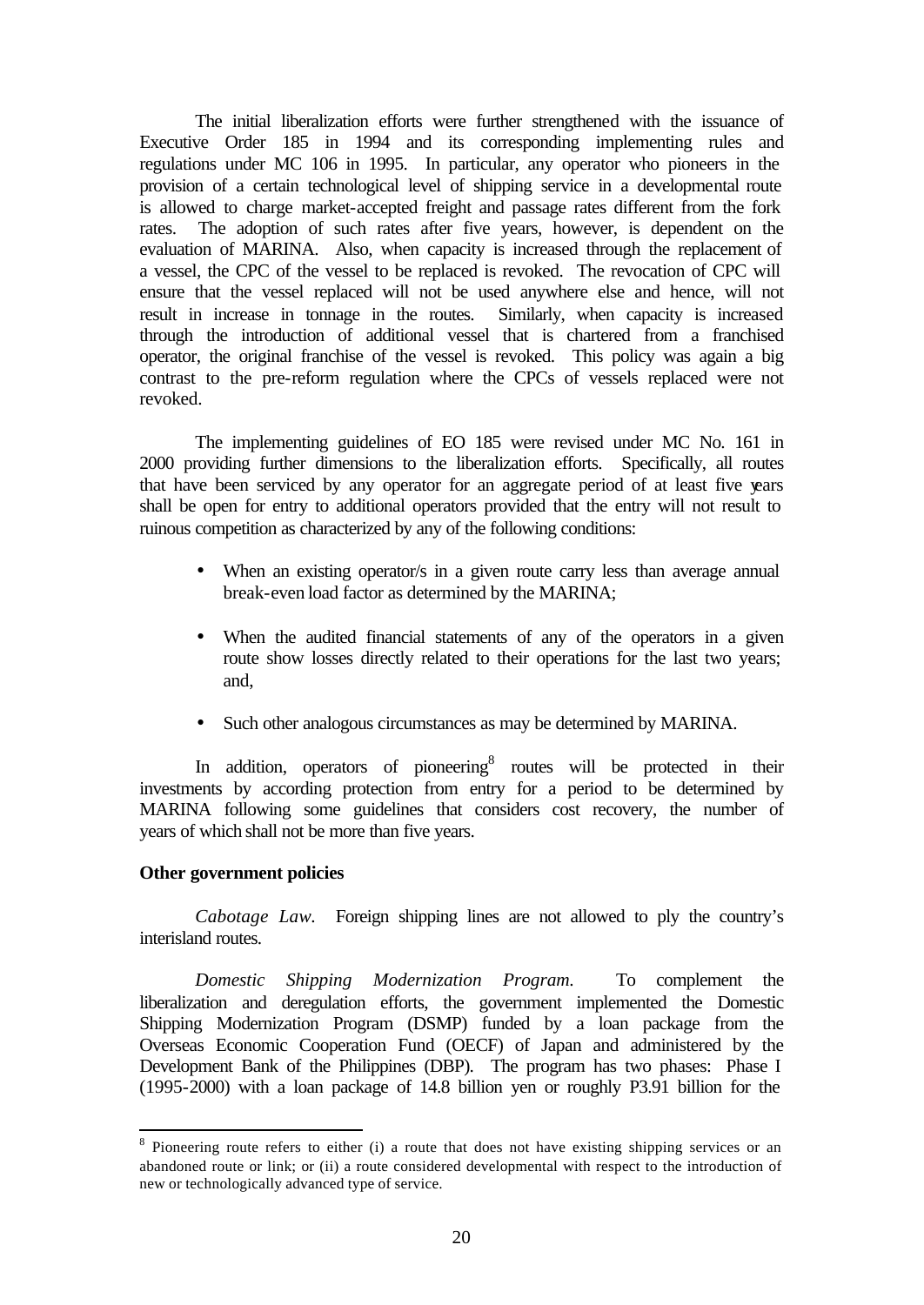modernization of inter-island vessels; and Phase II (1999-2005) with a loan package of 19.5 billion yen or P6.7 billion for the development of port facilities in rural areas.

Phase I was used to finance the replacement of vessels (new buildings and/or second hand), rehabilitation and/or upgrading (bringing to class) and modernization of inter-island fleet; acquisition, rehabilitation, and modernization of shipyards and port cargo handling equipment; and working capital. As of June 2001, almost 84 percent of the package has been loaned out, most of which went to passenger-cargo vessels and tankers (Figure 5). This explains the increase in the capacity (GRT) of passenger vessels and the decline in their average age as discussed earlier in Section 2 of the paper.

For Phase II, as of June 2001, a total of P5.8 billion from the loan package has been released distributed across the various sectors as shown in Figure 6.



| <b>DSMP I distribution per</b> |          |  |  |  |
|--------------------------------|----------|--|--|--|
| sector                         |          |  |  |  |
| tankers                        | 872.52   |  |  |  |
| gen. cargo vessels             | 474.65   |  |  |  |
| pass/cargo                     | 868.20   |  |  |  |
| pass/ferries                   | 489.00   |  |  |  |
| barging/lighterage             | 231.02   |  |  |  |
| shipyards                      | 8.30     |  |  |  |
| terminal facilities            | 95.50    |  |  |  |
| port developments              | 240.00   |  |  |  |
| (in million pesos)             | 3,279.19 |  |  |  |
|                                |          |  |  |  |

source: IRR, Development Bank of the Philippines





#### **DSMP II distribution per sector**

| tankers             | 505.50   |
|---------------------|----------|
| gen. cargo vessels  | 29.38    |
| pass/cargo          | 672.50   |
| pass/ferries        | 118.00   |
| barging/lighterage  | 174.00   |
| pilotage            | 47.00    |
| shipyards           | 322.00   |
| terminal facilities | 10.50    |
| port developments   | 3,388.70 |
| maritime education  | 502.10   |
| (in million pesos)  | 5.769.68 |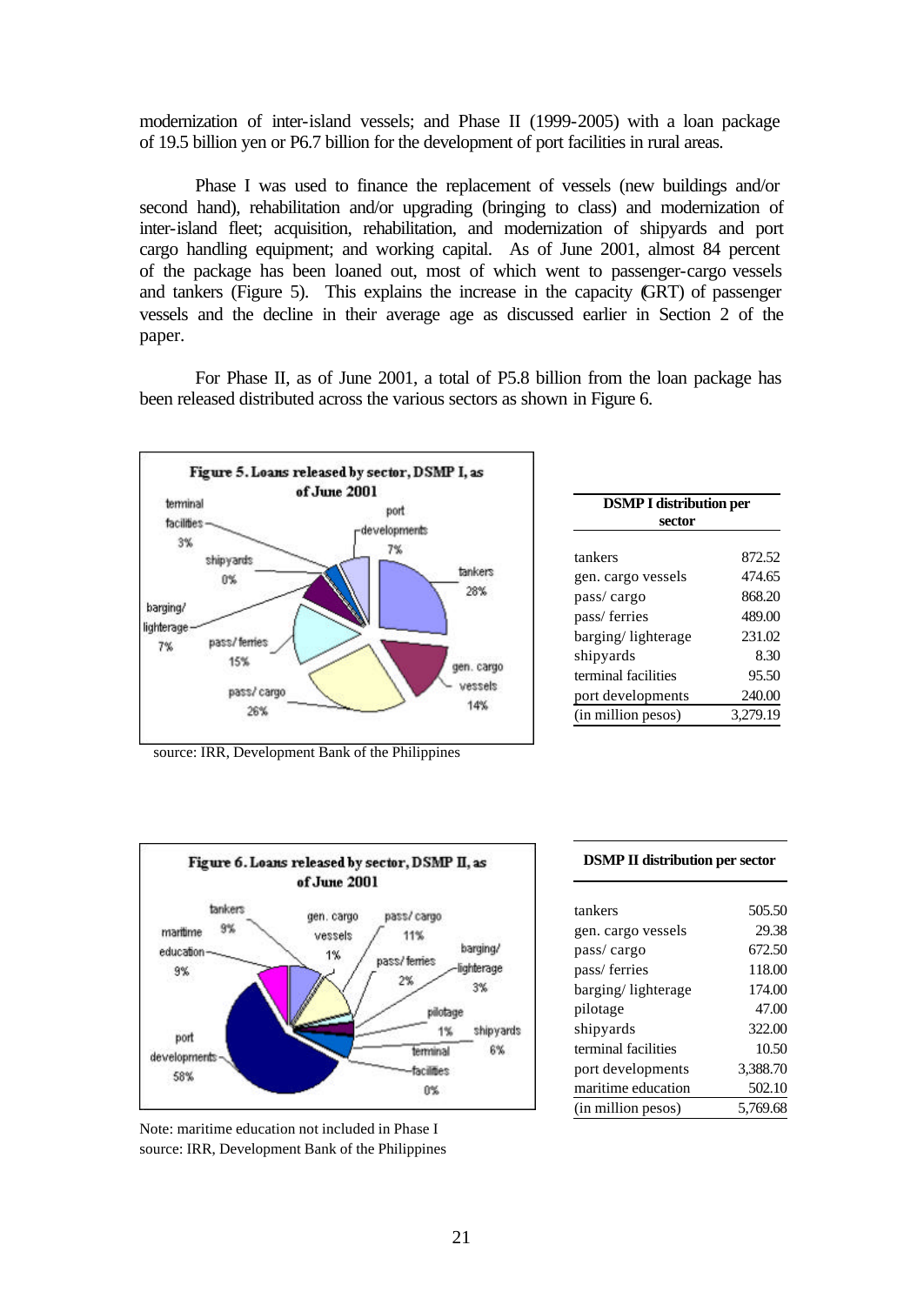#### **6. Market Structure and Competition**

The study used secondary data and interviews of shipping operators to analyze market structure and competition in the shipping industry. Secondary data on passenger and cargo traffic by route and shipping company were gathered using the 1998 annual traffic reports of shipping companies submitted to the MARINA. This is the latest data that is available and complete. Much as we would like to include early years to represent the pre-reform period so that we can analyze the change in the market structure arising from the reforms, the annual reports of shipping companies were not complete<sup>9</sup>. Hence, to get a sense of the impact of the reforms in the absence of data, interviews were made with four shipping lines based in Metro Manila, six shipping lines based in Cebu, three shipping associations, and the Distributors Management Association of the Philippines (DMAP).

#### **Market structure**

l

The Herfindahl-Hirschman Index (HHI) is used as an indicator of market structure. The index is measured as the sum of the squares of the market shares. It is compared with the ratio 1/n where n is the number of operators in the industry. The higher the index relative to  $1/n$ , the less competitive the industry is. The inverse of the index gives the number of equal sized competitors that would provide a degree of competition equivalent to that actually observed in the market share data. Hence, it is used as a measure of the number of effective competitors.

The aggregate indicator of market structure for the industry is based on the primary and secondary routes only, i.e. tertiary routes were excluded in the computation. Since the tertiary routes involve short distance travel and hence more frequencies of trips, passengers and cargo plying these routes would be larger in number compared to the primary and secondary routes. And since HHI is based on market shares, including them in the computation would distort the picture.

However, the aggregate indicator of market structure may give very little insight on the extent of market power in the different routes because the interisland fleet is distributed across so many different routes. It is possible that a small operator may capture a large market share in a particular route by concentrating its fleet in that route while a large operator may not capture a significant market share if it spreads its fleet across several routes. Thus, it is important to also examine the market structure by routes. The routes are classified based on the value of 1/HHI as shown in Table 4.

*Passenger Service.* The HHI shows that the domestic shipping industry is highly concentrated (Table 5). The five (5) largest operators accounted for as much as 90 percent of the total passengers. The inverse of HHI shows that out of the 37 operators plying the primary and secondary routes, less than 5 are effectively competing.

<sup>&</sup>lt;sup>9</sup> The 1993 data was initially processed but the annual reports of some of the shipping companies are missing. MARINA has data on annual total passenger and cargo traffic but not by route and shipping company which is what is needed in analyzing market structure and competition.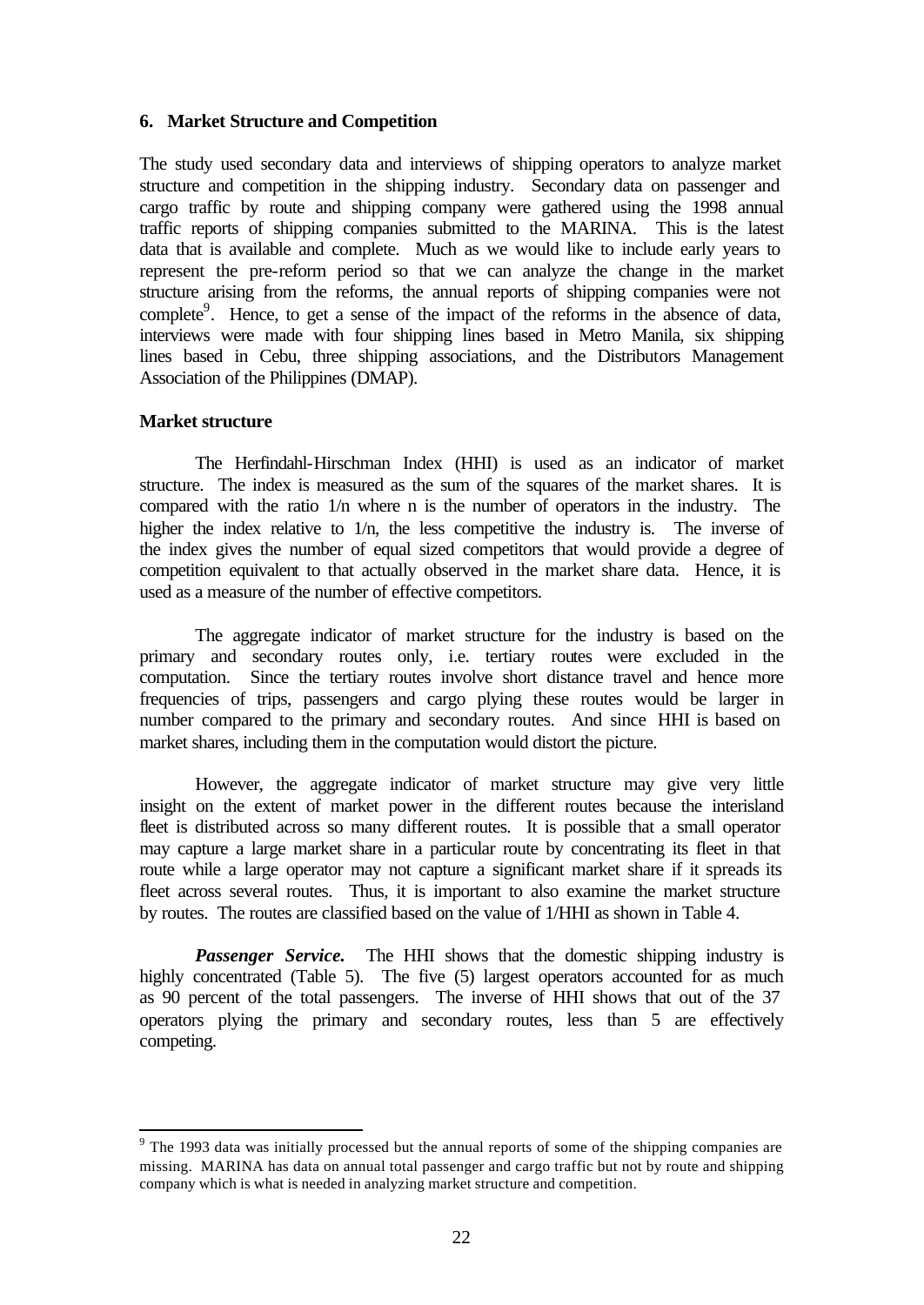|              | <b>Classification</b>                       | <b>Indicator</b>                                   |
|--------------|---------------------------------------------|----------------------------------------------------|
| (1)          | routes with only one (1) operator           |                                                    |
|              | monopoly                                    | $HHI = 1$                                          |
| (2)          | routes with at least two $(2)$<br>operators |                                                    |
| <sup>i</sup> | only one (1) effective competitor           | $1 < \frac{1}{\text{HHI}} < 1.4$                   |
| Ïl.          | substantial competition                     | $\frac{1}{\text{HHI}} \leq # \text{ of operators}$ |
| 111.         | Mild competition                            | $1.4 < \frac{1}{\text{H}} < 4$ of operators        |

#### **Table 5. Indicators of market structure, passenger service, 1998**

| <b>Indicators</b>        |       |
|--------------------------|-------|
| Share of top five firms  | 90.26 |
| Share of top three firms | 72.94 |
| Herfindahl index (HHI)   | 0.210 |
| Number of operators (n)  | 37.00 |
| 1/n                      | 0.027 |
| 1/HHI                    | 4.76  |

The five largest players in the passenger service, in their order, are Negros Navigation Company, WG&A, Sulpicio Lines, Philippine Fast Ferry Corporation and Cebu Ferries Corporation. One significant characteristic of these operators is that, three of them are new competitors, being established only during the reform period. WG&A is a product of the merger of 3 shipping giants (William Lines Inc., Carlos A. Gothong Lines, Inc. and Aboitiz Shipping Corp.) in 1996. Philippine Fast Ferry (PFFC) is also a product of the merger in 1998 of the Cebu-based Universal Aboitiz, Inc. and Bacolod-based Sea Angels Ferry Corporation, a subsidiary of Negros Navigation Company. Cebu Ferries Corporation (CFC) was established in 1996 as a subsidiary of WG&A. Both PFFC and CFC had been pivotal to the birth of the fast ferry industry in the country. The other 2 players (Negros Navigation and Sulpicio Lines) are old time players, being established long before the reforms were introduced.

 Analysis of the different routes shows that the top five players operate most of the primary routes (Appendix Table 1). However, there is not one route where they operate together. On the other hand, the top three companies operate together in 8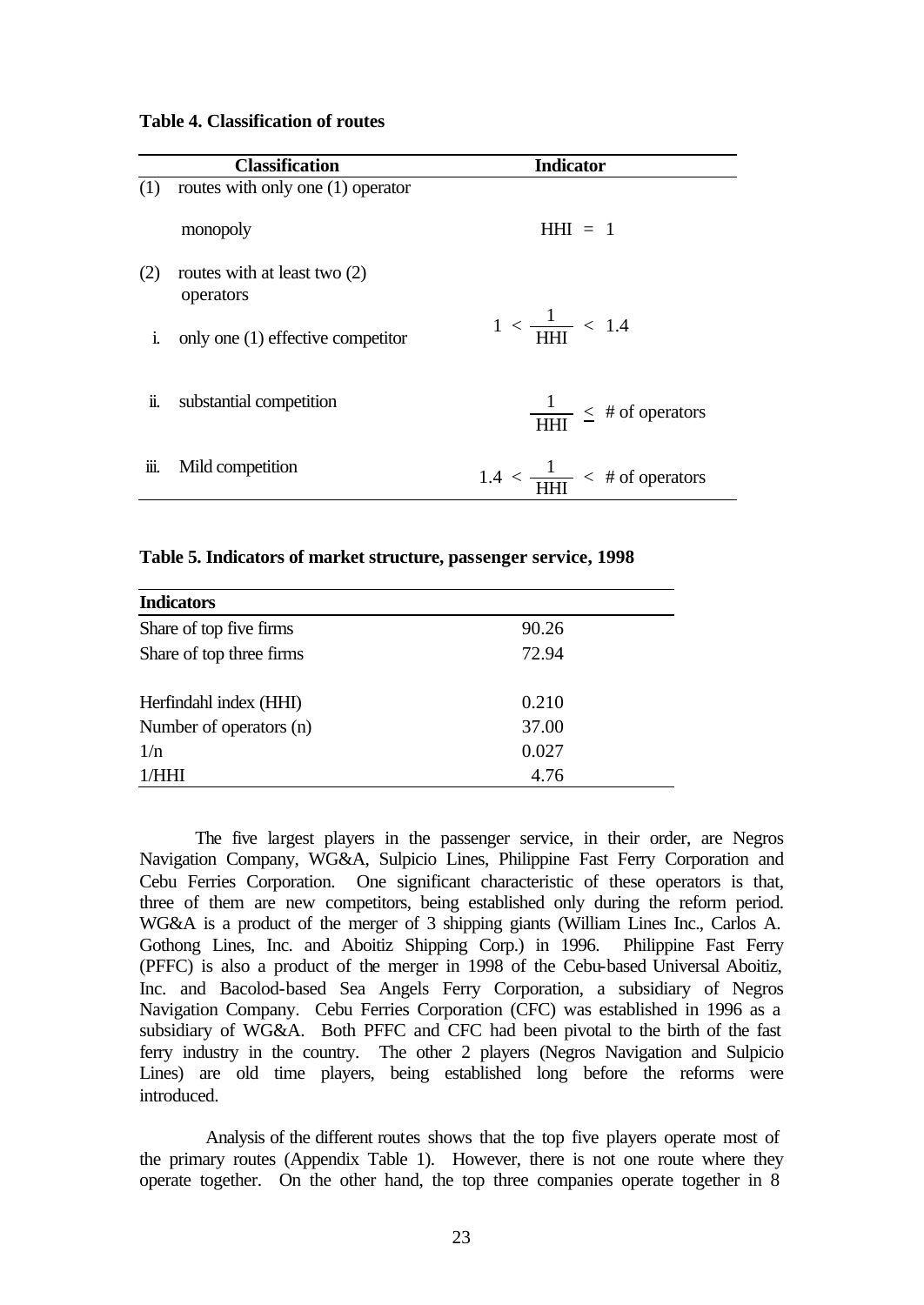routes, all originating from Manila (Manila-Cagayan de Oro, Manila-Cebu, Manila-Davao, Manila-Dumaguete, Manila-General Santos, Manila-Iligan, Manila-Iloilo and Manila-Tagbilaran).

About 50 percent of the primary routes have at least two operators and the remaining 50 percent only have one operator (Table 6 and Appendix Table 1). Nonetheless, the presence of at least two operators in a route does not guarantee that competition exists. As shown by the value of the inverse of HHI, substantial competition existed only in 7 primary routes or less than 14 percent of the total number of primary routes. Furthermore, of the 26 routes with at least two operators, five routes were effectively monopolized, as there was only one effective competitor. The rest of the primary routes (27 percent) can be described as having only mild competition. A very good example of this is the Cebu-Bohol route where there were 9 operators plying the said route but less than 3 were effectively competing for the passenger market. Another is the Cebu-Dumaguete route where there were 6 operators but only 3 were effectively competing.

| <b>Route Classification</b>           | <b>Primary</b> |        | <b>Secondary</b> |         | <b>Tertiary</b> |      |
|---------------------------------------|----------------|--------|------------------|---------|-----------------|------|
|                                       | Number         | $(\%)$ | Number           | $(\% )$ | Number          | (%)  |
| Routes with only 1 operator           | 26             | 50.0   | 27               | 58.7    | 166             | 77.6 |
| Routes with at least 2 operators      | 26             | 50.0   | 19               | 41.3    | 48              | 22.4 |
| Routes with only 1 effective operator | 5              | 9.6    | 7                | 15.2    | 10              | 4.7  |
| Routes with substantial competition   | 7              | 13.5   | 6                | 13.0    | 18              | 8.4  |
| Routes with mild competition          | 14             | 26.9   | 6                | 13.0    | 20              | 9.3  |
| Total number of routes                | 52             |        | 46               |         | 214             |      |

#### **Table 6. State of competition, passenger service, 1998**

Note: See Appendix Tables 1 to 3 for details.

For the secondary passenger routes, almost 59 percent were monopolized; 13 percent can be characterized by substantial competition; 13 percent as having only mild competition; and 15 percent being effectively dominated by only one competitor (Table 6 and Appendix Table 2).

On the other hand, monopoly was present in nearly 78 percent of the tertiary routes (Table 6 and Appendix Table 3). Operation in less than 5 percent of the routes were effectively dominated by 1 operator even though there were at least 2 operators plying in each of the said routes. Substantial competition was found in only 8 percent of the routes.

*Cargo Service.* Figures on freight revenue also show that the industry is highly concentrated. The 5 largest operators together carried 91 percent of the total revenue (Table 7). Out of the 66 operators, less than 5 are effectively competing as indicated by the inverse of the HHI.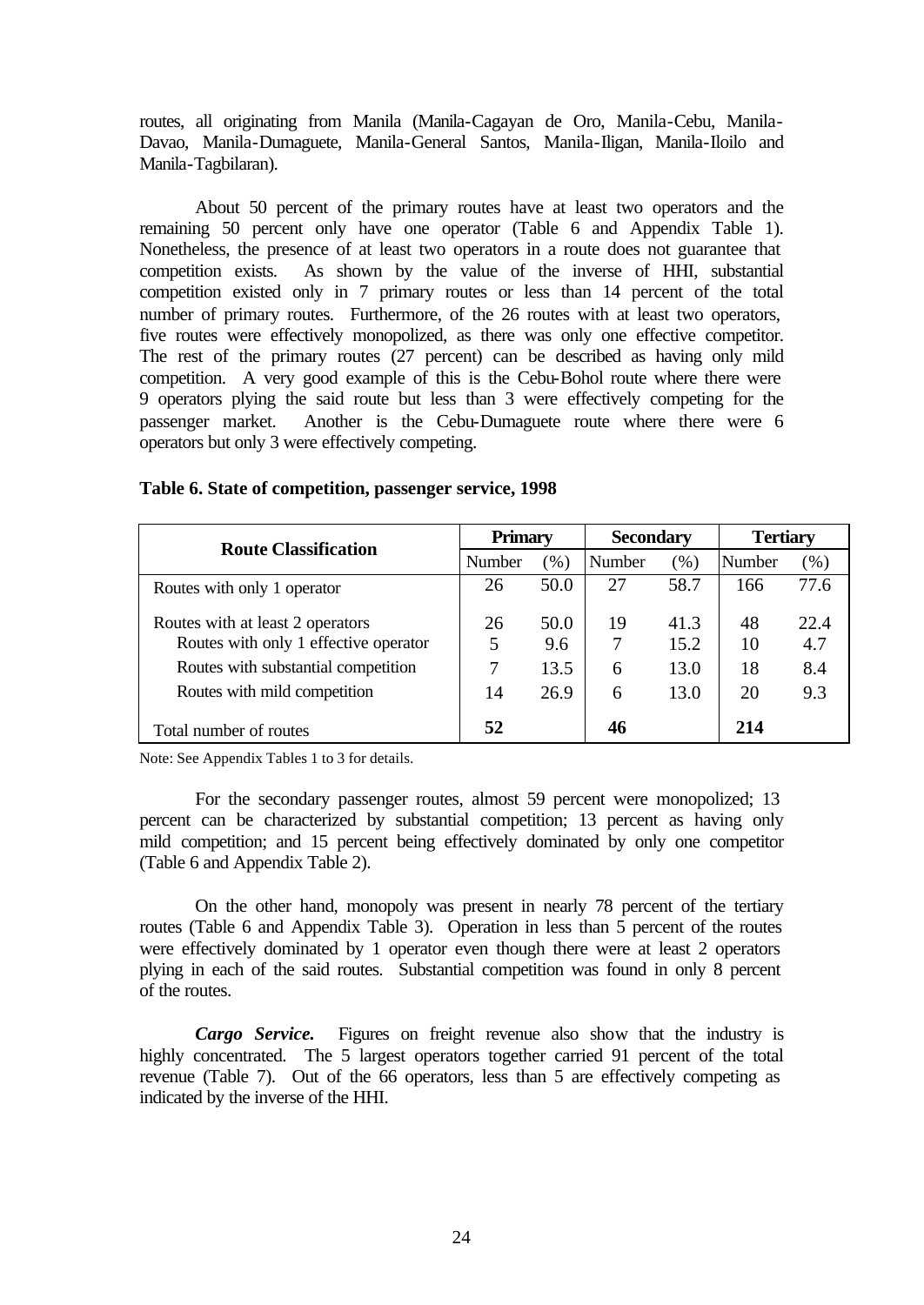| <b>Indicators</b>        |       |
|--------------------------|-------|
| Share of top five firms  | 91.12 |
| Share of top three firms | 70.92 |
| Herfindahl index (HHI)   | 0.217 |
| Number of operators (n)  | 66.00 |
| 1/n                      | 0.015 |
| 1/HHI                    | 4.61  |

**Table 7. Indicators of market structure, cargo service, 1998**

The five major players in the cargo service, in their order, include WG&A, Sulpicio Lines, Lorenzo Shipping Corporation, Solid Shipping Corporation and Negros Navigation. Lorenzo Shipping and Solid Shipping are purely cargo services.

Analysis of the routes shows that there are only three routes (Manila-Cagayan, Manila-Dumaguete and Manila-General Santos) where the top five companies operate together. Furthermore, close to two thirds of the primary and secondary cargo routes had at least 2 operators but less than 15 percent experienced substantial competition (Table 8 and Appendix Tables 4 and 5). On the other hand, a greater majority (76 percent) of the tertiary routes were still monopolized (Table 8 and Appendix Table 6).

| <b>Route Classification</b>           | <b>Primary</b> |      | <b>Secondary</b> |      | <b>Tertiary</b> |        |
|---------------------------------------|----------------|------|------------------|------|-----------------|--------|
|                                       | Number         | (%)  | Number           | (%)  | Number          | $(\%)$ |
| Routes with only 1 operator           | 25             | 36.2 | 16               | 34.8 | 444             | 76.7   |
| Routes with at least 2 operators      | 44             | 63.8 | 30               | 65.2 | 135             | 23.3   |
| Routes with only 1 effective operator |                | 10.1 | 9                | 19.6 | 39              | 6.7    |
| Routes with substantial competition   | 10             | 14.5 | 6                | 13.0 | 38              | 6.5    |
| Routes with mild competition          | 27             | 39.1 | 15               | 32.6 | 58              | 10.0   |
| Total number of routes                | 69             |      | 46               |      | 579             |        |

**Table 8. State of competition cargo service, 1998**

Note: See Appendix Tables 4 to 6 for details.

*Findings common to passenger and cargo.* The dominance of the top five companies, in both passenger and cargo services, was prevalent in the primary and secondary routes, regardless of the routes' state of competition (Table 9). In other words, they effectively control the market in these routes. Regular monitoring of the routes then becomes necessary to ensure that the top five players do not abuse their market power, more so given the fact that the percentage of routes with substantial competition is relatively small.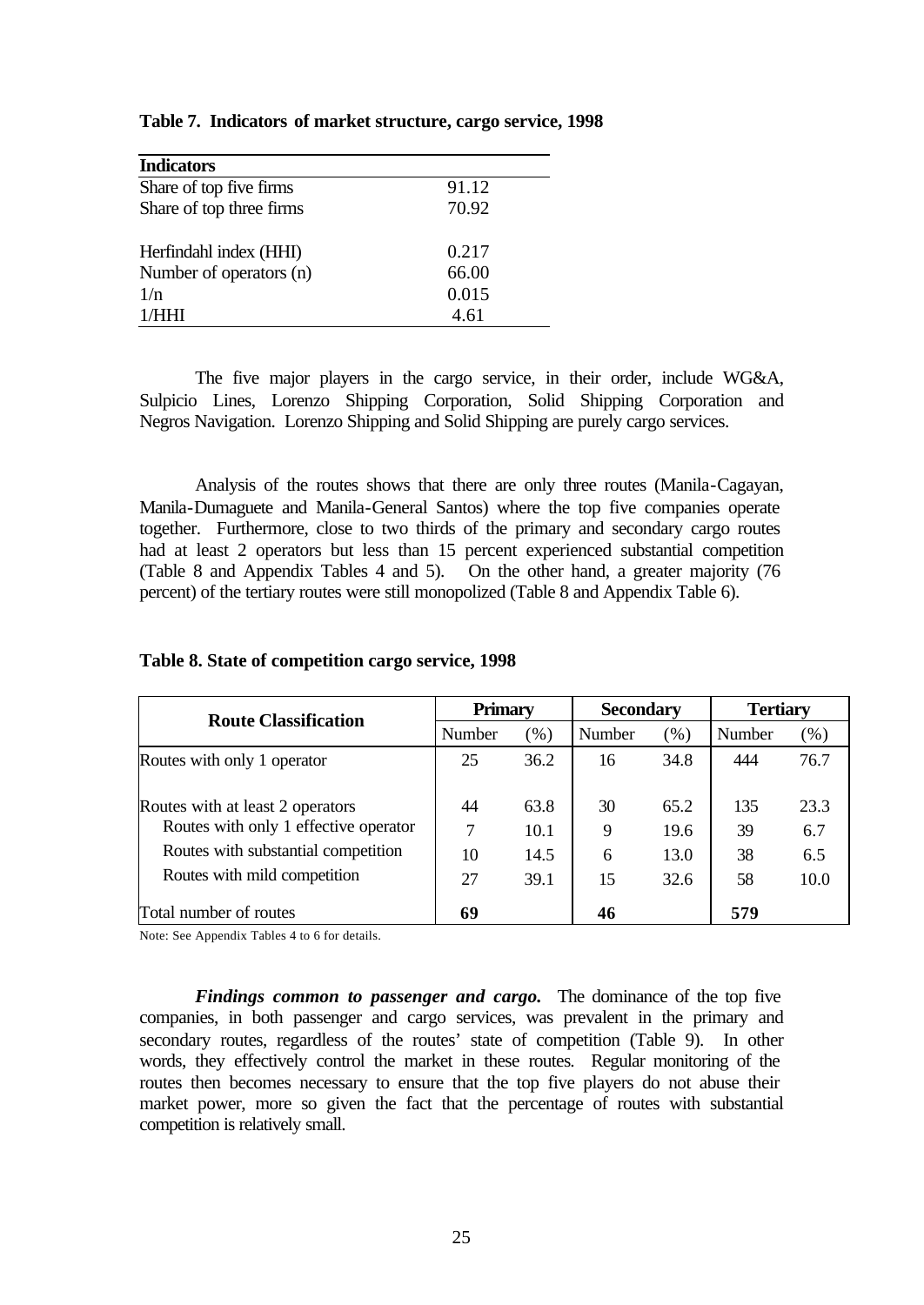**Table 9. Distribution of top 5 players as effective competitors, by type of routes, passenger and cargo services,** 

| <b>Route Classification</b>            | Routes with only 1 operator                |     | Routes with substantial                       |                | Routes with only 1 effective            |                | Routes with mild competition  |    |                      |
|----------------------------------------|--------------------------------------------|-----|-----------------------------------------------|----------------|-----------------------------------------|----------------|-------------------------------|----|----------------------|
|                                        |                                            |     | competition                                   |                | competitor                              |                |                               |    |                      |
| <b>PASSENGER</b>                       |                                            |     |                                               |                |                                         |                |                               |    |                      |
| <b>PRIMARY</b>                         |                                            |     |                                               |                |                                         |                |                               |    |                      |
| Total number of routes                 |                                            | 26  |                                               | $\mathcal I$   |                                         | 5.             |                               | 14 |                      |
|                                        | <b>Negros Navigation</b>                   |     | 12 Negros Navigation                          |                | 2 Negros Navigation                     |                | 2 Negros Navigation           |    | 6                    |
|                                        | Sulpicio Lines                             |     | Sulpicio Lines                                |                | 6 WG&A                                  |                | 2 Sulpicio Lines              |    | $\overline{4}$       |
|                                        | WG&A                                       |     | <b>WG&amp;A</b>                               | 3              | Cebu Ferries                            |                | $1$ WG&A                      |    | 8                    |
|                                        | Cebu Ferries                               |     | Cebu Ferries                                  | $\overline{c}$ |                                         |                | Cebu Ferries                  |    | 1                    |
|                                        | Others                                     |     | Others                                        |                |                                         |                | Phil Fast Ferry<br>Others     |    | $\overline{c}$<br>3  |
| <b>SECONDARY</b>                       |                                            |     |                                               |                |                                         |                |                               |    |                      |
| Total number of routes                 |                                            | 27  |                                               | 6              |                                         | $\mathcal{I}$  |                               | 6  |                      |
|                                        |                                            |     |                                               |                |                                         |                |                               |    |                      |
|                                        | <b>Negros Navigation</b><br>Sulpicio Lines |     | <b>Negros Navigation</b><br>10 Sulpicio Lines |                | 1 Negros Navigation<br>3 Sulpicio Lines |                | 1 Negros Navigation<br>1 WG&A |    | 2<br>$\mathfrak{2}$  |
|                                        | <b>WG&amp;A</b>                            |     | WG&A                                          |                | 2 WG&A                                  |                | 1 Cebu Ferries                |    |                      |
|                                        | Cebu Ferries                               |     | Cebu Ferries                                  |                | 2 Cebu Ferries                          |                | 1 Phil Fast Ferry             |    | 1                    |
|                                        | Others                                     | Ç   | Others                                        |                | 2 Others                                |                | 3 Others                      |    | 3                    |
| <b>TERTIARY</b>                        |                                            |     |                                               |                |                                         |                |                               |    |                      |
| Total number of routes                 |                                            | 166 |                                               | 18             |                                         | 10             |                               | 21 |                      |
|                                        | <b>Negros Navigation</b>                   |     | 14 Sulpicio Lines                             |                | 1 Phil. Fast Ferry                      |                | 1 Others                      |    | 21                   |
|                                        | Sulpicio Lines                             |     | 14 Cebu Ferries                               |                | 1 Cebu Ferries                          |                |                               |    |                      |
|                                        | <b>WG&amp;A</b>                            |     | Others                                        |                | 17 Others                               |                |                               |    |                      |
|                                        | Phil. Fast Ferry                           |     |                                               |                |                                         |                |                               |    |                      |
|                                        | Others                                     | 136 |                                               |                |                                         |                |                               |    |                      |
| <b>CARGO SERVICE</b><br><b>PRIMARY</b> |                                            |     |                                               |                |                                         |                |                               |    |                      |
| Total number of routes                 |                                            | 25  |                                               | 10             |                                         | $\mathcal I$   |                               | 27 |                      |
|                                        | <b>Negros Navigation</b>                   |     | <b>Negros Navigation</b>                      |                | 2 Negros Navigation                     |                | 1 Negros Navigation           |    | 11                   |
|                                        | Sulpicio Lines                             |     | Sulpicio Lines                                |                | 5 Sulpicio Lines                        |                | 2 Sulpicio Lines              |    | 11                   |
|                                        | WG&A<br>Others                             |     | WG&A                                          |                | $2$ WG&A<br>7 Others                    |                | $1$ WG&A                      |    | 17                   |
|                                        |                                            | 15  | Others                                        |                |                                         |                | 3 Solid Shipping Lines        |    | 3                    |
|                                        |                                            |     |                                               |                |                                         |                | Lorenzo Shipping<br>Others    |    | $\overline{4}$<br>11 |
| <b>SECONDARY</b>                       |                                            |     |                                               |                |                                         |                |                               |    |                      |
| Total number of routes                 |                                            | 16  |                                               | 6              |                                         | $\overline{a}$ |                               | 15 |                      |
|                                        | Sulpicio Lines                             |     | 7 Negros Navigation                           |                | 1 Negros Navigation                     |                | 1 Negros Navigation           |    | 3                    |
|                                        | Others                                     |     | Sulpicio Lines                                |                | 4 Sulpicio Lines                        |                | 1 Sulpicio Lines              |    | 7                    |
|                                        |                                            |     | WG&A                                          |                | 4 Others                                |                | 7 WG&A                        |    | 7                    |
|                                        |                                            |     | Lorenzo Shipping                              |                |                                         |                | Others                        |    | 10                   |
|                                        |                                            |     | Others                                        |                |                                         |                |                               |    |                      |
| <b>TERTIARY</b>                        |                                            |     |                                               |                |                                         |                |                               |    |                      |
| Total number of routes                 |                                            | 444 |                                               | 38             |                                         | 39             |                               | 58 |                      |
|                                        | <b>Negros Navigation</b>                   |     | <b>Negros Navigation</b>                      |                | 1 Negros Navigation                     |                | 1 Negros Navigation           |    | 2                    |
|                                        | Sulpicio Lines                             | 22  | Sulpicio Lines                                |                | 2 Sulpicio Lines                        |                | 3 Sulpicio Lines              |    | 5                    |
|                                        | WG&A                                       |     | 6 WG&A                                        |                | 1 WG&A                                  |                | 3 WG&A                        |    | 6                    |
|                                        | Others                                     | 413 | Lorenzo Shipping                              |                | 3 Lorenzo Shipping                      |                | 1 Lorenzo Shipping            |    | $\mathfrak{2}$       |
|                                        |                                            |     | Others                                        |                | 38 Others                               |                | 31 Others                     |    | 52                   |

Note: The number corresponding to each player represents the number of routes where it operates (out of the total number of routes).

Source: Appendix Tables 1 to 6.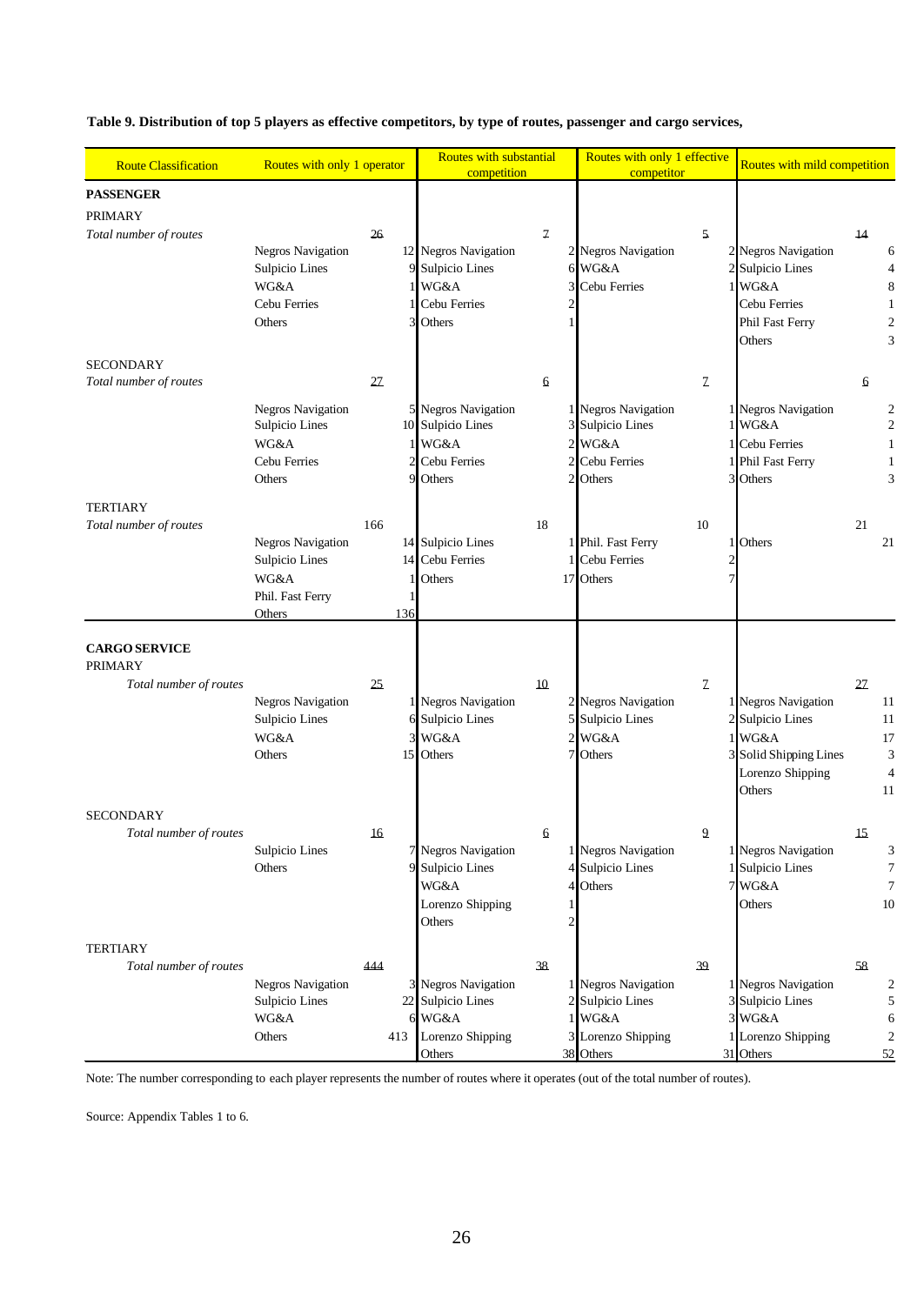Substantial competition is expected in routes common to the top five or top three players. It is surprising, however, that this is not the case. In fact, there was only mild competition in those routes. Only in the Manila-Dumaguete passenger route, where the top three companies operated together, was there substantial competition.

Substantial competition is also expected in the major ports because the supposed large passenger market and volume of cargoes will draw more players into the routes. However, the analysis of the routes originating from Manila or Cebu, two of the countries major ports, shows otherwise. Most of the routes either have only one operator or are characterized by only mild competition (Table 10 and Table 11).

A further analysis of the individual routes shows that operators have their own niche markets. And this is true even for the five largest operators. A good example of this is Solid Shipping Lines that operates in only three cargo routes (Manila-Cagayan, Manila-Dumaguete and Manila-General Santos). Also, the five largest players are not always the dominant player in the routes where they operate. An example of this is the Dumaguete-Zamboanga cargo route that includes WG&A and Sulpicio Lines as operators but which are not the dominant players.

Analysis of the routes with only one effective competitor or mild competition shows that the dominant player or players get the bulk of the market while the rest have very small share. The market shares of the dominant player or players range from 83 percent to almost 100 percent for the routes with only one effective competitor and from 59 percent to almost 100 percent for those with mild competition (Table 12). An example is the Cebu-Ormoc passenger route where there were 6 operators but 84 percent of the passenger traffic went to only 2 players. Another is the Cebu-Bohol passenger route with 9 operators but only 3 operators captured 83 percent of the market. It is possible that the dominant players offer lower rates or they have more vessels and larger capacities enabling them to capture a large segment of the market and leaving the crumbs to the rest who probably have only small capacities. Pursuing this issue however is beyond the scope of this paper since it requires an analysis of the cost structures of the individual operators.

The high concentration in the tertiary routes for both passenger and cargo services may not really pose a problem since these are usually considered "thin routes" where traffic is insufficient to attract more than one operator. That is, only one operator is required to make the operation profitable and efficient. As discussed in Section 2 of the paper, there is less economic activity and population in the tertiary routes, implying smaller passenger and cargo traffic compared to the primary and secondary routes. What is critical, however, is the close monitoring by MARINA of the services of operators plying the said routes to make sure that these operators do not abuse their market power to the detriment of the welfare of passengers and shippers.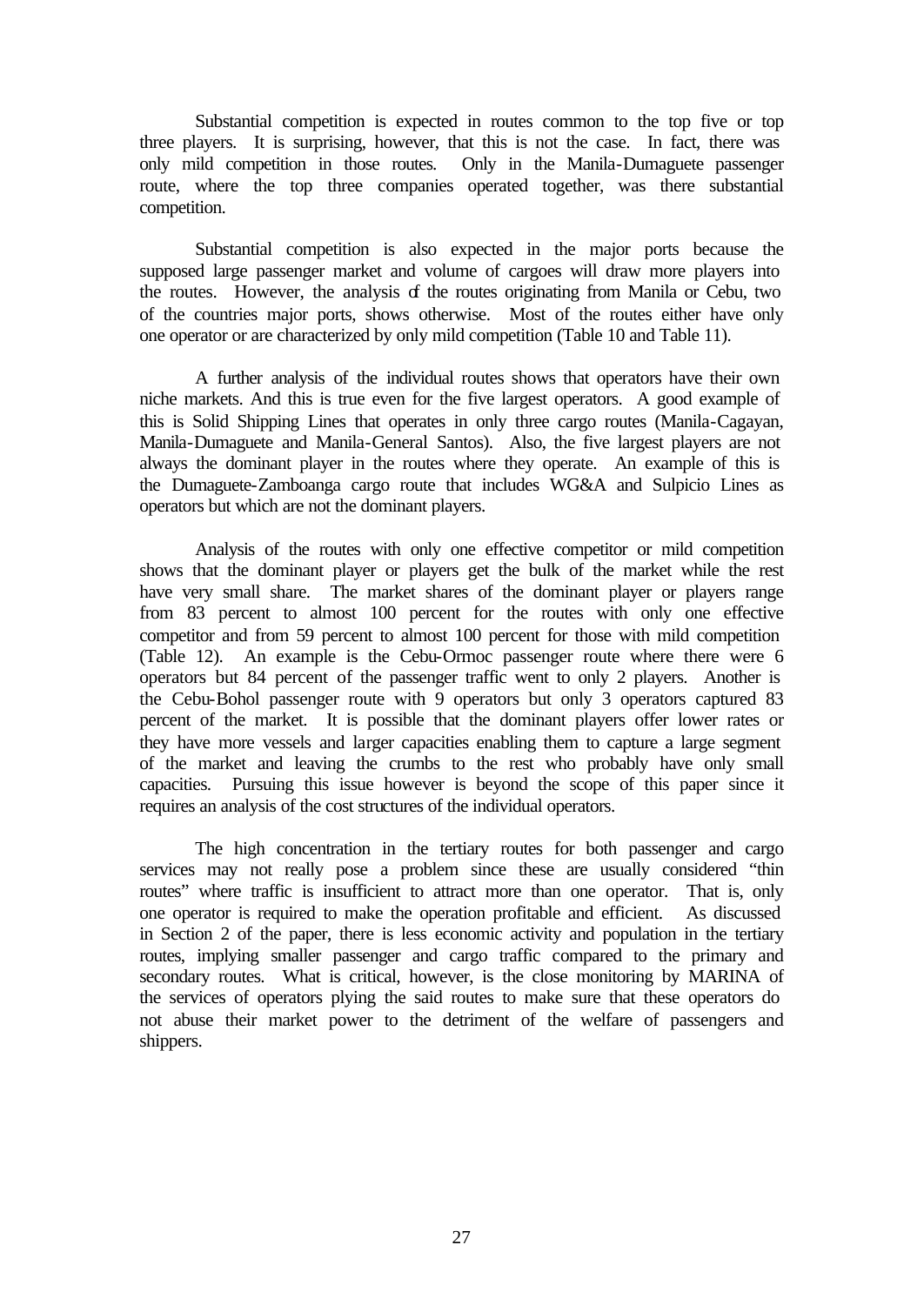| Routes with only 1 operator | Routes with substantial<br>competition | Routes with only 1 effective<br>competitor | <b>Routes with mild</b><br>competition |
|-----------------------------|----------------------------------------|--------------------------------------------|----------------------------------------|
| <b>MANILA</b>               |                                        |                                            |                                        |
| Primary routes              |                                        |                                            |                                        |
| Mla-Batangas                | Mla-Dipolog                            | Mla-Gen Santos                             | Mla-Cagayan de Oro                     |
| Mla-Dadiangas               | Mla-Dumaguete                          | Mla-Nasipit                                | Mla-Cebu                               |
| Mla-San Carlos              | Mla-Estancia                           |                                            | Mla-Davao                              |
| Mla-Zambales                | Mla-Masbate                            |                                            | Mla-Iligan                             |
|                             |                                        |                                            | Mla-Iloilo                             |
|                             |                                        |                                            | Mla-Palawan/Puerto Princesa            |
|                             |                                        |                                            | Mla-Tagbilaran                         |
|                             |                                        |                                            | Mla-Zamboanga                          |
| Secondary routes            |                                        |                                            |                                        |
| Mla-Coron                   | Mla-Roxas                              | Mla-Bacolod                                | Mla-Ozamis                             |
| Mla-Leyte                   | Mla-Surigao                            | Mla-Cotabato                               | Mla-Palompon                           |
| Mla-Mindoro                 |                                        | Mla-Ormoc                                  |                                        |
| Mla-Tacloban                |                                        |                                            |                                        |
| Tertiary routes             |                                        |                                            |                                        |
| Mla-Butuan                  |                                        |                                            |                                        |
| Mla-Calubian                |                                        |                                            |                                        |
| Mla-Corregidor              |                                        |                                            |                                        |
| Mla-Dumaguit                |                                        |                                            |                                        |
| Mla-El Nido-Liminangcong    |                                        |                                            |                                        |
|                             |                                        |                                            |                                        |
| Mla-Zambales                |                                        |                                            |                                        |
| <b>CEBU</b>                 |                                        |                                            |                                        |
| Primary routes              |                                        |                                            |                                        |
| Cebu-Dadiangas              | Cebu-Tubigon                           | Cebu- Jagna                                | Cebu- Bohol                            |
| Cebu-Davao                  |                                        |                                            | Cebu-Dumaguete                         |
| Cebu-Estancia               |                                        |                                            | Cebu- Gen Santos                       |
| Cebu- Masbate               |                                        |                                            | Cebu- Iloilo                           |
| Cebu- Nasipit               |                                        |                                            | Cebu- Palawan/ Puerto                  |
| Cebu- Zamboanga             |                                        |                                            | Princesa                               |
|                             |                                        |                                            | Cebu-Tagbilaran                        |
| Secondary routes            |                                        |                                            |                                        |
| Cebu-Bacolod                | Cebu- Butuan                           | Cebu-Dipolog                               | Cebu-Dapitan                           |
| Cebu- Calbayog              | Cebu-Palompon                          | Cebu-Ozamis                                | Cebu-Leyte                             |
| Cebu- Catanduanes           |                                        | Cebu- Surigao                              | Cebu-Ormoc                             |
| Cebu-Tacloban               |                                        |                                            |                                        |
| Cebu-Talibon                |                                        |                                            |                                        |
|                             |                                        |                                            |                                        |
| Tertiary routes             |                                        |                                            |                                        |
| Cebu-Camotes                | Cebu-Naval                             | Cebu- Camiguin                             |                                        |
| Cebu-Dawahon                |                                        | Cebu- Iligan                               |                                        |
| Cebu-Hiligaynon             |                                        |                                            |                                        |
| Cebu- Jetafe                |                                        |                                            |                                        |
| Cebu-Lapu-lapu              |                                        |                                            |                                        |
| Cebu-Larena                 |                                        |                                            |                                        |
| Cebu-Lazi                   |                                        |                                            |                                        |
| Cebu- Sta Fe                |                                        |                                            |                                        |

### **Table 10. State of competition, routes originating from Manila and Cebu, passenger services, 1998**

Source: Appendix Tables 1 to 3.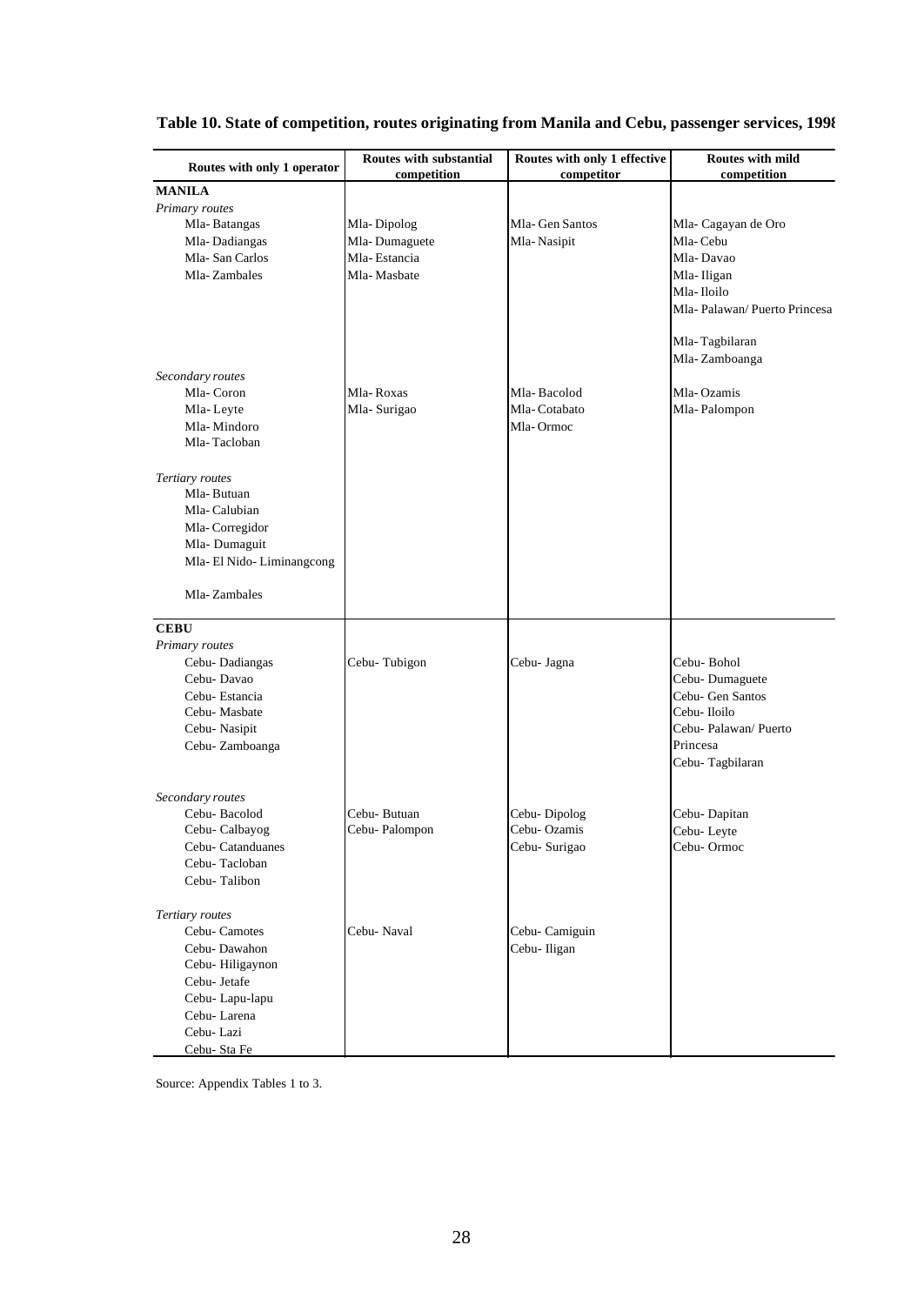| Routes with only 1 operator  | Routes with substantial<br>competition            | Routes with only 1 effective<br>competitor | Routes with mild<br>competition | Routes with only 1 operator | Routes with substantial<br>competition | Routes with only 1 effective<br>competitor | Routes <sup>®</sup><br>comp |
|------------------------------|---------------------------------------------------|--------------------------------------------|---------------------------------|-----------------------------|----------------------------------------|--------------------------------------------|-----------------------------|
| <b>MANILA</b>                |                                                   |                                            |                                 | (CEBU con't.)               |                                        |                                            |                             |
| Primary routes               |                                                   |                                            |                                 | Secondary routes            |                                        |                                            |                             |
| Mla-Batangas                 | Mla-Dipolog                                       |                                            | Mla-Bacolod                     |                             | Cebu-Talibon                           | Cebu-Calbayog                              | Cebu-Bacolod                |
| Mla- Cebu-Iligan             | Mla-Estancia                                      |                                            | Mla-Cagayan                     |                             |                                        | Ceub-Dapitan                               | Cebu-Butuan                 |
| Mla- Cebu-Iligan- Dumaguete  | Mla-Masbate                                       |                                            | Mla- Cebu                       |                             |                                        | Cebu-Ormoc                                 | Cebu-Dipolog                |
|                              | Mla-San Carlos                                    |                                            | Mla-Davao                       |                             |                                        | Cebu-Ozamis                                | Cebu- Surigao               |
| Mla-Dadiangas                |                                                   |                                            | Mla-Dumaguete                   |                             |                                        | Cebu- Palompon                             |                             |
| Mla- Cebu- Gen Santos        |                                                   |                                            | Mla- Gen Santos                 |                             |                                        | Cebu-Tacloban                              |                             |
| Mla-Nasipit                  |                                                   |                                            | Mla- Iligan                     |                             |                                        |                                            |                             |
| Mla- Puerto Princesa         |                                                   |                                            | Mla- Iloilo                     | Tertiary routes             |                                        |                                            |                             |
|                              |                                                   |                                            | Mla- Palawan                    | Cebu-Bago                   | Cebu-Bais                              | Cebu- Catbalogan                           | Cebu- Camotes               |
|                              |                                                   |                                            | Mla-Tagbilaran                  | Cebu-Bantayan               | Cebu-Batangas                          | Cebu-Maasin                                | Cebu-Cotabato               |
|                              |                                                   |                                            | Mla-Zamboanga                   | Cebu-Bantilan               |                                        | Cebu-Tandag                                | Cebu-Iligan                 |
|                              |                                                   |                                            |                                 | Cebu-Bataan                 |                                        |                                            | Cebu-Legaspi                |
| Secondary routes             |                                                   |                                            |                                 | Cebu-Bauan                  |                                        |                                            | Cebu-Leyte                  |
| Mla-Coron                    | Mla-Butuan                                        |                                            | Mla-Ormoc                       | Cebu- Bilangbilangan East & |                                        |                                            | Cebu-Naval                  |
|                              |                                                   |                                            |                                 | West                        |                                        |                                            |                             |
| Mla-Baybay                   | Mla-Cotabato                                      |                                            | Mla-Ozamis                      | Cebu-Borongan               |                                        |                                            |                             |
| Mla- Cebu-Bacolod            | Mla-Roxas                                         |                                            | Mla-Tacloban                    | Cebu- Bulan                 |                                        |                                            |                             |
| Mla-Maasin                   | Mla-Surigao                                       |                                            |                                 | Cebu- Cagayan de Orocillo   |                                        |                                            |                             |
| Mla-Palompon                 |                                                   |                                            |                                 | Cebu- Calbayog- Guiwan      |                                        |                                            |                             |
| Mla-Tilik                    |                                                   |                                            |                                 | Cebu-Camiguin               |                                        |                                            |                             |
|                              |                                                   |                                            |                                 | Cebu-Cataingan              |                                        |                                            |                             |
| Tertiary routes              |                                                   |                                            |                                 | Cebu- Cebu                  |                                        |                                            |                             |
| Mla- Aklan                   | Mla- Jolo                                         | Mla- Catbalogan                            | Mla- Escalante                  | Cebu- Cotabato- Zamboanga   |                                        |                                            |                             |
| Mla-Bais                     |                                                   |                                            |                                 | Cebu- Guiuan                |                                        |                                            |                             |
| Mla-Calubian                 |                                                   |                                            |                                 | Cebu- Iloilo- Legaspi       |                                        |                                            |                             |
| Mla-Danao Escalante          |                                                   |                                            |                                 | Cebu- Iloilo- Pasacao       |                                        |                                            |                             |
| Mla- Iligan- Margosatubig    |                                                   |                                            |                                 | Cebu- Jetafe                |                                        |                                            |                             |
| Mla- Illigan- Sion           |                                                   |                                            |                                 | Cebu-Kiwalan                |                                        |                                            |                             |
| Mla-Liminangcong             |                                                   |                                            |                                 | Cebu-Larena                 |                                        |                                            |                             |
| Mla-Palawan-Lucena           |                                                   |                                            |                                 | Cebu-Lazi                   |                                        |                                            |                             |
| Mla-Polloc                   |                                                   |                                            |                                 | Cebu-Liloy                  |                                        |                                            |                             |
| Mla- Pulupandan              |                                                   |                                            |                                 | Cebu-Magallanes             |                                        |                                            |                             |
| Mla-Toledo                   |                                                   |                                            |                                 | Cebu- Mindoro-Tagbilaran    |                                        |                                            |                             |
|                              |                                                   |                                            |                                 | Cebu-Nabilid                |                                        |                                            |                             |
| <b>CEBU</b>                  |                                                   |                                            |                                 | Cebu-Oroquietta             |                                        |                                            |                             |
| Primary routes               |                                                   |                                            |                                 | Cebu-Polloc                 |                                        |                                            |                             |
| Cebu- Cotabato- Dumaguete    | Cebu- Jagna                                       | Cebu-Masbate                               | Cebu-Bohol                      | Cebu- Pulupandan- Ozamis    |                                        |                                            |                             |
|                              | Cebu- Zamboanga- Gen Santos Cebu- Puerto Princesa |                                            | Cebu- Cagayan                   | Cebu-San Carlos             |                                        |                                            |                             |
| Cebu- Cotabato- Gen Santos   |                                                   | Cebu-Tagbilaran                            | Cebu-Davao                      | Cebu-San Fernando           |                                        |                                            |                             |
|                              |                                                   |                                            | Cebu-Dumaguete                  | Cebu-San Jose               |                                        |                                            |                             |
| Cebu-Dadiangas               |                                                   |                                            | Cebu- Gen Santos                | Cebu-Sta Fe                 |                                        |                                            |                             |
| Cebu- Dumaguete- Gen Santos  |                                                   |                                            | Cebu-Iloilo                     |                             |                                        |                                            |                             |
|                              |                                                   |                                            | Cebu- Palawan                   |                             |                                        |                                            |                             |
| Cebu- Iligan- Cagayan de Oro |                                                   |                                            | Cebu- Zamboanga                 |                             |                                        |                                            |                             |
| Cebu- Iligan- Iloilo         |                                                   |                                            |                                 |                             |                                        |                                            |                             |
| Cebu- Iloilo- Palawan        |                                                   |                                            |                                 |                             |                                        |                                            |                             |
| Cebu-Nasipit                 |                                                   |                                            |                                 |                             |                                        |                                            |                             |
| Cebu-Tubigon                 |                                                   |                                            |                                 |                             |                                        |                                            |                             |

**Routes with mild competition**

#### **Table 11. State of competition, routes originating from Manila and Cebu, cargo services, 1998**

Source: Appendix Tables 4 to 6.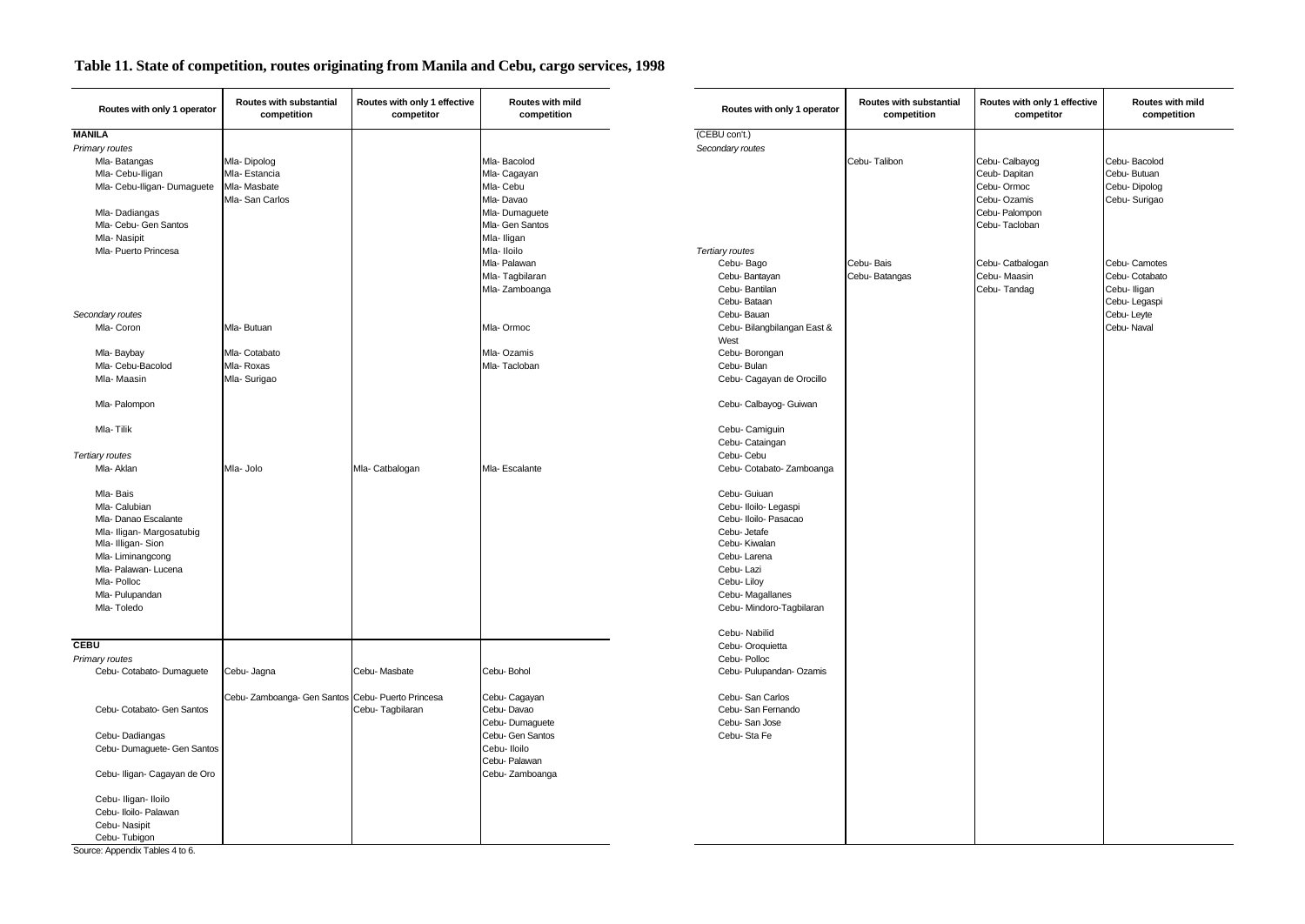|           |           | Routes with only one (1) effective<br>competitor | Routes with mild competition |
|-----------|-----------|--------------------------------------------------|------------------------------|
| Passenger |           |                                                  |                              |
|           | Primary   | $84.1 - 98.6$                                    | 78.3 - 98.5                  |
|           | Secondary | $83.2 - 99.9$                                    | $70.0 - 94.4$                |
|           | Tertiary  | $89.0 - 99.9$                                    | $71.3 - 93.9$                |
| Cargo     |           |                                                  |                              |
|           | Primary   | $84.0 - 99.0$                                    | $59.0 - 99.8$                |
|           | Secondary | $87.2 - 98.9$                                    | $67.3 - 99.8$                |
|           | Tertiary  | $87.2 - 98.9$                                    | $67.3 - 99.8$                |

**Table 12. Range of market shares of dominant players in routes with only 1 effective competitor and routes with mild competition (%)**

Source: Appendix Tables 1 to 6.

*Inter-modal competition.* The market power in the passenger service is now constrained by competition from other modes of transportation. In particular, the deregulation of the air transport industry has captured part of the First and Second class passengers. This is particularly true during off peak season when airlines are able to offer budget fares that come very close to the Third Class passenger rates of shipping. The fast travel by air and the comfort that it provides more than compensate for the price difference thereby, enabling airlines to capture a sizeable chunk of the passenger market. In addition, the budget airfares opened an alternative mode of travel to a market that formerly cannot afford to travel by air. The best examples of these are housemaids from the southern part of the country who are working in Metro Manila or students from the south studying in universities in Metro Manila. On the other hand, the introduction of fast ferries provides a good competition to airlines flying the secondary and tertiary routes.

Also, the development of roads and other infrastructures, like bridges, in the southern part of the country opened an alternative to shipping transport. An example of this is the construction of the Marcelo Fernan Bridge connecting Cebu City and Lapu-lapu City that has reduced the number of passengers plying the Lapu-lapu-Cebu ferry route because some passengers now prefer to travel by land considering the reduction in traffic caused by the construction of the bridge. Also, land transport from Manila to the Visayas and even to Davao has become increasingly popular to travelers because of the cheaper bus fare, providing competition to the Manila-Tacloban, Manila-Catbalogan or Manila-Davao shipping routes.

However, market power in the cargo service still lies in the hands of the shipping industry.

#### **Competition**

Because of the absence of data, the results of the interview with shipping lines and the president of the DMAP will be used in analyzing the effects of the policy reforms on competition. The results of the interview reveal that the most significant impact of the reforms is the increase in competition in the industry. Given this information and the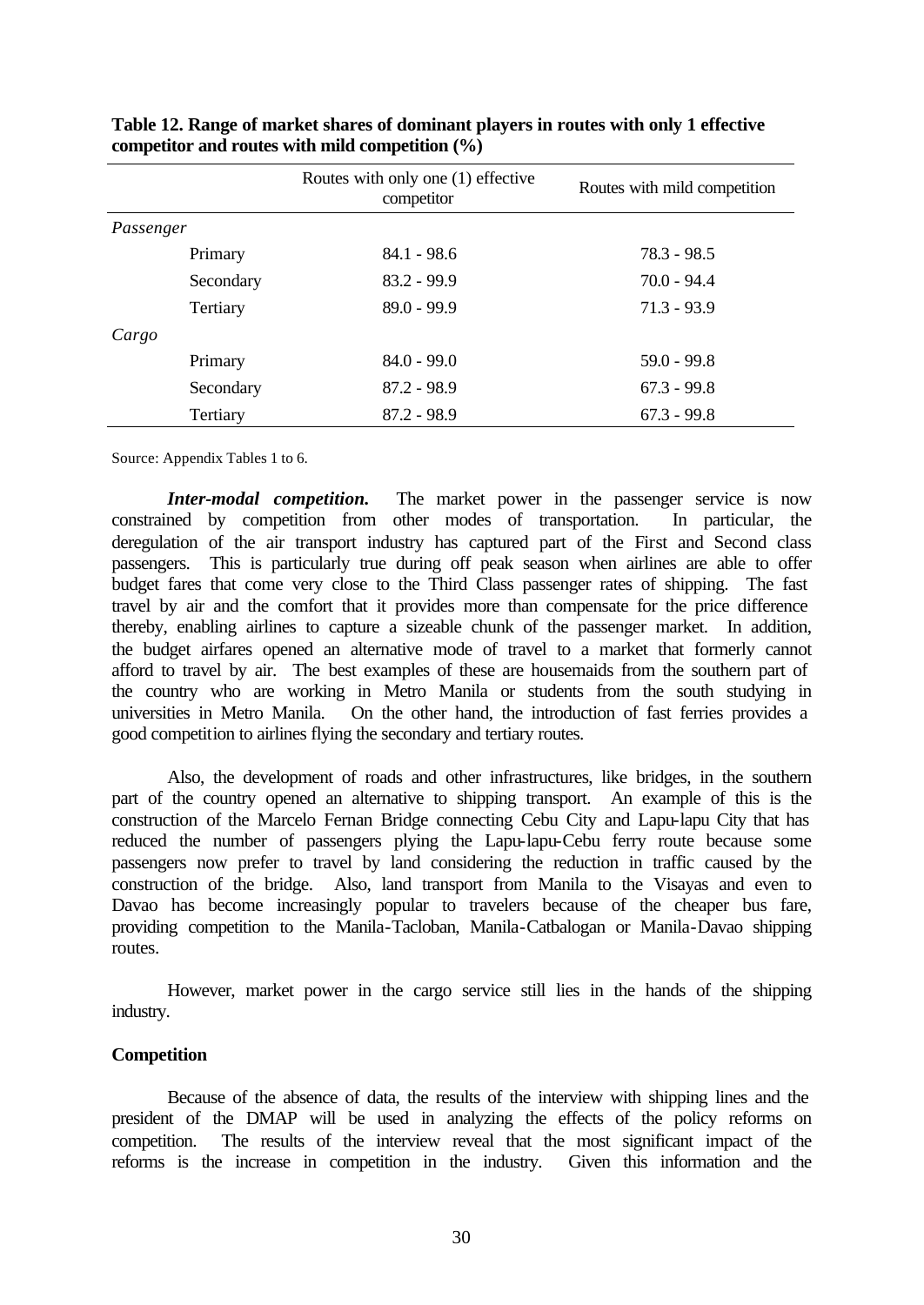indicators of market structure in 1998 as discussed in the preceding section, it can be deduced that the industry was more concentrated prior to 1998. The merger of the shipping giants was initially perceived to be a threat by the other major players. But since shipping companies operate by maintaining niche markets, the merger did not make the industry more concentrated nor did it increase the market power of the merged companies. The merger in fact promoted competition. The merger was the response of the companies involved in increasing their efficiency as a result of competition.

However, the increase in competition is felt only in the primary and secondary routes. This confirms the finding in the preceding section that majority of the tertiary routes are still run by single operators. The increase in competition in the primary and secondary routes came from additional operators in the routes. The reforms provided new operators the opportunity to gain entry in routes where entry was previously restricted by the "grandfather rules".

The increase in the number of competitors in the routes is beneficial to passengers and shippers because it gave them several choices of shipping lines for the service they require. For shippers, competition did not only increase choices for their cargoes but it also increased their linkage to their ports of call. The immediate results of competition are the improvement in the quality of service.

*Quality of service*. Because competition has increased, shipping operators were forced to improve on the quality of their service. Customer service and satisfaction drive up competition thereby improving efficiency. Improvement in the quality of service also meant an introduction of new facilities and amenities on board, and improvement or upgrading of facilities not only in passenger accommodation but also in ticketing and booking facilities. One shipping operator in Cebu has a ticketing and booking office that looks better than the ticketing offices of domestic airlines. Upgrading of facilities encouraged certification from ISM and ISO.

Improvement and upgrading of facilities resulted to the modernization of the domestic fleet. Bigger and better vessels were acquired. As shown earlier in Figure 3, there was an increase in industry fleet particularly for general cargo and passenger cargo starting in 1993. Also, the average age of vessels for passenger cargo substantially declined from 21 years in 1990 to less than 10 years in 1999, indicating newer vessels plying the routes (Figure 4).

It is also said, however, that the modernization of the domestic fleet resulted to the overtonnaging of the primary routes during the early stage of the reform process. Such situation, however, is expected as shipping companies adjust their operations to the new environment. Prolonged overtonnaging could endanger competition. Nonetheless, there is a general observation that most shipping companies are now reducing their fleet and consolidating their operations.

Improvement in facilities is best exemplified by the advent of fast craft vessels. Dubbed as "a home right at sea", these fast speed crafts extend the best of services and the best of convenience enabling passengers to crisscross islands and regions in a short period of travel. The fast craft vessels opened a new marketing and transportation strategy. They have established links with airlines and large shipping lines with operations originating from Manila, operating in a hub-and-spoke pattern. That is, the airlines and large shipping lines bring passengers through the primary routes while the fast craft vessels will bring these same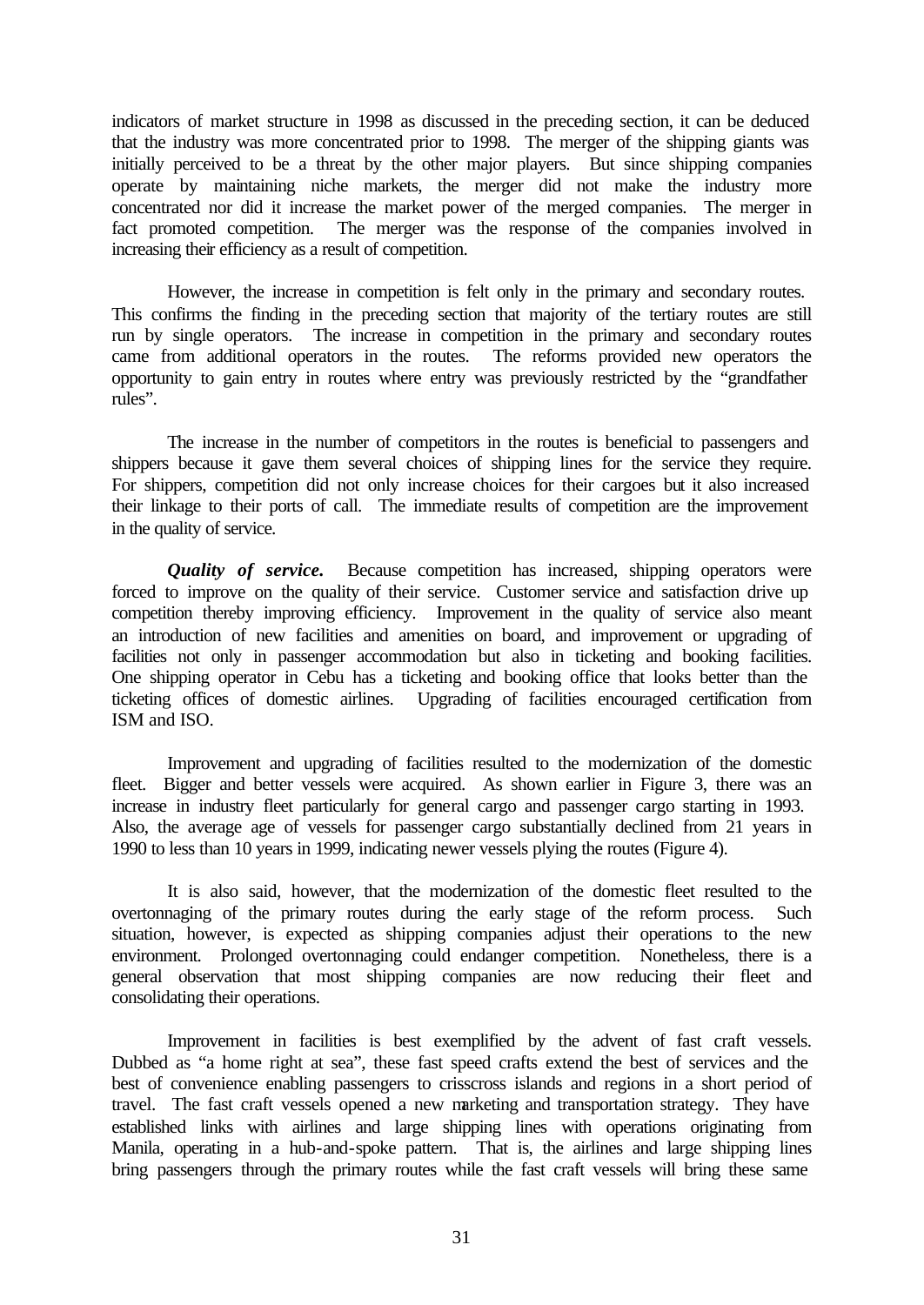passengers to their destinations in the secondary routes. Visayas is the hub of the country's fast crafts operation. The strategy has propelled commerce and trade and accelerated tourism and tourism-related activities in the southern part of the country.

However, the profitability of the fast craft industry is observed to be difficult to sustain. It is said that fast crafts are not appropriate yet for the country considering the country's level of development. Fast-craft vessels generally cater to the AB crowd or those belonging to high-income group of the society. However, domestic sea passengers in the country are mostly C-D crowd or low-income group of the society. Likewise, fast crafts are good only for short distance travel but then again most passengers in these routes are C-D crowd and a few businessmen who travel to places not within the reach of air transport. It is observed that some of the fast craft vessels have been pulled out from some of the routes.

For cargo services, improvement in quality means the availability of sufficient and appropriate services. The latter was achieved through improvement in technology in cargo services, like the use of roll-on roll-off (RORO) vessels and containerization, the shipment of goods by containers against shipping these by bags. However, the use of RORO vessels is more appropriate for the country considering its archipelagic setting. Large benefits can be derived from RORO operations by avoiding handling at two ports, and the time losses and value losses deriving from the time spent at ports. On the other hand, containerization is more appropriate for long voyages, like in international shipping. This could help explain the drop in the fleet of containers after 1995 (Figure 3).

Services in the tertiary routes, on the other hand, remained unimproved because of the lack, if not absence, of competition. Old vessels and motorized bancas are still utilized, endangering the lives of passengers.

**P***assage and freight rates.* Available data on the actual rates charged by two of the major players in the industry show that rates for both passage and cargo have increased in real terms (Tables 13 to 16). What is striking however is the large increase in rates after 1999 compared to the years before it. This is true regardless of the class of commodity or passenger, except for the first class passenger of WG&A.

As discussed earlier in the paper, the DOSCON process was abolished in late 1999 allowing companies full freedom to determine their deregulated rates. However, the three automatic fuel rate adjustments in 2000 totaling 19.15 percent contributed to the large increase for the period 1999-2000. On the other hand, the general rate increase of 20 percent adopted by the shipping association in November 2000 contributed to the increase in 2000- 2001. The uniform increase for all shipping operators is alarming as it has a semblance of a cartel-like arrangement.

Nonetheless, the deregulation has corrected what otherwise are very low rates arising from the past regulatory system. This could be seen from the large increase (53.3%) in cargo rate of the Manila-Tacloban route in 1999-2000 (Table 13). Based on the interview, the route is a classic example of the large imbalance between in-bound and out-bound cargo traffic. That is, the ship is full from Manila to Tacloban but not vice-versa. Hence, before deregulation, the regulated rate for the route did not reflect the cost of providing the shipping services. Given the abolition of the DOSCON process, the market could have corrected the rate and have contributed to the large increase that occurred in 2000. This argument is strengthened by the fact that the rate increase in 2000-2001 was already small (9.1%).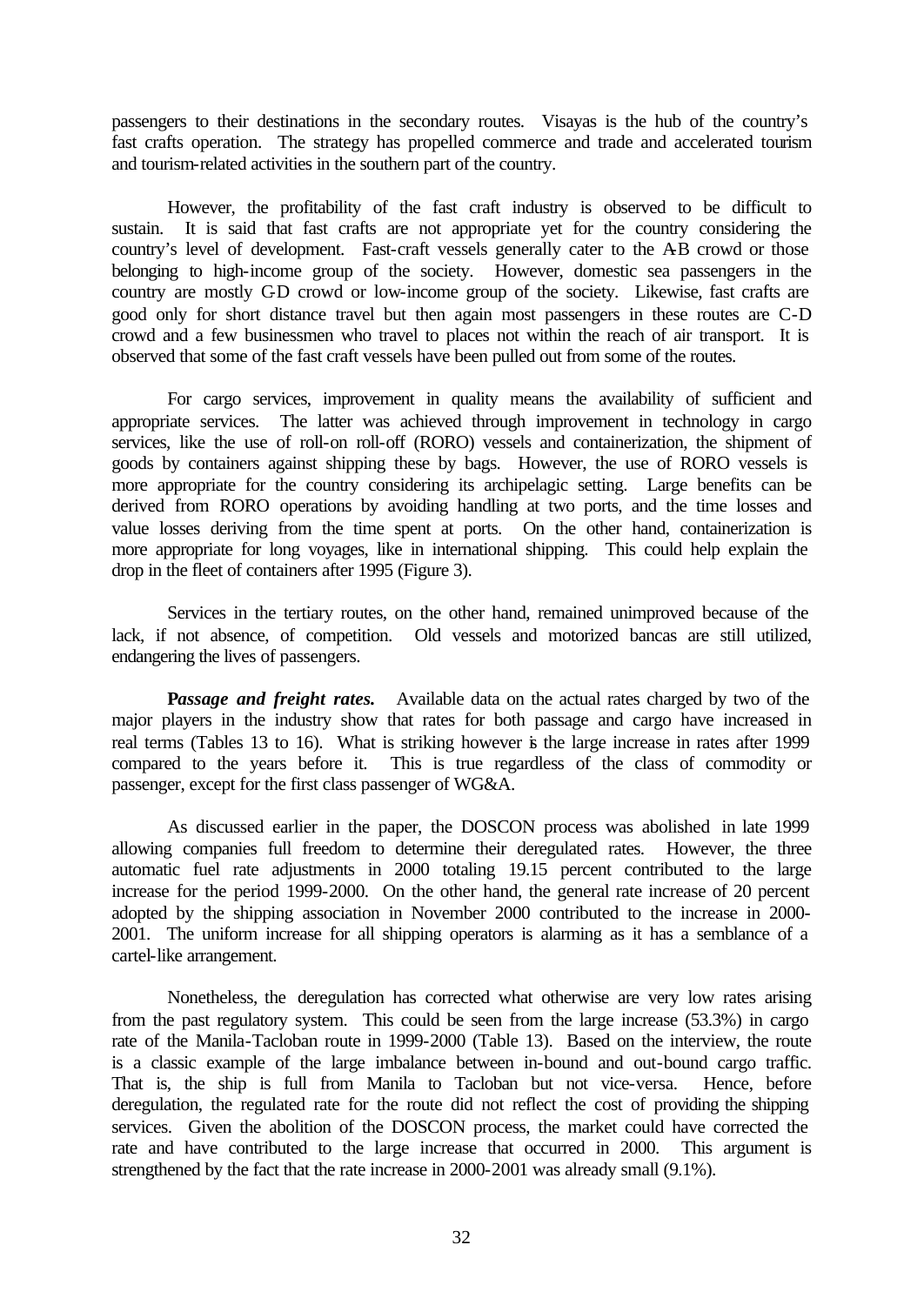| <b>Route</b>     |         | 1995-1996 1996-1997 1997-1998 |         | 1998-1999 | 1999-2000 | 2000-2001 |
|------------------|---------|-------------------------------|---------|-----------|-----------|-----------|
|                  |         |                               |         |           |           |           |
| <b>Class A</b>   |         |                               |         |           |           |           |
| Cebu/ Davao      | $-2.85$ | 1.92                          | $-4.13$ | 9.22      | 5.39      | 19.38     |
| Iloilo/ Bacolod  |         |                               |         |           |           |           |
| Iloilo/ Cotabato | 1.71    | 8.14                          | $-9.58$ | 0.27      | 3.97      | 31.82     |
| Manila/Bacolod   |         |                               |         |           | 3.97      | 31.81     |
| Manila/Cagayan   | $-2.85$ | 1.92                          | $-4.13$ | $-5.03$   | $-1.05$   | 29.70     |
| Manila/Cebu      | $-4.80$ | 3.89                          | $-4.02$ | 0.27      | 14.80     | 19.38     |
| Manila/Cotabato  | 1.71    | 8.14                          | $-9.58$ | 0.27      | 23.22     | 11.22     |
| Manila/Davao     | $-2.85$ | 1.92                          | $-4.13$ | $-5.03$   | 8.30      | 18.51     |
| Manila/Iloilo    | $-2.91$ | 1.99                          | $-4.13$ | 0.27      | 18.40     | 15.74     |
| Manila/ Surigao  | $-2.82$ | 1.89                          | $-4.13$ | 0.27      | 3.97      | 31.81     |
| Manila/Tacloban  | $-2.85$ | 1.92                          | $-4.13$ | $-17.83$  | 53.31     | 9.09      |
|                  |         |                               |         |           |           |           |
| <b>Class B</b>   |         |                               |         |           |           |           |
| Cebu/ Davao      | $-2.85$ | 1.92                          | $-4.13$ | 0.27      | 14.79     | 19.38     |
| Iloilo/ Bacolod  |         |                               |         |           |           |           |
| Iloilo/ Cotabato | 1.12    | 8.69                          | $-9.58$ | 0.27      | 3.96      | 31.81     |
| Manila/Bacolod   |         |                               |         |           | 3.96      | 31.81     |
| Manila/ Cagayan  | $-2.85$ | 1.92                          | $-4.13$ | $-5.03$   | $-1.05$   | 29.70     |
| Manila/Cebu      | $-4.80$ | 3.89                          | $-4.02$ | 0.27      | 14.79     | 19.38     |
| Manila/Cotabato  | 2.89    | 6.90                          | $-9.58$ | 0.27      | 22.16     | 12.17     |
| Manila/Davao     | $-2.85$ | 1.92                          | $-4.13$ | $-5.03$   | 8.30      | 18.51     |
| Manila/Iloilo    | $-2.92$ | 2.00                          | $-4.13$ | 0.26      | 14.79     | 19.38     |
| Manila/ Surigao  | $-2.85$ | 1.92                          | $-4.13$ | 0.27      | 3.97      | 31.80     |
| Manila/Tacloban  | $-2.85$ | 1.91                          | $-4.12$ | 0.27      | 25.61     | 9.09      |
|                  |         |                               |         |           |           |           |
| Class C          |         |                               |         |           |           |           |
| Cebu/ Davao      | $-2.85$ | 1.93                          | $-4.13$ | 0.27      | 14.17     | 20.04     |
| Iloilo/ Bacolod  |         |                               |         |           |           |           |
| Iloilo/ Cotabato | 1.19    | 8.70                          | $-9.58$ | 1.41      | 2.81      | 31.82     |
| Manila/Bacolod   |         |                               |         |           | $-3.39$   | 31.81     |
| Manila/Cagayan   | $-2.85$ | 1.92                          | $-4.13$ | $-5.03$   | $-1.05$   | $-30.56$  |
| Manila/Cebu      | $-4.80$ | 3.90                          | $-4.02$ | 0.27      | 14.80     | 19.38     |
| Manila/Cotabato  | 1.71    | 8.14                          | $-9.58$ | $-1.82$   | 25.84     | 11.22     |
| Manila/Davao     | $-2.85$ | 1.93                          | $-4.13$ | $-5.03$   | 8.30      | 18.50     |
| Manila/Iloilo    | $-2.92$ | 6.47                          | $-0.57$ | $-0.32$   | 6.67      | 19.38     |
| Manila/ Surigao  | $-2.85$ | 1.93                          | $-4.13$ | 0.27      | 3.97      | 31.82     |
| Manila/Tacloban  | $-2.85$ | 1.93                          | $-4.13$ | 0.27      | 25.63     | 9.09      |

## **Table 13. Annual increase in cargo rates, Sulpicio Lines (%, 1995 prices)**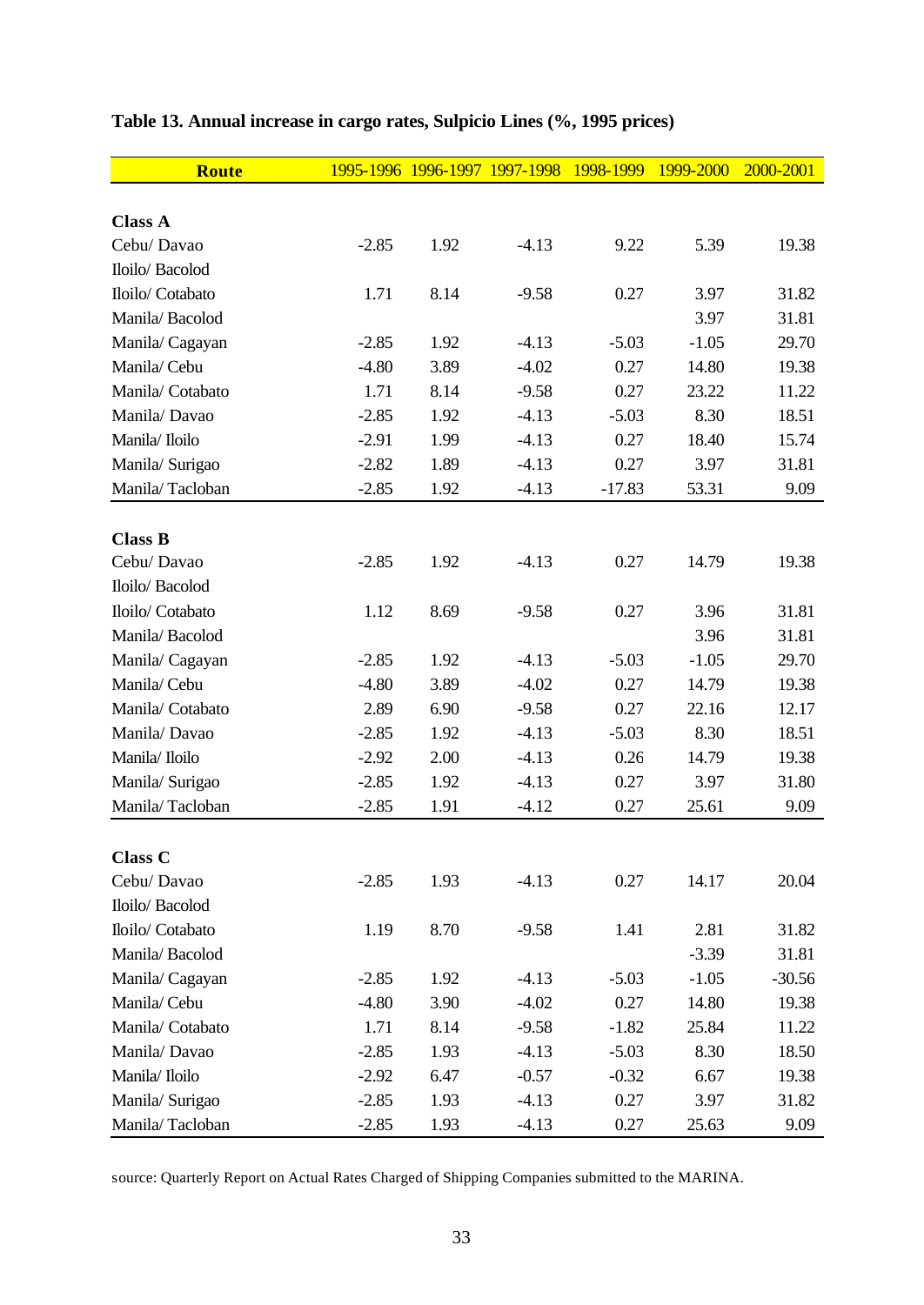| <b>Route</b>     | 1998-1999 | 1999-2000 | 2000-2001 |
|------------------|-----------|-----------|-----------|
|                  |           |           |           |
| <b>Class A</b>   |           |           |           |
| Cebu/Davao       | 1.78      | $-6.25$   | 0.000     |
| Iloilo/Bacolod   |           | $-6.25$   |           |
| Iloilo/ Cotabato | $-2.85$   | $-1.79$   | 0.000     |
| Manila/Bacolod   |           | 21.13     | 22.602    |
| Manila/Cagayan   | $-7.47$   | 4.92      | 27.869    |
| Manila/Cebu      | $-7.47$   | 21.13     | 22.607    |
| Manila/Cotabato  | $-7.47$   | 16.76     | 19.707    |
| Manila/Davao     | $-7.47$   | 13.84     | 17.648    |
| Manila/Iloilo    | $-7.47$   | 21.13     | 22.602    |
| Manila/ Surigao  | $-7.47$   | $-6.25$   | 0.000     |
| Manila/Tacloban  | $-7.47$   | 21.13     | 22.606    |
|                  |           |           |           |
| <b>Class B</b>   |           |           |           |
| Cebu/Davao       | 1.78      | $-6.25$   | 0.000     |
| Iloilo/Bacolod   |           | $-6.25$   |           |
| Iloilo/ Cotabato | $-2.85$   | $-1.79$   | 0.000     |
| Manila/Bacolod   |           | 21.12     | 22.598    |
| Manila/Cagayan   | $-7.47$   | 4.75      | 27.862    |
| Manila/Cebu      | $-7.47$   | 21.12     | 22.600    |
| Manila/Cotabato  | $-7.47$   | 21.12     | 22.599    |
| Manila/Davao     | $-7.47$   | 13.84     | 17.648    |
| Manila/Iloilo    | $-7.47$   | 21.08     | 22.637    |
| Manila/Roxas     | $-7.47$   | $-6.25$   | 0.000     |
| Manila/ Surigao  | $-7.47$   | 21.12     | 22.599    |
| Manila/Tacloban  | $-7.47$   | 21.12     | 22.600    |
|                  |           |           |           |
| <b>Class C</b>   |           |           |           |
| Cebu/ Davao      | 1.78      | $-6.25$   | 0.000     |
| Iloilo/Bacolod   |           | $-6.25$   |           |
| Iloilo/ Cotabato | $-2.85$   | $-1.64$   | 0.000     |
| Manila/Bacolod   |           | 21.13     | 22.602    |
| Manila/Cagayan   | $-7.47$   | 4.74      | 27.868    |
| Manila/Cebu      | $-7.47$   | 21.13     | 22.607    |
| Manila/Cotabato  | $-7.47$   | 21.14     | 22.608    |
| Manila/Davao     | $-7.47$   | 13.84     | 17.649    |
| Manila/Iloilo    | $-7.47$   | 21.13     | 22.602    |
| Manila/Roxas     | $-7.47$   | $-6.25$   | 0.000     |
| Manila/ Surigao  | $-7.47$   | 21.14     | 22.607    |
| Manila/Tacloban  | $-7.47$   | 21.14     | 22.607    |

## **Table 14. Annual increase in cargo rates, WG&A (%, 1995 prices)**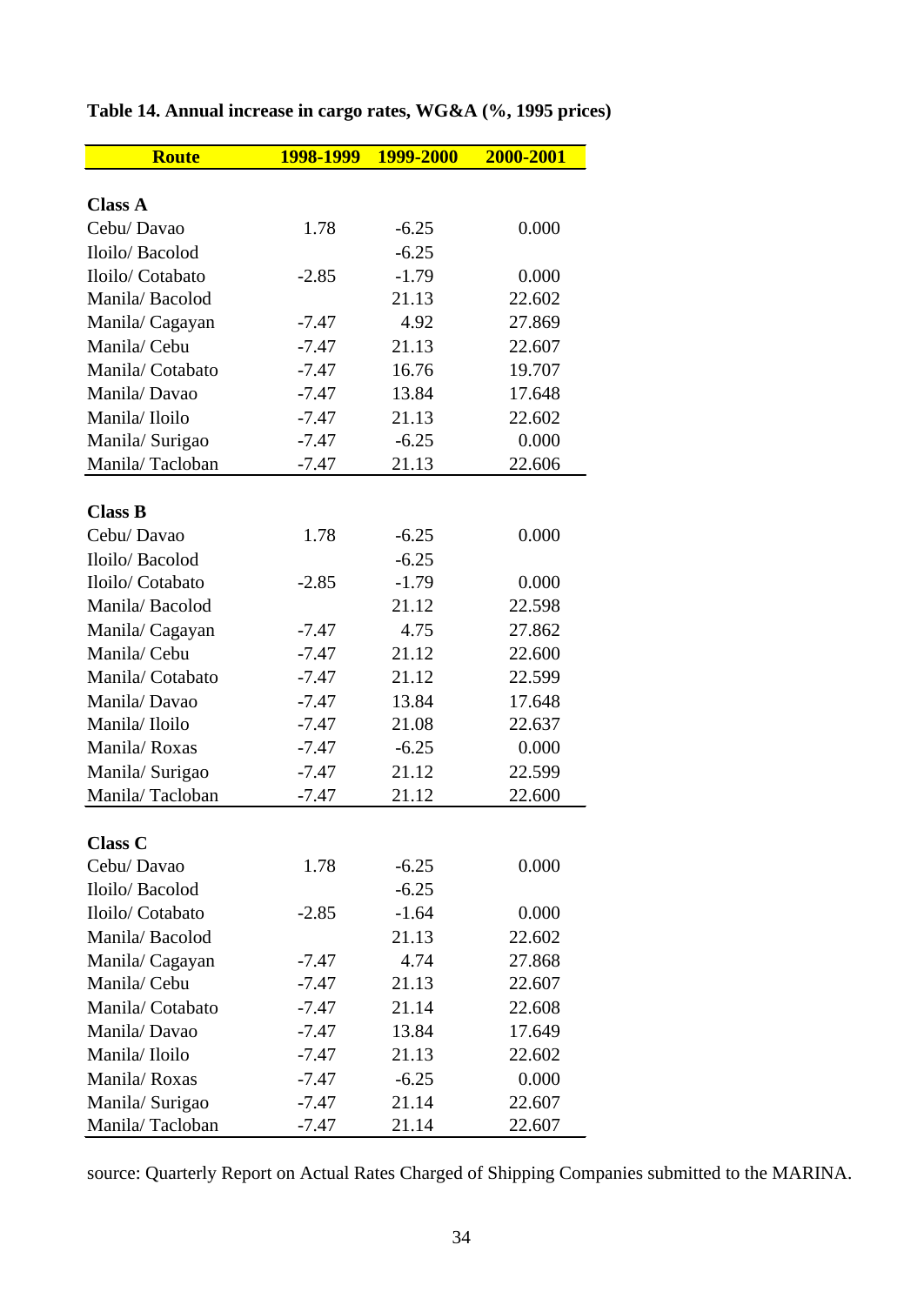| <b>Routes</b>    |         | <b>1st class suite-super</b>  |       |         | <b>1st class suite-regular</b>       |       |       | 1st class state - super       |       |  |
|------------------|---------|-------------------------------|-------|---------|--------------------------------------|-------|-------|-------------------------------|-------|--|
|                  |         | 1998-1999 1999-2000 2000-2001 |       |         | <u>1998-1999-1999-2000-2000-2001</u> |       |       | 1998-1999 1999-2000 2000-2001 |       |  |
| Iloilo/ Cotabato | 17.12   | 24.55                         | 28.64 | 17.84   | 19.13                                | 34.86 | 18.04 | 30.27                         | 26.15 |  |
| Manila/Bacolod   |         | 15.28                         | 13.85 |         | 16.25                                | 14.52 |       | 12.25                         | 11.56 |  |
| Manila/Cagayan   | 16.37   | 22.05                         | 5.18  | 13.51   | 21.32                                | 5.29  | 12.25 | 27.45                         | 12.81 |  |
| Manila/Cebu      | 9.99    | 20.68                         | 8.51  | 7.33    | 19.45                                | 8.25  | 11.03 | 22.88                         | 11.26 |  |
| Manila/Cotabato  | 11.93   | 23.19                         | 7.56  | 11.16   | 25.87                                | 9.53  | 8.48  | 35.66                         | 0.00  |  |
| Manila/Davao     | 12.06   | 18.26                         | 3.27  | 8.92    | 16.23                                |       | 5.62  | 10.30                         |       |  |
| Manila/ Iloilo   | 7.95    | 28.24                         | 16.97 | 6.92    | 30.35                                | 17.84 | 7.59  | 23.75                         | 13.33 |  |
| Manila/Roxas     | $-1.02$ |                               |       | $-2.85$ |                                      |       | 16.88 | 19.82                         | 3.34  |  |
| Manila/Surigao   | 10.55   | 17.02                         | 3.82  | 10.51   | 18.41                                | 3.81  | 8.01  | 22.32                         | 9.85  |  |

**Table 15. Annual increase in passenger rate, WG&A (%, 1995 prices)**

|                  | 1st class state-regular       |       |       |                               | 1st class cabin-super |       |       | 1st class cabin-regular       |       |  |
|------------------|-------------------------------|-------|-------|-------------------------------|-----------------------|-------|-------|-------------------------------|-------|--|
|                  | 1998-1999 1999-2000 2000-2001 |       |       | 1998-1999 1999-2000 2000-2001 |                       |       |       | 1998-1999 1999-2000 2000-2001 |       |  |
| Iloilo/ Cotabato | 16.70                         | 21.32 | 34.39 | 12.23                         | 33.89                 | 26.63 | 15.18 |                               |       |  |
| Manila/Bacolod   |                               | 11.33 | 10.77 |                               | 17.56                 | 5.58  |       | 19.23                         | 5.98  |  |
| Manila/Cagayan   | 11.33                         | 24.96 | 11.52 | 12.96                         | 25.75                 | 11.96 | 13.00 | 25.00                         | 11.96 |  |
| Manila/ Cebu     | 6.30                          | 25.25 | 12.12 | 6.52                          | 21.76                 | 12.89 | 4.86  | 22.17                         | 14.58 |  |
| Manila/Cotabato  | 7.14                          | 40.63 | 0.00  | 5.99                          | 27.65                 | 14.35 | 5.85  | 27.64                         | 14.40 |  |
| Manila/Davao     | 6.57                          | 10.40 |       | 6.89                          | 23.41                 | 11.11 | 5.30  | 2.97                          | 32.84 |  |
| Manila/Iloilo    | 6.41                          | 23.71 | 12.69 | 108.78                        | 24.64                 | 13.16 | 6.86  | 24.16                         | 14.18 |  |
| Manila/Roxas     | 17.20                         | 19.86 | 3.26  | 18.26                         | 19.79                 | 3.26  | 17.24 | 19.72                         | 3.26  |  |
| Manila/Surigao   | 11.84                         | 25.28 | 9.83  | 9.83                          | 25.17                 | 11.11 | 7.30  | 23.92                         | 11.18 |  |

|                  | 2nd class business-super |                               |       | 2nd class business-regular    |       |       | 2nd class tourist-super       |       |       |
|------------------|--------------------------|-------------------------------|-------|-------------------------------|-------|-------|-------------------------------|-------|-------|
|                  |                          | 1998-1999 1999-2000 2000-2001 |       | 1998-1999 1999-2000 2000-2001 |       |       | 1998-1999 1999-2000 2000-2001 |       |       |
| Iloilo/ Cotabato | 16.14                    | 28.52                         | 26.65 | 15.15                         | 2.68  | 58.15 | 15.15                         | 30.30 | 26.34 |
| Manila/Bacolod   |                          | 14.54                         | 13.17 |                               | 26.18 | 13.32 |                               | 19.20 | 16.85 |
| Manila/Cagayan   | 8.15                     | 27.08                         | 15.01 | 7.88                          | 26.71 | 15.19 | 7.95                          | 28.95 | 15.13 |
| Manila/Cebu      | 6.71                     | 23.25                         | 12.77 | 7.51                          | 22.17 | 11.82 | 9.40                          | 25.23 | 12.48 |
| Manila/Cotabato  | 5.32                     | 31.78                         | 17.02 | 7.30                          | 30.95 | 15.94 | 6.17                          | 41.19 | 8.27  |
| Manila/Davao     | 0.97                     | 24.79                         | 14.10 | 3.60                          | 20.92 | 12.36 | 4.61                          | 22.18 | 10.80 |
| Manila/Iloilo    | 8.57                     | 27.23                         | 15.43 | 9.30                          | 29.46 | 15.71 | 8.68                          | 32.77 | 19.08 |
| Manila/Roxas     | $-2.18$                  | 25.40                         |       | $-1.22$                       | 23.75 |       | 18.46                         | 15.66 | 6.95  |
| Manila/Surigao   | 6.76                     | 24.22                         | 11.95 | 6.58                          | 28.27 | 14.95 | 7.21                          | 29.28 | 15.23 |

|                  | 2nd class tourist-regular     |       |       | 3rd class economy-super       |       |       | 3rd class economy- regular |                     |       |
|------------------|-------------------------------|-------|-------|-------------------------------|-------|-------|----------------------------|---------------------|-------|
|                  | 1998-1999 1999-2000 2000-2001 |       |       | 1998-1999 1999-2000 2000-2001 |       |       | 1998-1999                  | 1999-2000 2000-2001 |       |
| Iloilo/ Cotabato | 15.84                         |       |       | 2.99                          | 34.77 | 17.39 | 0.31                       | 30.12               | 18.01 |
| Manila/Bacolod   |                               | 19.79 | 17.00 |                               | 19.56 | 16.74 |                            | 20.01               | 17.18 |
| Manila/Cagayan   | 6.69                          | 27.14 | 15.17 | $-11.50$                      | 46.92 | 15.38 | 0.20                       | 26.51               | 15.69 |
| Manila/Cebu      | 10.68                         | 28.22 | 12.96 | 0.71                          | 26.86 | 16.86 | $-0.86$                    | 26.88               | 16.75 |
| Manila/Cotabato  | $-15.14$                      | 70.02 | 16.51 | 1.69                          | 34.86 | 20.60 | 0.45                       | 31.20               | 18.18 |
| Manila/Davao     | 6.01                          | 22.19 | 10.51 | 0.02                          | 22.66 | 15.22 | $-2.91$                    | 22.36               | 15.11 |
| Manila/Iloilo    | 9.44                          | 35.30 | 19.60 | 2.00                          | 38.23 | 22.69 | 2.09                       | 41.85               | 23.27 |
| Manila/Roxas     | 17.15                         | 15.55 | 6.98  | 2.86                          | 24.61 | 13.93 | 0.34                       | 25.14               | 14.58 |
| Manila/Surigao   | 4.83                          | 38.71 | 15.17 | 3.31                          | 27.75 | 29.03 | 0.38                       | 27.84               | 30.68 |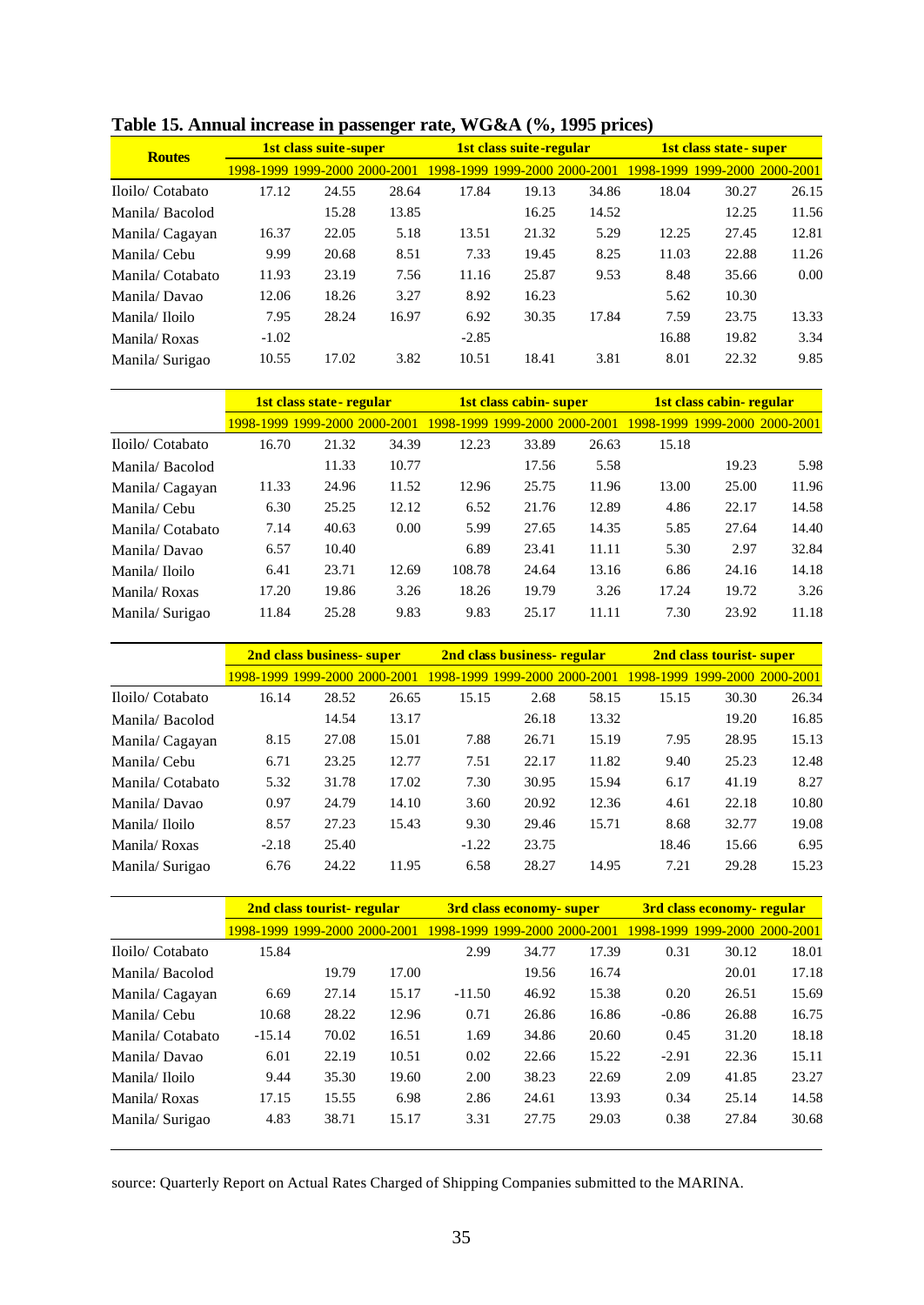### **Table 16. Annual increase in passenger rate, Sulpicio Lines (%, 1995 prices), 2000- 2001**

| <b>Route</b>    | <b>1st class suite</b> | 1st class royal<br>suite | 1st class cabin<br>for $2$ | 1st class cabin for 4 |
|-----------------|------------------------|--------------------------|----------------------------|-----------------------|
|                 | 2000-2001              | 2000-2001                | 2000-2001                  | 2000-2001             |
| Cebu/Davao      | 11.11                  | 6.51                     | 11.11                      | 55.51                 |
| Iloilo/Cotabato | 10.94                  |                          |                            | 11.07                 |
| Manila/Cagayan  | 22.36                  |                          |                            | 11.11                 |
| Manila/ Cebu    | 42.34                  | 3.00                     | 11.02                      | 10.99                 |
| Manila/Cotabato | 11.06                  |                          |                            | 11.01                 |
| Manila/Davao    | 5.61                   |                          | 11.11                      | 7.91                  |
| Manila/Iloilo   | 11.11                  |                          |                            | 11.06                 |
| Manila/Surigao  | 11.05                  |                          | 10.99                      | 11.11                 |

|                 | 2nd class tourist<br>(basic) | 2nd class tourist<br>(deluxe) | 3rd class<br>economy<br>(deluxe) |
|-----------------|------------------------------|-------------------------------|----------------------------------|
|                 | 2000-2001                    | 2000-2001                     | 2000-2001                        |
| Cebu/Davao      | 11.03                        | 11.01                         | 11.11                            |
| Iloilo/Cotabato | 10.94                        |                               | 11.11                            |
| Manila/Cagayan  | 11.11                        | 11.04                         | 10.99                            |
| Manila/ Cebu    | 10.97                        | 11.11                         | 11.01                            |
| Manila/Cotabato | 11.07                        |                               | 11.11                            |
| Manila/Davao    | 11.08                        | 11.11                         | 11.07                            |
| Manila/Iloilo   | 11.11                        |                               | 11.11                            |
| Manila/Surigao  | 10.98                        | 11.07                         | 11.02                            |

|                 |           | <b>3rd class economy (basic)</b> |           |           |  |  |  |
|-----------------|-----------|----------------------------------|-----------|-----------|--|--|--|
|                 | 1995-1996 | 1996-1997                        | 1997-1998 | 2000-2001 |  |  |  |
| Cebu/Davao      | $-1.45$   | 3.42                             | $-4.05$   | 10.99     |  |  |  |
| Iloilo/Cotabato | 4.69      | 10.66                            | $-9.58$   | 3.11      |  |  |  |
| Manila/Cagayan  | 18.40     | 8.90                             | $-4.03$   | 37.53     |  |  |  |
| Manila/ Cebu    | 6.39      | 15.48                            | 0.28      | 10.14     |  |  |  |
| Manila/Cotabato | 3.99      | 11.45                            | $-9.58$   | 3.09      |  |  |  |
| Manila/Davao    | $-1.35$   | 3.54                             | $-4.02$   | 11.00     |  |  |  |
| Manila/ Iloilo  | 3.88      | 20.99                            | $-15.85$  | 3.17      |  |  |  |
| Manila/Surigao  | 7.56      | 3.83                             | 3.15      | 11.11     |  |  |  |
| Manila/Tacloban | 97.36     | $-48.25$                         |           | 3.09      |  |  |  |

Note: No data available for 1999.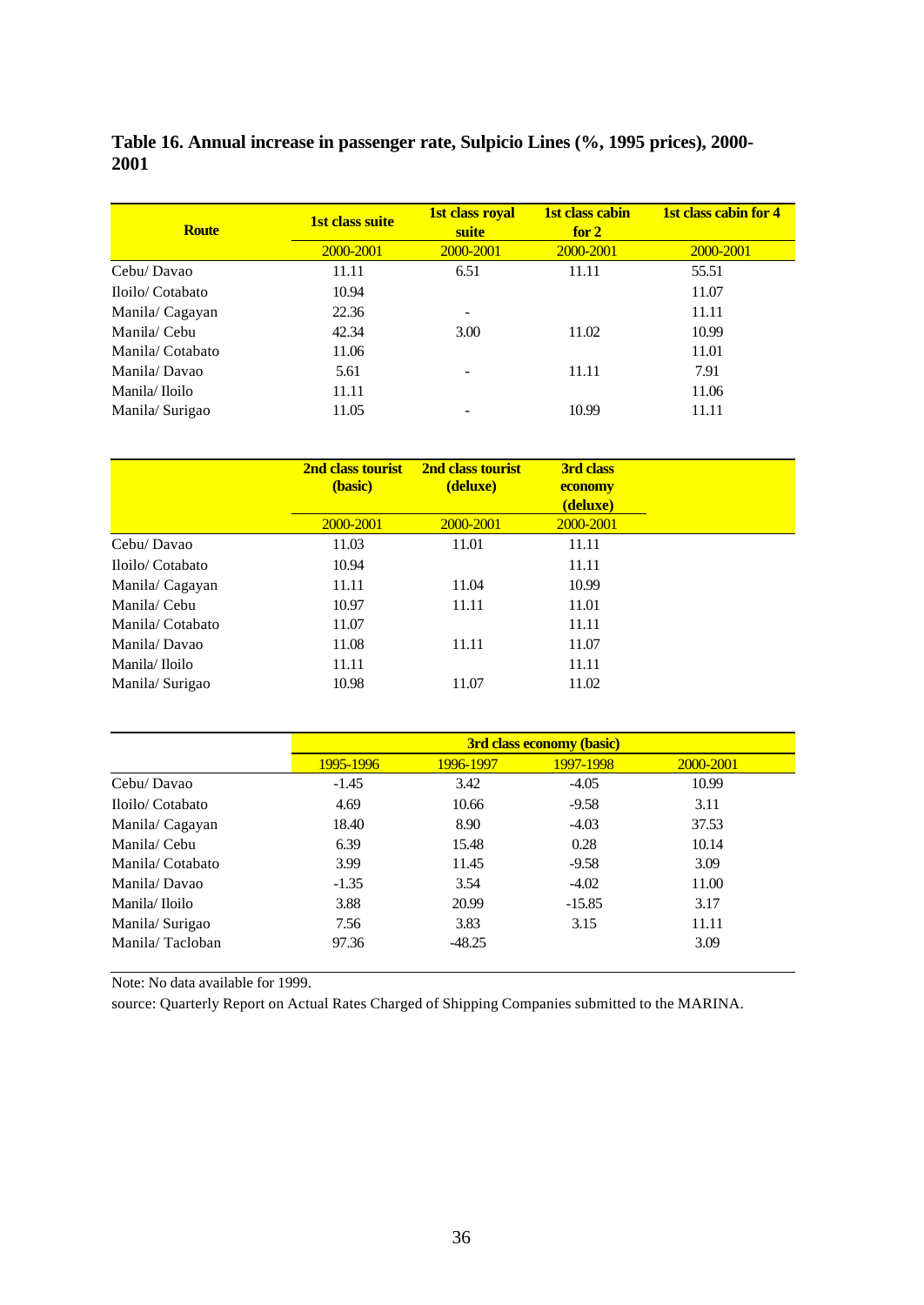It would have been nice to examine the rates for basic commodities as the deregulation of these commodities when containerized is expected to increase their rates since the regulated rates for non-containerized basic commodities were so low that they were unattractive to shipping operators. However, data for rates for basic commodities are not available.

Based on the interview of shipping companies, during off peak season when there is excess capacity, cut-throat competition leads to "fare diving". Some companies go to the extent of cutting their rates to the level that is just enough to get a break-even income or recover the cost of oil. This is true even for the regulated rates because enforcement is weak. But the worst scenario is when a shipping operator practices fare diving and yet still earns profits by overloading. Discounting of this form adversely affects competition because it punishes operators who follow regulations. Likewise, overloading puts the safety of passengers at risk.

#### **Impact of competition**

Competition creates pressure on the shipping companies to produce the quality of service desired by passengers and shippers at the least cost. In other words, competition drives them to become efficient. Companies whose quality of service is poor, whose costs are high or whose profit margins are excessive will lose their customers to their rivals and eventually be driven out the market. Thus, only the efficient ones remain.

This section of the paper examines how competition promotes efficiency in the industry. Ideally, efficiency would be measured in terms of the costs and profit margins of companies. However, financial data are difficult to obtain; and if ever they could be obtained, they may not reflect the true financial operations as it is accepted that businessmen maintain different books of accounts depending on what purpose these will be used. Thus, the analysis here deals, not on efficiency *per se*, but on the process by which competition promotes the level of efficiency. This is called the transfer mechanism, defined as the process whereby output is reallocated from less to more efficient operators (Dick, 1987).

The indicator used is the turnover of firms that takes into account the entry and exit of companies arising from competition. Again, only those plying the primary and secondary routes were considered. The shipping companies are classified into two: (i) those established before the reform or the old order companies; and (ii) those established after the reform or the new order companies. The cut off year is 1992 since the liberalization of routes occurred towards the end of that year. Also, exit is defined as when an operator does not operate in any of the routes (primary and secondary) for two or three consecutive years. Mergers are considered new entrants in the industry.

There were about 103 shipping companies that operated in the industry during the period 1990-1998, 76 of which were established before the reforms were instituted and 27 were established during the reform period (Table 17). By the end of 1998, only 37 or 49 percent of the old order companies still existed. That is, 51 percent are no longer operating, probably due to the stiff competition brought about by the reforms or they have acquired new names due to merger or acquisition.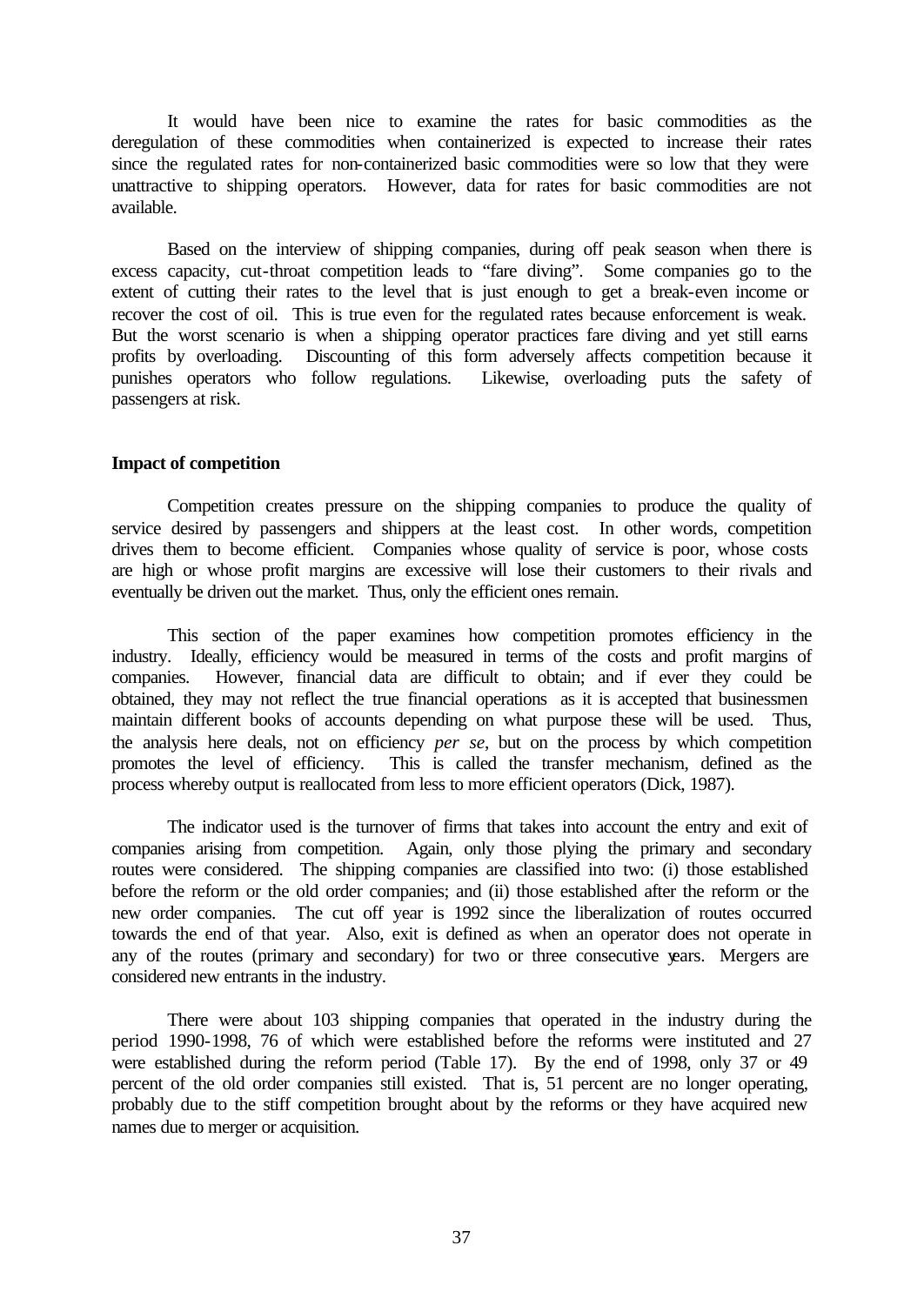| Year         | <b>Companies</b><br>established before<br>deregulation | <b>Companies</b><br>established after<br>deregulation | <b>Grand total</b> |
|--------------|--------------------------------------------------------|-------------------------------------------------------|--------------------|
| 1990         | $\overline{75}$                                        |                                                       | $\overline{75}$    |
| 1991         | $\overline{75}$                                        |                                                       | 75                 |
| entrants     | $\boldsymbol{0}$                                       |                                                       | $\boldsymbol{0}$   |
| exit         | $\mathbf{1}$                                           |                                                       | $\mathbf{1}$       |
| 1992         | 74                                                     |                                                       | 74                 |
| entrants     | $\mathbf{1}$                                           |                                                       | $\mathbf{1}$       |
| exit         | $\overline{4}$                                         |                                                       | $\overline{4}$     |
| 1993         | 71                                                     |                                                       | 71                 |
| entrants     | $\boldsymbol{0}$                                       | $\mathbf{0}$                                          | $\boldsymbol{0}$   |
| exit         | $\overline{2}$                                         | $\overline{0}$                                        | $\overline{2}$     |
| 1994         | 69                                                     | $\overline{0}$                                        | 69                 |
| entrants     | $\overline{0}$                                         | 11                                                    | 11                 |
| exit         | $\overline{2}$                                         | $\overline{0}$                                        | $\overline{2}$     |
| 1995         | 67                                                     | 11                                                    | 78                 |
| entrants     | $\boldsymbol{0}$                                       | $\mathbf{1}$                                          | $\mathbf{1}$       |
| exit         | $\boldsymbol{0}$                                       | $\overline{0}$                                        | $\overline{0}$     |
| 1996         | 67                                                     | $\overline{12}$                                       | 79                 |
| entrants     | $\boldsymbol{0}$                                       | 5                                                     | $\overline{5}$     |
| exit         | $\overline{9}$                                         | $\mathbf{1}$                                          | 10                 |
| 1997         | 58                                                     | 16                                                    | 74                 |
| entrants     | $\mathbf{0}$                                           | 5                                                     | 5                  |
| exit         | $\overline{7}$                                         | $\overline{2}$                                        | 9                  |
| 1998         | 51                                                     | 19                                                    | 70                 |
| entrants     | $\boldsymbol{0}$                                       | 3                                                     | 3                  |
| exit         | $8\,$                                                  | $\boldsymbol{7}$                                      | 15                 |
| 1999         | 43                                                     | 15                                                    | 58                 |
| entrants     | $\mathbf{0}$                                           | $\overline{2}$                                        | $\overline{2}$     |
| exit         | 6                                                      | $\mathbf{1}$                                          | $\overline{7}$     |
| <b>Total</b> | 37                                                     | 16                                                    | 53                 |

**Table 17. Entry-exit of firms, domestic shipping industry, 1990-1999**

sources: MARINA Route Inventory (VIS-L-13)

MARINA Vessels with Valid Authority per Link (VIS-L3A) MARINA List of Authorities Issued (VIS-L7)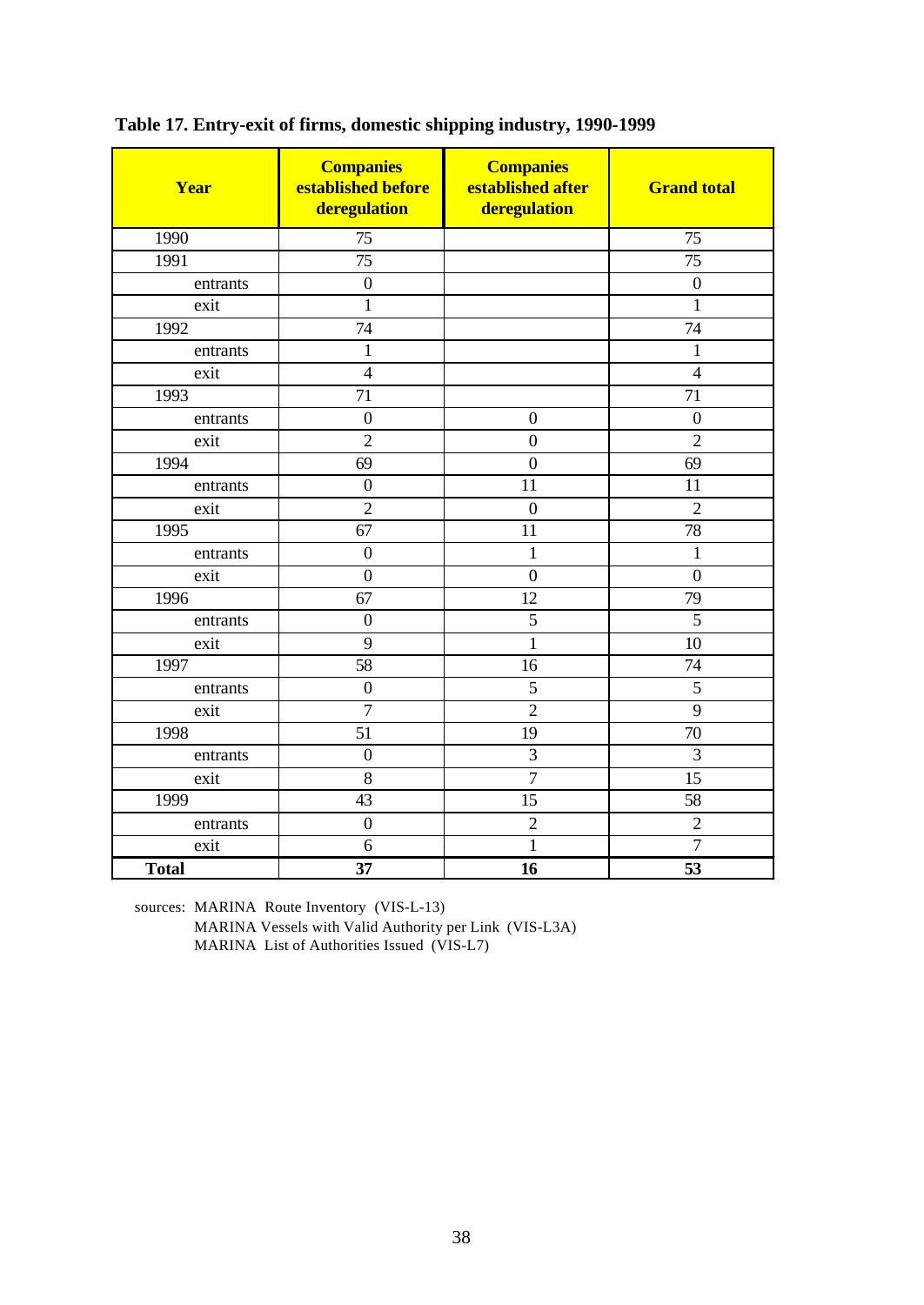The liberalization of route entry, on the other hand, enabled 27 new shipping companies to enter the industry during the period 1993-1998. Nonetheless, only 16 or 59 percent survived by the end of 1998. In other words, 11 exited the industry, i.e. they could have succumbed to competition.

However, despite the high survival rate of the new order companies, (59 percent as against 49 percent for the old order companies), the surviving companies are still dominated by the old order companies. That is, 70 percent of the surviving firms were established before the reforms. Likewise, these operators control about 64 percent of the industry's cargo capacity and 63 percent of passenger capacity.

It is important to note that exit from the industry was highest in 1998 (15 operators) when there was financial crisis. On the other hand, entry was highest in 1994 (11 operators).

A further analysis of the surviving companies show that 43 percent of them are growing in their capacity; 34 percent experienced a decline in their capacity while the remaining 23 percent did not register any change in their capacity since they were established (Table 18). There was also a redistribution of capacity from among the surviving companies. The share of the growing companies increased from 51 percent in 1990 (or when they were established) to 86 percent by 1998. Their absolute tonnage in 1998 was 43 percent higher. On the other hand, the share of the declining companies went down from 48 percent to 12 percent.

If competition is effective, the redistribution of capacity from declining to growing companies should be accompanied by the redistribution of output from the less efficient to more efficient companies. Unfortunately, whether this in fact occurred with the surviving companies in 1998 cannot be analyzed from the data available. For it is possible that some of the growing companies were able to increase their capacities for reasons other than commercial efficiency. On the other hand, it is also possible that companies experience a decline in capacity not because of commercial pressure but because of marine loss. This could be an interesting area of further research to ascertain whether the competition arising from the reforms in fact increases the level of efficiency of the industry.

#### **7. The Role of MARINA in a Deregulated Environment**

As presented earlier, MARINA takes charge of regulating the shipping industry. Created under Presidential Decree No. 474 in 1974, the agency was mandated, among other things, to provide for the effective supervision, regulation and rationalization of the organizational management, ownership and operations of all water transport utilities and other maritime enterprises. Before the reforms were instituted, the agency's regulatory functions include the regulation of interisland rates, regulation of entry by granting of route certificate of public convenience or provisionary authority, and regulation of safety and service standards.

With only few areas remaining regulated, MARINA should focus its regulatory power on service standards and safety regulations to avoid maritime accidents. MARINA should ensure the seaworthiness of the vessels (condition of the hull, requirements for navigational/firefighting/life-saving equipment, manning requirements, etc.) and that shipping operators strictly observe the minimum service standards.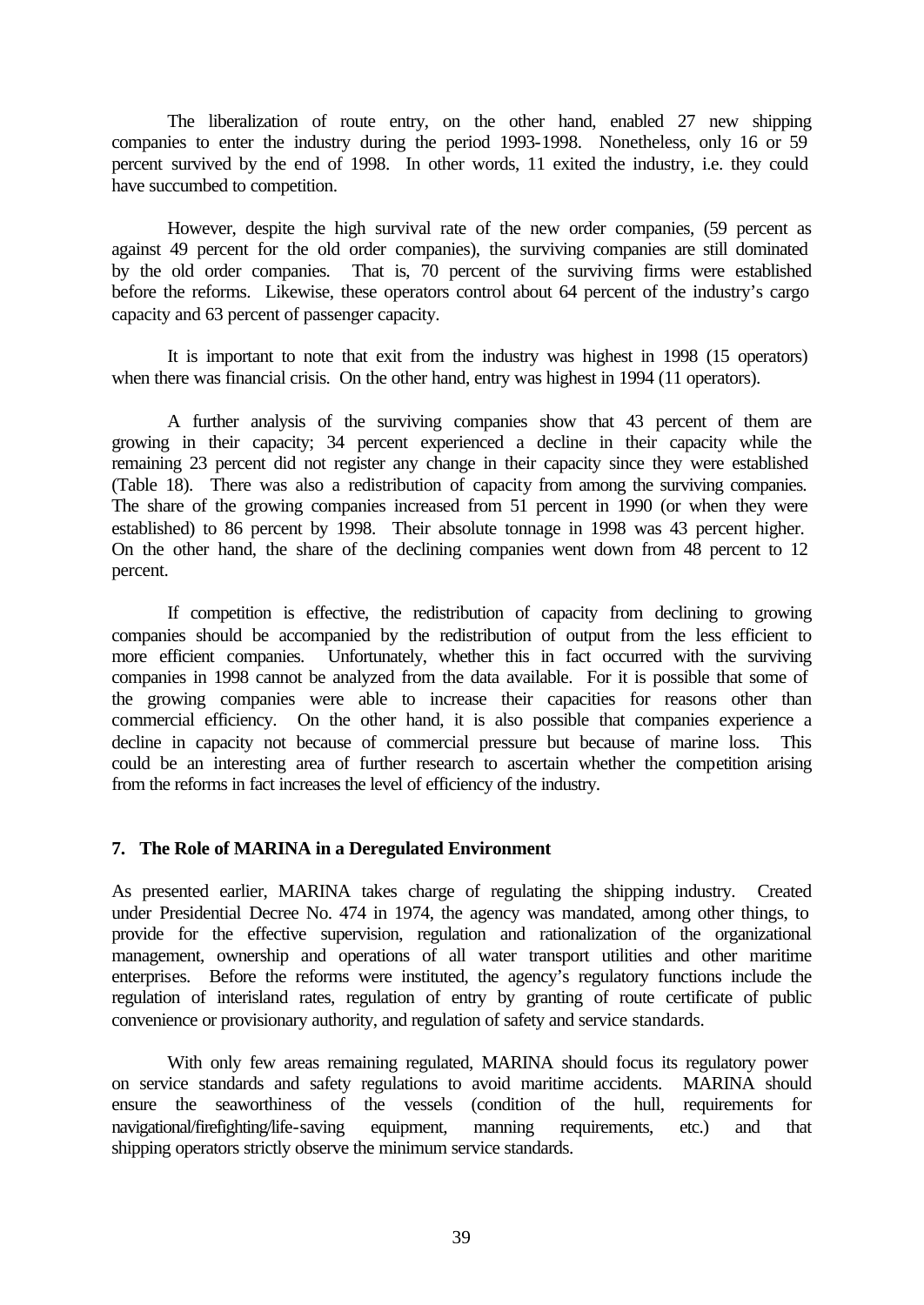|                        | <b>No of firms</b> | <b>NRT</b> beg | $\frac{0}{0}$ | <b>NRT</b> end | $\frac{0}{6}$ |
|------------------------|--------------------|----------------|---------------|----------------|---------------|
| <b>Old Order Firms</b> |                    |                |               |                |               |
| Growing                | 16                 | 88,465.29      | 36.64         | 135,883.60     | 79.89         |
| Declining              | 14                 | 151,228.58     | 62.63         | 32,438.96      | 19.07         |
| no change              | 7                  | 1,755.40       | 0.73          | 1,755.40       | 1.03          |
| Total                  | 37                 | 241,449.27     | 100.00        | 170,077.96     | 100.00        |
| <b>New Order Firms</b> |                    |                |               |                |               |
| Growing                | 3                  | 72,283.08      | 96.64         | 94,508.97      | 97.52         |
| Declining              | $\mathbf{1}$       | 406.00         | 0.54          | 289.61         | 0.30          |
| no change              | 3                  | 2,110.08       | 2.82          | 2,110.08       | 2.18          |
| Total                  | 7                  | 74,799.16      | 100.00        | 96,908.66      | 100.00        |
| <b>Industry</b>        |                    |                |               |                |               |
| Growing                | 19                 | 160,748.37     | 50.83         | 230,392.57     | 86.3          |
| Declining              | 15                 | 151,634.58     | 47.95         | 32,728.57      | 12.3          |
| no change              | 10                 | 3,865.48       | 1.22          | 3,865.48       | 3.2           |
| Total                  | 44                 | 316,248.43     | 100.00        | 266,986.62     | 100.0         |

**Table 18. Surviving firms, growing and declining based on Net Registered Tonnage (NRT) change**

Note: Data for nine (9) firms are either incomplete or not available. Source: MARINA Route Inventory (VIS-L-13)

Under a deregulated and liberalized policy environment, MARINA should strengthen its developmental functions. Of particular concern is MARINA's apparent weak monitoring capabilities. Attention to this concern becomes all the more important since, as discussed earlier, only a small percentage of the routes (whether primary, secondary or tertiary) experience substantial competition and that the top five companies of the industry dominate the routes, regardless of the routes' state of competition. Under the current set-up (MC No. 153), MARINA will intervene only if passengers and shippers file a complaint against the rates and services of shipping companies and only if sufficient basis and justification is submitted. Such regulation should be modified. Monitoring should be on a regular basis, i.e. not only when complaints are filed, to ensure that the interests of shippers and passengers are protected against overcharging and poor service standards, and that the dominant firm or firms in each route do not abuse their market power. Regular monitoring would, in the first place, prevent shipping companies from making actions contrary to the regulations.

Monitoring should be done in tandem with the Philippine Coast Guard (PCG) that gives the vessels the authority to sail. As discussed earlier, a shipping operator can resort to fare diving or large discounts and still earn profits by overloading its passengers. Such practice can be avoided if the PCG does strict monitoring of the vessels.

Instead of just responding to applications for new or expanded shipping services, MARINA should be proactive where the unavailability of desirable services is concerned. It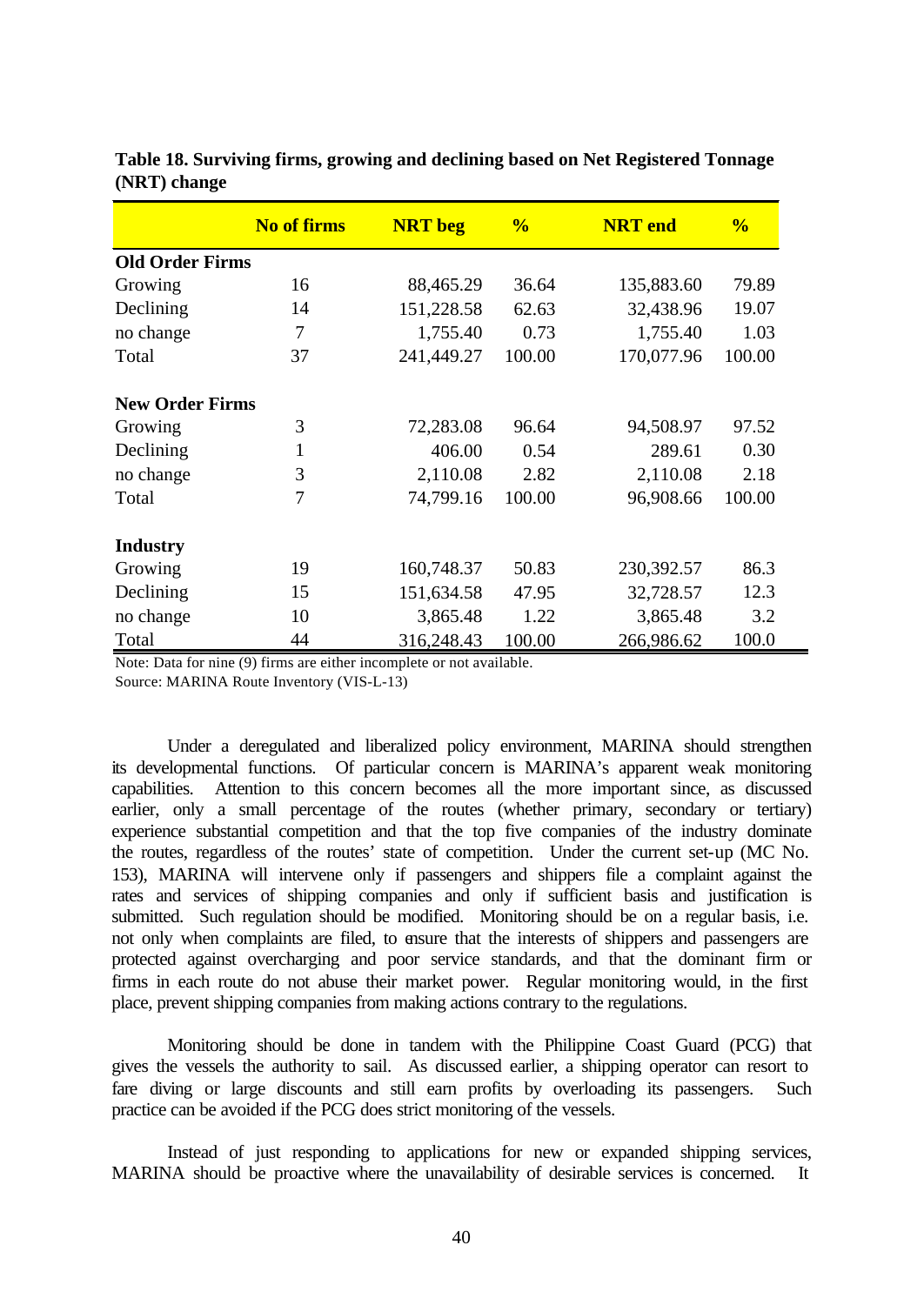should identify underdeveloped routes or routes where there is shortage of vessels or routes that are not served and then publicly invite investors for these routes. MARINA should focus into allowing new entrants in the tertiary routes where practically there is no safe, reliable and adequate service and more often than not, rampant overloading of passengers during peak seasons.

However, for MARINA to be able to exercise its monitoring functions effectively and for it to be able to identify routes requiring adequate shipping services, there must be established a database that is easily accessible to the public, researchers, shipping operators, investors and policymakers. The database should include, at the very least, passenger/cargo traffic and freight/passage rates by shipping company and by route; number of operators per route and vessel capacity per route. Current regulations require shipping companies to submit to the MARINA quarterly reports of passenger/cargo traffic and the actual rates charged by their vessels, whether regulated or deregulated. Nonetheless, such reports remain as reports and are not being processed into a database<sup>10</sup>.

One particular issue confronting the MARINA these days is the basis for the approval of upward adjustment of regulated rates. The approach currently used is still the revenue deficiency method. However, the approach is no longer appropriate as the financial statements of shipping companies include their deregulated operations.

#### **8. Areas for Competition Policy and Further Reforms**

#### **Competition policy**

l

Liberalization and deregulation should not be undertaken in isolation. The policy reforms should be complemented by competition policy to ensure that the competition and other benefits arising from liberalization and deregulation are not eroded by possible development of market power among shipping lines. As discussed earlier, substantial competition exists in only a small percentage of the routes and that cartel-like arrangements have been observed to exist in the industry.

One area for competition policy is on merger and acquisition or consolidation. Fierce competition can push companies into bankruptcy, merger or consolidation. The latter can have both positive and negative effects. On the positive side, efficiency could be enhanced as it allows shipping companies to consolidate their functions like marketing, ticketing, repair and maintenance, etc. On the negative side, there is the fear that the end result will be a large company becoming so dominant that it can exert considerable market power.

The country's shipping industry had seen merger and consolidation happening in response to the reforms. The merger did not result to an increase in market power of the merged companies, at least for now, since the current concern of the companies is more on consolidating their functions and not much on increasing their market share. The picture could change, however, once the consolidation had been complete.

<sup>&</sup>lt;sup>10</sup> This is based on the experience of the author in making this study. No data on freight/passage rates or passenger/cargo traffic by routes and by company are readily available.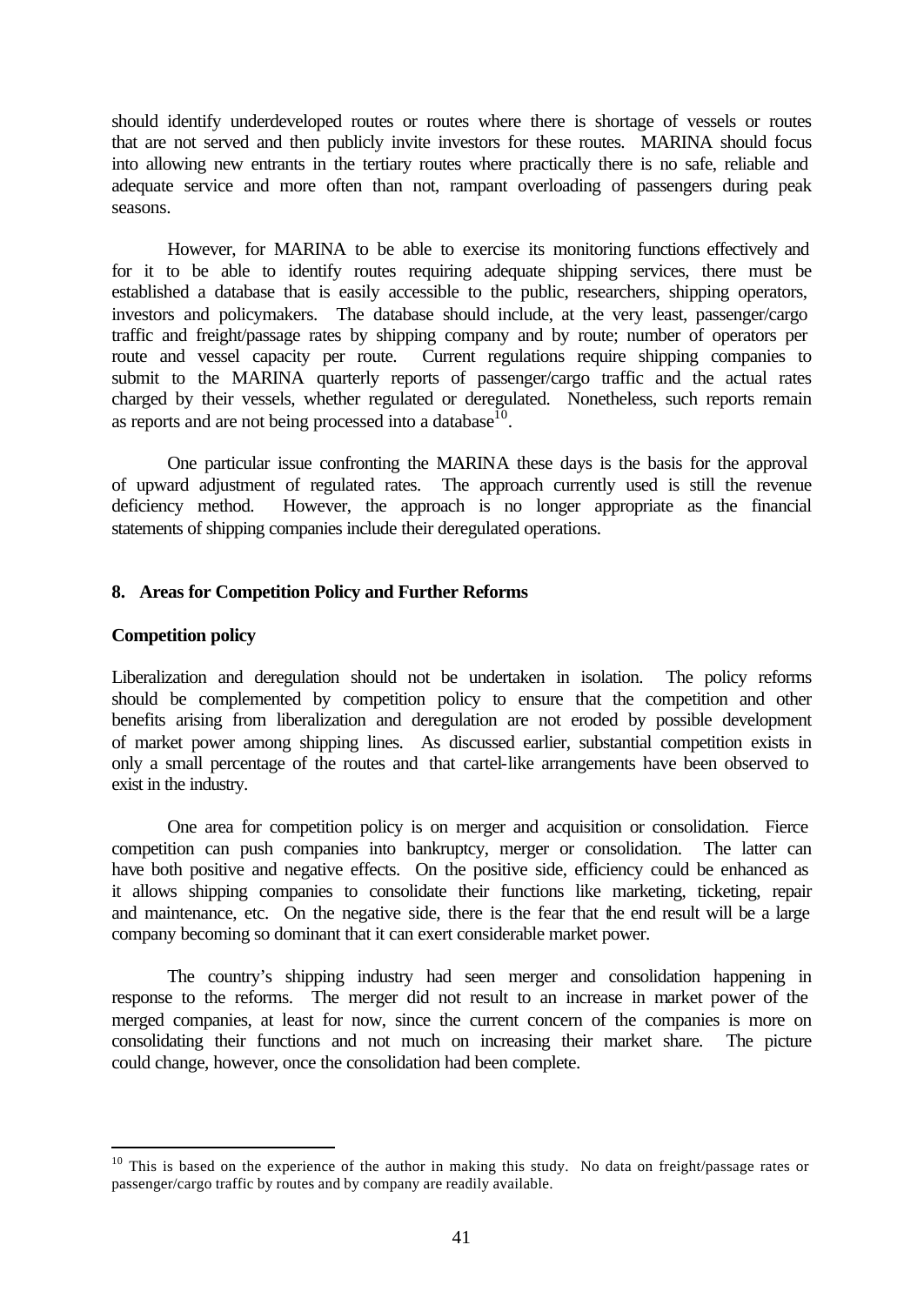Hence, a policy on merger and consolidation should be defined in such a way that mergers and consolidation would not result to reduced service and less competition. The efficiency effects should be weighed against the market power effects. In short, merger should be in the interests of the traveling public.

Another important area to consider is the development of the tertiary routes. The shipping industry has become an important source of competition for the air transport industry in providing transport services in the country's islands in the south (Austria 2000). The system of providing government incentives to shipping operators developing the tertiary routes should therefore be designed in such a way that the efficiency arising from the intermodal competition will not be distorted.

#### **Further reforms**

The government should continue its deregulation efforts. Of particular interest is the regulated rate for non-DOT accredited vessels that either only offers first and second class accommodation or whose third class accommodation is less than 50 percent of the total passenger capacity. This regulation has no rationale as the first class and second class passenger services have already been deregulated.

One important issue remaining for deregulation is the third class passenger service. About 70 percent of passengers take the third class service, majority of whom also come from the C-D crowd. The regulated rate for this service is regarded by shipping companies as very low and cannot cover cost. The operation is therefore cross-subsidized, and often by cargo revenue. Since most of the cargo rates are already deregulated, passenger-cargo vessels are placed at a disadvantage against pure cargo vessels because cross-subsidization is no longer feasible under a deregulated environment. This is also aggravated by the fact that current regulation requires passenger vessels to allocate 50 percent of their passenger capacity to third class passengers, except for DOT-accredited vessels. Given the sensitivity of the issue because of its social implications, any attempt to deregulate the third class passenger service should be carefully looked into. A balance should be struck between social objectives and economic efficiency.

Two other significant areas for reform are the ceiling on the return on investment and the application of the revenue deficiency method for upward adjustment of regulated rates. Both are anti-competitive. The ceiling on ROI serves as a disincentive for efficient shipping companies because the return may not be commensurate to the level of service rendered. Based on the results of the interview, many of the shipping companies have regarded shipping as less profitable than other competing investments. The ceiling on ROI makes the industry less attractive to investors.

On the other hand, the revenue deficiency method awards inefficient companies because it guarantees return, regardless of the level of efficiency. As presented earlier, the method can no longer be applied under the new environment because the financial statements of companies also include their deregulated operations.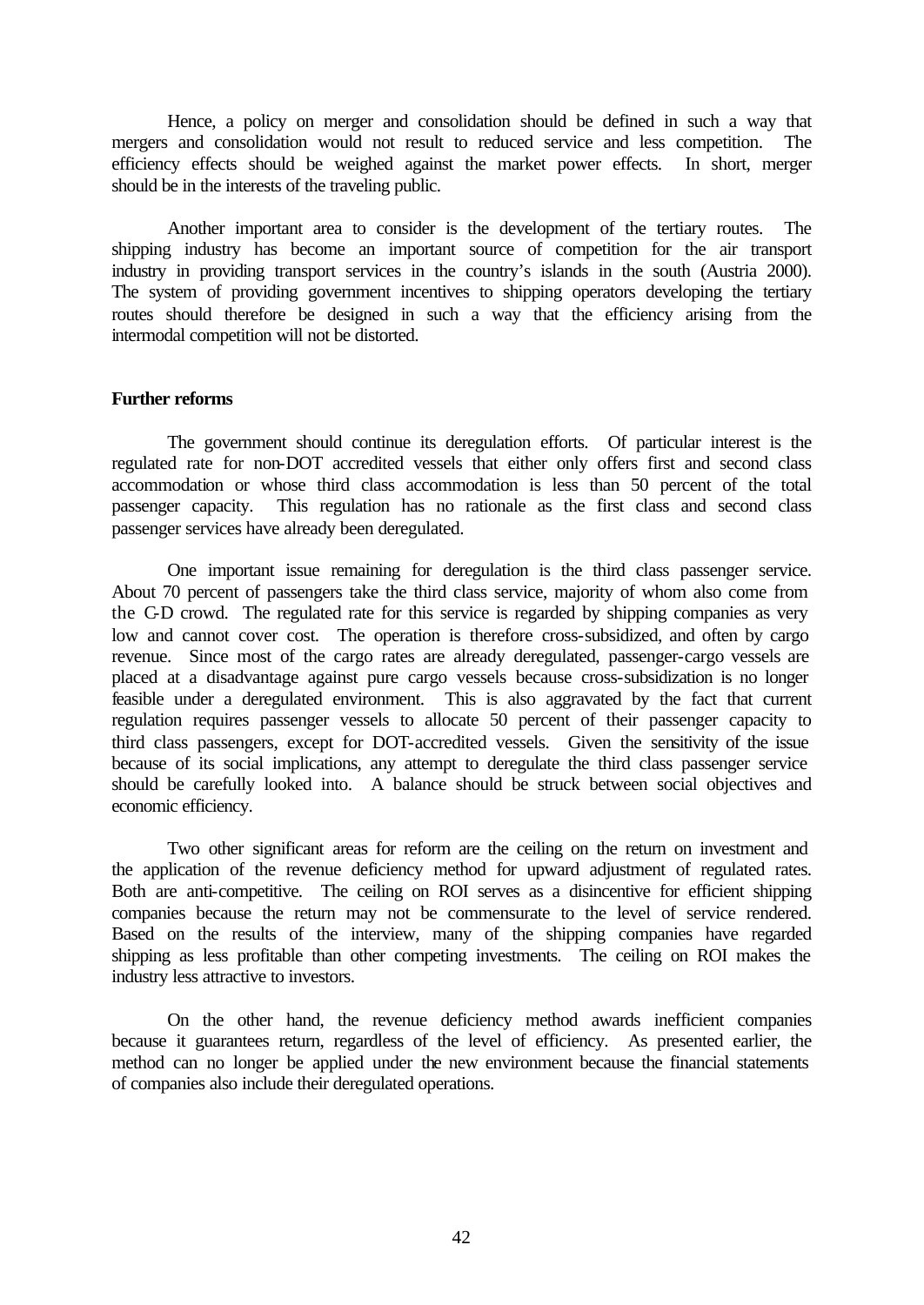#### **9. Summary and Conclusions**

Regulation has a long history in the country's shipping industry. This paper examined the conflicting forces of past government regulations and competition and their impact on the industry. The restrictive regulations have weakened, if not prevented, competition thereby rendering them ineffective in achieving the avowed aim of regulatory policy, which is to promote efficiency.

The inefficiency and the consequent adverse impacts on the economy prompted the government to institute reforms through liberalization and deregulation in the 1990s. Competition has improved, undermining industry practices leading to an improvement in the quality of service. Nonetheless, substantial competition exists in only a small percentage of the routes. A greater majority of the routes are still effectively monopolized or experienced only mild competition. The top three or top five companies in the industry effectively dominate the different routes, regardless of the routes' state of competition. What is more striking is the large increase in cargo and passenger rates after the reforms. The cartel-like arrangement that is observed to exist in the industry may have contributed to this.

The policy reform has been a slow process and much is still desired. There is a need for competition policy to ensure that the benefits derived from liberalization and deregulation will not be eroded by the possible abuse of market power among the shipping lines. Likewise, the commercial success or failure of shipping companies in a liberalized and deregulated environment hinge much on their responsiveness to market requirements; in short, their competitiveness. However, competitiveness depends on a host of factors that include shipping costs and physical and administrative infrastructures. It has always been argued that domestic shipping costs (fuel, interest rate, insurance, and income and freight taxes) and handling costs in the country are higher than other countries in the region (Lorenzo, 1997; PISA, 2001). On the other hand, port facilities in the country are far below world-class standards, with some ports still undeveloped.

Finally, the high domestic shipping cost in the country is causing the pressure for the lifting of the cabotage law to enable domestic shippers avail of lower shipping costs from foreign vessels. The lifting of the cabotage law will expose interisland shipping to the pressures of international competition. This would be advantageous for the country in the long run as it will increase the pressure for efficiency among all players in the industry. However, the government needs to identify what measures and actions need to be undertaken, including their sequencing, during the transition to full liberalization in order to prepare domestic shipping lines to foreign competition. At the very least, the domestic shipping environment should be improved by addressing the domestic issues affecting the industry's competitiveness.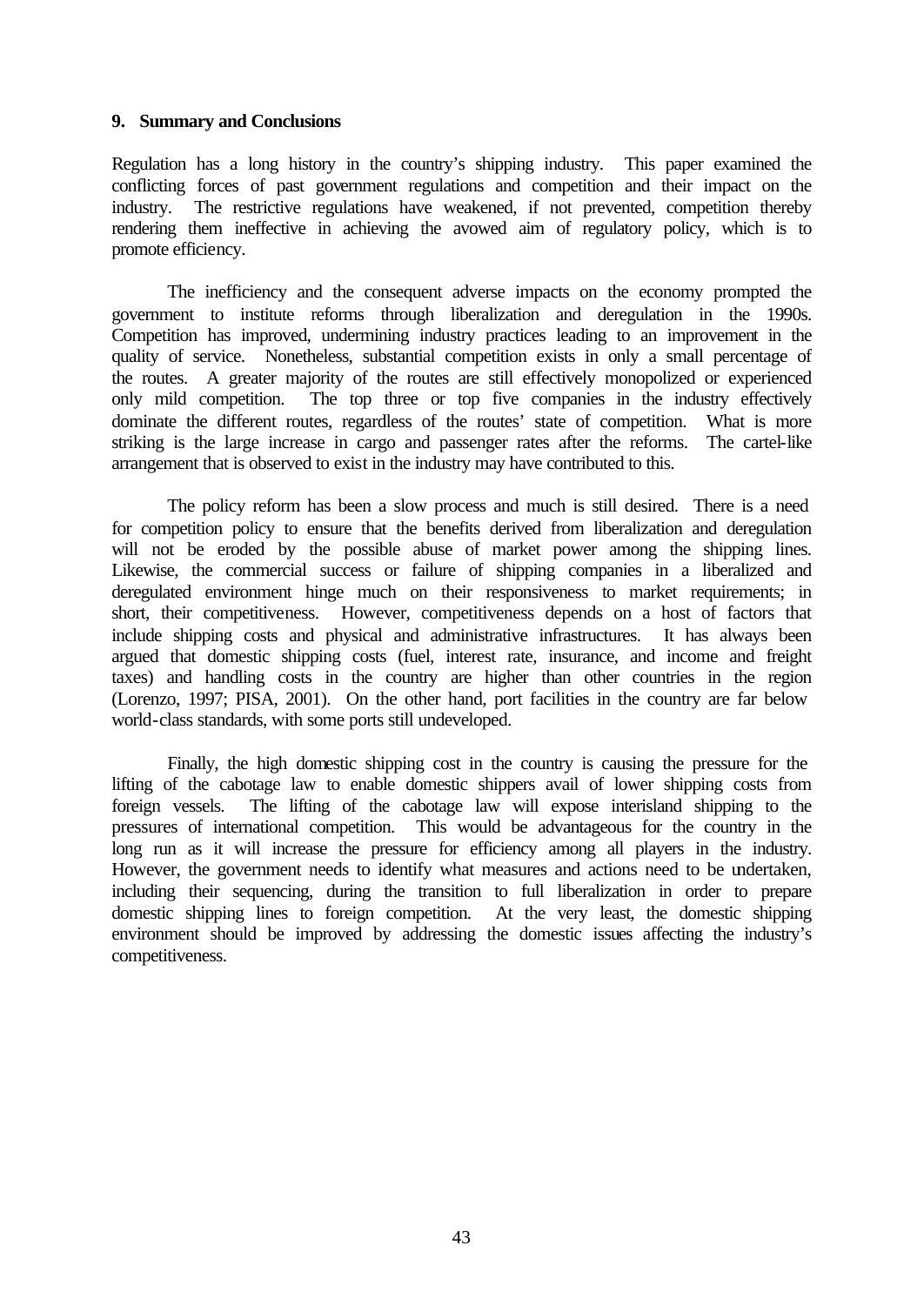#### **References**

- Austria, Myrna, 2000. *The State of Competition and Market Structure of the Philippine Air Transport Industry,* PASCN Discussion Paper No. 2000-12., Philippine APEC Study Center Network, Makati City.
- Balbon, Paciencio Jr., 1989."The Philippine Interisland Liner Shipping Industry: An Insight into the Provision of Shipping Services by the Private Sector," Private Sector Papers, *Regional Seminar on Transport Policy*, vol. 2, ADB and Economic Development Institute, Manila.
- Balisacan, Arsenio, 1989. *An Analysis of Philippine Inter-island Shipping Industry*, UPSE Discussion Paper No. 89-09, School of Economics, University of the Philippines, Quezon City.
- Basilio, Enrico, 1997. *Study on the Contributions of the Inter-island Shipping Industry to the Philippine Economy,* SBE Consulting, Pasig City.
- Dick, Howard 1987. *The Indonesian Interisland Shipping Industry: An Analysis of Competition and Regulation*, Institute of Southeast Asian Studies, Singapore.
- Economic Development Institute, 1989. "Philippines Country Paper," *Regional Seminar on Transport Policy,* vol. 2, ADB and Economic Development Institute, Manila.
- Fink, Carsten, Aaditya Mattoo and Ileana Cristina Neagu, 2000. *"Trade in International Maritime Services: How Much Does Policy Matter"*, Paper presented at the APEC Regional Seminar on WTO Issues: Investment and Competition Policies, 29-30 November 2000, Makaty City, Philippines.
- Free Trade Asia Consulting Inc., 1998. *Industry Structure and Competitivenes: Interisland Freight Shipping Industry*, TAPS PP 1998-21, Trade and Investment Policy Analysis and Advocacy Support Project, Philexport, Manila.
- Hanlon, Pat, 1996. *Global Airlines, Competition in a Transnational Industry*, Butterworth-Heinemann, Great Britain.
- Lorenzo, Emerson, 1997. *The Domestic Shipping Industry of the Philippines: A Situation Report*, Maritime Industry Authority, Manila.
- Nathan Associates Inc., 1994. *Liner Shipping Route Study,* Final Report vol. 1 and 14, US AID, Manila.
- National Economic Development Authority, 19\_\_. *PhilippineTransport Strategy Study,* Chapter 14-15, NEDA, Pasig City.
- Philippine Exporters Confederation Inc., 1999. *Proceedings of Forum: Impact of the 1998 US Ocean Shipping Reform Act on Philippine Exports,* Manila.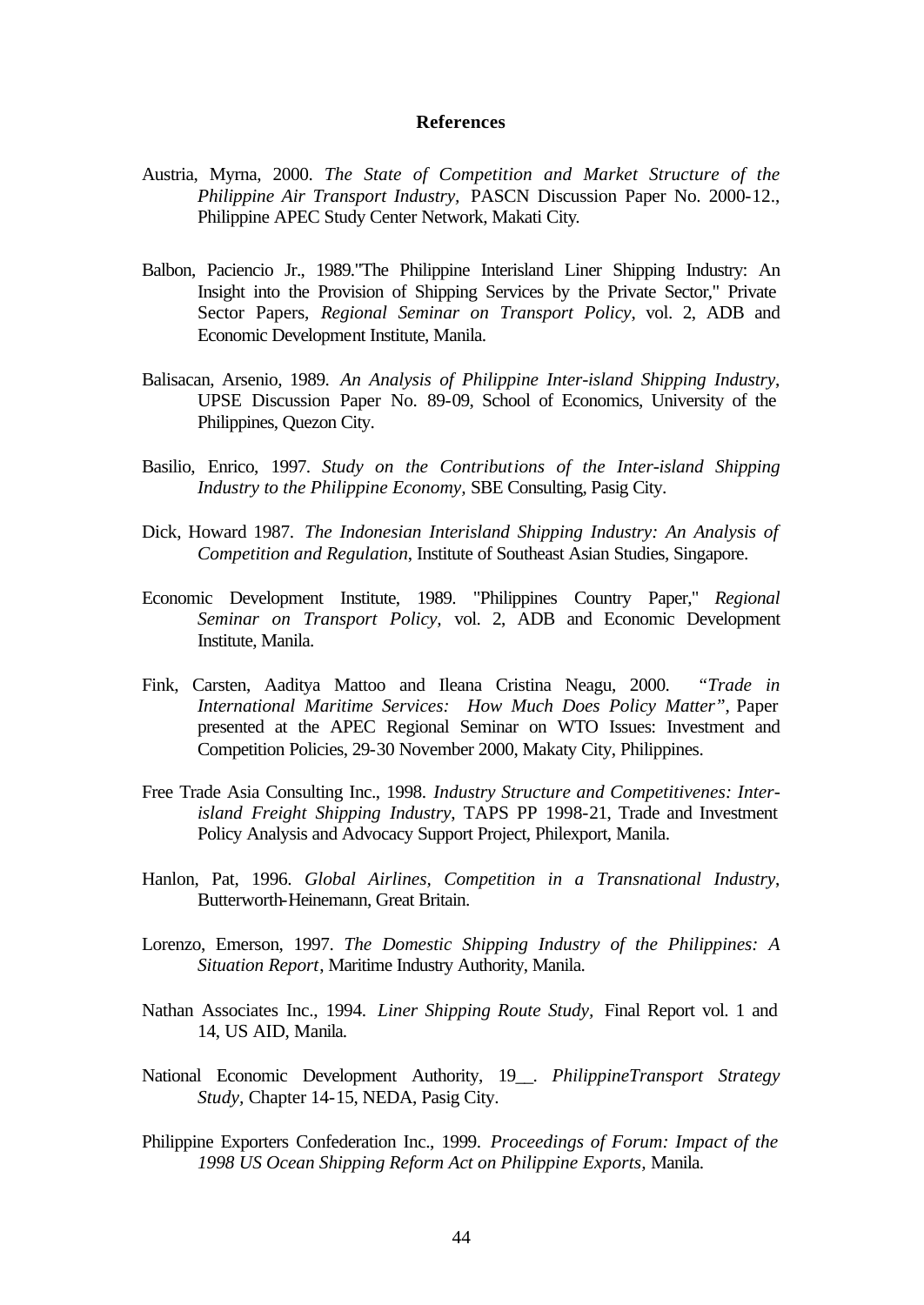- Philippine Exporters Confederation Inc., *Unbundling Freight Rates Imposed by Foreign and Domestic Shipping Lines on Inter-island Transport of Export and Import Cargoes,* Trade and Investment Policy Analysis and Advocacy Support Project, Philexport, Manila.
- Philippine Exporters Confederation Inc., *Unbundling Freight Rates Imposed by Foreign and Domestic Shipping Lines on Inter-island Transport of Export and Import Cargoes,* Trade and Investment Policy Analysis and Advocacy Support Project, Philexport, Manila.
- Philippine Interisland Shipping Association and Filipino Shipowners Association, 2001. *Philippine Shipping Industry Position Paper,* Manila.
- Presidential Task Force, 1989. *Final Report on Inter-island Shipping Industry*, NEDA, Pasig City.
- Renardet Sauti Consulting Engineers, 1986. *Interisland Shipping Regulation Study,*  National Transportation Planning Project, Ministry of Transportation and Communications, Philippines.
- Saragih, Barens Th., 2000. "Globalization and Its Effects in Shipping Indonesian Perspectives", *National Shipping Congress 2000 Book of Proceedings*, PISA and FSA, Manila.
- Serafica, Ramonette, 1998. *Beyond 2000: An Assessment of Infrastructure Policies*, PIDS Discussion Paper Series No. 98-07, Philippine Institute for Development Studies, Makati City.
- Stewart-Smith, Martin C., 1999. *Industry Structure and Regulation*, World Bank.
- United Nations Conference on Trade and Development, 1992. *Industry and Policy Developments in World Shipping and their Impact on Developing Countries,*  TD/B/CN.4/5, Report by the UNCTAD Secretariat.
- United Nations Conference on Trade and Development, 1994. *Progressive Liberalization and the Development of Shipping Services in Developing Countries,* TD/B/CN.4/34, Report by the UNCTAD Secretariat.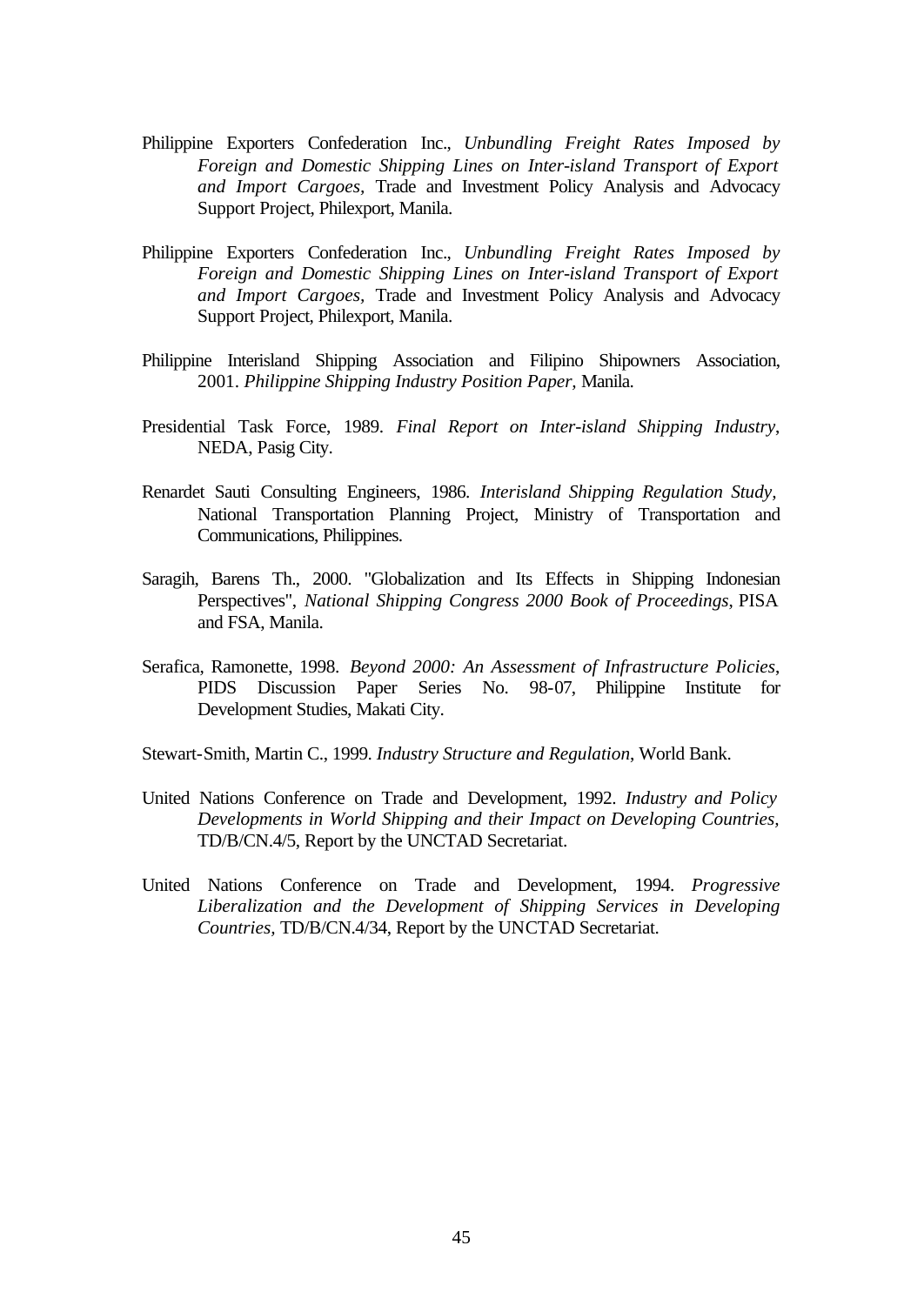| Appendix Table 1. Dominant/effective players per route per type of market, passenger traffic, primary routes, 1998 |  |  |  |  |
|--------------------------------------------------------------------------------------------------------------------|--|--|--|--|
|--------------------------------------------------------------------------------------------------------------------|--|--|--|--|

|                                        | <b>Passengers</b> | <b>Number</b>          | Herfindahl           | <b>Effective Competitors</b> |                                                    |              |  |
|----------------------------------------|-------------------|------------------------|----------------------|------------------------------|----------------------------------------------------|--------------|--|
| Route                                  | <b>Carried</b>    | of<br><b>Operators</b> | <b>Index</b><br>(HH) | $Number =$<br>1/HHI          | <b>Name of Operator/s</b>                          | <b>Share</b> |  |
| Routes with only one (1) operator      |                   |                        |                      |                              |                                                    |              |  |
| Batangas/ Puerto Princesa              | 35,801            | 1                      | 1.00                 | 1.00                         | Sicat Ferries, Inc.                                | 100.0        |  |
| Cagayan de Oro/ Tagbilaran             | 3,682             | 1                      | 1.00                 | 1.00                         | Cebu Ferries Corp                                  | 100.0        |  |
| Cebu/ Dadiangas                        | 4,663             | 1                      | 1.00                 | 1.00                         | Sulpicio Lines Inc                                 | 100.0        |  |
| Cebu/Davao                             | 11,797            | 1                      | 1.00                 | 1.00                         | Sulpicio Lines Inc                                 | 100.0        |  |
| Cebu/ Estancia                         | 264               | 1                      | 1.00                 | 1.00                         | <b>Negros Navigation</b>                           | 100.0        |  |
| Cebu/ Masbate                          | 1,855             | 1                      | 1.00                 | 1.00                         | Sulpicio Lines Inc                                 | 100.0        |  |
| Cebu/ Nasipit                          | 4,244             | 1                      | 1.00                 | 1.00                         | Sulpicio Lines Inc                                 | 100.0        |  |
| Cebu/ Zamboanga                        | 7,311             | 1                      | 1.00                 | 1.00                         | George and Peter Lines                             | 100.0        |  |
| Dadiangas/ Zamboanga                   | 34,521            | 1                      | 1.00                 | 1.00                         | Sulpicio Lines Inc                                 | 100.0        |  |
| Davao/ Zamboanga                       | 5,381             | 1                      | 1.00                 | 1.00                         | <b>Negros Navigation</b>                           | 100.0        |  |
| Dumaguete/ Ozamis                      | 10,995            | 1                      | 1.00                 | 1.00                         | Sulpicio Lines Inc                                 | 100.0        |  |
| Dumaquete/ Zamboanga                   | 9,671             | 1                      | 1.00                 | 1.00                         | George and Peter Lines                             | 100.0        |  |
| General Santos/ Zamboanga              | 12,199            | 1                      | 1.00                 | 1.00                         | <b>Negros Navigation</b>                           | 100.0        |  |
| Iligan/Tagbilaran                      | 3,056             | 1                      | 1.00                 | 1.00                         | Sulpicio Lines Inc                                 | 100.0        |  |
| Iloilo (Estancia)/ Zamboanga           | 22,869            | 1                      | 1.00                 | 1.00                         | Sulpicio Lines Inc                                 | 100.0        |  |
| Iloilo/ Davao                          | 7,919             | 1                      | 1.00                 | 1.00                         | <b>Negros Navigation</b>                           | 100.0        |  |
| Iloilo/ General Santos                 | 25,370            | 1                      | 1.00                 | 1.00                         | <b>Negros Navigation</b>                           | 100.0        |  |
| Iloilo/ Iligan                         | 8,799             | 1                      | 1.00                 | 1.00                         | <b>Negros Navigation</b>                           | 100.0        |  |
| Iloilo/ Palawan                        | 22,285            | 1                      | 1.00                 | 1.00                         | <b>Negros Navigation</b>                           | 100.0        |  |
| Manila/ Batangas                       | 128,225           | 1                      | 1.00                 | 1.00                         | <b>WG&amp;A Philippines</b>                        | 100.0        |  |
| Manila/Dadiangas                       | 18,608            | 1                      | 1.00                 | 1.00                         | Sulpicio Lines Inc                                 | 100.0        |  |
| Manila/ San Carlos                     | 5,960             | 1                      | 1.00                 | 1.00                         | <b>Negros Navigation</b>                           | 100.0        |  |
| Manila/ Zambales                       | 6,460             | 1                      | 1.00                 | 1.00                         | <b>Negros Navigation</b>                           | 100.0        |  |
| Palawan/ Cagayan de Oro                | 3,311             | 1                      | 1.00                 | 1.00                         | <b>Negros Navigation</b>                           | 100.0        |  |
| Palawan/Davao                          | 127               | 1                      | 1.00                 | 1.00                         | <b>Negros Navigation</b>                           | 100.0        |  |
| Palawan/ General Santos                | 225               | 1                      | 1.00                 | 1.00                         | <b>Negros Navigation</b>                           | 100.0        |  |
| Routes with at least two (2) operators |                   |                        |                      |                              |                                                    |              |  |
| Routes with substantial competition    |                   |                        |                      |                              |                                                    |              |  |
| Cagayan de Oro/ Jagna                  | 197,636           | $\overline{2}$         | 0.54                 | 1.86                         | Cebu Ferries Corp, Sulpicio Lines                  | 100.0        |  |
| Cebu/ Cagayan de Oro                   | 158,758           | $\overline{2}$         | 0.54                 | 1.87                         | Cebu Ferries Corp, Sulpicio Lines                  | 100.0        |  |
| Cebu/ Tubigon                          | 181,314           | $\mathfrak{Z}$         | 0.35                 | 2.89                         | Company B*, Arrel Shipping,<br>Victoriano Millanes | 100.0        |  |
| Manila/Dipolog                         | 91,099            | $\overline{2}$         | 0.54                 | 1.84                         | WG&A, Sulpicio Lines                               | 100.0        |  |
| Manila/Dumaguete                       | 356,754           | 3                      | 0.37                 | 2.70                         | Sulpicio Lines, WG&A, Negros<br>Navigation         | 100.0        |  |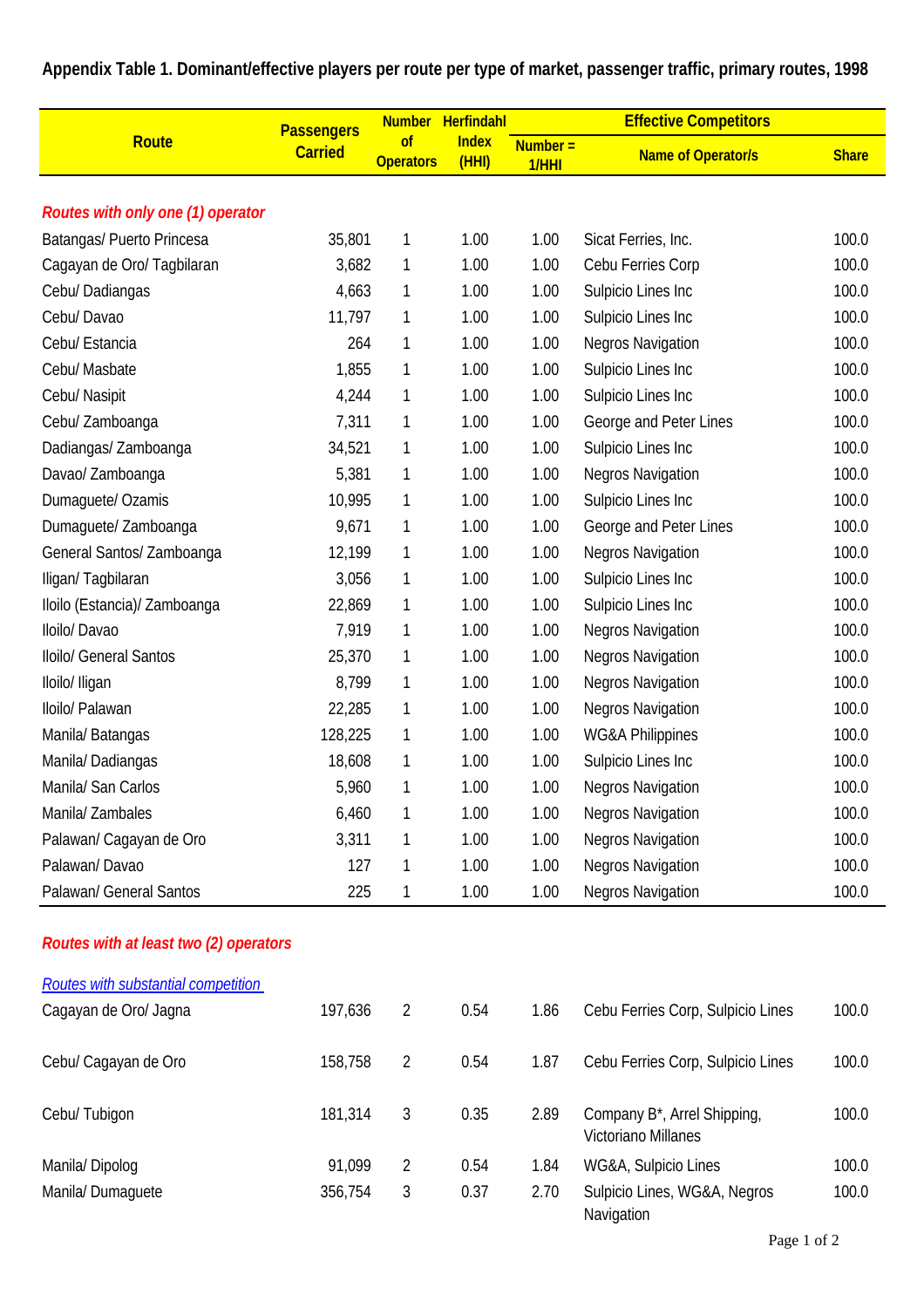|                                               | <b>Passengers</b> |                        | Number Herfindahl     | <b>Effective Competitors</b> |                                                               |              |  |  |
|-----------------------------------------------|-------------------|------------------------|-----------------------|------------------------------|---------------------------------------------------------------|--------------|--|--|
| <b>Route</b>                                  | <b>Carried</b>    | of<br><b>Operators</b> | <b>Index</b><br>(HHI) | $Number =$<br>1/HHI          | <b>Name of Operator/s</b>                                     | <b>Share</b> |  |  |
| Manila/ Estancia                              | 56,761            | $\overline{2}$         | 0.61                  | 1.64                         | Sulpicio Lines, Negros Navigation                             | 100.0        |  |  |
| Manila/ Masbate                               | 139,328           | $\overline{2}$         | 0.51                  | 1.96                         | WG&A, Sulpicio Lines                                          | 100.0        |  |  |
| Routes with only one (1) effective competitor |                   |                        |                       |                              |                                                               |              |  |  |
| Cebu/ Jagna                                   | 2,916             | $\overline{2}$         | 0.88                  | 1.13                         | Cebu Ferries Corp                                             | 93.8         |  |  |
| Davao/ General Santos                         | 2,359             | $\overline{2}$         | 0.97                  | 1.03                         | <b>Negros Navigation</b>                                      | 98.6         |  |  |
| Dumaguete/Tagbilaran                          | 51,695            | $\overline{2}$         | 0.86                  | 1.17                         | Negros Navigation                                             | 92.2         |  |  |
| Manila/ Gen. Santos                           | 100,322           | 3                      | 0.73                  | 1.37                         | <b>WG&amp;A Philippines</b>                                   | 84.1         |  |  |
| Manila/ Nasipit                               | 103,980           | 3                      | 0.97                  | 1.03                         | <b>WG&amp;A Philippines</b>                                   | 98.5         |  |  |
| Routes with mild competition                  |                   |                        |                       |                              |                                                               |              |  |  |
| Cebu/ Bohol                                   | 239,093           | 9                      | 0.37                  | 2.69                         | Romulo Wagwag, Ormoc<br>Enterprises, MY Lines                 | 83.2         |  |  |
| Cebu/ Dumaguete                               | 277,557           | 6                      | 0.33                  | 3.07                         | Phil Fast Ferry, Negros Navigation,<br>George and Peter Lines | 84.3         |  |  |
| Cebu/ General Santos                          | 1,746             | $\overline{2}$         | 0.71                  | 1.40                         | Sulpicio Lines                                                | 82.8         |  |  |
| Cebu/ Iloilo                                  | 12,524            | 3                      | 0.51                  | 1.97                         | <b>Cokaliong Shipping, Negros</b><br>Navigation               | 98.5         |  |  |
| Cebu/ Palawan/ Puerto Princesa                | 11,257            | 3                      | 0.68                  | 1.47                         | Cebu Ferries Corp                                             | 80.4         |  |  |
| Cebu/ Tagbilaran                              | 472,250           | 3                      | 0.54                  | 1.87                         | Phil Fast Ferry, Negros Navigation                            | 96.5         |  |  |
| Manila/ Cagayan de Oro                        | 406,331           | 3                      | 0.40                  | 2.49                         | Sulpicio Lines, WG&A                                          | 87.6         |  |  |
| Manila/ Cebu                                  | 663,471           | 3                      | 0.52                  | 1.92                         | WG&A, Sulpicio Lines                                          | 97.7         |  |  |
| Manila/Davao                                  | 175,719           | 3                      | 0.60                  | 1.66                         | WG&A, Sulpicio Lines                                          | 90.8         |  |  |
| Manila/ Iligan                                | 128,207           | 3                      | 0.64                  | 1.56                         | WG&A                                                          | 78.3         |  |  |
| Manila/ Iloilo                                | 645,024           | 3                      | 0.60                  | 1.66                         | Negros Navigation, WG&A                                       | 98.7         |  |  |
| Manila/ Palawan/ Puerto Princesa              | 186,402           | 3                      | 0.54                  | 1.86                         | WG&A, Negros Navigation                                       | 96.3         |  |  |
| Manila/Tagbilaran                             | 192,526           | 3                      | 0.46                  | 2.17                         | WG&A, Negros Navigation                                       | 93.1         |  |  |
| Manila/ Zamboanga                             | 176,144           | $\overline{2}$         | 0.67                  | 1.50                         | WG&A                                                          | 79.0         |  |  |

source: 1998 Annual Traffic Reports of Shipping Companies submitted to the MARINA.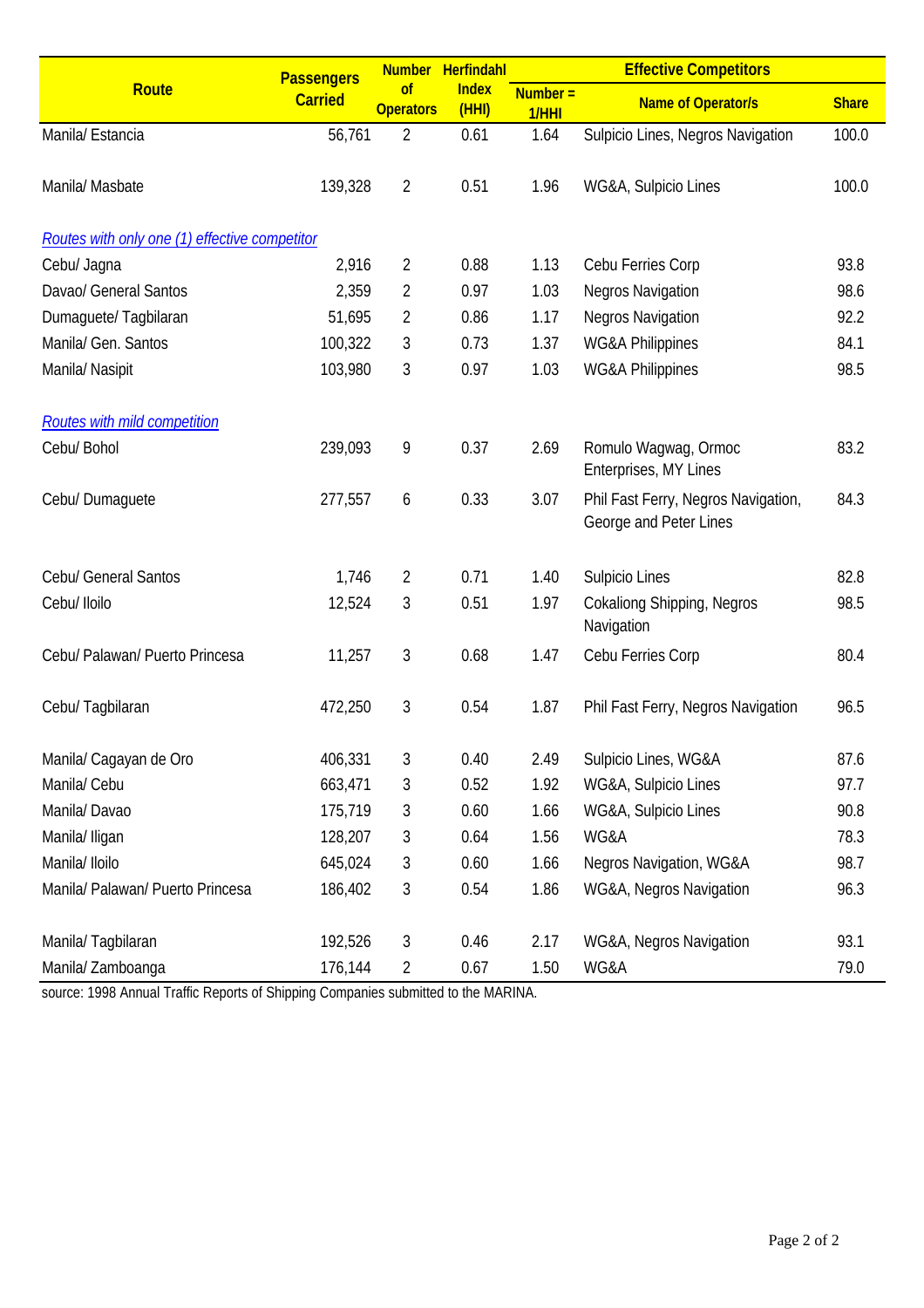**Appendix Table 2. Dominant/effective players per route per type of market, passenger traffic, secondary routes, 1998**

|                                          | <b>Passengers</b> | <b>Number</b><br><sub>of</sub> | <b>Herfinda</b>   |                     | <b>Effective Competitors</b>    |              |
|------------------------------------------|-------------------|--------------------------------|-------------------|---------------------|---------------------------------|--------------|
| <b>Route</b>                             | <b>Carried</b>    | <b>Operator</b>                | hl Index<br>(HHI) | $Number =$<br>1/HHI | <b>Name of Operator/s</b>       | <b>Share</b> |
|                                          |                   |                                |                   |                     |                                 |              |
| <b>Routes with only one (1) operator</b> |                   |                                |                   |                     |                                 |              |
| Batangas/ Romblon                        | 6,760             | 1                              | 1.00              | 1.00                | Shipshape Ferry, Inc.           | 100.0        |
| Baybay/ Maasin (Leyte/ Leyte)            | 44                | 1                              | 1.00              | 1.00                | Sulpicio Lines Inc              | 100.0        |
| Cebu/ Bacolod*                           | 2,998             | 1                              | 1.00              | 1.00                | Negros Navigation               | 100.0        |
| Cebu/ Calbayog                           | 12,571            | 1                              | 1.00              | 1.00                | <b>FJP Lines</b>                | 100.0        |
| Cebu/ Catanduanes                        | 37,056            | 1                              | 1.00              | 1.00                | Lapu Lapu Shipping Lines        | 100.0        |
| Cebu/Tacloban                            | 40,933            | 1                              | 1.00              | 1.00                | Cebu Ferries Corp               | 100.0        |
| Cebu/ Talibon                            | 46,984            | 1                              | 1.00              | 1.00                | Age Shipping Lines              | 100.0        |
| Cotabato/ Iloilo                         | 9,318             | 1                              | 1.00              | 1.00                | Sulpicio Lines Inc              | 100.0        |
| Cotabato/ Zamboanga                      | 26,703            | 1                              | 1.00              | 1.00                | Sulpicio Lines Inc              | 100.0        |
| Dapitan/Tagbilaran                       | 8,763             | 1                              | 1.00              | 1.00                | <b>Negros Navigation</b>        | 100.0        |
| Dapitan/ Zamboanga                       | 793               | 1                              | 1.00              | 1.00                | George and Peter Lines          | 100.0        |
| Davao/ Surigao                           | 3,182             | 1                              | 1.00              | 1.00                | Sulpicio Lines Inc              | 100.0        |
| Dumaguete/ Leyte (Maasin)                | 68                | 1                              | 1.00              | 1.00                | <b>Cokaliong Shipping Lines</b> | 100.0        |
| Dumaguete/ Ozamis                        | 10,995            | 1                              | 1.00              | 1.00                | Sulpicio Lines Inc              | 100.0        |
| Iligan/Ozamis                            | 70                | 1                              | 1.00              | 1.00                | <b>Negros Navigation</b>        | 100.0        |
| lloilo/ Bacolod*                         | 1,274,943         | 1                              | 1.00              | 1.00                | <b>Negros Navigation</b>        | 100.0        |
| Iloilo/ Ozamis                           | 6,635             | 1                              | 1.00              | 1.00                | <b>Negros Navigation</b>        | 100.0        |
| Manila/ Coron                            | 4,538             | 1                              | 1.00              | 1.00                | San Nicolas Lines Inc.          | 100.0        |
| Manila/ Leyte (Baybay/ Maasin)           | 8,018             | 1                              | 1.00              | 1.00                | Sulpicio Lines Inc              | 100.0        |
| Manila/ Mindoro (Tilik)                  | 7,217             | 1                              | 1.00              | 1.00                | San Nicolas Lines Inc.          | 100.0        |
| Manila/Tacloban                          | 46,940            | 1                              | 1.00              | 1.00                | <b>WG&amp;A Philippines</b>     | 100.0        |
| Masbate/ Leyte (Baybay/ Maasin)          | 326               | 1                              | 1.00              | 1.00                | Sulpicio Lines                  | 100.0        |
| Masbate/ Surigao                         | 805               | 1                              | 1.00              | 1.00                | Sulpicio Lines Inc              | 100.0        |
| Palawan/Tacloban                         | 118               | 1                              | 1.00              | 1.00                | Cebu Ferries Corp               | 100.0        |
| Surigao/ del Carmen                      | 1,189             | 1                              | 1.00              | 1.00                | Rogelio Tan                     | 100.0        |
| Surigao/ Leyte (Baybay)                  | 1,650             | 1                              | 1.00              | 1.00                | Sulpicio Lines Inc              | 100.0        |
| Surigao/ Maasin                          | 2,768             | 1                              | 1.00              | 1.00                | Sulpicio Lines Inc              | 100.0        |

## *Routes with at least 2 operators*

| <b>Routes with substantial competition</b> |         |   |      |      |                              |             |
|--------------------------------------------|---------|---|------|------|------------------------------|-------------|
| Bohol (Ubay)/ Leyte (Maasin or Bato)       | 3,506   | 2 | 0.50 | 2.00 | Concepcion Ang, Adelia       | 100.0       |
|                                            |         |   |      |      | Membreve                     |             |
| Cagayan de Oro/ Tacloban                   | 987     |   | 0.56 | 1.78 | Sulpicio Lines, Cebu Ferries | 100.0       |
|                                            |         |   |      |      | Corp                         |             |
| Cebu/ Butuan*                              | 298,773 | 2 | 0.51 | 1.96 | Cebu Ferries Corp, Sulpicio  | 100.0       |
|                                            |         |   |      |      | Lines                        |             |
| Cebu/ Palompon                             | 7,251   |   | 0.62 | 1.62 | MY Lines Inc, San Juan       | 100.0       |
|                                            |         |   |      |      | Shipping Corp                | Page 1 of 2 |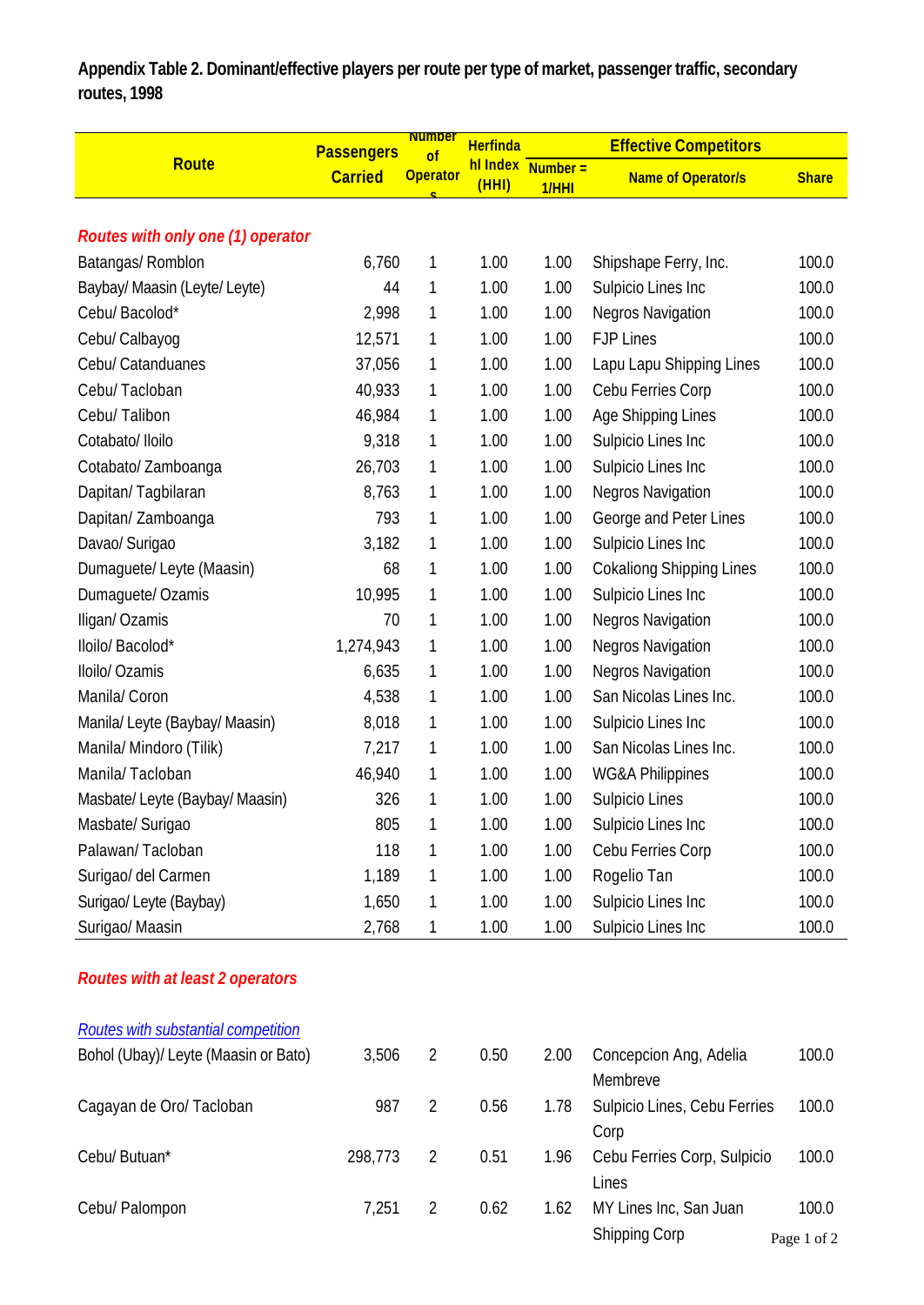|                                         | <b>Passengers</b> | <b>Number</b><br>$\overline{of}$ | <b>Herfinda</b> |                            | <b>Effective Competitors</b>                 |              |
|-----------------------------------------|-------------------|----------------------------------|-----------------|----------------------------|----------------------------------------------|--------------|
| <b>Route</b>                            | <b>Carried</b>    | <b>Operator</b>                  | (HHI)           | hl Index Number =<br>1/HHI | <b>Name of Operator/s</b>                    | <b>Share</b> |
| Manila/ Roxas                           | 256,116           | $\overline{2}$                   | 0.54            | 1.84                       | WG&A, Negros Navigation                      | 100.0        |
| Manila/ Surigao                         | 187,004           | $\sqrt{2}$                       | 0.54            | 1.84                       | WG&A, Sulpicio Lines                         | 100.0        |
| Routes with only 1 effective competitor |                   |                                  |                 |                            |                                              |              |
| Bato/ Maasin (Leyte/Leyte)              | 11,614            | $\overline{2}$                   | 0.89            | 1.12                       | Santos Cruz                                  | 94.3         |
| Cebu/Dipolog*                           | 17,900            | $\overline{2}$                   | 0.97            | 1.03                       | <b>Cokaliong Shipping Lines</b>              | 98.6         |
| Cebu/ Ozamis                            | 318,299           | $\overline{2}$                   | 0.90            | 1.11                       | Cebu Ferries Corp                            | 94.8         |
| Cebu/ Surigao                           | 60,083            | $\overline{2}$                   | 0.72            | 1.39                       | <b>Cokaliong Shipping Lines</b>              | 83.2         |
| Manila/Bacolod*                         | 571,605           | $\overline{2}$                   | 1.00            | 1.00                       | <b>Negros Navigation</b>                     | 99.9         |
| Manila/ Cotabato                        | 101,900           | $\overline{2}$                   | 0.79            | 1.26                       | <b>WG&amp;A Philippines</b>                  | 88.4         |
| Manila/ Ormoc                           | 27,753            | $\overline{2}$                   | 0.76            | 1.32                       | Sulpicio Lines                               | 85.9         |
| <b>Routes with mild competition</b>     |                   |                                  |                 |                            |                                              |              |
| Cebu/Dapitan                            | 43,931            | $\overline{4}$                   | 0.45            | 2.24                       | Negros Navigation, George<br>and Peter Lines | 94.4         |
| Cebu/Leyte                              | 44,861            | 3                                | 0.57            | 1.75                       | Southern Pacific Transport<br>Corp           | 70.0         |
| Cebu/ Ormoc                             | 568,271           | 6                                | 0.52            | 1.92                       | Phil Fast Ferry Corp, Cebu<br>Ferries Corp   | 84.3         |
| Dumaquete/Dapitan                       | 87,065            | 4                                | 0.42            | 2.38                       | Negros Navigation, George<br>and Peter Lines | 80.8         |
| Manila/ Ozamis                          | 148,083           | 3                                | 0.64            | 1.56                       | <b>WG&amp;A Philippines</b>                  | 78.2         |
| Manila/ Palompon                        | 45,169            | 2                                | 0.66            | 1.51                       | WG&A Philippines                             | 78.7         |

source: 1998 Annual Traffic Reports of Shipping Companies submitted to the MARINA.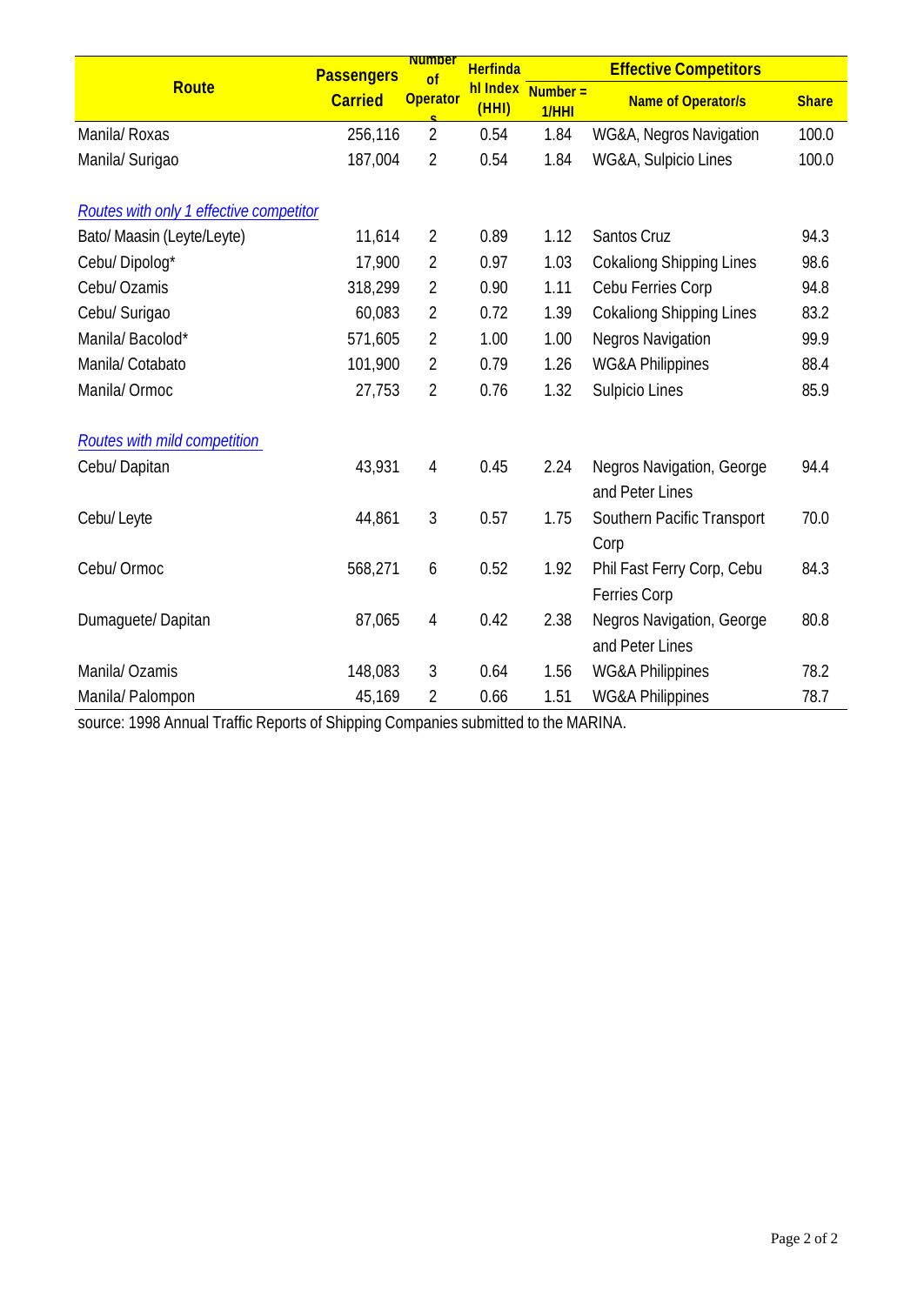**Appendix Table 3. Dominant/effective players per route per type of market, passenger traffic, tertiary routes, 1998**

|                                   | <b>Passengers</b> | <b>Number</b><br>of | <b>Herfinda</b> |                   | <b>Effective Competitors</b>   |                      |
|-----------------------------------|-------------------|---------------------|-----------------|-------------------|--------------------------------|----------------------|
| Route                             | <b>Carried</b>    | <b>Operator</b>     | (HHI)           | hl Index Number = | <b>Name of Operator/s</b>      | <b>Share</b>         |
|                                   |                   |                     |                 | 1/HHI             |                                |                      |
| Routes with only one (1) operator |                   |                     |                 |                   |                                |                      |
| Bacolod/Bataan                    | 589               | 1                   | 1.00            | 1.00              | Seaford Shipping Lines         | 100.0                |
| Bacolod/ Cagayan de Oro           | 37,524            | 1                   | 1.00            | 1.00              | <b>Negros Navigation</b>       | 100.0                |
| Bacolod/Davao                     | 1,332             | 1                   | 1.00            | 1.00              | <b>Negros Navigation</b>       | 100.0                |
| Bacolod/Estancia                  | 3                 | 1                   | 1.00            | 1.00              | <b>Negros Navigation</b>       | 100.0                |
| <b>Bacolod/ General Santos</b>    | 1,514             | 1                   | 1.00            | 1.00              | <b>Negros Navigation</b>       | 100.0                |
| Bacolod/Legaspi                   | 1,547             | 1                   | 1.00            | 1.00              | <b>Negros Navigation</b>       | 100.0                |
| Bacolod/ Ozamis                   | 467               | 1                   | 1.00            | 1.00              | <b>Negros Navigation</b>       | 100.0                |
| Bacolod/Palawan                   | 14,709            | 1                   | 1.00            | 1.00              | <b>Negros Navigation</b>       | 100.0                |
| Bacolod/Zamboanga                 | 2,385             | 1                   | 1.00            | 1.00              | <b>Negros Navigation</b>       | 100.0                |
| Batangas (Tinglay)/ Batangas      | 3,400             | 1                   | 1.00            | 1.00              | Dionisio Albania               | 100.0                |
| (Mabini)                          |                   |                     |                 |                   |                                |                      |
| Baybay/ Calubian                  | 35                | 1                   | 1.00            | 1.00              | Sulpicio Lines Inc             | 100.0                |
| Baybay/ Kawit                     | 440               | 1                   | 1.00            | 1.00              | Sofronio Bogtai                | 100.0                |
| Baybay/ Moabog                    | 250               | 1                   | 1.00            | 1.00              | Sofronio Bogtai                | 100.0                |
| Baybay/ Monsirat                  | 425               | 1                   | 1.00            | 1.00              | Sofronio Bogtai                | 100.0                |
| Baybay/ San Juan                  | 511               | 1                   | 1.00            | 1.00              | Sofronio Bogtai                | 100.0                |
| Bogo/ Placer                      | 10,176            | 1                   | 1.00            | 1.00              | Patrocinio Cuaca               | 100.0                |
| Bogo/ Tabango                     | 1,452             | 1                   | 1.00            | 1.00              | <b>Tabango Express</b>         | 100.0                |
| Bogo/ Villaba                     | 18,421            | 1                   | 1.00            | 1.00              | Patrocinio Cuaca               | 100.0                |
| Buenavista/ Iloilo                | 584               | 1                   | 1.00            | 1.00              | Elizabeth Carino               | 100.0                |
| Butuan/ Cagayan de Oro            | 125               | 1                   | 1.00            | 1.00              | Sulpicio Lines Inc             | 100.0                |
| Cadiz/Bantayan                    | 6,533             | 1                   | 1.00            | 1.00              | Sto. Nino Ferry Boat Services  | 100.0                |
| Calbayog / Guinbarocan            | 550               | 1                   | 1.00            | 1.00              | Arturo Olasiman                | 100.0                |
| Calbayog/ Labangbaybay            | 550               | 1                   | 1.00            | 1.00              | Arturo Olasiman                | 100.0                |
| Calbayog/ Maripipi                | 1,950             | 1                   | 1.00            | 1.00              | Cesar Sitjar                   | 100.0                |
| Calbayog/ Tagapulaan              | 606               | 1                   | 1.00            | 1.00              | Teresita Koga                  | 100.0                |
| Calubian/Maasin                   | 5                 | 1                   | 1.00            | 1.00              | Sulpicio Lines Inc             | 100.0                |
| Camiguin/Ormoc                    | 2,844             | 1                   | 1.00            | 1.00              | Philippine Fast Ferry          | 100.0                |
| Carbon/ Inabangan                 | 9,841             | 1                   | 1.00            | 1.00              | <b>Gomez Brothers Shipping</b> | 100.0                |
|                                   |                   |                     |                 |                   | Lines                          |                      |
| Catbalogan/ Borongan              | 1,992             | 1                   | 1.00            | 1.00              | Margarito Tan                  | 100.0                |
| Catbalogan/ Brgy Saugan           | 7,948             | 1                   | 1.00            | 1.00              | Dionisio Montalban             | 100.0                |
| Catbalogan/ Buenavista            | 1,730             | 1                   | 1.00            | 1.00              | Iluminado Dacallos             | 100.0                |
| Catbalogan/ Canhawan Gote         | 49                | 1                   | 1.00            | 1.00              | Agustine Romano                | 100.0                |
| Catbalogan/Daram                  | 12,480            | 1                   | 1.00            | 1.00              | Manuel Estrada                 | 100.0                |
| Catbalogan/ Guintarean            | 5,640             | 1                   | 1.00            | 1.00              | <b>Emilio Morate</b>           | 100.0                |
| Catbalogan/Haplaan                | 430               | 1                   | 1.00            | 1.00              | Florencio Apacible             | 100.0                |
| Catbalogan/ Jocopon               | 3,036             | 1                   | 1.00            | 1.00              | Florencio Apacible             | 100.0<br>Page 1 of 6 |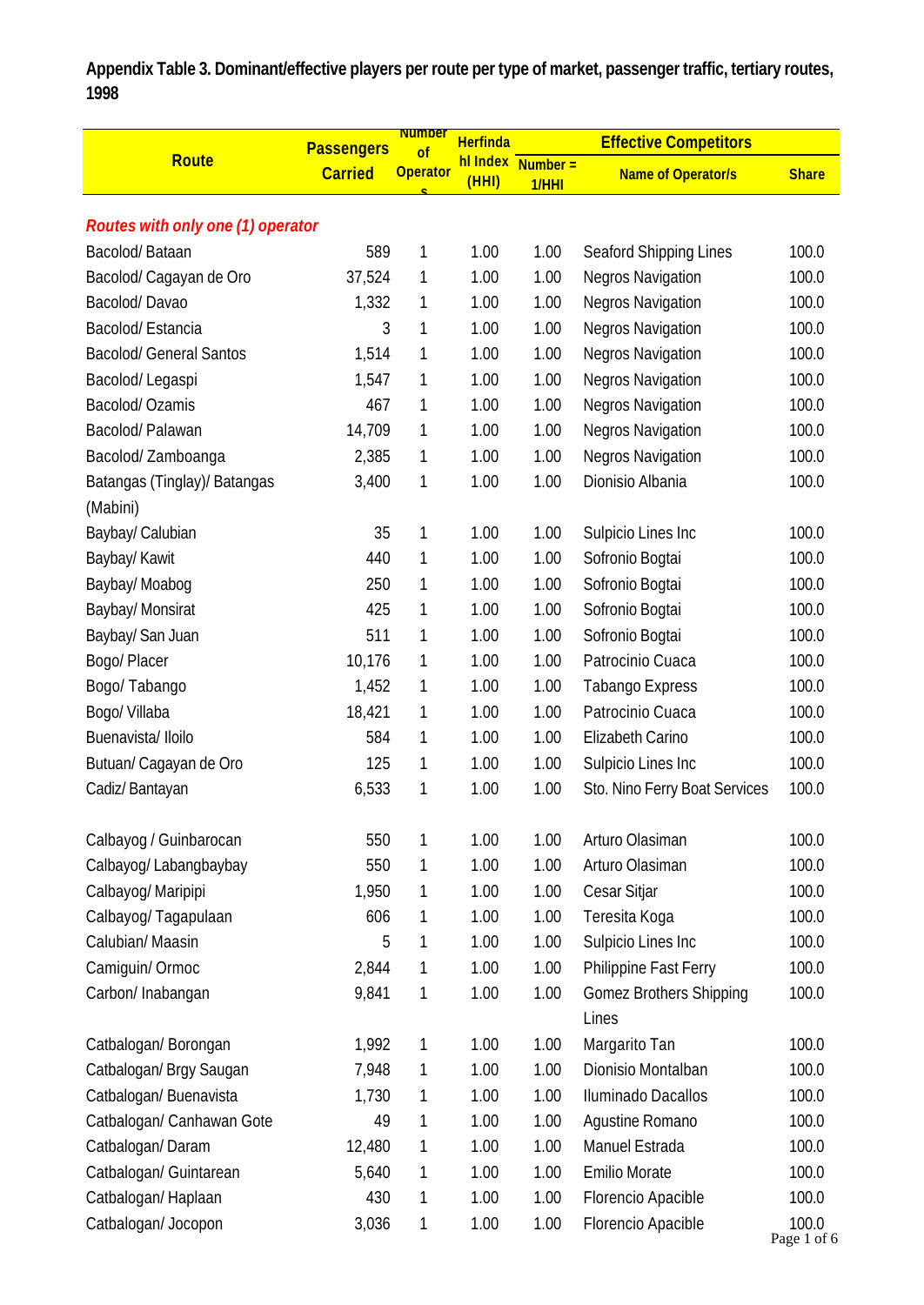|                               | <b>Passengers</b> | <b>Number</b><br>of | <b>Herfinda</b>   |                     | <b>Effective Competitors</b>    |              |
|-------------------------------|-------------------|---------------------|-------------------|---------------------|---------------------------------|--------------|
| Route                         | <b>Carried</b>    | <b>Operator</b>     | hl Index<br>(HHI) | $Number =$<br>1/HHI | <b>Name of Operator/s</b>       | <b>Share</b> |
| Catbalogan/ San Rogue         | 4,899             | 1                   | 1.00              | 1.00                | Reynaldo Cajefe Jr              | 100.0        |
| Catbalogan/ Sitio Bitoon      | 50                | 1                   | 1.00              | 1.00                | Aqustine Romano                 | 100.0        |
| Catbalogan/Tarangnan          | 294               | 1                   | 1.00              | 1.00                | Antonio Vencio                  | 100.0        |
| Catbalogan/ Villareal         | 3,668             | 1                   | 1.00              | 1.00                | Avelino Arraz                   | 100.0        |
| Cebu/ Camotes                 | 5,302             | 1                   | 1.00              | 1.00                | Palacio Shipping                | 100.0        |
| Cebu/Dawahon                  | 2,604             | 1                   | 1.00              | 1.00                | Concepcion Ang                  | 100.0        |
| Cebu/ Hiligaynon              | 31,696            | 1                   | 1.00              | 1.00                | Roble Shipping                  | 100.0        |
| Cebul Jetafe                  | 23,901            | 1                   | 1.00              | 1.00                | Carmelo Simolde                 | 100.0        |
| Cebu/ Lapu-lapu               | 2,933,142         | 1                   | 1.00              | 1.00                | Metro Ferry Cebu                | 100.0        |
| Cebu/ Larena                  | 3,855             | 1                   | 1.00              | 1.00                | Palacio Shipping Inc            | 100.0        |
| Cebu/ Lazi                    | 167               | 1                   | 1.00              | 1.00                | George and Peter Lines          | 100.0        |
| Cebu/ Sta Fe                  | 12,949            | 1                   | 1.00              | 1.00                | <b>FJP Lines</b>                | 100.0        |
| Cogon/ Sta Ana                | 22,501            | 1                   | 1.00              | 1.00                | Roger Bandao                    | 100.0        |
| Cuyo/ El Nido                 | 20                | 1                   | 1.00              | 1.00                | Virgilio Arbolado               | 100.0        |
| Cuyo/ San Vicente             | 55                | 1                   | 1.00              | 1.00                | Virgilio Arbolado               | 100.0        |
| Dadiangas/Iloilo              | 9,211             | 1                   | 1.00              | 1.00                | Sulpicio Lines Inc              | 100.0        |
| Danao/ Camotes                | 18,680            | 1                   | 1.00              | 1.00                | Carlito Latonio                 | 100.0        |
| Danao/ Kawit                  | 455               | 1                   | 1.00              | 1.00                | Sofronio Bogtai                 | 100.0        |
| Danao/ Moabog                 | 569               | 1                   | 1.00              | 1.00                | Sofronio Bogtai                 | 100.0        |
| Danao/ Naval                  | 94                | 1                   | 1.00              | 1.00                | Cesar Sitjar                    | 100.0        |
| Dapitan/Lazi                  | 543               | 1                   | 1.00              | 1.00                | George and Peter Lines          | 100.0        |
| Davao/Dadiangas               | 34                | 1                   | 1.00              | 1.00                | Sulpicio Lines Inc              | 100.0        |
| Dipolog/ Iligan               | 534               | 1                   | 1.00              | 1.00                | Sulpicio Lines Inc              | 100.0        |
| Dipolog/Tagbilaran            | 12,065            | 1                   | 1.00              | 1.00                | Sulpicio Lines Inc              | 100.0        |
| Doong / Hagnaya               | 231               | 1                   | 1.00              | 1.00                | Gaudencio Baruc                 | 100.0        |
| Doong/ Vito                   | 130               | 1                   | 1.00              | 1.00                | Gaudencio Baruc                 | 100.0        |
| Dumaguete/ Estancia           | 3                 | 1                   | 1.00              | 1.00                | Negros Navigation               | 100.0        |
| Gravahan/Pag-asa              | 238,416           | 1                   | 1.00              | 1.00                | German Gutierrez                | 100.0        |
| Guimaras/ Pulupandan          | 600               | 1                   | 1.00              | 1.00                | Teresita Gananan                | 100.0        |
| Guimaras/ Roxas City          | 204               | 1                   | 1.00              | 1.00                | Nomn Novyar                     | 100.0        |
| Hilutungan/ Boyong            | 3                 | 1                   | 1.00              | 1.00                | Tripple "S" Divers Services     | 100.0        |
| Hilutungan/ Shangrila         | 103               | 1                   | 1.00              | 1.00                | Tripple "S" Divers Services     | 100.0        |
| Iligan/Bacolod                | 725               | 1                   | 1.00              | 1.00                | <b>Negros Navigation</b>        | 100.0        |
| Iligan/Lazi                   | 2,919             | 1                   | 1.00              | 1.00                | George and Peter Lines          | 100.0        |
| Iligan/Ormoc                  | 189               | 1                   | 1.00              | 1.00                | Sulpicio Lines Inc              | 100.0        |
| Iloilo/ Cagayan de Oro        | 52,247            | 1                   | 1.00              | 1.00                | <b>Negros Navigation</b>        | 100.0        |
| Iloilo/Zambales               | 6,635             | 1                   | 1.00              | 1.00                | <b>Negros Navigation</b>        | 100.0        |
| Jagna/ Nasipit                | 1,042             | 1                   | 1.00              | 1.00                | Sulpicio Lines Inc              | 100.0        |
| Kalusuan/ Boyong              | 15                | 1                   | 1.00              | 1.00                | Tripple "S" Divers Services     | 100.0        |
| Kalusuan/ Shang rila          | 155               | 1                   | 1.00              | 1.00                | Tripple "S" Divers Services     | 100.0        |
| Lapinig, Garcia/ Bohol (Ubay) | 5,268             | 1                   | 1.00              | 1.00                | M/V Intan                       | 100.0        |
| Limasawa/ P. Burgos           | 10,968            | 1                   | 1.00              | 1.00                | Zenaida Petracorta              | 100.0        |
| Mactan/Dumilon                | 572               | 1                   | 1.00              | 1.00                | <b>Tristar Sea Ventures Inc</b> | 100.0        |
| Madredejos/ Kawit             | 4,731             | 1                   | 1.00              | 1.00                | Saturnino Atienza               | Page Of 6    |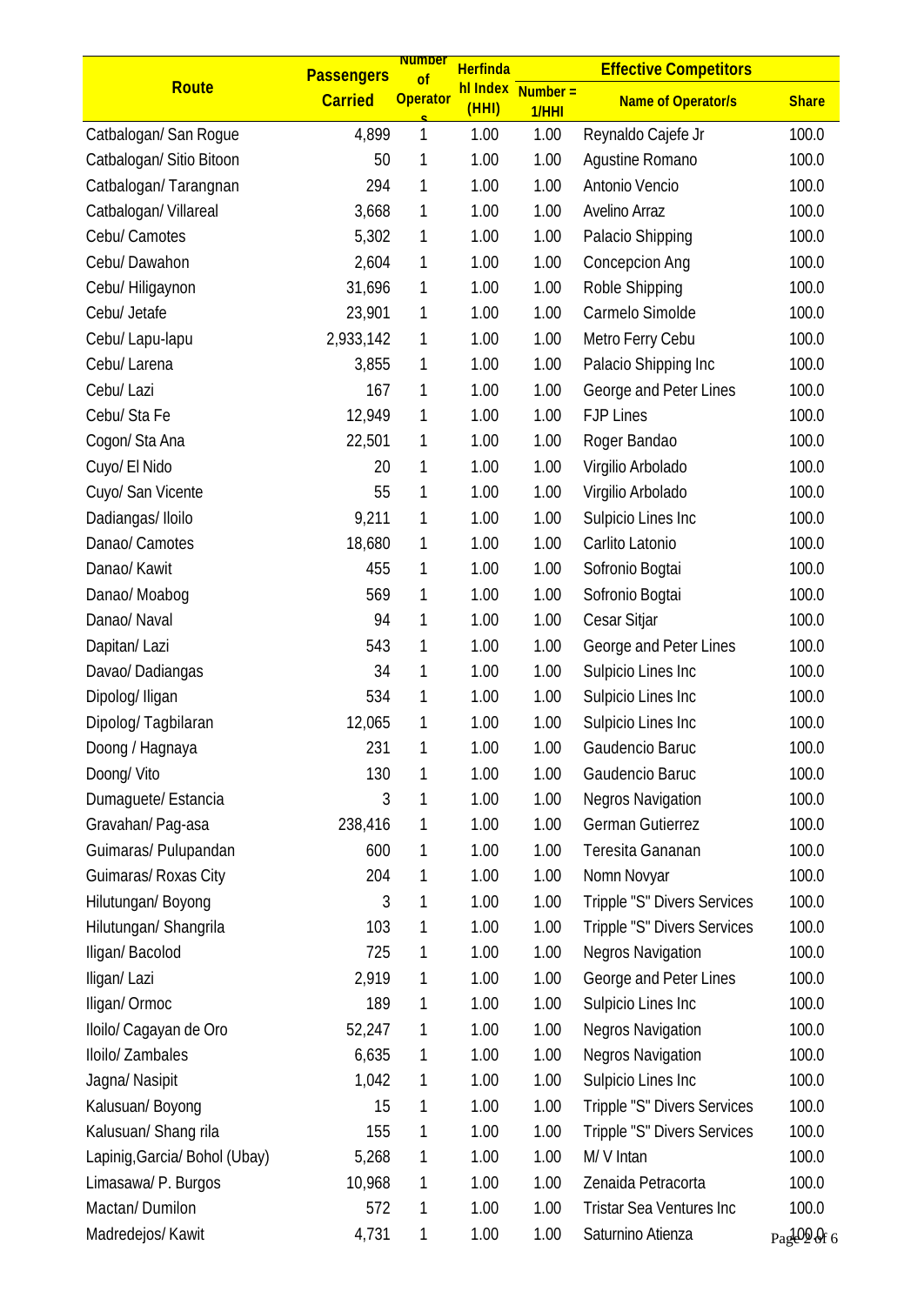|                               | <b>Passengers</b> | <b>Number</b><br>of | <b>Herfinda</b> |                               | <b>Effective Competitors</b>            |              |
|-------------------------------|-------------------|---------------------|-----------------|-------------------------------|-----------------------------------------|--------------|
| <b>Route</b>                  | <b>Carried</b>    | <b>Operator</b>     | (HHI)           | $h$ l Index Number =<br>1/HHI | <b>Name of Operator/s</b>               | <b>Share</b> |
| Magalona/ Iloilo              | 3,055             | 1                   | 1.00            | 1.00                          | Antonio Mogasa                          | 100.0        |
| Mandaue/ Bohol                | 5,174             | 1                   | 1.00            | 1.00                          | Casiano Obligado, Jr                    | 100.0        |
| Manila/ Butuan                | 22,026            | 1                   | 1.00            | 1.00                          | Sulpicio Lines Inc                      | 100.0        |
| Manila/ Calubian              | 11,813            | 1                   | 1.00            | 1.00                          | Sulpicio Lines Inc                      | 100.0        |
| Manila/ Corregidor            | 25,235            | 1                   | 1.00            | 1.00                          | Sun Cruises                             | 100.0        |
| Manila/Dumaguit               | 43,567            | 1                   | 1.00            | 1.00                          | <b>WG&amp;A Philippines</b>             | 100.0        |
| Manila/ El Nido- Liminangcong | 1,557             | 1                   | 1.00            | 1.00                          | San Nicolas Lines Inc.                  | 100.0        |
| Manila/Zambales               | 6,460             | 1                   | 1.00            | 1.00                          | Negros Navigation                       | 100.0        |
| Margos/ Malangas              | 4,041             | 1                   | 1.00            | 1.00                          | <b>Ever Lines</b>                       | 100.0        |
| Margos/ Subanipa              | 3,328             | 1                   | 1.00            | 1.00                          | Ever Lines                              | 100.0        |
| Margos/ Talusan               | 1,495             | 1                   | 1.00            | 1.00                          | <b>Ever Lines</b>                       | 100.0        |
| Masbate/ Calubian             | 833               | 1                   | 1.00            | 1.00                          | Sulpicio Lines Inc                      | 100.0        |
| Masbate/Maya                  | 6,415             | 1                   | 1.00            | 1.00                          | <b>Arturo Susas</b>                     | 100.0        |
| Masbate/ Ormoc                | 3,123             | 1                   | 1.00            | 1.00                          | Sulpicio Lines Inc                      | 100.0        |
| Maya/ Logon                   | 6,023             | 1                   | 1.00            | 1.00                          | <b>Edison Dalag</b>                     | 100.0        |
| Mindoro/ Burunga              | 2,630             | 1                   | 1.00            | 1.00                          | San Nicolas Lines Inc.                  | 100.0        |
| Mindoro/ Libertad             | 7,173             | 1                   | 1.00            | 1.00                          | San Nicolas Lines Inc.                  | 100.0        |
| Mindoro/ Semerara             | 8,136             | 1                   | 1.00            | 1.00                          | San Nicolas Lines Inc.                  | 100.0        |
| Naval/Bato                    | 2,260             | 1                   | 1.00            | 1.00                          | Cesar Sitjar                            | 100.0        |
| Naval/ Binalayan              | 107               | 1                   | 1.00            | 1.00                          | Teodulo Lapure                          | 100.0        |
| Naval/ Burabod                | 101               | 1                   | 1.00            | 1.00                          | Teodulo Lapure                          | 100.0        |
| Naval/ Calbani                | 84                | 1                   | 1.00            | 1.00                          | Teodulo Lapure                          | 100.0        |
| Naval/ Canduhao               | 2,110             | 1                   | 1.00            | 1.00                          | Cesar Sitjar                            | 100.0        |
| Naval/ Casibang               | 76                | 1                   | 1.00            | 1.00                          | Teodulo Lapure                          | 100.0        |
| Naval/Hagonoy                 | 165               | 1                   | 1.00            | 1.00                          | Teodulo Lapure                          | 100.0        |
| Naval/ Maripipi               | 168               | 1                   | 1.00            | 1.00                          | Teodulo Lapure                          | 100.0        |
| Naval/ Trabugan               | 91                | 1                   | 1.00            | 1.00                          | Teodulo Lapure                          | 100.0        |
| Naval/ Ulog                   | 73                | 1                   | 1.00            | 1.00                          | Teodulo Lapure                          | 100.0        |
| Naval/ Viga                   | 63                | 1                   | 1.00            | 1.00                          | <b>Teodulo Lapure</b>                   | 100.0        |
| Odiongan/ Oangay              | 3,666             | 1                   | 1.00            | 1.00                          | <b>Manuel Perez</b>                     | 100.0        |
| Ormoc/ Camotes (Pilar)        | 19,240            | 1                   | 1.00            | 1.00                          | Antonieto Pedericos                     | 100.0        |
| Ormoc/Dapdap                  | 1,228             | 1                   | 1.00            | 1.00                          | Sofronio Bogtai                         | 100.0        |
| Ormoc/ Kawit                  | 1,050             | 1                   | 1.00            | 1.00                          | Sofronio Bogtai                         | 100.0        |
| Ormoc/ Lanao                  | 1,035             | 1                   | 1.00            | 1.00                          | Sofronio Bogtai                         | 100.0        |
| Ormoc/Moabog                  | 990               | 1                   | 1.00            | 1.00                          | Sofronio Bogtai                         | 100.0        |
| Ormoc/ Monsirat               | 733               | 1                   | 1.00            | 1.00                          | Sofronio Bogtai                         | 100.0        |
| Ozamis/ Kolambugan            | 36,279            | 1                   | 1.00            | 1.00                          | M/V Lilly/ Dona Antonina/<br>Dona Anita | 100.0        |
| Ozamis/Mukas                  | 491,114           | 1                   | 1.00            | 1.00                          | Daima Shipping Corp                     | 100.0        |
| Ozamis/Tubod                  | 35,741            | 1                   | 1.00            | 1.00                          | M/V Lilly/ Dona Antonina/<br>Dona Anita | 100.0        |
| Paradise/ Insular             | 30,800            | 1                   | 1.00            | 1.00                          | Armando Salva                           | 100.0        |
| Perez/ Antimonan              | 5,180             | 1                   | 1.00            | 1.00                          | Eutiquio Caringal                       | 100.0        |
| Romblon/Lucena                | 42                | 1                   | 1.00            | 1.00                          | Rolando Liwanag                         | PageOOf 6    |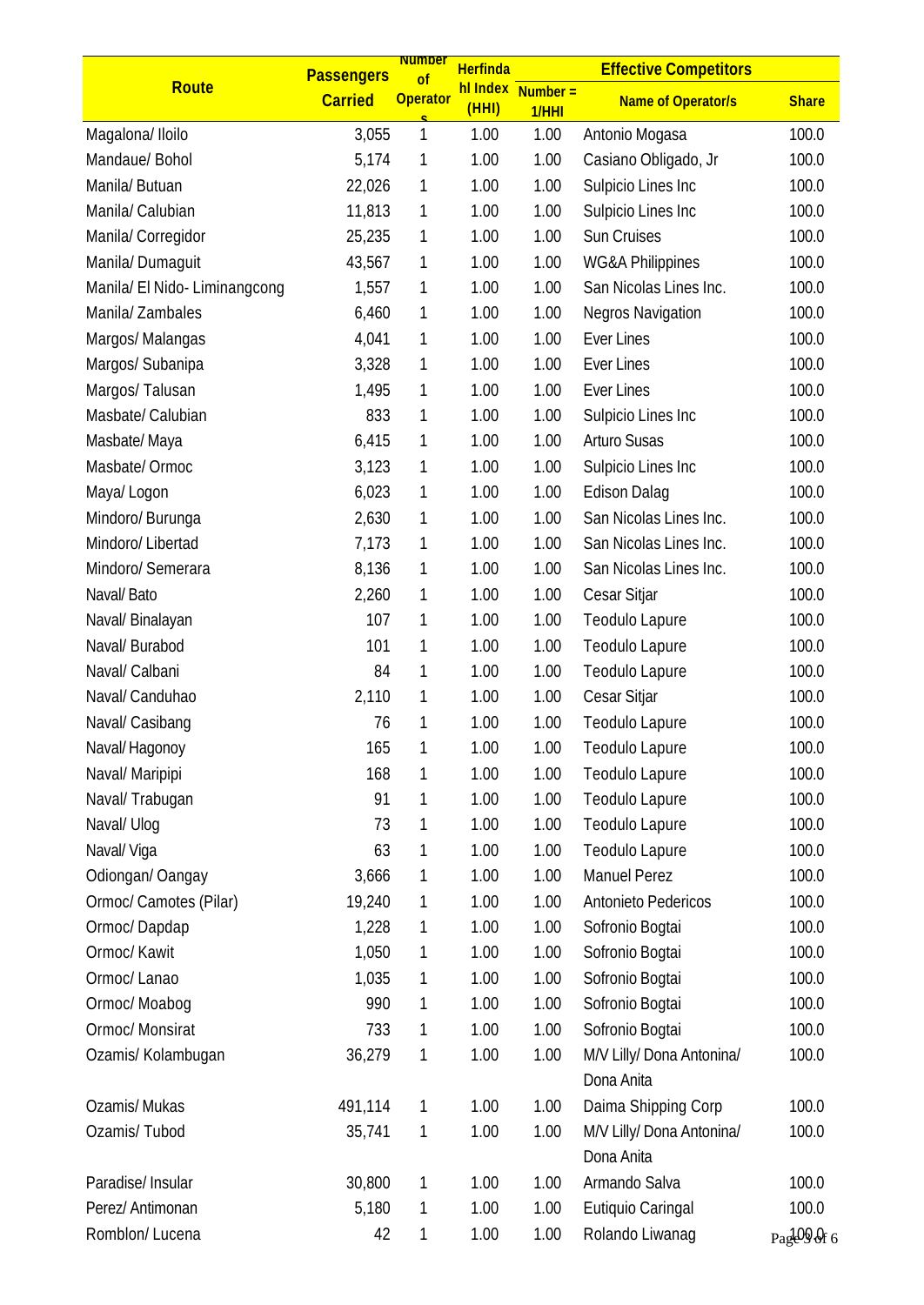|                         | <b>Passengers</b> | <b>Number</b><br><sub>of</sub> | <b>Herfinda</b>   |                    | <b>Effective Competitors</b> |              |
|-------------------------|-------------------|--------------------------------|-------------------|--------------------|------------------------------|--------------|
| Route                   | <b>Carried</b>    | <b>Operator</b>                | hl Index<br>(HHI) | $Number =$<br>1/HH | <b>Name of Operator/s</b>    | <b>Share</b> |
| Romblon/ San Agustin    | 600               | 1                              | 1.00              | 1.00               | Jaime Macaya                 | 100.0        |
| Sagasa/ Alicia          | 518               | 1                              | 1.00              | 1.00               | Magnolia Shipping Corp       | 100.0        |
| Samal/ Caliclic         | 14,464            | 1                              | 1.00              | 1.00               | Analita Richa                | 100.0        |
| Samal/Davao City        | 22,311            | 1                              | 1.00              | 1.00               | Myrna Espinosa               | 100.0        |
| Samar/Mandaue           | 392               | 1                              | 1.00              | 1.00               | Juana Lopez                  | 100.0        |
| San Carlos/ Estancia    | 96                | 1                              | 1.00              | 1.00               | Negros Navigation            | 100.0        |
| San Carlos/Toledo       | 128,321           | 1                              | 1.00              | 1.00               | Danilo Lines                 | 100.0        |
| San Jose/ Antique       | 6,416             | 1                              | 1.00              | 1.00               | San Nicolas Lines Inc.       | 100.0        |
| Sibuyan/ Roxas          | 365               | 1                              | 1.00              | 1.00               | Robinson Royo                | 100.0        |
| Sta Ana/ Isla Rita      | 2,600             | 1                              | 1.00              | 1.00               | <b>Timoteo Batton</b>        | 100.0        |
| Sta Ana/ Pearl Farm     | 692               | 1                              | 1.00              | 1.00               | <b>Timoteo Batton</b>        | 100.0        |
| Sta Cruz/Tucanga        | 12,784            | 1                              | 1.00              | 1.00               | Celeste Tenperateba          | 100.0        |
| Sta Rosa/ Ang-asil      | 50,888            | 1                              | 1.00              | 1.00               | Santa Rosa Sea Trans, Inc.   | 100.0        |
| Sta Rosa/Boyong         | 16                | 1                              | 1.00              | 1.00               | Tripple "S" Divers Services  | 100.0        |
| Sta Rosa/CMMC           | 3                 | 1                              | 1.00              | 1.00               | Tripple "S" Divers Services  | 100.0        |
| Sta Rosa/ Shangrila     | 18                | 1                              | 1.00              | 1.00               | Tripple "S" Divers Services  | 100.0        |
| Sto Tomas/Talaga        | 9,800             | 1                              | 1.00              | 1.00               | Jose Castro                  | 100.0        |
| Subanipa/Malangas       | 401               | 1                              | 1.00              | 1.00               | Magnolia Shipping Corp       | 100.0        |
| Sulpa/ Boyong           | 168               | 1                              | 1.00              | 1.00               | Tripple "S" Divers Services  | 100.0        |
| Sulpa/ CMMC             | 59                | 1                              | 1.00              | 1.00               | Tripple "S" Divers Services  | 100.0        |
| Sulpa/ Shang rila       | 129               | 1                              | 1.00              | 1.00               | Tripple "S" Divers Services  | 100.0        |
| Surigao/ Cagdianao      | 1,193             | 1                              | 1.00              | 1.00               | Honesto Lipao                | 100.0        |
| Surigao/ Calubian       | 178               | 1                              | 1.00              | 1.00               | Sulpicio Lines Inc           | 100.0        |
| Surigao/Dapa            | 33,750            | 1                              | 1.00              | 1.00               | <b>BCT Shipping Lines</b>    | 100.0        |
| Surigao/ Pinut-an       | 4,178             | 1                              | 1.00              | 1.00               | Vicente Mejia                | 100.0        |
| Surigao/ Quezon (Albor) | 470               | 1                              | 1.00              | 1.00               | Genara Malbacias             | 100.0        |
| Tab-oc/Bagacay          | 385               | 1                              | 1.00              | 1.00               | Leonardo Dauhog              | 100.0        |
| Tab-oc/ Hingatungan     | 360               | 1                              | 1.00              | 1.00               | Leonardo Dauhoq              | 100.0        |
| Tab-oc/ San Francisco   | 487               | 1                              | 1.00              | 1.00               | Pedro Felizarta              | 100.0        |
| Tab-oc/Tib-o            | 314               | 1                              | 1.00              | 1.00               | Pedro Felizarta              | 100.0        |
| Tacloban/Balangiga      | 1,838             | 1                              | 1.00              | 1.00               | Joedina Baleos-Gumagay       | 100.0        |
| Tacloban/ Giporlos      | 1,515             | 1                              | 1.00              | 1.00               | Romulo Alvarina              | 100.0        |
| Talisay/ Tampi          | 19,971            | 1                              | 1.00              | 1.00               | ABC Liner & Ferry Boat       | 100.0        |
|                         |                   |                                |                   |                    | Services                     |              |
| Talusan/ Alicia         | 586               | 1                              | 1.00              | 1.00               | Magnolia Shipping Corp       | 100.0        |
| Tangil, Dhug/ Negros    | 73,409            | 1                              | 1.00              | 1.00               | P.S. Rodriguez Ferry Service | 100.0        |
| Tangil/ Dumanjug        | 51,254            | 1                              | 1.00              | 1.00               | Jeffrey Pages                | 100.0        |
| Zamboanga/ Alicia       | 1,876             | 1                              | 1.00              | 1.00               | Magnolia Shipping Corp       | 100.0        |
| Zamboanga/ Basilan      | 134,191           | 1                              | 1.00              | 1.00               | Aleson Shipping Lines        | 100.0        |
| Zamboanga/Dipolog       | 41                | 1                              | 1.00              | 1.00               | Company A*                   | 100.0        |
| Zamboanga/ Pagadian     | 17,847            | 1                              | 1.00              | 1.00               | Sampaguita Shipping Corp.    | 100.0        |
| Zamboanga/ Sandakan     | 6,285             | 1                              | 1.00              | 1.00               | Sampaguita Shipping Corp.    | 100.0        |
| Zamboanga/ Siocon       | 11,845            | 1                              | 1.00              | 1.00               | Sampaguita Shipping Corp.    | 100.0        |
| Zamboanga/ Sirawai      | 10,803            | 1                              | 1.00              | 1.00               | Sampaguita Shipping Corp.    | Page Of 6    |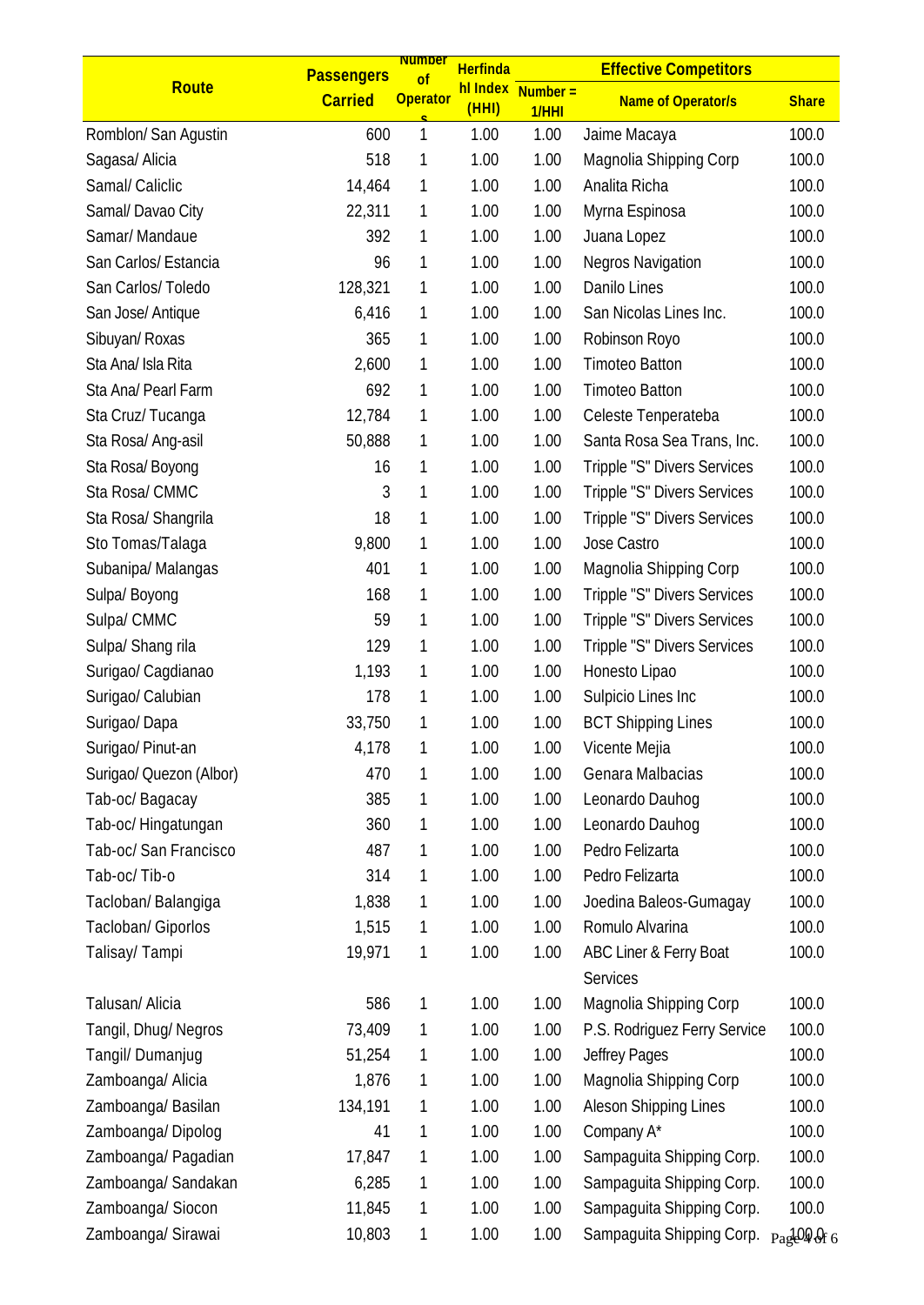|                                               | <b>Passengers</b> | <b>Number</b><br>$\overline{of}$ | <b>Herfinda</b> |                            | <b>Effective Competitors</b>                                        |              |
|-----------------------------------------------|-------------------|----------------------------------|-----------------|----------------------------|---------------------------------------------------------------------|--------------|
| <b>Route</b>                                  | <b>Carried</b>    | <b>Operator</b>                  | (HHI)           | hl Index Number =<br>1/HHI | <b>Name of Operator/s</b>                                           | <b>Share</b> |
| Zamboanga/Talusan                             | 3,540             | 1                                | 1.00            | 1.00                       | Magnolia Shipping Corp                                              | 100.0        |
| <b>Routes with at least 2 operators</b>       |                   |                                  |                 |                            |                                                                     |              |
| Routes with substantial competition           |                   |                                  |                 |                            |                                                                     |              |
| Bataan/Dumanguit                              | 60,083            | $\overline{2}$                   | 0.54            | 1.85                       | Almyre Cortez, Santiago<br>Regalado                                 | 100.0        |
| Butuan/ Jagna                                 | 137,069           | $\overline{2}$                   | 0.50            | 1.98                       | Sulpicio Lines, Cebu Ferries<br>Corp                                | 100.0        |
| Cebu/ Naval                                   | 11,026            | $\overline{2}$                   | 0.55            | 1.83                       | San Juan Shipping Lines, MY<br>Lines                                | 100.0        |
| Cuyo/ Iloilo                                  | 125               | $\overline{2}$                   | 0.54            | 1.84                       | Jose Pedida, Virgilio Arbolado                                      | 100.0        |
| Cuyo/ Roxas                                   | 105               | $\overline{2}$                   | 0.50            | 1.99                       | Jose Pedida, Virgilio Arbolado                                      | 100.0        |
| Jolo/ Sitangkai                               | 1,593             | $\overline{2}$                   | 0.50            | 1.99                       | Magnolia Shipping Corp.,<br>Sampaguita Shipping Corp                | 100.0        |
| Magallanes/ Butuan                            | 1,090             | $\overline{2}$                   | 0.52            | 1.93                       | Rodolfo Monilla, Juanito Tiu                                        | 100.0        |
| Masbate/ Iloilo                               | 13,732            | 2                                | 0.54            | 1.86                       | Miller Santiago, Michael<br>Jude Placencia                          | 100.0        |
| Masbate/ Roxas                                | 15,400            | $\overline{2}$                   | 0.53            | 1.90                       | Isidro Refil Jr, Michael Jude<br>Placencia                          | 100.0        |
| Maya/ San Isidro                              | 28,057            | $\overline{2}$                   | 0.50            | 1.99                       | Cipriano Buante, Arturo<br><b>Susas</b>                             | 100.0        |
| Romblon/ Roxas                                | 782               | $\overline{2}$                   | 0.54            | 1.85                       | Glifford Roy, Eladio Olit                                           | 100.0        |
| Sagasa/Talusan                                | 3,686             | 2                                | 0.57            | 1.76                       | Ever Lines, Magnolia<br><b>Shipping Corp</b>                        | 100.0        |
| Siasi/ Sitangkai                              | 1,762             | $\overline{2}$                   | 0.50            | 2.00                       | Magnolia Shipping Corp.,<br>Sampaguita Shipping Corp                | 100.0        |
| Zamboanga/ Sagasa                             | 5,156             | $\overline{2}$                   | 0.56            | 1.78                       | Magnolia Shipping Corp.,<br><b>Ever Lines</b>                       | 100.0        |
| Zamboanga/ Sitangkai                          | 2,455             | $\overline{2}$                   | 0.51            | 1.96                       | Magnolia Shipping Corp.,<br>Sampaguita Shipping Corp                | 100.0        |
| Zamboanga/ Subanipa                           | 12,935            | $\overline{2}$                   | 0.54            | 1.85                       | Magnolia Shipping Corp.,<br><b>Ever Lines</b>                       | 100.0        |
| Paradise Beach/ Caltex Sosa                   | 54,058            | 5                                | 0.21            | 4.76                       | Cesar Radjab, Candido<br>Balunos, Zosimo Barsarsa,<br>Paquito Osake | 100.0        |
| Routes with only one (1) effective competitor |                   |                                  |                 |                            |                                                                     |              |
| Batangas/ Mindoro (Calapan)                   | 1,341,506         | 2                                | 1.00            | 1.00                       | Phil Fast Ferry Corp                                                | 99.9         |
| Benoni/ Balingoan                             | 229,947           | $\overline{2}$                   | 0.86            | 1.16                       | RP Tamula and Sons                                                  | 92.6         |
| Cebu/ Camiguin                                | 197,635           | 2                                | 0.83            | 1.21                       | Cebu Ferries Corp                                                   | 90.4         |
| Cebu/ Iligan                                  | 1,582,824         | 2                                | 0.94            | 1.07                       | Cebu Ferries Corp                                                   | 96.8         |
| Sta Ana/ Ekron                                | 114,276           | $\overline{2}$                   | 0.93            | 1.08                       | Felicisima Villanueva                                               | Page 9. 3f 6 |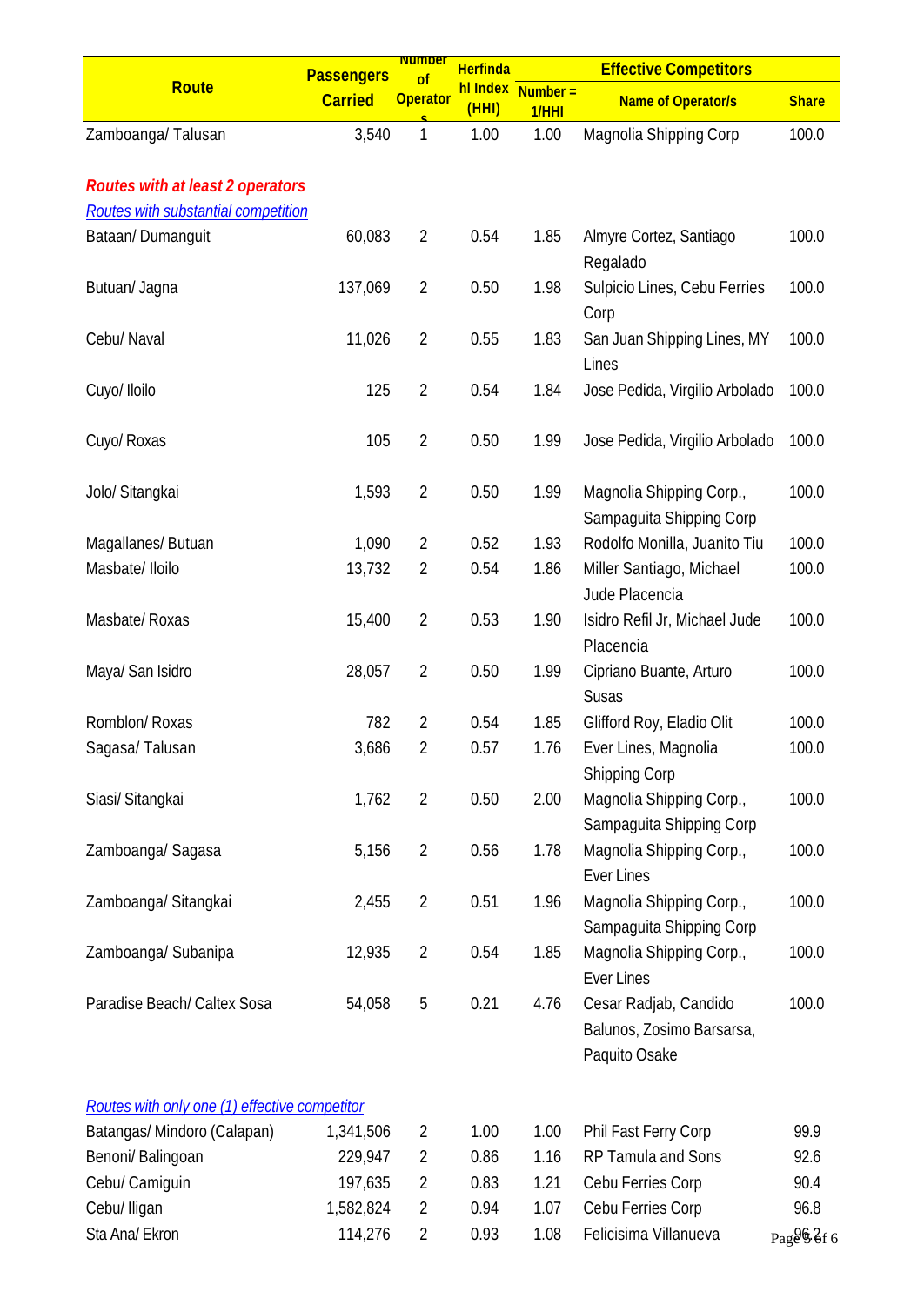|                                            | <b>Passengers</b> | <b>Number</b><br>of | <b>Herfinda</b>   |                     | <b>Effective Competitors</b>                                                                                                                                                                                                                                                               |              |
|--------------------------------------------|-------------------|---------------------|-------------------|---------------------|--------------------------------------------------------------------------------------------------------------------------------------------------------------------------------------------------------------------------------------------------------------------------------------------|--------------|
| Route                                      | <b>Carried</b>    | <b>Operator</b>     | hl Index<br>(HHI) | $Number =$<br>1/HHI | <b>Name of Operator/s</b>                                                                                                                                                                                                                                                                  | <b>Share</b> |
| Sta Rosa (Lapulapu)/ Dap-dap<br>(Lapulapu) | 161,792           | $\overline{2}$      | 0.80              | 1.24                | Manolito Ompad                                                                                                                                                                                                                                                                             | 89.0         |
| Surigao/ Basilica                          | 14,838            | 2                   | 0.89              | 1.13                | Lina Riega                                                                                                                                                                                                                                                                                 | 94.0         |
| Zamboanga/Malangas                         | 8,392             | $\overline{2}$      | 0.81              | 1.23                | <b>Ever Lines</b>                                                                                                                                                                                                                                                                          | 89.6         |
| Dumaguete/ Larena                          | 62,788            | 3                   | 0.80              | 1.25                | <b>DIMC Shipping Inc</b>                                                                                                                                                                                                                                                                   | 89.1         |
| Zamboanga/Tawi-tawi                        | 930               | 3                   | 0.85              | 1.18                | Zenaida Esperanza                                                                                                                                                                                                                                                                          | 91.9         |
| <b>Routes with mild competition</b>        |                   |                     |                   |                     |                                                                                                                                                                                                                                                                                            |              |
| <b>Babak/Sasa</b>                          | 861.367           | 9                   | 0.15              | 6.52                | Gaspar Valera, Bords Transport                                                                                                                                                                                                                                                             | 46.2         |
| Bongao/ Sitangkai                          | 8,127             | 3                   | 0.47              | 2.13                | Hadjio Ahmad, Magnolia Shipping<br>Corp                                                                                                                                                                                                                                                    | 36.5         |
| Caticlan/Boracay                           | 97,275            | 33                  | 0.07              | 15.26               | Dioneto Villanueva, Charlito<br>Villanueva, Fulgencio Aron, Jerly<br>Cooper, Avelino del Rosario,<br>Pablo Villanueva, Dante Elisio,<br>Jorge Pelayo, Antonio Alcazaren,<br>Aguinaldo dela Torre, Bobby<br>Cahilig, Rolando Tapuz, Reynaldo<br>Bantang, Gertacio Gumboc, Nellie<br>Tamboon | 84.3         |
| Guimaras/Iloilo                            | 146,576           | 21                  | 0.07              | 15.31               | Maria Balena, Santiago Siloterio,<br>Leonardo Tarrarona, Danny<br>Guillermo, Nerissa Pelingon,<br>Agripino Alcoran, Ed Gando,<br>Visitacion Galotera, Romeo Tigolo,<br>Ed Colmenares, Nelia Camon,<br>Bellardo Espinosa, Ernesto<br>Cedalanga, Fernando Espinosa,                          | 81.6         |
| Guimaras/ Negros Occidental                | 23,434            | $\overline{2}$      | 0.65              | 1.54                | Neva Quezon                                                                                                                                                                                                                                                                                | 77.2         |
| Iloilo (Estancia)/ Iloilo (Gigante)        | 2,717             | 3                   | 0.71              | 1.41                | Romeo Derio                                                                                                                                                                                                                                                                                | 82.5         |
| Jolo/ Bongao                               | 8,371             | 3                   | 0.44              | 2.26                | Sampaguita Shipping Corp                                                                                                                                                                                                                                                                   | 59.7         |
| Jolo/ Siasi                                | 7,967             | 3                   | 0.43              | 2.31                | Hadjio Ahmad                                                                                                                                                                                                                                                                               | 59.0         |
| Liloan/ Sibulan                            | 7,952             | 4                   | 0.51              | 1.97                | Max Baat, Matilde Baat                                                                                                                                                                                                                                                                     | 80.3         |
| Palawan/ Mindoro (San Jose)                | 2,310             | $\overline{2}$      | 0.69              | 1.46                | Franco Mabigat                                                                                                                                                                                                                                                                             | 80.5         |
| Penaplata/Sta Ana                          | 194,507           | 7                   | 0.16              | 6.26                | Erlinda Atianzar, Andrea Vargas                                                                                                                                                                                                                                                            | 39.5         |
| Siasi/ Bongao                              | 6,883             | 3                   | 0.48              | 2.08                | Hadjio Ahmad, Sampaguita<br>Shipping Corp                                                                                                                                                                                                                                                  | 83.3         |
| Siquijor/Dumaguete                         | 50,562            | 6                   | 0.39              | 2.56                | Lucita Balanay                                                                                                                                                                                                                                                                             | 58.5         |
| Sta Ana/ Kapution                          | 65,883            | 3                   | 0.69              | 1.45                | Martino Palacio                                                                                                                                                                                                                                                                            | 81.1         |
| Sta Ana/ Samal                             | 38,652            | 5                   | 0.40              | 2.50                | Rogelio Martines                                                                                                                                                                                                                                                                           | 56.3         |
| Sta Ana/ Sta Cruz                          | 75,487            | 4                   | 0.34              | 2.95                | Jesus Parilla, Mario Reta                                                                                                                                                                                                                                                                  | 79.2         |
| Sta Cruz/ Quezon (Catanauan/               | 4,322             | 5                   | 0.24              | 4.11                | Tomas Alvares, Gregorio Pernia                                                                                                                                                                                                                                                             | 59.8         |
| Gen Luna)                                  |                   |                     |                   |                     |                                                                                                                                                                                                                                                                                            |              |
| Zamboanga/Bongao                           | 9,585             | 3                   | 0.45              | 2.22                | Sampaguita Shipping Corp                                                                                                                                                                                                                                                                   | 61.2         |
| Zamboanga/ Jolo                            | 33,318            | 4                   | 0.49              | 2.06                | Sampaguita Shipping Corp                                                                                                                                                                                                                                                                   | 66.5         |
| Zamboanga/ Margosatubig                    | 12,930            | $\overline{2}$      | 0.63              | 1.59                | Ever Lines                                                                                                                                                                                                                                                                                 | 82.9         |
| Zamboanga/ Siasi                           | 4,647             | $\overline{2}$      | 0.64              | 1.56                | Magnolia Shipping Corp                                                                                                                                                                                                                                                                     | 76.5         |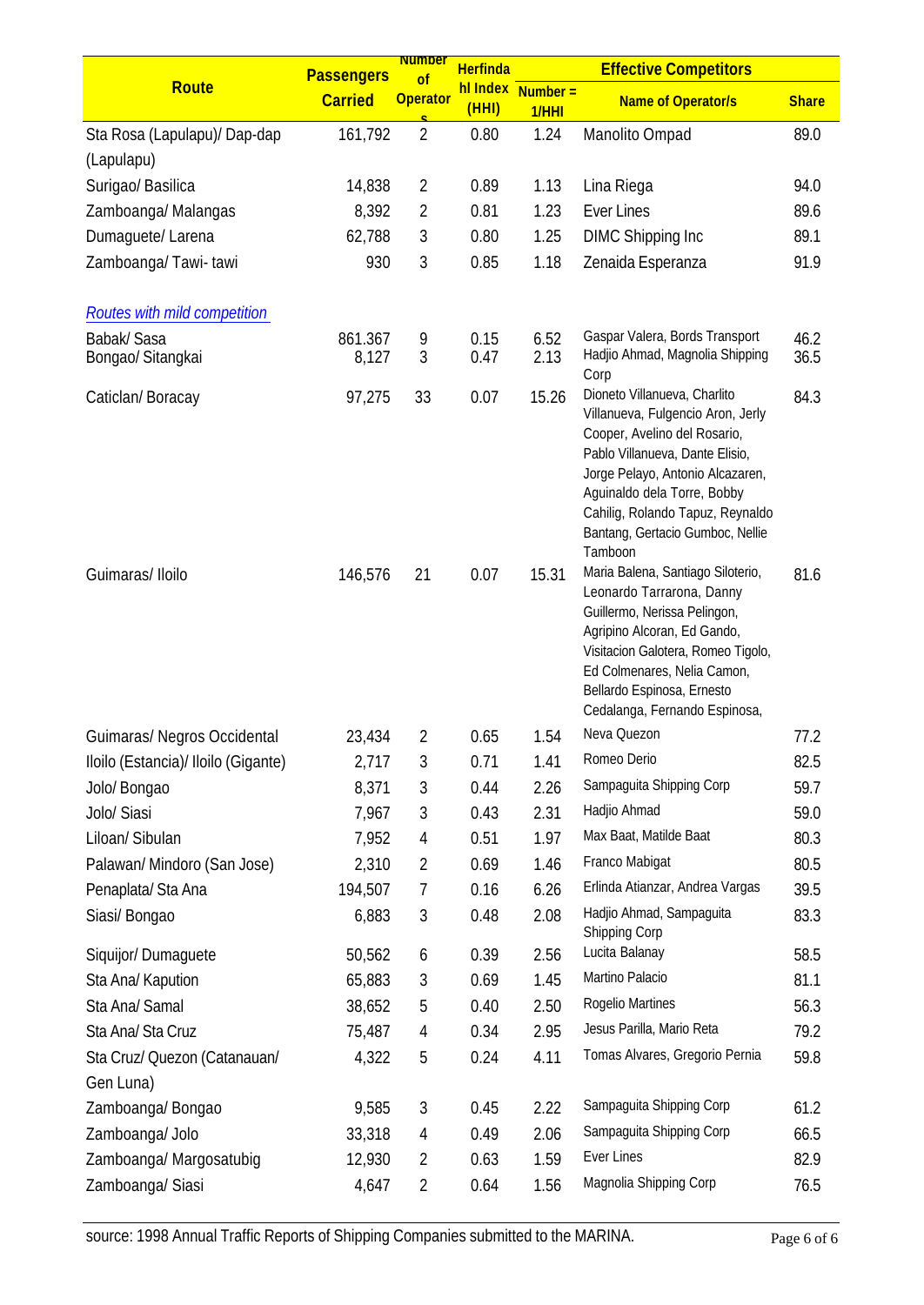|                                   |                      | <b>Number</b><br><b>Herfinda</b><br>$\circ$ f |                   | <b>Effective Competitors</b> |                                  |              |  |
|-----------------------------------|----------------------|-----------------------------------------------|-------------------|------------------------------|----------------------------------|--------------|--|
| <b>Route</b>                      | <b>Cargo Revenue</b> | <b>Operator</b>                               | hl Index<br>(HHI) | $Number =$<br>1/HHI          | <b>Name of Operator/s</b>        | <b>Share</b> |  |
|                                   |                      |                                               |                   |                              |                                  |              |  |
| Routes with only one (1) operator |                      |                                               |                   |                              |                                  |              |  |
| Cagayan de Oro/Iligan/Tagbilaran  | 72,436.80            | 1                                             | 1.00              | 1.00                         | Sampaguita Shipping Corp.        | 100.0        |  |
| Cebu/ Cotabato/ Dumaquete         | 18,496.00            | 1                                             | 1.00              | 1.00                         | Sun Lines                        | 100.0        |  |
| Cebu/ Cotobato/Gen. Santos        | 14,114.50            | 1                                             | 1.00              | 1.00                         | Magnolia Shipping Corporation    | 100.0        |  |
| Cebu/ Dadiangas                   | 25,933,846.19        | 1                                             | 1.00              | 1.00                         | Sulpicio Lines Inc.              | 100.0        |  |
| Cebu/ Dumaguete/ Gen Santos       | 53,297.10            | 1                                             | 1.00              | 1.00                         | Sun Lines                        | 100.0        |  |
| Cebu/ Estancia                    | 22,325.00            | 1                                             | 1.00              | 1.00                         | <b>Negros Navigation Company</b> | 100.0        |  |
| Cebu/ lligan/Cagayan de Oro       | 67,992.30            | $\mathbf{1}$                                  | 1.00              | 1.00                         | Sampaguita Shipping Corp.        | 100.0        |  |
| Cebu/ Iligan/Iloilo               | 103,600.00           | 1                                             | 1.00              | 1.00                         | Ocean Express Shipping Corp      | 100.0        |  |
| Cebu/ Iloilo/ Palawan (Brookes)   | 132,700.00           | 1                                             | 1.00              | 1.00                         | Ocean Express Shipping Corp      | 100.0        |  |
| Cebu/ Nasipit                     | 641,884.59           | 1                                             | 1.00              | 1.00                         | Sulpicio Lines Inc.              | 100.0        |  |
| Cebu/Tubigon                      | 134,851.50           | $\mathbf{1}$                                  | 1.00              | 1.00                         | <b>Arrel Shipping</b>            | 100.0        |  |
| Dadiangas/ Zamboanga              | 21,520,435.14        | 1                                             | 1.00              | 1.00                         | Sulpicio Lines Inc.              | 100.0        |  |
| General Santos/ Cebu/ Dumaguete   | 98,711.50            | 1                                             | 1.00              | 1.00                         | Magnolia Shipping Corporation    | 100.0        |  |
| Iligan/ Cagayan                   | 1,453.38             | 1                                             | 1.00              | 1.00                         | Cebu Ferries Corporation         | 100.0        |  |
| Iloilo (Estancia)/ Zamboanga      | 7,229,858.05         | $\mathbf{1}$                                  | 1.00              | 1.00                         | Sulpicio Lines Inc.              | 100.0        |  |
| Iloilo/ Puerto Princesa/ Palawan  | 24,448.44            | 1                                             | 1.00              | 1.00                         | William, Gothong & Aboitiz, Inc. | 100.0        |  |
| Manila/Batangas                   | 4,641,173.87         | 1                                             | 1.00              | 1.00                         | William Michael Shipping Corp.   | 100.0        |  |
| Manila/ Cebu/ Iligan              | 110,372.85           | 1                                             | 1.00              | 1.00                         | William Michael Shipping Corp.   | 100.0        |  |
| Manila/ Cebu/ Iligan/ Dumaguete   | 288,072.64           | 1                                             | 1.00              | 1.00                         | William Michael Shipping Corp.   | 100.0        |  |
| Manila/Dadiangas                  | 54,455,246.17        | 1                                             | 1.00              | 1.00                         | Sulpicio Lines Inc.              | 100.0        |  |
| Manila/ General Santos/Cebu       | 114,543.60           | $\mathbf{1}$                                  | 1.00              | 1.00                         | Magnolia Shipping Corporation    | 100.0        |  |
| Manila/ Nasipit                   | 3,986,782.48         | $\mathbf{1}$                                  | 1.00              | 1.00                         | Sulpicio Lines Inc.              | 100.0        |  |
| Manila/ Puerto Princesa           | 49,564,716.59        | 1                                             | 1.00              | 1.00                         | William, Gothong & Aboitiz, Inc. | 100.0        |  |
| Palawan/Davao                     | 776,404.12           | 1                                             | 1.00              | 1.00                         | William, Gothong & Aboitiz, Inc. | 100.0        |  |
| Tagbilaran/Iligan/Cebu            | 147,424.40           | 1                                             | 1.00              | 1.00                         | Sampaguita Shipping Corp.        | 100.0        |  |

**Appendix Table 4. Dominant/effective players per route per type of market, cargo revenue, primary routes, 1998**

### *Routes with at least 2 operators*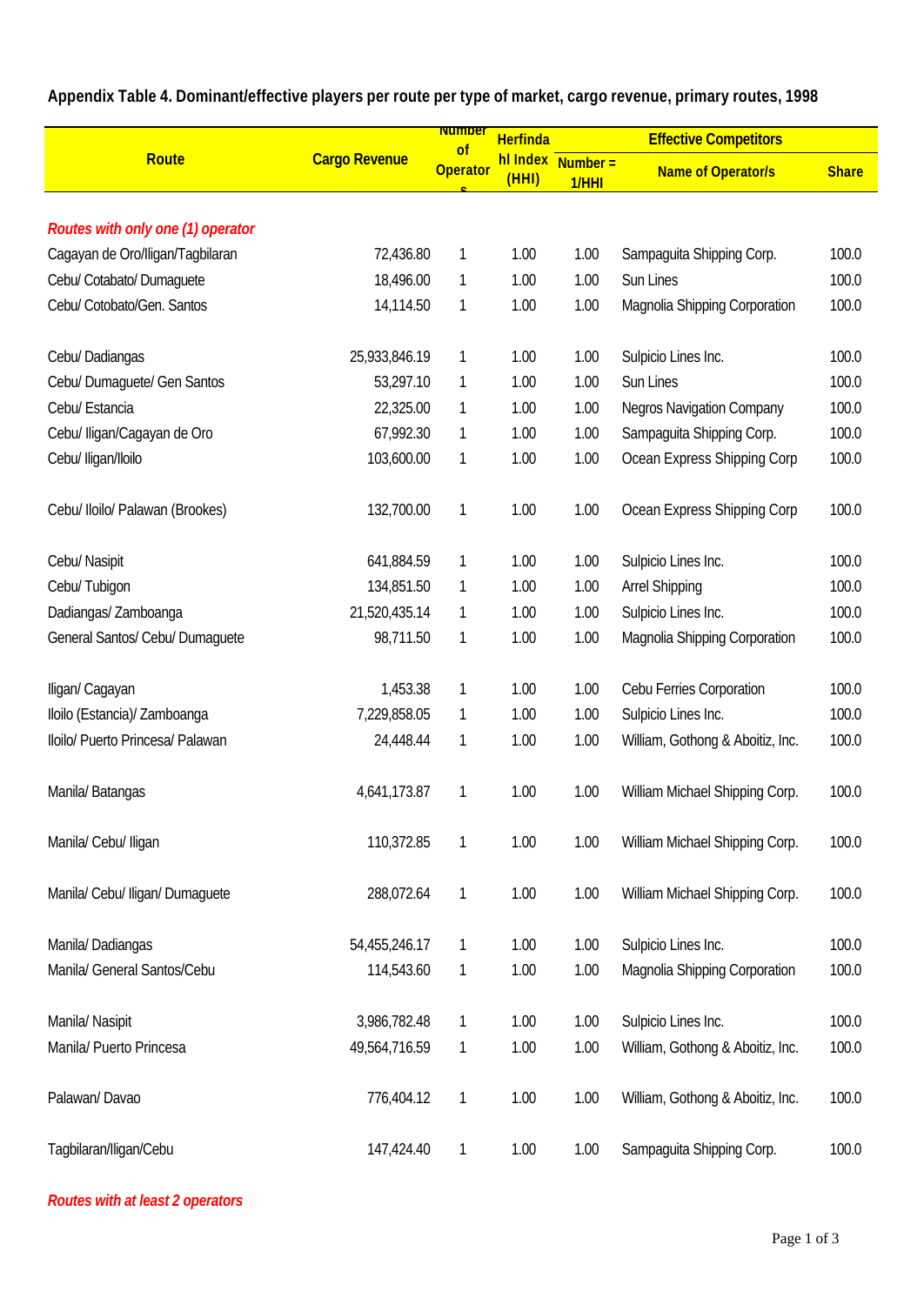|                                            |                      | <b>Number</b>                    | <b>Herfinda</b>   |                     | <b>Effective Competitors</b>                                        |              |
|--------------------------------------------|----------------------|----------------------------------|-------------------|---------------------|---------------------------------------------------------------------|--------------|
| Route                                      | <b>Cargo Revenue</b> | <sub>of</sub><br><b>Operator</b> | hl Index<br>(HHI) | $Number =$<br>1/HHI | <b>Name of Operator/s</b>                                           | <b>Share</b> |
|                                            |                      |                                  |                   |                     |                                                                     |              |
| <b>Routes with substantial competition</b> |                      |                                  |                   |                     |                                                                     |              |
| Batangas/ Puerto Princesa                  | 4,702,649.71         | $\overline{2}$                   | 0.59              | 1.69                | Via Marine Corporation, Terban<br>Marine Corp                       | 100.0        |
| Batangas/Masbate/Puerto Princesa           | 2,679,924.29         | $\overline{2}$                   | 0.55              | 1.81                | Terban Marines Corp, Via<br>Marine Corp                             | 100.0        |
| Batangas/Pasacao/Puerto Princesa           | 1,477,070.66         | $\overline{2}$                   | 0.51              | 1.97                | Terban Marines Corp, Via<br>Marine Corp                             | 100.0        |
| Cagayan/ Jagna                             | 822,316.86           | 2                                | 0.54              | 1.84                | Cebu Ferries Corp, Sulpicio Lines                                   | 100.0        |
| Cebu/ Jagna                                | 2,031,495.45         | 3                                | 0.33              | 2.99                | Sulpicio Lines, Lite Shipping<br>Corp, Cebu Ferries Corp            | 100.0        |
| Cebu/ Zamboanga/Gen Santos                 | 188,046.90           | $\overline{2}$                   | 0.60              | 1.66                | Sun Lines, Magnolia Shipping<br>Lines                               | 100.0        |
| Manila/Dipolog                             | 23,882,824.87        | 2                                | 0.53              | 1.90                | Sulpicio Lines, WG&A                                                | 100.0        |
| Manila/ Estancia                           | 8,601,481.06         | $\overline{2}$                   | 0.56              | 1.78                | Sulpicio Lines, Negros Navigation                                   | 100.0        |
| Manila/ Masbate                            | 21,574,856.26        | 2                                | 0.54              | 1.84                | Sulpicio Lines, WG&A                                                | 100.0        |
| Manila/ San Carlos                         | 1,581,070.00         | 2                                | 0.50              | 1.99                | Negros Navigation, Seaford<br><b>Shipping Lines</b>                 | 100.0        |
| Routes with only 1 effective competitor    |                      |                                  |                   |                     |                                                                     |              |
| Cebu/ Masbate                              | 1,252,909.07         | 2                                | 0.89              | 1.13                | Sulpicio Lines                                                      | 94.0         |
| Cebu/ Puerto Princesa                      | 1,003,866.20         | 3                                | 0.73              | 1.38                | Teng Tick Hua                                                       | 84.0         |
| Cebu/Tagbilaran                            | 66,776,308.80        | 9                                | 0.80              | 1.26                | Phil Fast Ferry Corp                                                | 89.0         |
| Davao/ Zamboanga                           | 21,921,461.37        | 6                                | 0.77              | 1.30                | WG&A Philippines Inc                                                | 87.0         |
| Dumaguete/ Zamboanga                       | 4,541,445.21         | 3                                | 0.89              | 1.12                | George and Peter Lines                                              | 94.0         |
| Iloilo/ Palawan                            | 2,633,327.87         | 2                                | 0.99              | 1.01                | <b>Negros Navigation</b>                                            | 99.0         |
| Palawan/ Cagayan                           | 25,320.49            | $\overline{2}$                   | 0.96              | 1.05                | Sulpicio Lines                                                      | 98.0         |
| <b>Routes with mild competition</b>        |                      |                                  |                   |                     |                                                                     |              |
| Cagayan/Tagbilaran                         | 1,124,401.58         | 3                                | 0.54              | 1.84                | Cebu Ferries Corp, Triton<br>Shipping Corp                          | 84.0         |
| Cebu/ Bohol                                | 939,943.65           | 8                                | 0.28              | 3.59                | Ormoc Enterprises, Lite Shipping<br>Corp, Nelson Uy, Manolito Abapo | 87.0         |
| Cebu/ Cagayan                              | 75,464,446.24        | 10                               | 0.46              | 2.19                | Cebu Ferries Corp, Sulpicio Lines                                   | 91.0         |
| Cebu/ Davao                                | 154,237,641.74       | 9                                | 0.54              | 1.85                | Sulpicio Lines, Lorenzo Shipping<br>Corp                            | 84.0         |
| Cebu/ Dumaguete                            | 41,199,217.31        | 15                               | 0.56              | 1.78                | Phil Fast Ferry Corp, George and<br>Peter Lines                     | 84.0         |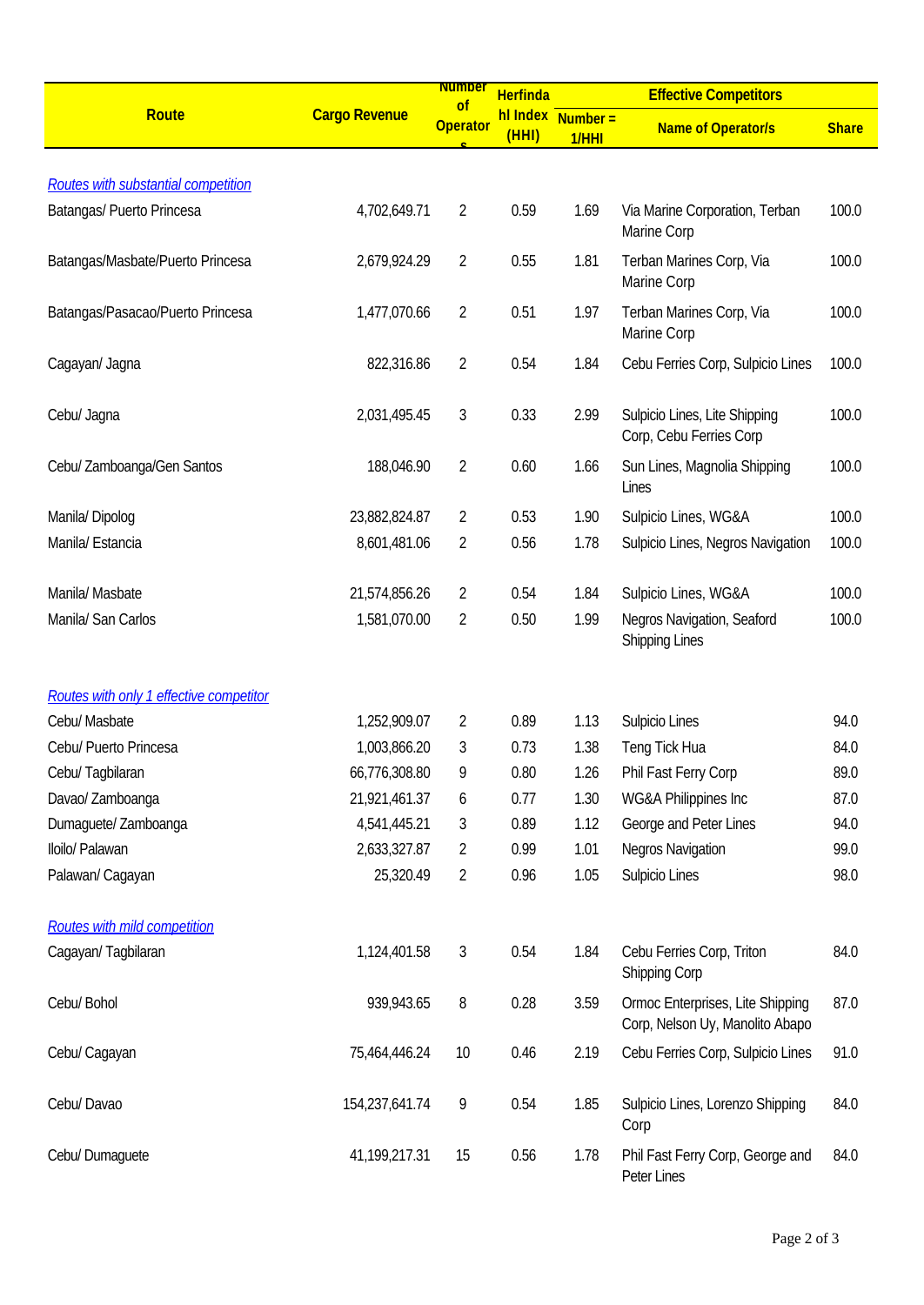|                           |                      | <b>Number</b><br>of | <b>Herfinda</b> |                               | <b>Effective Competitors</b>                                            |              |
|---------------------------|----------------------|---------------------|-----------------|-------------------------------|-------------------------------------------------------------------------|--------------|
| Route                     | <b>Cargo Revenue</b> | <b>Operator</b>     | (HHI)           | $h$ l Index Number =<br>1/HHI | <b>Name of Operator/s</b>                                               | <b>Share</b> |
| Cebu/ General Santos      | 28,219,026.84        | 9                   | 0.37            | 2.67                          | Cebu Ferries Corp, Sulpicio<br>Lines, WG&A                              | 82.0         |
| Cebu/ Iloilo              | 11,164,007.84        | 15                  | 0.27            | 3.68                          | Negros Navigation, Cokaliong<br>Shipping, WG&A, Lorenzo<br>Shipping     | 81.0         |
| Cebu/ Palawan             | 3,773,296.70         | 5                   | 0.31            | 3.19                          | Victan Transport Services,<br>Negros Navigation, Cebu Ferries<br>Corp   | 94.0         |
| Cebu/ Zamboanga           | 36,241,689.67        | 12                  | 0.39            | 2.56                          | George and Peter Lines, Sulpicio<br>Lines, Lite Shipping Corp           | 2.2          |
| Davao/ General Santos     | 1,060,800.89         | 4                   | 0.67            | 1.49                          | WG&A Philippines Inc                                                    | 80.0         |
| Dumaquete/Tagbilaran      | 1,464,389.78         | 4                   | 0.39            | 2.57                          | Negros Navigation, Phil Fast<br>Ferry Corp, Philip Go                   | 94.2         |
| General Santos/ Zamboanga | 3,201,282.49         | 7                   | 0.34            | 2.94                          | Negros Navigation, WG&A,<br><b>Galactic Shipping</b>                    | 85.7         |
| Iligan/Tagbilaran         | 3,067,418.09         | 4                   | 0.58            | 1.71                          | Sulpicio Lines, WG&A                                                    | 95.6         |
| Iloilo/ Davao             | 10,225,379.99        | 3                   | 0.48            | 2.08                          | WG&A, Negros Navigation                                                 | 98.0         |
| Iloilo/ General Santos    | 8, 357, 274. 35      | 4                   | 0.46            | 2.16                          | Negros Navigation, WG&A                                                 | 95.1         |
| Iloilo/ Iligan            | 3,387,507.92         | 9                   | 0.43            | 2.33                          | Negros Navigation, Hosanna<br>Shipping                                  | 76.4         |
| Manila/Bacolod            | 347,282,893.07       | 5                   | 0.50            | 2.02                          | Negros Navigation, WG&A                                                 | 90.6         |
| Manila/ Cagayan           | 711,473,013.28       | 6                   | 0.26            | 3.82                          | WG&A, Sulpicio Lines, Solid<br>Shipping Lines, Lorenzo Shipping<br>Corp | 94.8         |
| Manila/ Cebu              | 1,004,747,524.76     | 4                   | 0.38            | 2.61                          | WG&A, Sulpicio Lines                                                    | 86.0         |
| Manila/Davao              | 678,986,652.52       | 4                   | 0.32            | 3.17                          | WG&A, Sulpicio Lines                                                    | 69.5         |
| Manila/Dumaguete          | 428, 166, 781.64     | 5                   | 0.69            | 1.45                          | Solid Shipping Corp                                                     | 83.0         |
| Manila/ General Santos    | 518,799,626.22       | 6                   | 0.37            | 2.73                          | WG&A, Solid Shipping Lines,<br>Lorenzo Shipping Corp                    | 95.7         |
| Manila/ Iligan            | 87,277,223.44        | 4                   | 0.54            | 1.86                          | WG&A, Sulpicio Lines                                                    | 88.6         |
| Manila/ Iloilo            | 40,950.00            | 7                   | 0.28            | 3.62                          | WG&A, Negros Navigation,<br>Lorenzo Shipping Corp, Sulpicio<br>Lines    | 99.8         |
| Manila/ Palawan           | 127,482,600.03       | 5                   | 0.65            | 1.55                          | Negros Navigation, WG&A                                                 | 59.0         |
| Manila/Tagbilaran         | 63, 169, 311.82      | 3                   | 0.46            | 2.17                          | WG&A, Negros Navigation                                                 | 85.3         |
| Manila/ Zamboanga         | 411,264,594.59       | 4                   | 0.34            | 2.93                          | Sulpicio Lines, WG&A, Lorenzo<br>Shipping Corp                          | 98.7         |

source: 1998 Annual Traffic Reports of Shipping Companies submitted to the MARINA.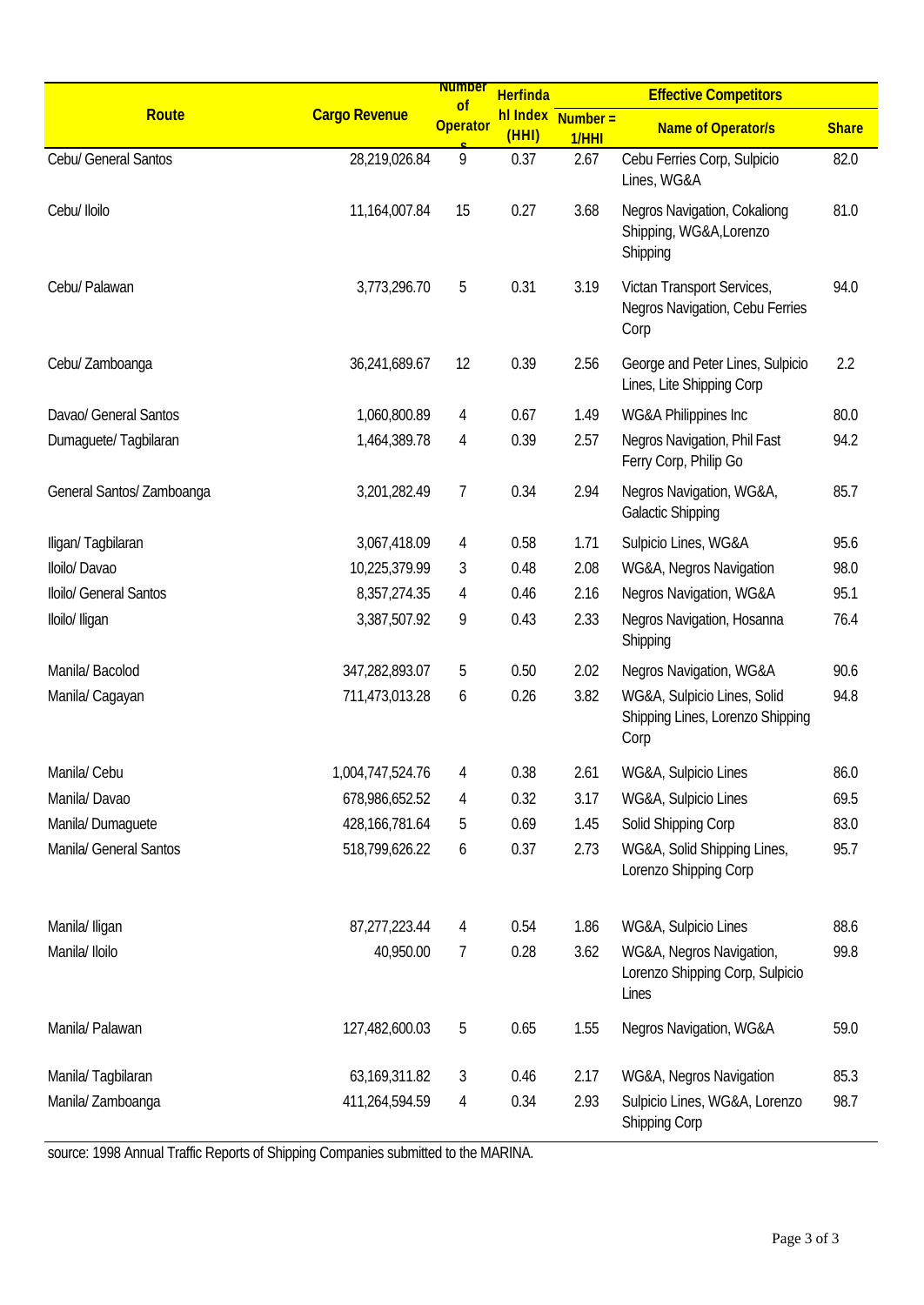| <b>Route</b>                            | <b>Cargo Revenue</b> | Number of      | Herfindahl _                 | $Number =$ | <b>Effective Competitors</b>                    |              |
|-----------------------------------------|----------------------|----------------|------------------------------|------------|-------------------------------------------------|--------------|
|                                         |                      |                | <b>Operators Index (HHI)</b> | 1/HHI      | <b>Name of Operator/s</b>                       | <b>Share</b> |
| <b>Routes with only 1 operator</b>      |                      |                |                              |            |                                                 |              |
|                                         |                      |                |                              |            |                                                 |              |
| Batangas/Romblon                        | 78,350.00            | 1              | 1.00                         | 1.00       | Shipshape Ferry                                 | 100.0        |
| Cotabato/ Estancia                      | 22,434.02            | 1              | 1.00                         | 1.00       | Sulpicio Lines                                  | 100.0        |
| Dapitan/Tagbilaran                      | 147,632.51           | 1              | 1.00                         | 1.00       | <b>Triton Shipping Corp</b>                     | 100.0        |
| Dapitan/Zamboanga                       | 627,914.64           | 1              | 1.00                         | 1.00       | George and Peter Lines                          | 100.0        |
| Dumaguete/ Maasin                       | 22,104.30            | 1              | 1.00                         | 1.00       | <b>Cokaliong Shipping Lines</b>                 | 100.0        |
| Manila/Baybay                           | 866,733.60           | 1              | 1.00                         | 1.00       | Sulpicio Lines                                  | 100.0        |
| Manila/ Cebu/ Bacolod                   | 121,180.00           | 1              | 1.00                         | 1.00       | Ocean Express Shipping<br>Corp                  | 100.0        |
| Manila/Coron                            | 16,351,889.42        | 1              | 1.00                         | 1.00       | San Nicolas Lines                               | 100.0        |
| Manila/Maasin                           | 675,801.52           | 1              | 1.00                         | 1.00       | Sulpicio Lines                                  | 100.0        |
| Manila/ Palompon                        | 4,460,893.86         | 1              | 1.00                         | 1.00       | Sulpicio Lines                                  | 100.0        |
| Manila/Tilik                            | 6,032,910.14         | 1              | 1.00                         | 1.00       | San Nicolas Lines                               | 100.0        |
| Masbate/Baybay                          | 5,313.57             | 1              | 1.00                         | 1.00       | Sulpicio Lines                                  | 100.0        |
| Palawan/Tacloban                        | 6,249.09             | 1              | 1.00                         | 1.00       | Cebu Ferries Corp                               | 100.0        |
| Surigao/ Baybay                         | 87,843.63            | 1              | 1.00                         | 1.00       | Sulpicio Lines                                  | 100.0        |
| Surigao/ Masbate                        | 2,698.01             | 1              | 1.00                         | 1.00       | Sulpicio Lines                                  | 100.0        |
| Ubay/ Maasin (Leyte)                    | 2,440.00             | 1              | 1.00                         | 1.00       | Adelia Membreve                                 | 100.0        |
| <b>Routes with at least 2 operators</b> |                      |                |                              |            |                                                 |              |
| Routes with substantial competition     |                      |                |                              |            |                                                 |              |
| Cebu/Talibon                            | 3,841,071.00         | 2              | 0.62                         | 1.61       | Age Shipping Lines, VG<br><b>Shipping Lines</b> | 100.0        |
| Manila/Butuan*                          | 138, 164, 503. 77    | 2              | 0.61                         | 1.63       | WG&A, Sulpicio Lines                            | 100.0        |
| Manila/ Cotabato                        | 178,602,482.64       | 3              | 0.35                         | 2.88       | WG&A, Sulpicio Lines,<br>Lorenzo Shipping Corp  | 100.0        |
| Manila/ Roxas                           | 51,427,590.30        | $\overline{2}$ | 0.51                         | 1.94       | Negros Navigation, WG&A                         | 100.0        |
| Manila/ Surigao                         | 21,212,430.20        | 2              | 0.55                         | 1.81       | Sulpicio Lines, WG&A                            | 100.0        |
| Surigao/ Maasin                         | 128,739.98           | $\overline{2}$ | 0.60                         | 1.67       | Water Jet Shipping Corp,                        | 100.0        |
|                                         |                      |                |                              |            | Sulpicio Lines                                  |              |
| Routes with only 1 effective competitor |                      |                |                              |            |                                                 |              |
| Cagayan/Tacloban                        | 3,091,078.38         | 3              | 0.88                         | 1.14       | Cebu Ferries Corporation                        | 93.8         |
| Cebu/ Calbayog                          | 2,977,751.60         | $\overline{2}$ | 0.96                         | 1.04       | <b>FJP Lines</b>                                | 95.7         |
| Cebu/Dapitan                            | 6,634,164.37         | 3              | 0.80                         | 1.26       | George and Peter Lines                          | 88.7         |
| Cebu/ Ormoc                             | 115,271,400.59       | 7              | 0.77                         | 1.30       | Phil Fast Ferry Corp                            | 87.2         |
| Cebu/ Ozamis                            | 35,972,196.03        | 3              | 0.88                         | 1.13       | Cebu Ferries Corporation                        | 93.8         |

**Appendix Table 5. Dominant/effective players per route per type of market, cargo revenue, secondary routes,**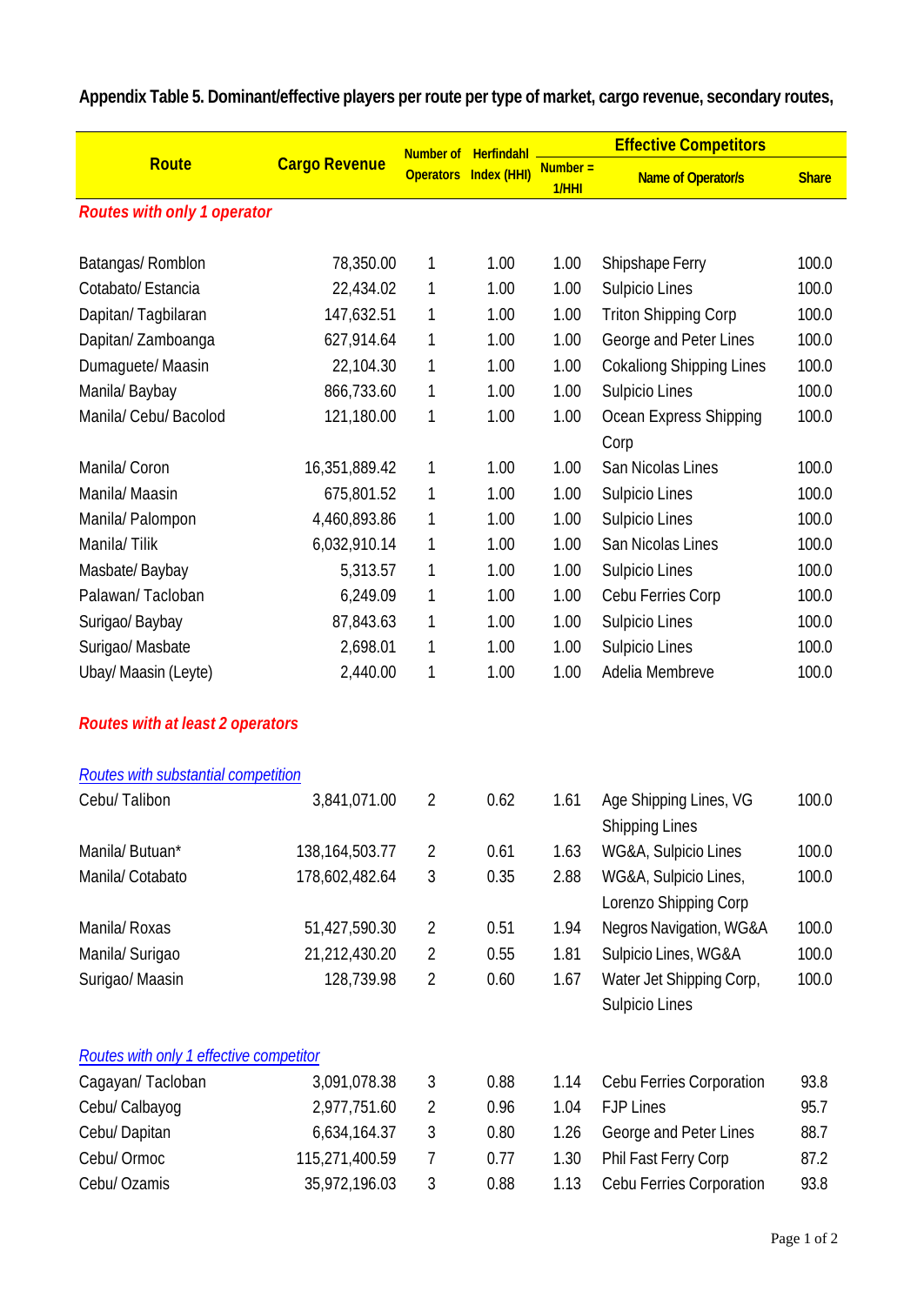|                                         |                      | Number of      | Herfindahl            |                     | <b>Effective Competitors</b>                             |              |  |
|-----------------------------------------|----------------------|----------------|-----------------------|---------------------|----------------------------------------------------------|--------------|--|
| <b>Route</b>                            | <b>Cargo Revenue</b> |                | Operators Index (HHI) | $Number =$<br>1/HHI | <b>Name of Operator/s</b>                                | <b>Share</b> |  |
| Cebu/ Palompon                          | 608,053.68           | 3              | 0.84                  | 1.18                | MY Lines Inc                                             | 91.7         |  |
| Cebu/ Tacloban                          | 56,340,849.08        | 9              | 0.95                  | 1.05                | Cebu Ferries Corporation                                 | 97.4         |  |
| Dumaguete/ Ozamis                       | 4,023,557.76         | 3              | 0.90                  | 1.11                | Sulpicio Lines Inc                                       | 94.6         |  |
| Iloilo/ Ozamis                          | 1,153,112.90         | $\overline{2}$ | 0.98                  | 1.02                | <b>Negros Navigation</b>                                 | 98.9         |  |
| Routes with mild competition            |                      |                |                       |                     |                                                          |              |  |
| Bohol (Ubay)/ Leyte (Maasin<br>or Bato) | 253,013.00           | 3              | 0.62                  | 1.61                | Angelina Balansag, Santos<br>Cruz                        | 96.5         |  |
| Cebu/ Bacolod                           | 9,467,232.84         | 9              | 0.43                  | 2.35                | Negros Navigation, Lilygene<br><b>Shipping Lines</b>     | 81.0         |  |
| Cebu/ Butuan                            | 61,216,008.94        | 6              | 0.46                  | 2.16                | Cebu Ferries Corp, Sulpicio<br>Lines                     | 96.2         |  |
| Cebu/Dipolog                            | 5,467,990.76         | 4              | 0.47                  | 2.11                | Cokaliong Lines, Sulpicio<br>Lines                       | 97.3         |  |
| Cebu/ Surigao                           | 9,075,612.38         | 8              | 0.53                  | 1.90                | Cokaliong Lines, Sulpicio<br>Lines                       | 92.5         |  |
| Cotabato/Zamboanga                      | 8,216,667.17         | 4              | 0.46                  | 2.15                | WG&A, Sulpicio Lines                                     | 94.4         |  |
| Davao/ Surigao                          | 1,073,524.86         | 3              | 0.52                  | 1.93                | Hosanna Shipping,<br>Mintrade Shipping Lines             | 92.4         |  |
| Dumaguete/Dapitan                       | 2,073,705.07         | $\overline{2}$ | 0.68                  | 1.47                | George and Peter Lines                                   | 79.9         |  |
| Iligan/Ozamis                           | 111,672.08           | 4              | 0.35                  | 2.86                | Teng Tick Hua, Magnolia<br>Shipping Corp, WG&A           | 99.8         |  |
| Iloilo/ Bacolod                         | 21,608,455.42        | 10             | 0.28                  | 3.59                | Negros Navigation, West<br>Visayas Shipping Co.,<br>WG&A | 67.3         |  |
| Iloilo/ Cotabato                        | 8,800,336.99         | 3              | 0.39                  | 2.58                | WG&A, Sulpicio Lines,<br>Lorenzo Shipping Corp           | 100.0        |  |
| Manila/Ormoc                            | 27,828,093.48        | $\mathfrak{Z}$ | 0.50                  | 2.01                | WG&A Phil. Inc, Sulpicio<br>Lines                        | 99.7         |  |
| Manila/ Ozamis                          | 110,356,039.06       | $\mathfrak{Z}$ | 0.47                  | 2.14                | WG&A Phil. Inc, Negros<br>Navigation                     | 87.0         |  |
| Manila/Tacloban                         | 110,425,202.20       | $\mathfrak{Z}$ | 0.50                  | 2.00                | WG&A Phil. Inc, Sulpicio<br>Lines                        | 99.8         |  |
| Surigao/ del Carmen                     | 8,162.00             | $\overline{2}$ | 0.65                  | 1.55                | Domingo Paredes                                          | 77.1         |  |

source: 1998 Annual Traffic Reports of Shipping Companies submitted to the MARINA.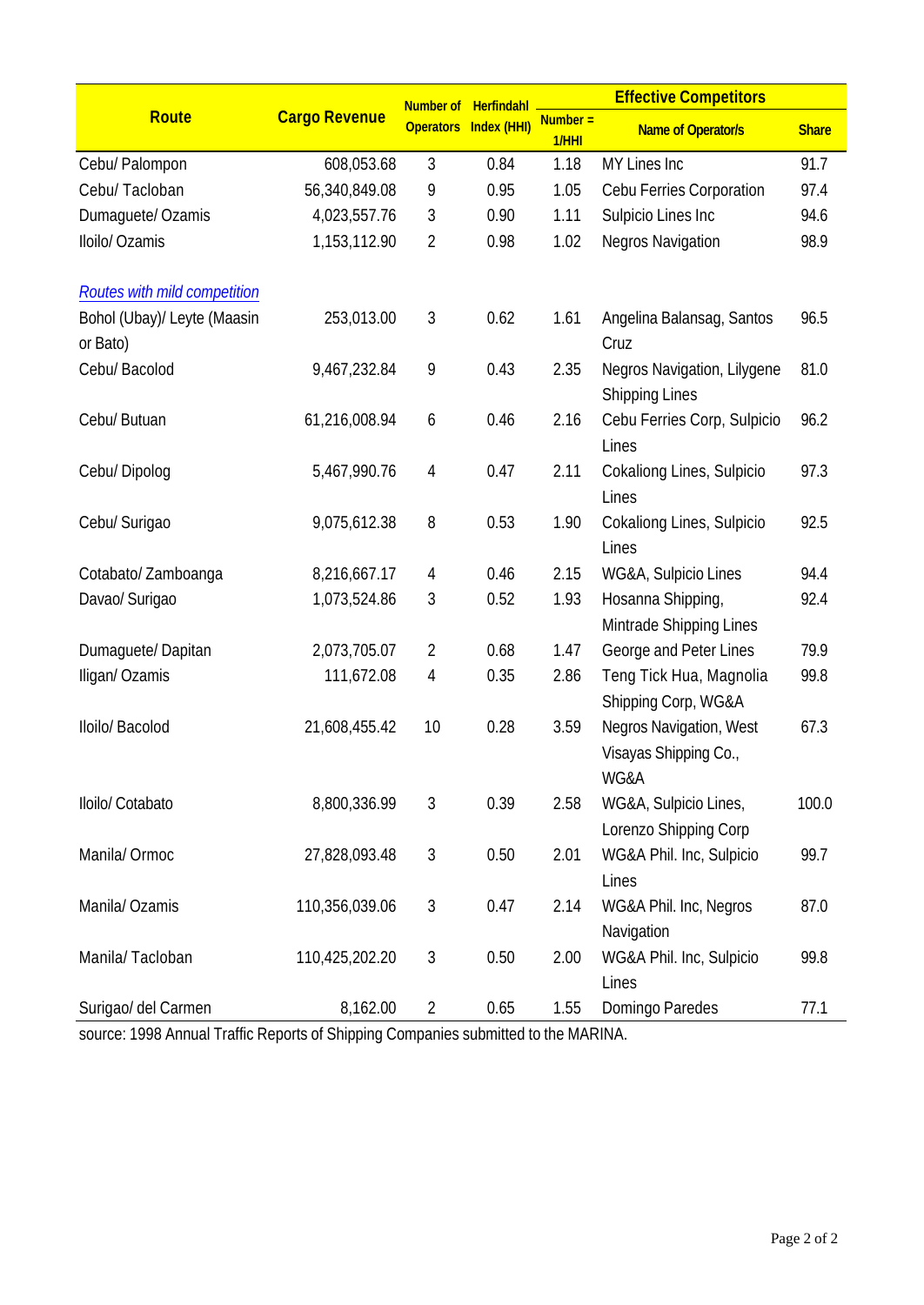|                                     |                      | <b>Number</b>          | Herfindahl            |                     | <b>Effective Competitors</b>     |              |
|-------------------------------------|----------------------|------------------------|-----------------------|---------------------|----------------------------------|--------------|
| <b>Route</b>                        | <b>Cargo Revenue</b> | of<br><b>Operators</b> | <b>Index</b><br>(HHI) | $Number =$<br>1/HHI | <b>Name of Operator/s</b>        | <b>Share</b> |
|                                     |                      |                        |                       |                     |                                  |              |
| <b>Routes with only 1 operator</b>  |                      |                        |                       |                     |                                  |              |
| Adecar/ Panabo                      | 393,000.00           | 1                      | 1.00                  | 1.00                | <b>Timoteo Batton</b>            | 100.0        |
| Alicia (Guicam) / Mabuhay           | 147,965.51           | 1                      | 1.00                  | 1.00                | <b>ZDS-ATOM FSA</b>              | 100.0        |
| (Hulahula)                          |                      |                        |                       |                     |                                  |              |
| Argao/Loon                          | 3,141,004.00         | 1                      | 1.00                  | 1.00                | Lite Shipping Corporation        | 100.0        |
| Bacolod/Bais                        | 8,000.00             | 1                      | 1.00                  | 1.00                | Conrado Geraldoy                 | 100.0        |
| Bacolod/Bataan                      | 80,406.00            | 1                      | 1.00                  | 1.00                | Seaford Shipping Lines           | 100.0        |
| Bacolod/Butuan                      | 31,605.00            | 1                      | 1.00                  | 1.00                | Lite Shipping Corporation        | 100.0        |
| Bacolod/Del Pan                     | 206,896.20           | 1                      | 1.00                  | 1.00                | William Michael Shipping         | 100.0        |
| Bacolod/Dipolog                     | 30,000.00            | 1                      | 1.00                  | 1.00                | V-Lines                          | 100.0        |
| Bacolod/Dumaguete                   | 186,474.38           | 1                      | 1.00                  | 1.00                | Palacio Shipping Inc.            | 100.0        |
| <b>Bacolod/ Guimaras</b>            | 143,500.00           | 1                      | 1.00                  | 1.00                | Gerardo Gubo                     | 100.0        |
| Bacolod/Hilongos                    | 39,200.00            | 1                      | 1.00                  | 1.00                | Lite Shipping Corporation        | 100.0        |
| Bacolod/Languyan                    | 351,231.00           | 1                      | 1.00                  | 1.00                | Hadji Sab Tiri Jalali            | 100.0        |
| Bacolod/Legaspi                     | 676.00               | 1                      | 1.00                  | 1.00                | <b>Negros Navigation Company</b> | 100.0        |
| Bacolod/Leyte (Isabel)              | 1,279,028.10         | 1                      | 1.00                  | 1.00                | Palacio Shipping Inc.            | 100.0        |
| Bacolod/ Mindoro (Sablayan)         | 82,272.00            | 1                      | 1.00                  | 1.00                | Seaford Shipping Lines           | 100.0        |
| Bacolod/Palawan                     | 1,555,951.00         | 1                      | 1.00                  | 1.00                | <b>Negros Navigation Company</b> | 100.0        |
| Bacolod/Pasacao                     | 64,000.00            | 1                      | 1.00                  | 1.00                | <b>Rover Shipping Services</b>   | 100.0        |
| Bacolod/Pasig                       | 257,457.60           | 1                      | 1.00                  | 1.00                | William Michael Shipping         | 100.0        |
| Bacolod/San Jose                    | 20,000.00            | 1                      | 1.00                  | 1.00                | <b>Felicito Geraldoy</b>         | 100.0        |
| Bacolod/Sta Catalina                | 27,000.00            | 1                      | 1.00                  | 1.00                | V-Lines                          | 100.0        |
| Bacolod/Toledo                      | 240,000.00           | 1                      | 1.00                  | 1.00                | Inter-Island Maritime            | 100.0        |
|                                     |                      |                        |                       |                     | Corporation                      |              |
| Bantayan/ Cadiz                     | 340,711.00           | 1                      | 1.00                  | 1.00                | Sto Nino Ferry Boat Services     | 100.0        |
| Bantayan/ Roxas                     | 20,000.00            | 1                      | 1.00                  | 1.00                | Analyn Cordero                   | 100.0        |
| Batangas (PSPC) / Batangas<br>(CTX) | 365,891.10           | 1                      | 1.00                  | 1.00                | Via Marine Corporation           | 100.0        |
| Batangas (Shell)/ Batangas          | 487,132.43           | 1                      | 1.00                  | 1.00                | <b>Terban Marine Corporation</b> | 100.0        |
| (Caltex)                            |                      |                        |                       |                     |                                  |              |
| Batangas/ Amlan                     | 108,775.00           | 1                      | 1.00                  | 1.00                | William Michael Shipping         | 100.0        |
| Batangas/ Cimlong (BTGS)            | 217,690.54           | 1                      | 1.00                  | 1.00                | La Felicidad Marine              | 100.0        |
| Batangas/ CTX Shell                 | 328,603.88           | 1                      | 1.00                  | 1.00                | La Felicidad Marine              | 100.0        |
| (Pandacan)                          |                      |                        |                       |                     | Corporation                      |              |
| Batangas/ Currimao                  | 8,499,865.64         | 1                      | 1.00                  | 1.00                | <b>Terban Marine Corporation</b> | 100.0        |
| Batangas/Dadiangas                  | 2,475,452.22         | 1                      | 1.00                  | 1.00                | <b>Terban Marine Corporation</b> | 100.0        |
| Batangas/Ludo                       | 586,708.47           | 1                      | 1.00                  | 1.00                | La Felicidad Marine              | 100.0        |
| Batangas/ Mabini                    | 155,268.72           | 1                      | 1.00                  | 1.00                | <b>Terban Marine Corporation</b> | 100.0        |
| Batangas/ Maricalum (Bulata)        | 534,714.98           | 1                      | 1.00                  | 1.00                | La Felicidad Marine              | 100.0        |
| Batangas/Masbate                    | 1,504,926.77         | 1                      | 1.00                  | 1.00                | Via Marine Corporation           | 100.0        |

# **Appendix Table 6. Dominant/effective players per route per type of market, cargo revenue, tertiary routes, 1998**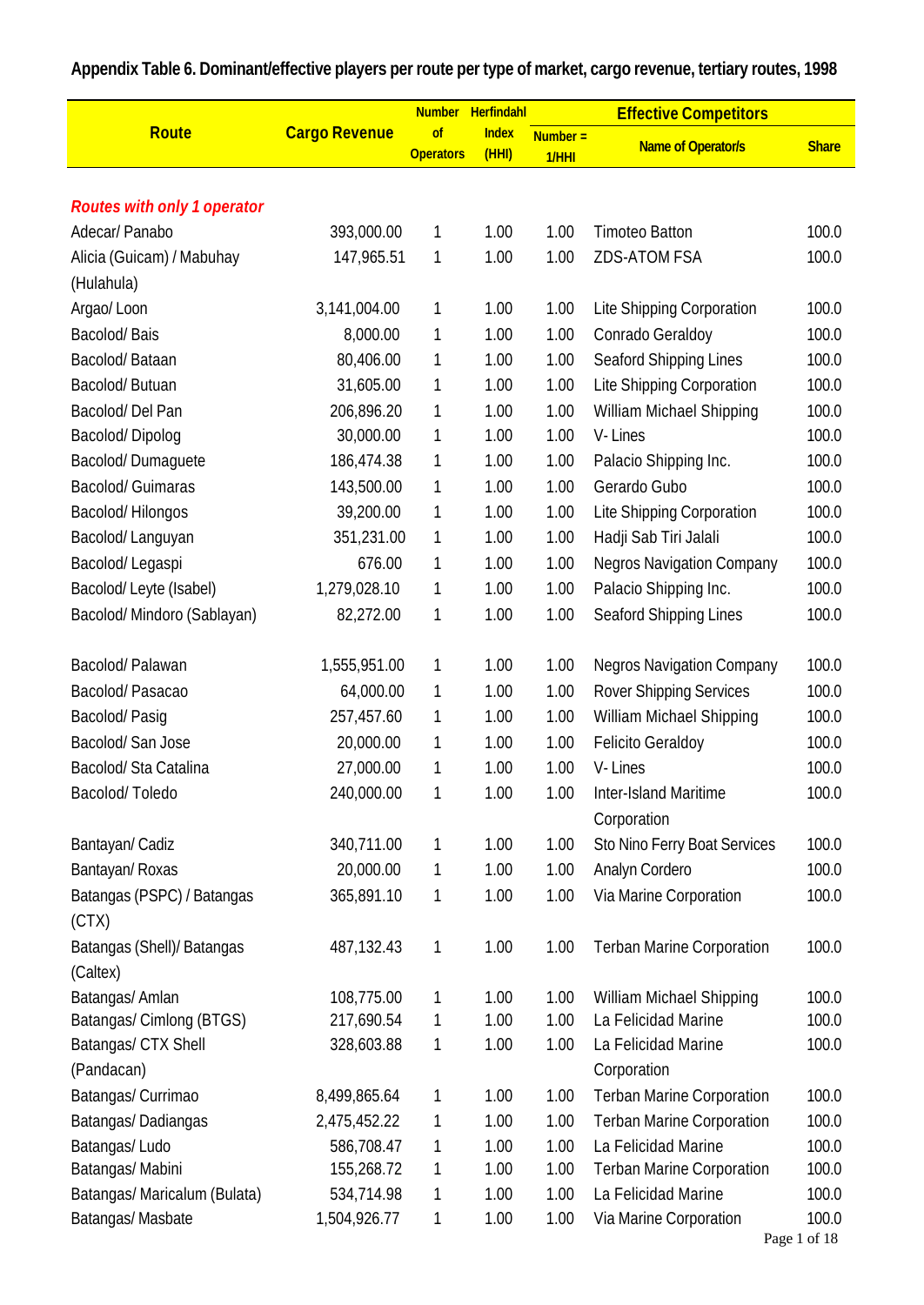|                                  |                      | <b>Number</b>          | Herfindahl           |                     | <b>Effective Competitors</b>         |              |
|----------------------------------|----------------------|------------------------|----------------------|---------------------|--------------------------------------|--------------|
| Route                            | <b>Cargo Revenue</b> | of<br><b>Operators</b> | <b>Index</b><br>(HH) | $Number =$<br>1/HHI | <b>Name of Operator/s</b>            | <b>Share</b> |
| Batangas/ Naga (Apocemco)        | 1,920,341.98         | 1                      | 1.00                 | 1.00                | La Felicidad Marine                  | 100.0        |
| Batangas/Negros                  | 249,602.50           | 1                      | 1.00                 | 1.00                | William Michael Shipping             | 100.0        |
| Batangas/ Pagbilao               | 416,787.27           | 1                      | 1.00                 | 1.00                | Via Marine Corporation               | 100.0        |
| Batangas/ Puerto Galera          | 416,787.27           | 1                      | 1.00                 | 1.00                | Super Diamond Shipping               | 100.0        |
|                                  |                      |                        |                      |                     | Lines, Inc.                          |              |
| Batangas/ Quezon (Mauban)        | 365,455.99           | 1                      | 1.00                 | 1.00                | Via Marine Corporation               | 100.0        |
| Batangas/Sabah                   | 712,116.80           | 1                      | 1.00                 | 1.00                | Via Marine Corporation               | 100.0        |
| Batangas/ Sabang                 | 61,000.00            | 1                      | 1.00                 | 1.00                | Cesar Datinguinod                    | 100.0        |
| Batangas/ Sta. Ana               | 628,485.82           | 1                      | 1.00                 | 1.00                | Via Marine Corporation               | 100.0        |
| Batangas/ Tolong                 | 244,461.00           | 1                      | 1.00                 | 1.00                | William Michael Shipping             | 100.0        |
| Baybay/ Calubian                 | 185.45               | 1                      | 1.00                 | 1.00                | Sulpicio Lines Inc.                  | 100.0        |
| Baybay/ Gingoog                  | 135,386.25           | 1                      | 1.00                 | 1.00                | Jones Carrier                        | 100.0        |
| Baybay/ Kawit                    | 4,945.00             | 1                      | 1.00                 | 1.00                | Sofronio Bogtai                      | 100.0        |
| Baybay/ Moabog                   | 4,270.00             | 1                      | 1.00                 | 1.00                | Sofronio Bogtai                      | 100.0        |
| Baybay/ Monserrat                | 3,400.00             | 1                      | 1.00                 | 1.00                | Sofronio Bogtai                      | 100.0        |
| Baybay/ Pilar Camotes            | 79,969.00            | 1                      | 1.00                 | 1.00                | Antonieto Pedericos                  | 100.0        |
| Baybay/ San Juan                 | 3,530.00             | 1                      | 1.00                 | 1.00                | Sofronio Bogtai                      | 100.0        |
| Bislig/Davao/Jolo                | 126,700.00           | 1                      | 1.00                 | 1.00                | Ocean Express Shipping Corp          | 100.0        |
| <b>Bislig/Picop</b>              | 385,127.04           | 1                      | 1.00                 | 1.00                | William Michael Shipping             | 100.0        |
| Bohol (Pres. Carlos P. Garcia) / | 4,110.00             | 1                      | 1.00                 | 1.00                | Casiano Obligado Jr                  | 100.0        |
| Mandaue (Looc)                   |                      |                        |                      |                     |                                      |              |
| Bohol (Ubay)/ Legaspi            | 98,700.00            | 1                      | 1.00                 | 1.00                | Lite Shipping Corporation            | 100.0        |
| Bohol (Ubay)/ Sablayan           | 114,125.00           | 1                      | 1.00                 | 1.00                | Lite Shipping Corporation            | 100.0        |
| Bohol (Ubay)/ San Fernando       | 92,825.00            | 1                      | 1.00                 | 1.00                | Lite Shipping Corporation            | 100.0        |
| Bohol (Ubay)/ Talibon            | 14,400.00            | 1                      | 1.00                 | 1.00                | Lite Shipping Corporation            | 100.0        |
| <b>BRC/Navotas</b>               | 4,264,791.11         | 1                      | 1.00                 | 1.00                | Via Marine Corporation               | 100.0        |
| <b>BRC/ NPC CIP Cebu</b>         | 522,824.01           | 1                      | 1.00                 | 1.00                | Via Marine Corporation               | 100.0        |
| BRC/NPC Naga                     | 538,490.55           | 1                      | 1.00                 | 1.00                | Via Marine Corporation               | 100.0        |
| <b>BRC/Pandacan</b>              | 20,537,504.29        | 1                      | 1.00                 | 1.00                | Via Marine Corporation               | 100.0        |
| <b>BRC/Poro</b>                  | 1,227,651.78         | 1                      | 1.00                 | 1.00                | Via Marine Corporation               | 100.0        |
| <b>BRC/Rosario</b>               | 5,632,988.58         | 1                      | 1.00                 | 1.00                | Via Marine Corporation               | 100.0        |
| Butuan/Batangas                  | 119,000.00           | 1                      | 1.00                 | 1.00                | Ocean Express Shipping Corp          | 100.0        |
| <b>Butuan/Bislig</b>             | 249,600.00           | 1                      | 1.00                 | 1.00                | Ocean Express Shipping Corp          | 100.0        |
| Butuan/Hilongos                  | 40,792.00            | 1                      | 1.00                 | 1.00                | Lite Shipping Corporation            | 100.0        |
| Butuan/Hinunangan                | 26,000.00            | 1                      | 1.00                 | 1.00                | Lite Shipping Corporation            | 100.0        |
| <b>Butuan/Ozamis</b>             | 6,767.04             | 1                      | 1.00                 | 1.00                | Cebu Ferries Corporation             | 100.0        |
| Butuan/ San Fernando             | 595,000.00           | 1                      | 1.00                 | 1.00                | Jones Carrier                        | 100.0        |
| Butuan/Sorsogon                  | 52,000.00            | 1                      | 1.00                 | 1.00                | Lite Shipping Corporation            | 100.0        |
| Butuan/Tacloban                  | 142,503.27           | 1                      | 1.00                 | 1.00                | Cebu Ferries Corporation Page 2 3000 |              |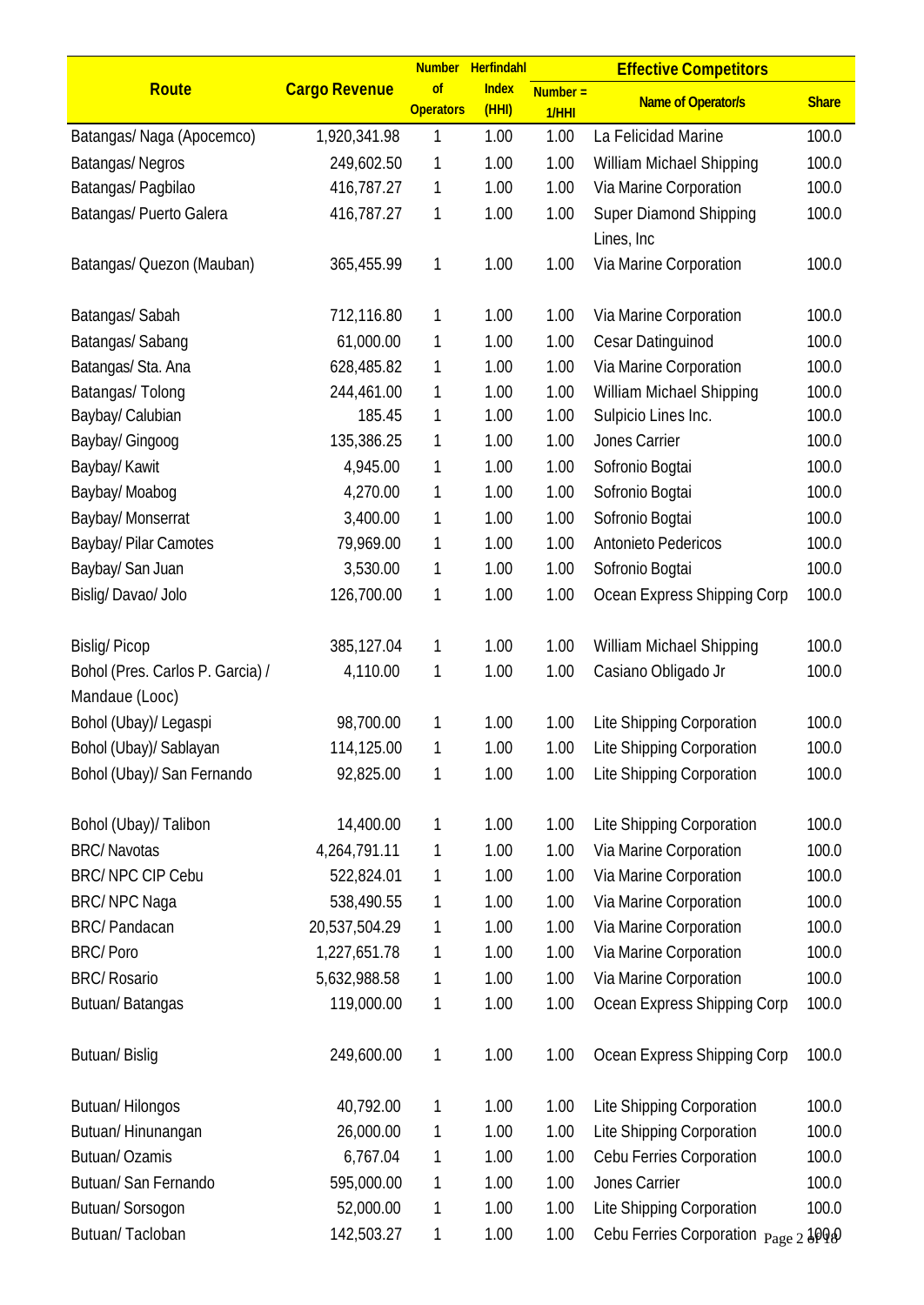|                                       |                      |                        | Number Herfindahl    |                     | <b>Effective Competitors</b>       |              |
|---------------------------------------|----------------------|------------------------|----------------------|---------------------|------------------------------------|--------------|
| Route                                 | <b>Cargo Revenue</b> | of<br><b>Operators</b> | <b>Index</b><br>(HH) | $Number =$<br>1/HHI | <b>Name of Operator/s</b>          | <b>Share</b> |
| Butuan/Zamboanga                      | 26,000.00            | 1                      | 1.00                 | 1.00                | Lite Shipping Corporation          | 100.0        |
| Cagayan de Oro/ Bantayan              | 244,581.46           | 1                      | 1.00                 | 1.00                | Jones Carrier                      | 100.0        |
| Cagayan de Oro/ Catbalogan            | 24,310.00            | 1                      | 1.00                 | 1.00                | Lite Shipping Corporation          | 100.0        |
| Cagayan de Oro/ Dadiangas             | 171,360.00           | 1                      | 1.00                 | 1.00                | Sulpicio Lines Inc.                | 100.0        |
| Cagayan de Oro/ Mindoro               | 54,000.00            | 1                      | 1.00                 | 1.00                | Ever Lines Inc.                    | 100.0        |
| Cagayan de Oro/ Mindoro (San<br>Jose) | 25,500.00            | 1                      | 1.00                 | 1.00                | V-Lines                            | 100.0        |
| Cagayan de Oro/ Ozamis                | 64,000.00            | 1                      | 1.00                 | 1.00                | <b>Rover Shipping Services</b>     | 100.0        |
| Cagayan de Oro/ Pasacao               | 128,640.00           | 1                      | 1.00                 | 1.00                | Ocean Express Shipping Corp        | 100.0        |
| Cagayan de Oro/ Polloc                | 98,640.00            | 1                      | 1.00                 | 1.00                | Sulpicio Lines Inc.                | 100.0        |
| Cagayan de Oro/ Pulupandan            | 238,800.00           | 1                      | 1.00                 | 1.00                | <b>Triton Shipping Corporation</b> | 100.0        |
|                                       |                      |                        |                      |                     |                                    |              |
| Cagayan de Oro/ San Carlos            | 56,000.00            | 1                      | 1.00                 | 1.00                | Ever Lines Inc.                    | 100.0        |
| Cagayan de Oro/ San Jose              | 52,000.00            | 1                      | 1.00                 | 1.00                | Lite Shipping Corporation          | 100.0        |
| Cagayan de Oro/ Toledo                | 154,000.00           | 1                      | 1.00                 | 1.00                | Inter-Island Maritime              | 100.0        |
|                                       |                      |                        |                      |                     | Corporation                        |              |
| Cagayan de Orocillo/ Puerto           | 57,000.00            | 1                      | 1.00                 | 1.00                | Efren & Thelma Bungalso            | 100.0        |
| Prinsesa                              |                      |                        |                      |                     |                                    |              |
| Cagbalete/ Mauban                     | 28,087.50            | 1                      | 1.00                 | 1.00                | Oscar Gerdiano                     | 100.0        |
| Calbayog/ Guinabarocan                | 760.00               | 1                      | 1.00                 | 1.00                | Arturo Olasiman                    | 100.0        |
| Calbayog/ Labangbaybay                | 37,207.00            | 1                      | 1.00                 | 1.00                | Arturo Olasiman                    | 100.0        |
| Calbayog/ Mataloto                    | 1,305.00             | 1                      | 1.00                 | 1.00                | Arturo Olasiman                    | 100.0        |
| Calbayog/ Poblacion                   | 480.00               | 1                      | 1.00                 | 1.00                | Arturo Olasiman                    | 100.0        |
| Calbayog/Tagpulaan                    | 56,472.00            | 1                      | 1.00                 | 1.00                | Teresita Koga                      | 100.0        |
| Carbon/ Inabangan                     | 91,321.00            | 1                      | 1.00                 | 1.00                | <b>Gomez Brothers Shipping</b>     | 100.0        |
| Catbalogan/Borongan                   | 123,910.00           | 1                      | 1.00                 | 1.00                | Margarito Tan                      | 100.0        |
| Catbalogan/ Buenavista                | 9,799.00             | 1                      | 1.00                 | 1.00                | Iluminado Dacullos                 | 100.0        |
| Catbalogan/ Buluan                    | 41,248.00            | 1                      | 1.00                 | 1.00                | Armando Sarayan                    | 100.0        |
| Catbalogan/ Canhawan                  | 6,721.00             | 1                      | 1.00                 | 1.00                | Agustin Romano                     | 100.0        |
| Catbalogan/ Cinco                     | 24,041.00            | 1                      | 1.00                 | 1.00                | Agustin Romano                     | 100.0        |
| Catbalogan/Daram                      | 23,040.00            | 1                      | 1.00                 | 1.00                | Manuel Estrada                     | 100.0        |
| Catbalogan/ Guintarean                | 35,750.00            | 1                      | 1.00                 | 1.00                | <b>Emilio Morate</b>               | 100.0        |
| Catbalogan/ Jocopon                   | 152,507.00           | 1                      | 1.00                 | 1.00                | Florencio Apacible                 | 100.0        |
| Catbalogan/ Leyte (Isabel)            | 42,000.00            | 1                      | 1.00                 | 1.00                | V-Lines                            | 100.0        |
| Catbalogan/Mombon                     | 33,100.00            | 1                      | 1.00                 | 1.00                | Armando Sarayan                    | 100.0        |
| Catbalogan/Rama                       | 64,200.00            | 1                      | 1.00                 | 1.00                | Armando Sarayan                    | 100.0        |
| Catbalogan/ Real/ Haplayan            | 5,405.00             | 1                      | 1.00                 | 1.00                | Florencio Apacible                 | 100.0        |
|                                       |                      |                        |                      |                     |                                    |              |
| Catbalogan/Samar                      | 4,398.00             | 1                      | 1.00                 | 1.00                | Agustin Romano                     | 100.0        |
| Catbalogan/ San Roque                 | 82,020.00            | 1                      | 1.00                 | 1.00                | Reynaldo Cajefe                    | Page 3 JPJD  |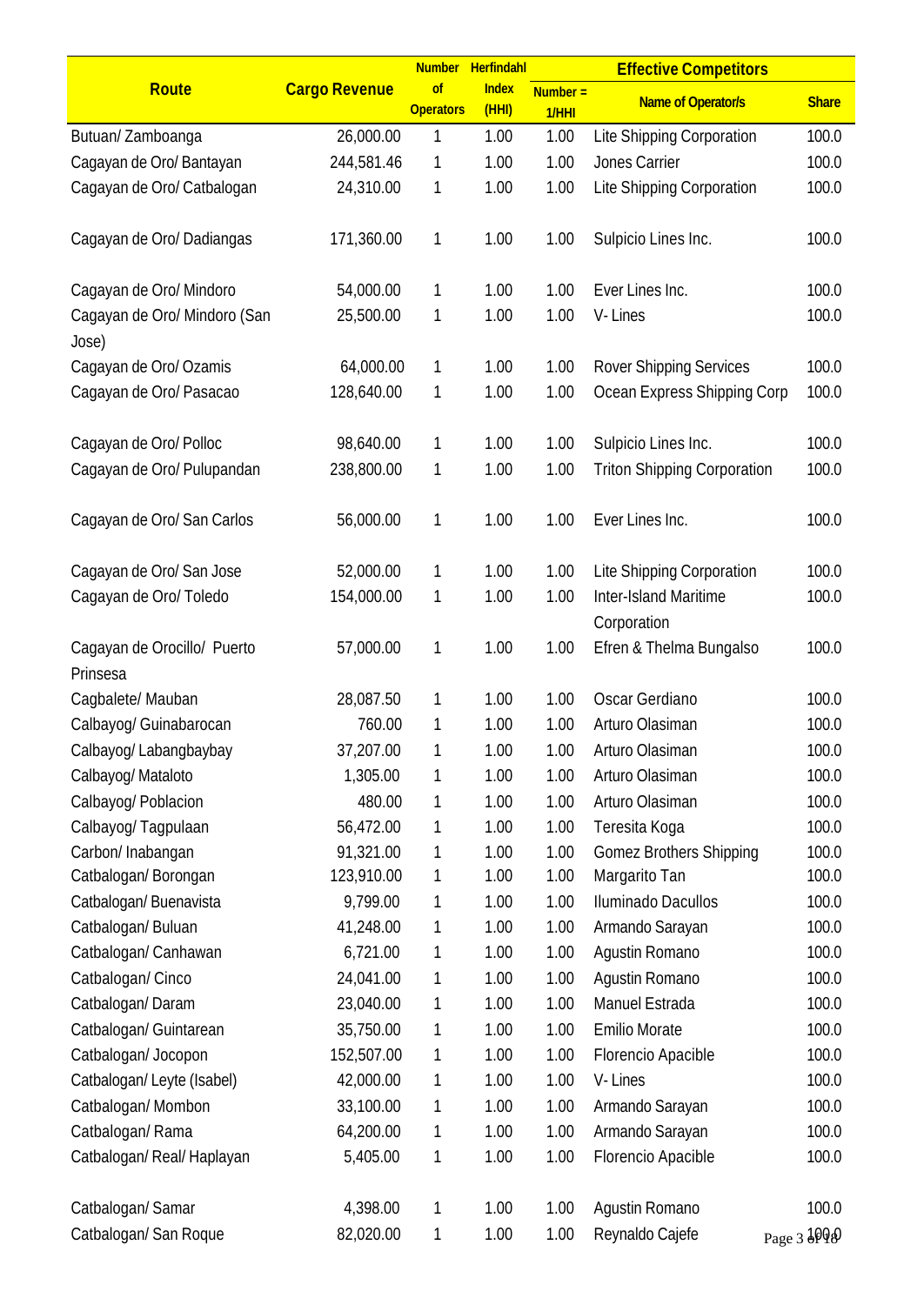|                             |                      |                        | Number Herfindahl     |                     | <b>Effective Competitors</b> |              |
|-----------------------------|----------------------|------------------------|-----------------------|---------------------|------------------------------|--------------|
| Route                       | <b>Cargo Revenue</b> | of<br><b>Operators</b> | <b>Index</b><br>(HHI) | $Number =$<br>1/HHI | <b>Name of Operator/s</b>    | <b>Share</b> |
| Catbalogan/ Saugan          | 69,616.00            | 1                      | 1.00                  | 1.00                | Dionisio Montalban           | 100.0        |
| Catbalogan/ Sitio Bitoon    | 25,584.00            | 1                      | 1.00                  | 1.00                | Agustin Romano               | 100.0        |
| Catbalogan/Sogod            | 26,000.00            | 1                      | 1.00                  | 1.00                | Lite Shipping Corporation    | 100.0        |
| Catbalogan/Tarangnan        | 3,320.00             | 1                      | 1.00                  | 1.00                | Antonio Vencio               | 100.0        |
| Cebu/Bago                   | 11,786.00            | 1                      | 1.00                  | 1.00                | William Michael Shipping     | 100.0        |
| Cebu/ Bantayan              | 50,000.00            | 1                      | 1.00                  | 1.00                | <b>Eastern Pacific Lines</b> | 100.0        |
| Cebu/ Bantilan              | 1,733,688.67         | 1                      | 1.00                  | 1.00                | Lapu-Lapu Shipping Lines     | 100.0        |
| Cebu/ Bataan                | 185,000.00           | 1                      | 1.00                  | 1.00                | Ocean Express Shipping Corp  | 100.0        |
| Cebu/ Bauan                 | 482,812.50           | 1                      | 1.00                  | 1.00                | Aquilina Guro                | 100.0        |
| Cebu/ Bilangbilangan East & | 427,018.35           | 1                      | 1.00                  | 1.00                | Wilson C. Rabanos            | 100.0        |
| West                        |                      |                        |                       |                     |                              |              |
| Cebu/ Borongan              | 95,000.00            | 1                      | 1.00                  | 1.00                | Lilygene Shipping Lines      | 100.0        |
| Cebu/ Bulan                 | 80,000.00            | 1                      | 1.00                  | 1.00                | <b>Torcuato Bahian</b>       | 100.0        |
| Cebu/ Cagayan de Orocillo   | 23,000.00            | 1                      | 1.00                  | 1.00                | Efren & Thelma Bungalso      | 100.0        |
| Cebu/ Calbayog/ Guiwan      | 350,000.00           | 1                      | 1.00                  | 1.00                | Sultan Shipping              | 100.0        |
| Cebu/ Camiguin              | 40,000.00            | 1                      | 1.00                  | 1.00                | Torcuato Bahian              | 100.0        |
| Cebu/ Cataingan             | 60,000.00            | 1                      | 1.00                  | 1.00                | <b>Torcuato Bahian</b>       | 100.0        |
| Cebu/ Cebu                  | 365,123.60           | 1                      | 1.00                  | 1.00                | Cebu Ferries Corporation     | 100.0        |
| Cebu/ Cotabato/ Zamboanga   | 55,007.90            | 1                      | 1.00                  | 1.00                | Sun Lines                    | 100.0        |
| Cebu/ Guiuan                | 60,000.00            | 1                      | 1.00                  | 1.00                | Torcuato Bahian              | 100.0        |
| Cebu/ Iloilo/ Legaspi       | 100,000.00           | 1                      | 1.00                  | 1.00                | Sultan Shipping              | 100.0        |
| Cebu/ Iloilo/ Pasacao       | 124,000.00           | 1                      | 1.00                  | 1.00                | Sultan Shipping              | 100.0        |
| Cebu/ Jetafe                | 80,129.00            | 1                      | 1.00                  | 1.00                | Carmelo T. Simolde           | 100.0        |
| Cebu/ Kiwalan               | 26,307.55            | 1                      | 1.00                  | 1.00                | George and Peter Lines       | 100.0        |
| Cebu/ Larena                | 1,536,462.12         | 1                      | 1.00                  | 1.00                | Palacio Shipping Inc.        | 100.0        |
| Cebu/ Lazi                  | 638,884.67           | 1                      | 1.00                  | 1.00                | George and Peter Lines       | 100.0        |
| Cebu/ Liloy                 | 65,000.00            | 1                      | 1.00                  | 1.00                | <b>Torcuato Bahian</b>       | 100.0        |
| Cebu/ Magallanes            | 178,960.50           | 1                      | 1.00                  | 1.00                | Eduardo Jarque               | 100.0        |
| Cebu/ Mindoro/Tagbilaran    | 80,000.00            | 1                      | 1.00                  | 1.00                | Sultan Shipping              | 100.0        |
| Cebu/ Nabilid               | 49,454.70            | 1                      | 1.00                  | 1.00                | Eduardo Jarque               | 100.0        |
| Cebu/ Oroquietta            | 258,631.10           | 1                      | 1.00                  | 1.00                | George and Peter Lines       | 100.0        |
| Cebu/ Polloc                | 425,729.40           | 1                      | 1.00                  | 1.00                | Sulpicio Lines Inc.          | 100.0        |
| Cebu/ Pulupandan/ Ozamis    | 111,142.00           | 1                      | 1.00                  | 1.00                | Teng Tick Hua                | 100.0        |
| Cebu/ San Carlos            | 48,000.00            | 1                      | 1.00                  | 1.00                | Ever Lines Inc.              | 100.0        |
| Cebu/ San Fernando          | 84,000.00            | 1                      | 1.00                  | 1.00                | Eduardo Jarque               | 100.0        |
| Cebu/ San Jose              | 227,122.00           | 1                      | 1.00                  | 1.00                | Lite Shipping Corporation    | 100.0        |
| Cebu/StaFe                  | 2,538,314.98         | 1                      | 1.00                  | 1.00                | <b>FJP Lines</b>             | 100.0        |
| Cotabato/Dadiangas          | 1,994.15             | 1                      | 1.00                  | 1.00                | Sulpicio Lines Inc.          | 100.0        |
| Cotabato/Davao              | 67,192.74            | 1                      | 1.00                  | 1.00                | Cebu Ferries Corporation     | 100.0        |
| Cotabato/ Roxas City        | 40,000.00            | 1                      | 1.00                  | 1.00                | <b>Felicito Geraldoy</b>     | 100.0        |
| Cuyo/ El Nido               | 2,249.40             | 1                      | 1.00                  | 1.00                | Virgilio Arbolado            | 100.0        |
| Cuyo/ San Vicente           | 10,150.45            | 1                      | 1.00                  | 1.00                | Virgilio Arbolado            | Page 4 1998  |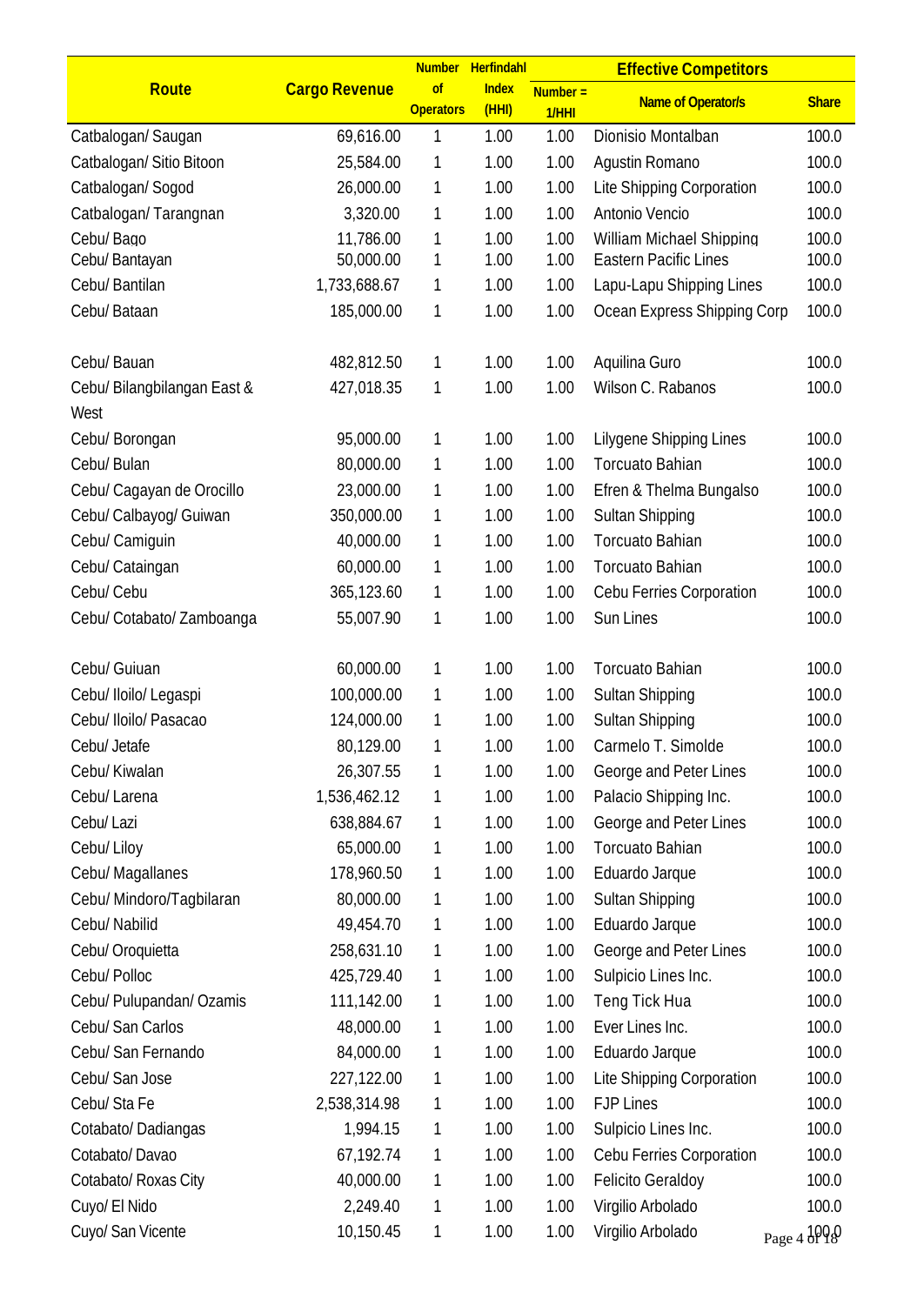|                            |                      |                        | Number Herfindahl     |                     | <b>Effective Competitors</b>       |              |
|----------------------------|----------------------|------------------------|-----------------------|---------------------|------------------------------------|--------------|
| Route                      | <b>Cargo Revenue</b> | of<br><b>Operators</b> | <b>Index</b><br>(HHI) | $Number =$<br>1/HHI | <b>Name of Operator/s</b>          | <b>Share</b> |
| Danao/ Consuelo, Camotes   | 231,340.00           | 1                      | 1.00                  | 1.00                | Carlito Latonio                    | 100.0        |
|                            |                      |                        |                       |                     |                                    |              |
| Danao/ Kawit               | 5,960.00             | 1                      | 1.00                  | 1.00                | Sofronio Bogtai                    | 100.0        |
| Danao/ Moabog              | 6,045.00             | 1                      | 1.00                  | 1.00                | Sofronio Bogtai                    | 100.0        |
| Dapitan/Lazi               | 114,977.13           | 1                      | 1.00                  | 1.00                | George and Peter Lines             | 100.0        |
| Davao/ Basilan             | 49,880.00            | 1                      | 1.00                  | 1.00                | Galactic Shipping Inc.             | 100.0        |
| Davao/ Batangas            | 4,118,617.56         | 1                      | 1.00                  | 1.00                | <b>Terban Marine Corporation</b>   | 100.0        |
| Davao/ Bislig              | 111,275.00           | 1                      | 1.00                  | 1.00                | Ocean Express Shipping Corp        | 100.0        |
|                            |                      |                        |                       |                     |                                    |              |
| Davao/ Bungao              | 186,792.33           | 1                      | 1.00                  | 1.00                | Galactic Shipping Inc.             | 100.0        |
| Davao/Dadiangas            | 54,513.67            | 1                      | 1.00                  | 1.00                | Sulpicio Lines Inc.                | 100.0        |
| Davao/Dipolog              | 22,382.12            | 1                      | 1.00                  | 1.00                | Sulpicio Lines Inc.                | 100.0        |
| Davao/ Escalante           | 92,334.83            | 1                      | 1.00                  | 1.00                | Galactic Shipping Inc.             | 100.0        |
| Davao/ Guimaras            | 3,000.00             | 1                      | 1.00                  | 1.00                | Conrado Geraldoy                   | 100.0        |
| Davao/ Jolo                | 151,492.92           | 1                      | 1.00                  | 1.00                | Galactic Shipping Inc.             | 100.0        |
| Davao/ Legaspi             | 586,720.00           | 1                      | 1.00                  | 1.00                | Hosanna Shipping                   | 100.0        |
| Davao/ Masbate             | 99,037.92            | 1                      | 1.00                  | 1.00                | Sulpicio Lines Inc.                | 100.0        |
| Davao/ Nonoc               | 2,001,815.45         | 1                      | 1.00                  | 1.00                | <b>Terban Marine Corporation</b>   | 100.0        |
| Davao/ Ormoc               | 98,672.39            | 1                      | 1.00                  | 1.00                | Cebu Ferries Corporation           | 100.0        |
| Davao/ Ozamis              | 42,045.16            | 1                      | 1.00                  | 1.00                | Cebu Ferries Corporation           | 100.0        |
| Davao/ Pulupandan          | 90,000.00            | 1                      | 1.00                  | 1.00                | <b>Triton Shipping Corporation</b> | 100.0        |
| Davao/Tacloban             | 399,429.64           | 1                      | 1.00                  | 1.00                | Cebu Ferries Corporation           | 100.0        |
| Davao/Tagbilaran           | 10,057.93            | 1                      | 1.00                  | 1.00                | Sulpicio Lines Inc.                | 100.0        |
| Dipolog/Dumaguete/Cebu     | 393,766.24           | 1                      | 1.00                  | 1.00                | William Michael Shipping           | 100.0        |
| Dipolog/ Gingoog           | 234,651.00           | 1                      | 1.00                  | 1.00                | Jones Carrier                      | 100.0        |
| Dipolog/Liloan             | 24,310.00            | 1                      | 1.00                  | 1.00                | Lite Shipping Corporation          | 100.0        |
| Dipolog/ Ozamis            | 26,000.00            | 1                      | 1.00                  | 1.00                | Lite Shipping Corporation          | 100.0        |
| Dipolog/ San Jose          | 26,000.00            | 1                      | 1.00                  | 1.00                | Lite Shipping Corporation          | 100.0        |
| Dipolog/Davao/Tacloban     | 61,492.10            | 1                      | 1.00                  | 1.00                | Magnolia Shipping                  | 100.0        |
|                            |                      |                        |                       |                     | Corporation                        |              |
| Dipolog/Zamboanga/Pagadian | 31,042.80            | 1                      | 1.00                  | 1.00                | Magnolia Shipping                  | 100.0        |
|                            |                      |                        |                       |                     | Corporation                        |              |
| Doong/ Hagnaya             | 6,440.00             | 1                      | 1.00                  | 1.00                | Gaudencio Baruc                    | 100.0        |
| Doong/Vito                 | 2,850.00             | 1                      | 1.00                  | 1.00                | Gaudencio Baruc                    | 100.0        |
| Dumaguete/Bataan           | 284,173.68           | 1                      | 1.00                  | 1.00                | <b>Triton Shipping Corporation</b> | 100.0        |
| Dumaguete/ Gingoog         | 50,331.90            | 1                      | 1.00                  | 1.00                | Jones Carrier                      | 100.0        |
| Dumaguete/ Kiwalan         | 57,821.00            | 1                      | 1.00                  | 1.00                | George and Peter Lines             | 100.0        |
| Dumaguete/Lapu-Lapu        | 92,523.55            | 1                      | 1.00                  | 1.00                | George and Peter Lines             | 100.0        |
| Dumaguete/ Larena          | 1,425,616.52         | 1                      | 1.00                  | 1.00                | Palacio Shipping Inc.              | 100.0        |
| Dumaguete/Lazi             | 1,696.75             | 1                      | 1.00                  | 1.00                | George and Peter Lines             | 100.0        |
| Dumaguete/Ormoc            | 48,922.36            | 1                      | 1.00                  | 1.00                | Cebu Ferries Corporation           | 100.0        |
| Dumaguete/ Polloc          | 4,941.06             | 1                      | 1.00                  | 1.00                | Sulpicio Lines Inc.                | 100.0        |
| Dumaguete/Siom             | 228,355.45           | 1                      | 1.00                  | 1.00                | George and Peter Lines             | 100.0        |
| Dumaguete/Tandag           | 45,000.00            | 1                      | 1.00                  | 1.00                | <b>Felicito Geraldoy</b>           | Page 5 JPID  |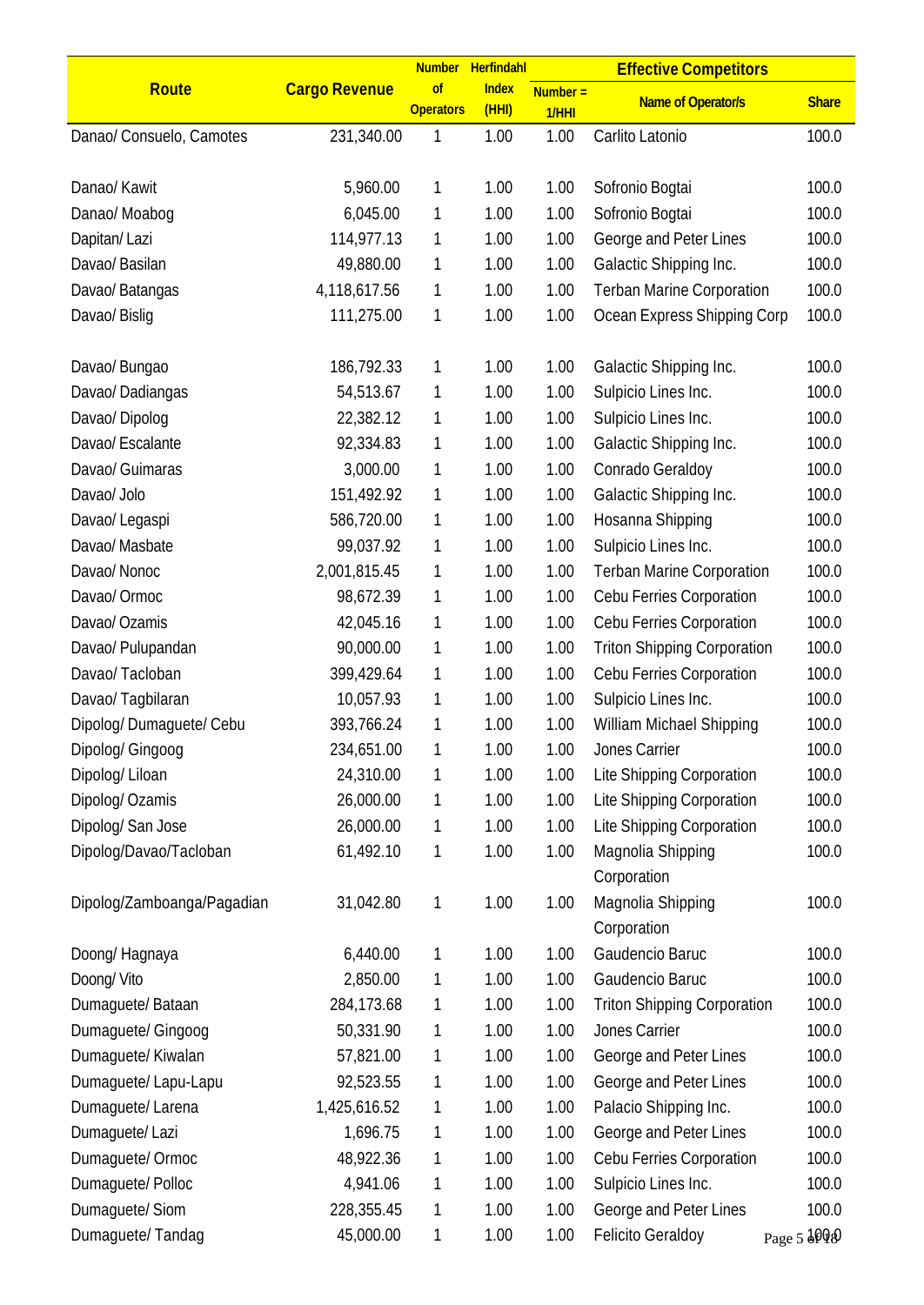|                                             |                          |                        | Number Herfindahl     |                     | <b>Effective Competitors</b>                         |                |
|---------------------------------------------|--------------------------|------------------------|-----------------------|---------------------|------------------------------------------------------|----------------|
| Route                                       | <b>Cargo Revenue</b>     | of<br><b>Operators</b> | <b>Index</b><br>(HHI) | $Number =$<br>1/HHI | <b>Name of Operator/s</b>                            | <b>Share</b>   |
| Dumaguete/Toledo                            | 70,000.00                | 1                      | 1.00                  | 1.00                | Inter-Island Maritime<br>Corporation                 | 100.0          |
| Escalante/ Pulupandan                       | 42,000.00                | 1                      | 1.00                  | 1.00                | V-Lines                                              | 100.0          |
| Ferna/Oroq                                  | 204,416.10               | 1                      | 1.00                  | 1.00                | George and Peter Lines                               | 100.0          |
| Gasan, Marinduque/                          | 7,085.06                 | 1                      | 1.00                  | 1.00                | Milton Ian                                           | 100.0          |
| Pinamalayan, Or Mindoro                     |                          |                        |                       |                     |                                                      |                |
| General Santos/ Leyte (Isabel)              | 172,000.00               | 1                      | 1.00                  | 1.00                | Uni-Orient Pearl Ventures Inc.                       | 100.0          |
| <b>General Santos/ Masbate</b>              | 32,748.96                | 1                      | 1.00                  | 1.00                | William, Gothong & Aboitiz,<br>Inc.                  | 100.0          |
| <b>General Santos/ Mavias</b>               | 466,059.87               | 1                      | 1.00                  | 1.00                | Eugenio Chan                                         | 100.0          |
| General Santos/ Pagadian                    | 38,531.50                | 1                      | 1.00                  | 1.00                | Galactic Shipping Inc.                               | 100.0          |
| <b>General Santos/ Puerto</b>               | 41,885.45                | 1                      | 1.00                  | 1.00                | William, Gothong & Aboitiz,                          | 100.0          |
| Princesa                                    |                          |                        |                       |                     | Inc.                                                 |                |
| Guimaras/ Kalibo                            | 12,000.00                | 1                      | 1.00                  | 1.00                | Gerardo Gubo                                         | 100.0          |
| Guimaras/Masbate                            | 28,750.00                | 1                      | 1.00                  | 1.00                | Gerardo Gubo                                         | 100.0          |
| Guimaras/ Roxas City                        | 10,200.00                | 1                      | 1.00                  | 1.00                | Nomn Novyar                                          | 100.0          |
| Guimaras/Victorias                          | 269,600.00               | 1                      | 1.00                  | 1.00                | Gerardo Gubo                                         | 100.0          |
| Hingatungan/Bacagay                         | 1,600.00                 | 1                      | 1.00                  | 1.00                | Leonardo Dauhog                                      | 100.0          |
| Hingatungan/ Kikilo                         | 2,500.00                 | 1                      | 1.00                  | 1.00                | Leonardo Dauhog                                      | 100.0          |
| Hingatungan/ San Francisco                  | 900.00                   | 1                      | 1.00                  | 1.00                | Leonardo Dauhog                                      | 100.0          |
| Hingatungan/Tib-o                           | 8,000.00                 | 1                      | 1.00                  | 1.00                | Leonardo Dauhog                                      | 100.0          |
| Iligan/Basilan                              | 35,566.50                | 1                      | 1.00                  | 1.00                | Galactic Shipping Inc.                               | 100.0          |
| Iligan/Batangas                             | 319,500.00               | 1                      | 1.00                  | 1.00                | William Michael Shipping                             | 100.0          |
| Iligan/ Cebu/ Amlan                         | 109,480.21               | 1                      | 1.00                  | 1.00                | William Michael Shipping                             | 100.0          |
| Iligan/ Cebu/ Pasar                         | 25,844.00                | 1                      | 1.00                  | 1.00                | William Michael Shipping                             | 100.0          |
| Iligan/ Davao/ Malalag                      | 78,810.00                | 1                      | 1.00                  | 1.00                | William Michael Shipping                             | 100.0          |
| Iligan/Dipolog                              | 258,190.63               | 1                      | 1.00                  | 1.00                | Sulpicio Lines Inc.                                  | 100.0          |
| Iligan/Dipolog                              | 14,052.67                | 1                      | 1.00                  | 1.00                | Sulpicio Lines Inc.                                  | 100.0          |
| Iligan/Dipolog/Davao                        | 210,071.20               | 1                      | 1.00                  | 1.00                | William Michael Shipping                             | 100.0          |
| Iligan/ Iloilo/ Amlan/ Picop<br>Iligan/Lazi | 109,580.62<br>118,225.33 | 1<br>1                 | 1.00<br>1.00          | 1.00<br>1.00        | William Michael Shipping<br>George and Peter Lines   | 100.0<br>100.0 |
|                                             | 770,550.00               | 1                      | 1.00                  | 1.00                | Hosanna Shipping                                     | 100.0          |
| Iligan/Legaspi                              |                          |                        |                       |                     |                                                      |                |
| Iligan/ Ormoc/ Cebu<br>Iligan/ Ormoc/ Leyte | 28,968.00<br>246,642.78  | 1<br>1                 | 1.00<br>1.00          | 1.00<br>1.00        | William Michael Shipping<br>William Michael Shipping | 100.0<br>100.0 |
| Iligan/ Pasacao/ Cebu                       | 58,575.00                | 1                      | 1.00                  | 1.00                | William Michael Shipping                             | 100.0          |
| Iligan/ Pasar/ Cebu                         | 51,688.00                | 1                      | 1.00                  | 1.00                | William Michael Shipping                             | 100.0          |
| Iligan/ Picop/ Cebu                         | 110,180.95               | 1                      | 1.00                  | 1.00                | William Michael Shipping                             | 100.0          |
| Iligan/ Picop/ Davao                        | 183,787.16               | 1                      | 1.00                  | 1.00                | William Michael Shipping                             | 100.0          |
| Iligan/San Jose                             | 297,879.87               | 1                      | 1.00                  | 1.00                | Hosanna Shipping                                     | 100.0          |
| Iligan/ Sulu                                | 7,356,551.92             | 1                      | 1.00                  | 1.00                | William Michael Shipping                             | 100.0          |
| Iligan/ Zamboanga/ Davao                    | 108,657.18               | 1                      | 1.00                  | 1.00                | William Michael Shipping                             | 100.0          |
| lligan/Zamboanga/Dipolog                    | 26,431.50                | 1                      | 1.00                  | 1.00                | Magnolia Shipping<br>Corporation                     | 100.0          |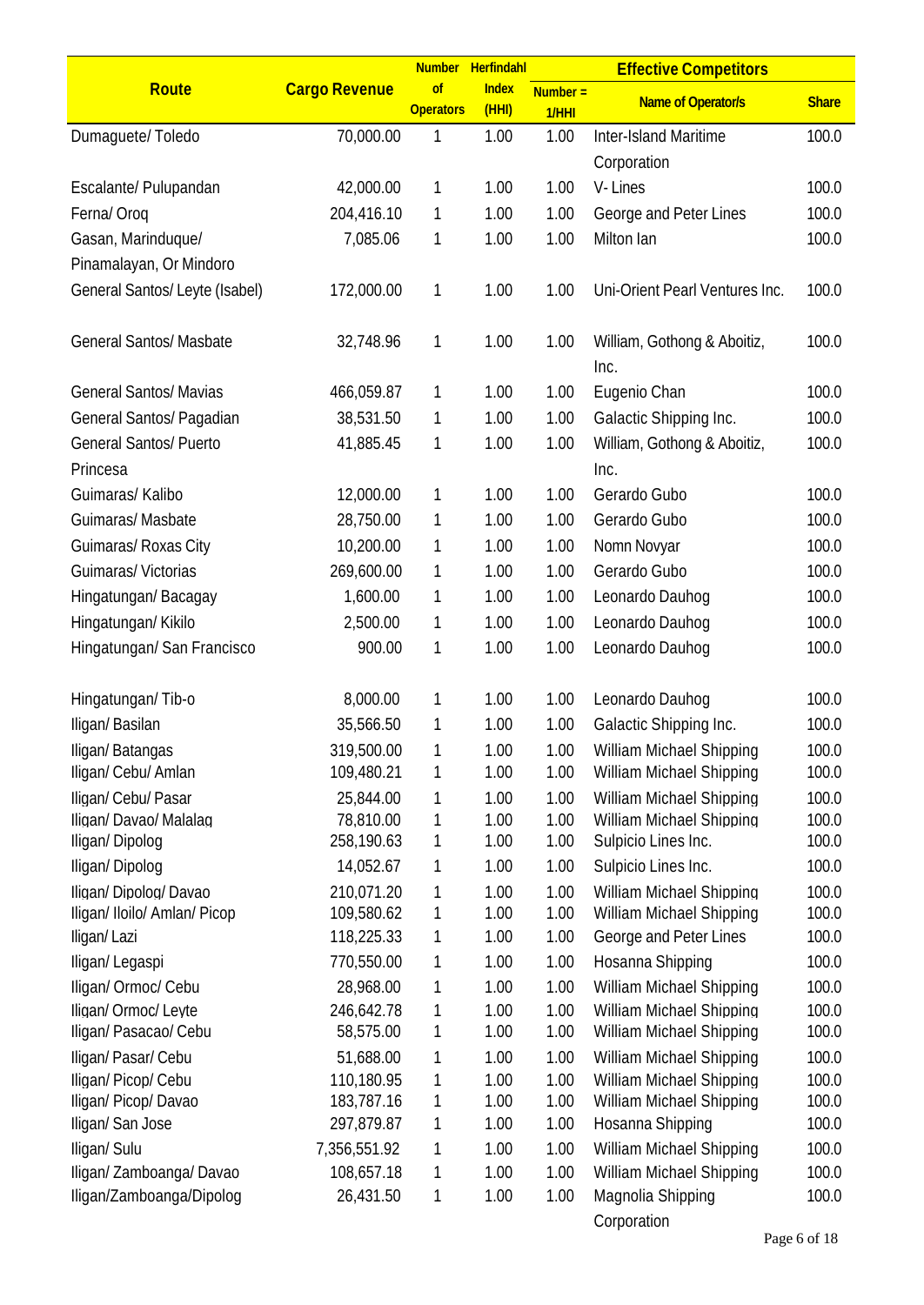|                             |                      |                        | Number Herfindahl     |                     | <b>Effective Competitors</b>          |              |
|-----------------------------|----------------------|------------------------|-----------------------|---------------------|---------------------------------------|--------------|
| Route                       | <b>Cargo Revenue</b> | of<br><b>Operators</b> | <b>Index</b><br>(HHI) | $Number =$<br>1/HHI | <b>Name of Operator/s</b>             | <b>Share</b> |
| Iloilo (Estancia)/ Cotabato | 901,101.23           | 1                      | 1.00                  | 1.00                | Sulpicio Lines Inc.                   | 100.0        |
| Iloilo/ Aklan               | 15,945.23            | 1                      | 1.00                  | 1.00                | Cebu Ferries Corporation              | 100.0        |
| Iloilo/ Catarman            | 140,000.00           | 1                      | 1.00                  | 1.00                | Ever Lines Inc.                       | 100.0        |
| Iloilo/ Contillon           | 35,000.00            | 1                      | 1.00                  | 1.00                | <b>Felicito Geraldoy</b>              | 100.0        |
| Iloilo/Dadiangas            | 4,949,209.88         | 1                      | 1.00                  | 1.00                | Sulpicio Lines Inc.                   | 100.0        |
| Iloilo/ Danao Escalante     | 88,470.91            | 1                      | 1.00                  | 1.00                | Jones Carrier                         | 100.0        |
| Iloilo/ Escalante           | 77,695.45            | 1                      | 1.00                  | 1.00                | HBT Shipping Corp.                    | 100.0        |
| Iloilo/ Galo                | 10,000.00            | 1                      | 1.00                  | 1.00                | <b>Felicito Geraldoy</b>              | 100.0        |
| Iloilo/ Jetafi              | 24,500.00            | 1                      | 1.00                  | 1.00                | Lite Shipping Corporation             | 100.0        |
| Iloilo/ Lamitan             | 217,068.00           | 1                      | 1.00                  | 1.00                | Hadji Sab Tiri Jalali                 | 100.0        |
| Iloilo/ Magalona            | 19,900.00            | 1                      | 1.00                  | 1.00                | Antonio Mogasa                        | 100.0        |
| Iloilo/ Mariveles           | 269,306.61           | 1                      | 1.00                  | 1.00                | Jones Carrier                         | 100.0        |
| Iloilo/ Ormoc               | 35,750.00            | 1                      | 1.00                  | 1.00                | V-Lines                               | 100.0        |
| Iloilo/ Pulupandan          | 123,354.55           | 1                      | 1.00                  | 1.00                | HBT Shipping Corp.                    | 100.0        |
| Iloilo/ Subic               | 333,563.64           | 1                      | 1.00                  | 1.00                | Jones Carrier                         | 100.0        |
| Iloilo/ Tagbilaran          | 119,393.00           | 1                      | 1.00                  | 1.00                | Lite Shipping Corporation             | 100.0        |
| Iloilo/ Victorias City      | 298,851.00           | 1                      | 1.00                  | 1.00                | Danilo Lampadero                      | 100.0        |
| Ipil/ Ormoc/ Iligan         | 196,068.33           | 1                      | 1.00                  | 1.00                | William Michael Shipping              | 100.0        |
| Jagna/ Bohol (Ubay)         | 88,125.00            | 1                      | 1.00                  | 1.00                | Lite Shipping Corporation             | 100.0        |
| Jagna/ Gingoog              | 81,094.30            | 1                      | 1.00                  | 1.00                | Jones Carrier                         | 100.0        |
| Jagna/ Nasipit              | 5,630.17             | 1                      | 1.00                  | 1.00                | Sulpicio Lines Inc.                   | 100.0        |
| Jagna/PKS                   | 88,125.00            | 1                      | 1.00                  | 1.00                | Lite Shipping Corporation             | 100.0        |
| Jagna/ Sablayan             | 176,250.00           | 1                      | 1.00                  | 1.00                | Lite Shipping Corporation             | 100.0        |
| Jetafi/ Bais                | 30,018.00            | 1                      | 1.00                  | 1.00                | Lite Shipping Corporation             | 100.0        |
| Jetafi/ Bohol (Ubay)        | 88,125.00            | $\mathbf{1}$           | 1.00                  | 1.00                | Lite Shipping Corporation             | 100.0        |
| Jetafi/ Legaspi             | 85,125.00            | 1                      | 1.00                  | 1.00                | Lite Shipping Corporation             | 100.0        |
| Jolo/ Basilan               | 25,322.00            | 1                      | 1.00                  | 1.00                | Den Tadus                             | 100.0        |
| Kaputian/ Sta Ana           | 1,069.00             | 1                      | 1.00                  | 1.00                | Celeste Temperatura                   | 100.0        |
| Kawit/ Legros               | 70,000.00            | 1                      | 1.00                  | 1.00                | <b>Inter-Island Maritime</b>          | 100.0        |
|                             |                      |                        |                       |                     | Corporation                           |              |
| Kawit/ Madredejos           | 167,740.00           | 1                      | 1.00                  | 1.00                | Saturnino Atienza                     | 100.0        |
| Leyte (Isabel)/ Batangas    | 180,000.00           | 1                      | 1.00                  | 1.00                | Inter-Island Maritime<br>Corporation  | 100.0        |
| Leyte (Isabel)/ Dapitan     | 90,400.00            | 1                      | 1.00                  | 1.00                | <b>Triton Shipping Corporation</b>    | 100.0        |
| Leyte (Isabel)/ Pasacao     | 1,096,128.57         | 1                      | 1.00                  | 1.00                | Palacio Shipping Inc.                 | 100.0        |
| Leyte (Isabel)/ Pulupandan  | 145,267.00           | 1                      | 1.00                  | 1.00                | <b>Triton Shipping Corporation</b>    | 100.0        |
| Leyte (Isabel)/ Roxas       | 30,575.00            | 1                      | 1.00                  | 1.00                | V-Lines                               | 100.0        |
| Leyte/ Ozamis               | 40,950.00            | 1                      | 1.00                  | 1.00                | Galactic Shipping Inc.                | 100.0        |
| Leyte/ Pagadian             | 140,585.20           | 1                      | 1.00                  | 1.00                | Galactic Shipping Inc.                | 100.0        |
| Leyte/Toledo                | 90,000.00            | 1                      | 1.00                  | 1.00                | <b>Inter-Island Maritime</b>          | 100.0        |
|                             |                      |                        |                       |                     | Corporation                           |              |
| Leyte/ Zamboanga            | 56,000.00            | 1                      | 1.00                  | 1.00                | Ever Lines Inc.                       | 100.0        |
| Limasawa/ Burgos            | 50,700.00            | 1                      | 1.00                  | 1.00                | Zenaida Petracorta                    | 100.0        |
| Loon/Talibon                | 27,000.00            | 1                      | 1.00                  | 1.00                | Lite Shipping Corporation Page 7 3000 |              |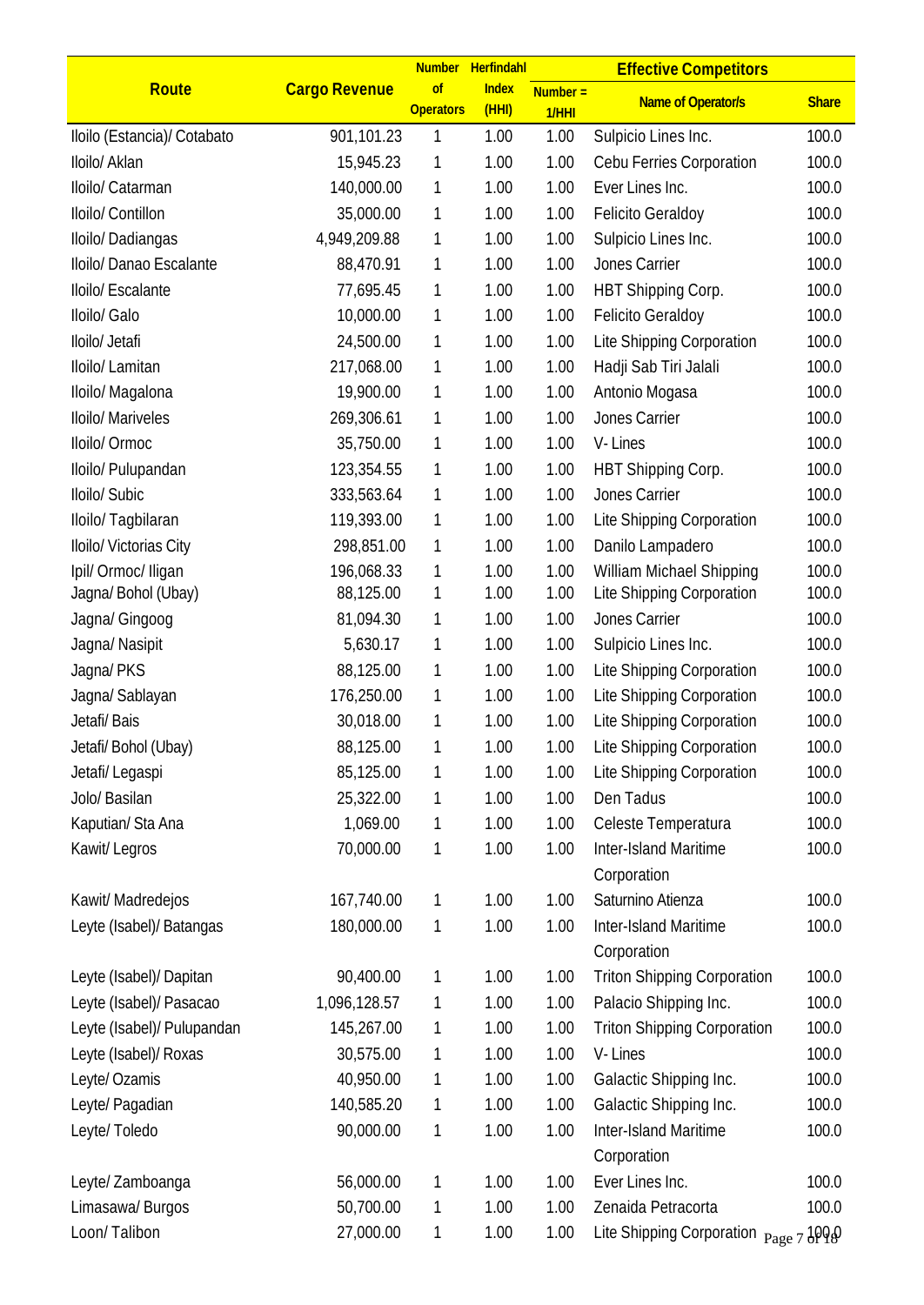|                              |                      | <b>Number</b>          | Herfindahl            |                     | <b>Effective Competitors</b> |              |
|------------------------------|----------------------|------------------------|-----------------------|---------------------|------------------------------|--------------|
| Route                        | <b>Cargo Revenue</b> | of<br><b>Operators</b> | <b>Index</b><br>(HHI) | $Number =$<br>1/HHI | <b>Name of Operator/s</b>    | <b>Share</b> |
| Malangas/Margos              | 30,991.21            | 1                      | 1.00                  | 1.00                | Ever Lines Inc.              | 100.0        |
| Malangas/ Subanipa           | 1,900.80             | 1                      | 1.00                  | 1.00                | Magnolia Shipping            | 100.0        |
|                              |                      |                        |                       |                     | Corporation                  |              |
| Mandaue/Basilan              | 1,453,146.41         | 1                      | 1.00                  | 1.00                | Jones Carrier                | 100.0        |
| Mandaue/ Calbayog            | 86,053.51            | 1                      | 1.00                  | 1.00                | Jones Carrier                | 100.0        |
| Mandaue/ Catanduanes         | 116,869.29           | 1                      | 1.00                  | 1.00                | Jones Carrier                | 100.0        |
| Mandaue/ Masbate             | 346,750.00           | 1                      | 1.00                  | 1.00                | Lina C. Echin                | 100.0        |
| Mandaue/ Masbate             | 618,593.85           | 1                      | 1.00                  | 1.00                | Jones Carrier                | 100.0        |
| Mandaue/ Samar               | 4,168.00             | 1                      | 1.00                  | 1.00                | Juana Lopez                  | 100.0        |
| Mandaue/Zamboanga            | 70,000.00            | 1                      | 1.00                  | 1.00                | Philip Go                    | 100.0        |
| Manila/ Aklan                | 4,186,374.02         | 1                      | 1.00                  | 1.00                | William, Gothong & Aboitiz,  | 100.0        |
|                              |                      |                        |                       |                     | Inc.                         |              |
| Manila/Bais                  | 4,186,374.02         | 1                      | 1.00                  | 1.00                | Hosanna Shipping             | 100.0        |
| Manila/ Calubian             | 71,424.14            | 1                      | 1.00                  | 1.00                | Sulpicio Lines Inc.          | 100.0        |
| Manila/Danao Escalante       | 1,311,000.00         | 1                      | 1.00                  | 1.00                | Seaford Shipping Lines       | 100.0        |
| Manila/ Iligan/ Margosatubig | 86,073.20            | 1                      | 1.00                  | 1.00                | Magnolia Shipping            | 100.0        |
|                              |                      |                        |                       |                     | Corporation                  |              |
| Manila/ Iligan/ Siom         | 238,497.83           | 1                      | 1.00                  | 1.00                | William Michael Shipping     | 100.0        |
| Manila/Liminancong           | 5,905,085.78         | 1                      | 1.00                  | 1.00                | San Nicolas Lines Inc.       | 100.0        |
| Manila/ Palawan/ Lucena/     | 199,663.65           | 1                      | 1.00                  | 1.00                | Amparo Shipping Corp.        | 100.0        |
| Manila/ Polloc               | 19,590.50            | 1                      | 1.00                  | 1.00                | Sulpicio Lines Inc.          | 100.0        |
| Manila/ Pulupandan           | 8,581,533.99         | 1                      | 1.00                  | 1.00                | Sulpicio Lines Inc.          | 100.0        |
| Manila/Toledo                | 81,426.90            | 1                      | 1.00                  | 1.00                | Magnolia Shipping            | 100.0        |
|                              |                      |                        |                       |                     | Corporation                  |              |
| Margos/ Subanipa             | 102,671.15           | 1                      | 1.00                  | 1.00                | Ever Lines Inc.              | 100.0        |
| Margos/Talusan               | 35,592.00            | 1                      | 1.00                  | 1.00                | Ever Lines Inc.              | 100.0        |
| Marinduque/ Quezon           | 28,087.50            | 1                      | 1.00                  | 1.00                | Julian Grimaldo              | 100.0        |
| Masbate/Maya                 | 8,785.00             | 1                      | 1.00                  | 1.00                | <b>Arturo Susas</b>          | 100.0        |
| Masbate/ Zamboanga           | 64,650.32            | 1                      | 1.00                  | 1.00                | Sulpicio Lines Inc.          | 100.0        |
| Mindoro/ Burunga             | 547,108.00           | 1                      | 1.00                  | 1.00                | San Nicolas Lines Inc.       | 100.0        |
| Mindoro/ Leyte (Isabel)      | 613,536.15           | 1                      | 1.00                  | 1.00                | Palacio Shipping Inc.        | 100.0        |
| Mindoro/ Libertad            | 1,786,875.00         | 1                      | 1.00                  | 1.00                | San Nicolas Lines Inc.       | 100.0        |
| Mindoro/ Semerara            | 1,138,966.00         | 1                      | 1.00                  | 1.00                | San Nicolas Lines Inc.       | 100.0        |
| Naga/ Maasin                 | 47,727.21            | 1                      | 1.00                  | 1.00                | Jones Carrier                | 100.0        |
| Naval/Bato                   | 14,700.00            | 1                      | 1.00                  | 1.00                | Cesar Sitjar                 | 100.0        |
| Naval/ Binamalayan           | 1,123.00             | 1                      | 1.00                  | 1.00                | Teodolo Lapure               | 100.0        |
| Naval/ Burabod               | 1,562.00             | 1                      | 1.00                  | 1.00                | Teodolo Lapure               | 100.0        |
| Naval/ Calvani               | 2,040.00             | 1                      | 1.00                  | 1.00                | Teodolo Lapure               | 100.0        |
| Naval/ Canduhao              | 257,000.00           | 1                      | 1.00                  | 1.00                | Cesar Sitjar                 | 100.0        |
| Naval/ Casibang              | 2,029.00             | 1                      | 1.00                  | 1.00                | Teodolo Lapure               | 100.0        |
| Naval/Hagonoy                | 4,440.00             | 1                      | 1.00                  | 1.00                | Teodolo Lapure               | 100.0        |
| Naval/ Maripiri              | 4,393.00             | 1                      | 1.00                  | 1.00                | Teodolo Lapure               | 100.0        |
| Naval/ Palompon              | 1,642.85             | 1                      | 1.00                  | 1.00                | MY Lines, Inc.               | 100.0        |
| Naval/Trabugan               | 1,415.00             | 1                      | 1.00                  | 1.00                | Teodolo Lapure               | Page 8 dpq Q |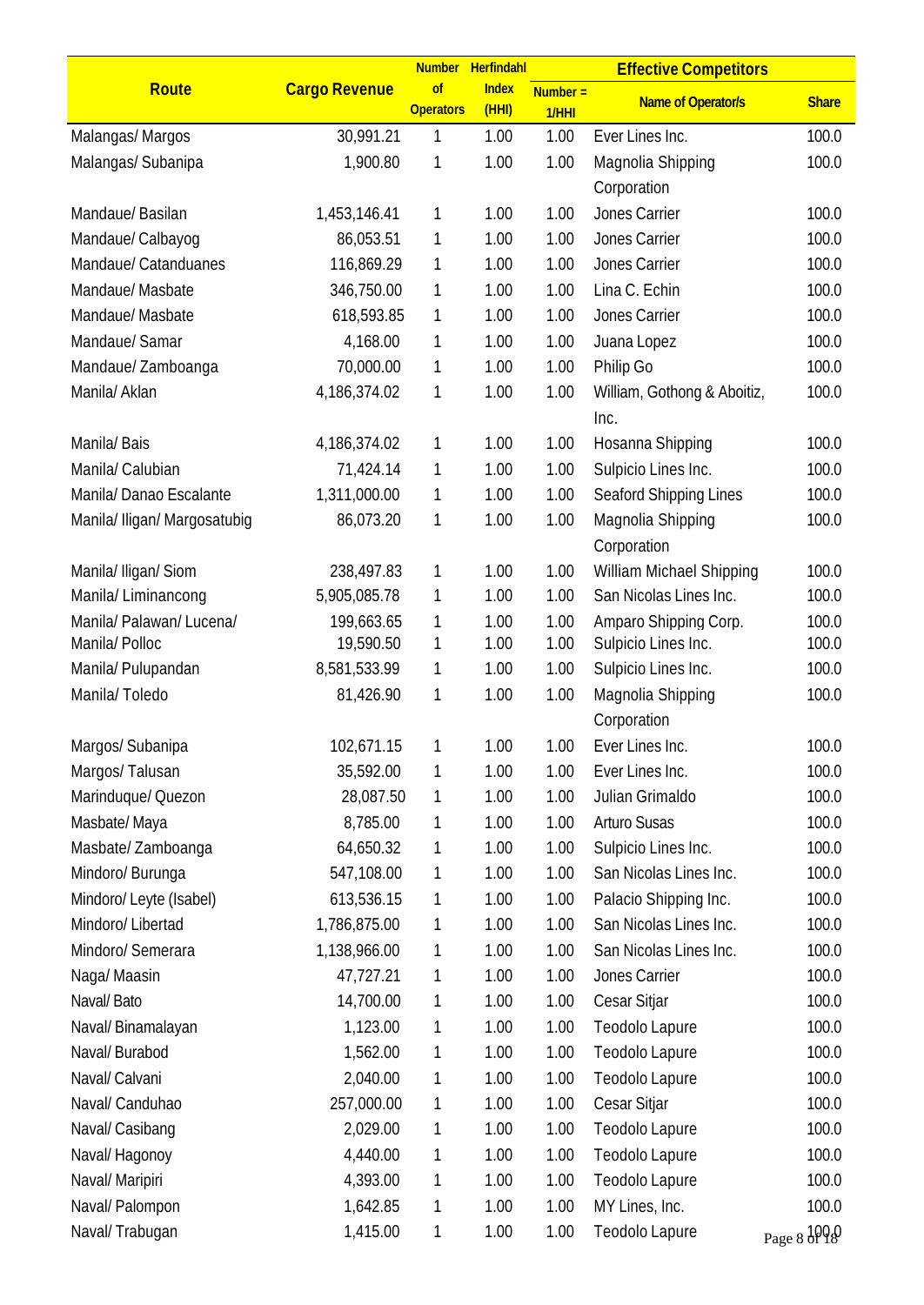|                              |                      | <b>Number</b>          | Herfindahl            |                     | <b>Effective Competitors</b>         |                      |
|------------------------------|----------------------|------------------------|-----------------------|---------------------|--------------------------------------|----------------------|
| Route                        | <b>Cargo Revenue</b> | of<br><b>Operators</b> | <b>Index</b><br>(HHI) | $Number =$<br>1/HHI | <b>Name of Operator/s</b>            | <b>Share</b>         |
| Naval/ Ulog                  | 2,270.00             | 1                      | 1.00                  | 1.00                | Teodolo Lapure                       | 100.0                |
| Naval/Viga                   | 2,025.00             | 1                      | 1.00                  | 1.00                | Teodolo Lapure                       | 100.0                |
| Negros/Pasig                 | 243,105.00           | 1                      | 1.00                  | 1.00                | William Michael Shipping             | 100.0                |
| Nonoc/ Lapu-lapu             | 5,094,650.56         | 1                      | 1.00                  | 1.00                | <b>Terban Marine Corporation</b>     | 100.0                |
| Odiongan/ Oangay             | 30,100.00            | 1                      | 1.00                  | 1.00                | <b>Manuel Perez</b>                  | 100.0                |
| Ormoc/ Camotes               | 329,740.00           | 1                      | 1.00                  | 1.00                | Philippine Fast Ferry<br>Corporation | 100.0                |
| Ormoc/Dapdap                 | 14,830.00            | 1                      | 1.00                  | 1.00                | Sofronio Bogtai                      | 100.0                |
| Ormoc/Dapitan                | 156,286.58           | 1                      | 1.00                  | 1.00                | <b>Triton Shipping Corporation</b>   | 100.0                |
| <b>Ormoc/ General Santos</b> | 7,003.76             | 1                      | 1.00                  | 1.00                | Cebu Ferries Corporation             | 100.0                |
| Ormoc/ Kawit                 | 5,320.00             | 1                      | 1.00                  | 1.00                | Sofronio Bogtai                      | 100.0                |
| Ormoc/ Lanao                 | 15,705.00            | 1                      | 1.00                  | 1.00                | Sofronio Bogtai                      | 100.0                |
| Ormoc/ Leyte (Isabel)        | 110,000.00           | 1                      | 1.00                  | 1.00                | Inter-Island Maritime                | 100.0                |
|                              |                      |                        |                       |                     | Corporation                          |                      |
| Ormoc/ Mandaue               | 201,200.00           | 1                      | 1.00                  | 1.00                | Lina C. Echin                        | 100.0                |
| Ormoc/Moabog                 | 17,400.00            | 1                      | 1.00                  | 1.00                | Sofronio Bogtai                      | 100.0                |
| Ormoc/ Monserrat             | 6,190.00             | 1                      | 1.00                  | 1.00                | Sofronio Bogtai                      | 100.0                |
| <b>Ormoc/ Pilar Camotes</b>  | 291,090.50           | 1                      | 1.00                  | 1.00                | Antonieto Pedericos                  | 100.0                |
| Ozamis/ Kolambugan           | 2,916.28             | 1                      | 1.00                  | 1.00                | RP Tamula and Sons                   | 100.0                |
| Ozamis/Tubod                 | 4,361.78             | 1                      | 1.00                  | 1.00                | RP Tamula and Sons                   | 100.0                |
| Ozamis/Zamboanga/Dipolog     | 24,968.10            | 1                      | 1.00                  | 1.00                | Magnolia Shipping<br>Corporation     | 100.0                |
| Pagadian/Toledo/Zamboanga    | 44,427.20            | 1                      | 1.00                  | 1.00                | Magnolia Shipping<br>Corporation     | 100.0                |
| Palawan/Basilan              | 343,300.00           | 1                      | 1.00                  | 1.00                | Ocean Express Shipping Corp          | 100.0                |
| Palawan/Dipolog              | 24,487.10            | 1                      | 1.00                  | 1.00                | Sulpicio Lines Inc.                  | 100.0                |
| Palawan/Masbate              | 77,863.50            | 1                      | 1.00                  | 1.00                | William, Gothong & Aboitiz,<br>Inc.  | 100.0                |
| Palawan/Mindoro              | 9,200.00             | 1                      | 1.00                  | 1.00                | Emma Maglente                        | 100.0                |
| Palawan/ Occi Mindoro        | 111,218.00           | 1                      | 1.00                  | 1.00                | Vito Coronacion                      | 100.0                |
| Palawan/ Puerto Princesa     | 33,600.01            | 1                      | 1.00                  | 1.00                | William, Gothong & Aboitiz,<br>Inc.  | 100.0                |
| Palawan/ Quezon              | 150,000.00           | 1                      | 1.00                  | 1.00                | Marlo Calumbayan                     | 100.0                |
| Palawan/San Jose             | 164,480.00           | 1                      | 1.00                  | 1.00                | Franco Mabigat                       | 100.0                |
| Palawan/Zamboanga            | 171,650.00           | 1                      | 1.00                  | 1.00                | Ocean Express Shipping Corp          | 100.0                |
| Pearl Farm/ Insular          | 15,525.00            | 1                      | 1.00                  | 1.00                | Pearl Farm Beach Resort              | 100.0                |
| Perez/ Atimonan              | 118,000.00           | 1                      | 1.00                  | 1.00                | Eustaquio Caringal                   | 100.0                |
| Pililia/ South Harbor        | 21,826,623.68        | 1                      | 1.00                  | 1.00                | <b>Terban Marine Corporation</b>     | 100.0                |
| Placer/Bogo                  | 17,474.00            | 1                      | 1.00                  | 1.00                | Patrocinio Cuaca                     | 100.0                |
| Puerto Princesa/ Pulupandan  | 159,700.00           | 1                      | 1.00                  | 1.00                | Teng Tick Hua                        | 100.0                |
| Romblon/Lucena               | 10,080.00            | 1                      | 1.00                  | 1.00                | Rolando Liwanag                      | Page 9 $\frac{1}{9}$ |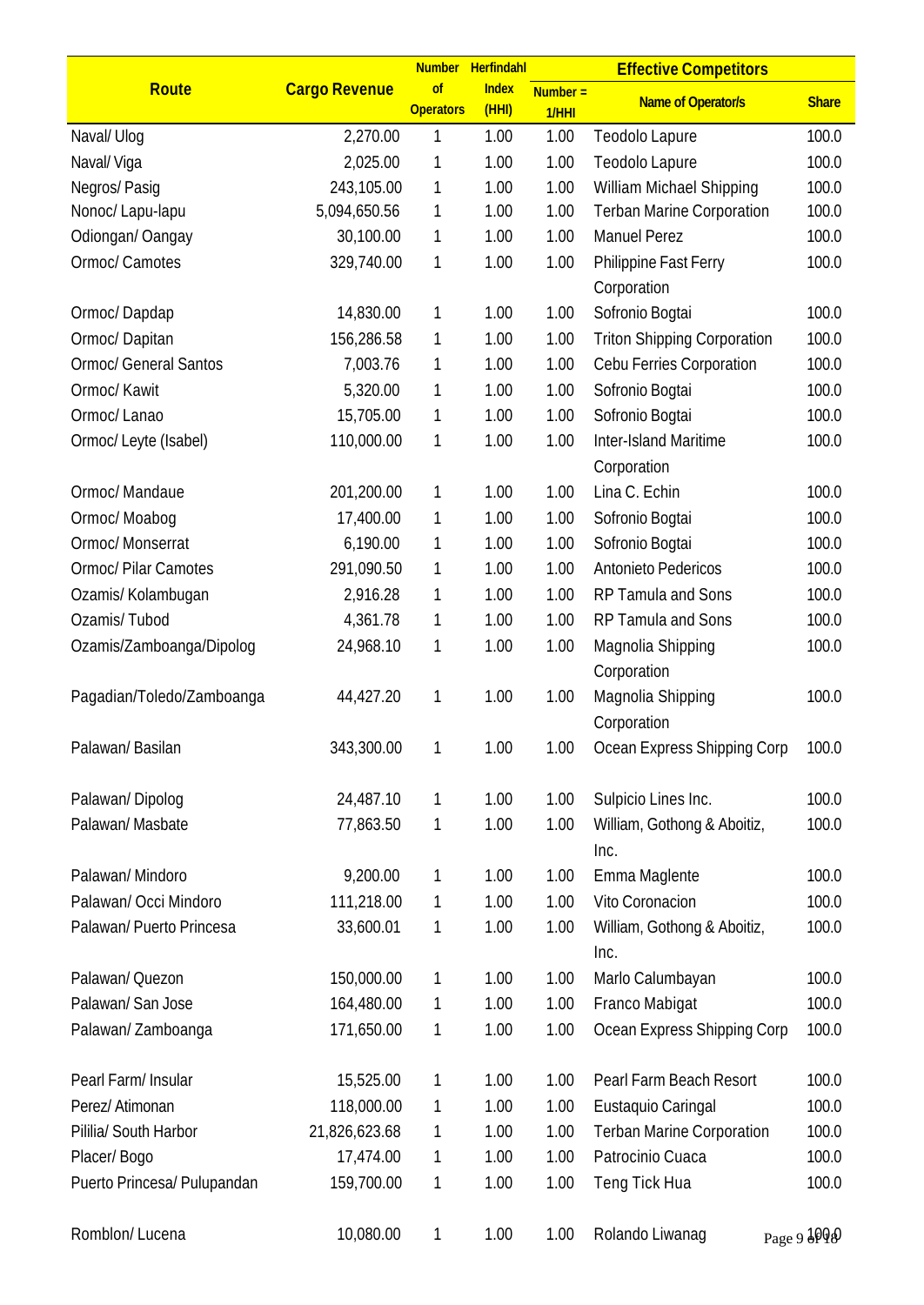|                                          |                            |                        | Number Herfindahl    |                     | <b>Effective Competitors</b>            |                |
|------------------------------------------|----------------------------|------------------------|----------------------|---------------------|-----------------------------------------|----------------|
| Route                                    | <b>Cargo Revenue</b>       | of<br><b>Operators</b> | <b>Index</b><br>(HH) | $Number =$<br>1/HHI | <b>Name of Operator/s</b>               | <b>Share</b>   |
| Romblon/ Roxas                           | 15,300.00                  | 1                      | 1.00                 | 1.00                | Eulogo & Celia Mazo                     | 100.0          |
| Romblon/ San Agustin                     | 60,500.00                  | 1                      | 1.00                 | 1.00                | Teodolo Mindoro                         | 100.0          |
| Romblon/ Sibuyan                         | 904,000.00                 | 1                      | 1.00                 | 1.00                | Teodolo Mindoro                         | 100.0          |
| Romblon/Mangabong, Orr                   | 103,440.00                 | 1                      | 1.00                 | 1.00                | Victoriano Lo                           | 100.0          |
| Mindoro                                  |                            |                        |                      |                     |                                         |                |
| Roxas/ Bantayan                          | 3,000.00                   | 1                      | 1.00                 | 1.00                | Rodolfo Gabalonzo                       | 100.0          |
| Roxas/ Negros Occidental                 | 6,000.00                   | 1                      | 1.00                 | 1.00                | Rodolfo Gabalonzo                       | 100.0          |
| Sablayan/Bauan                           | 184,450.00                 | 1                      | 1.00                 | 1.00                | Liwanag Mendoza                         | 100.0          |
| Sablayan/ San Jose                       | 13,054.00                  | 1                      | 1.00                 | 1.00                | Lite Shipping Corporation               | 100.0          |
| Sagasa/ Alicia                           | 3,010.85                   | 1                      | 1.00                 | 1.00                | Magnolia Shipping<br>Corporation        | 100.0          |
| Sagasa/Talusan                           | 80,248.71                  | 1                      | 1.00                 | 1.00                | Ever Lines Inc.                         | 100.0          |
| San Carlos/ Estancia                     | 93,969.00                  | 1                      | 1.00                 | 1.00                | <b>Negros Navigation Company</b>        | 100.0          |
| San Carlos/Toledo                        | 3,271,292.20               | 1                      | 1.00                 | 1.00                | Danilo Lines                            | 100.0          |
| San Jose/ Antique                        | 1,678,049.00               | 1                      | 1.00                 | 1.00                | San Nicolas Lines Inc.                  | 100.0          |
| San Jose/ Bais                           | 26,000.00                  | 1                      | 1.00                 | 1.00                | Lite Shipping Corporation               | 100.0          |
| San Jose/Talibon                         | 40,915.00                  | 1                      | 1.00                 | 1.00                | Lite Shipping Corporation               | 100.0          |
| San Juan/ Anilao                         | 43,000.00                  | 1                      | 1.00                 | 1.00                | Lilia Flores                            | 100.0          |
| Siasi/ Sibutu, Tawi-tawi                 | 131,291.00                 | 1                      | 1.00                 | 1.00                | Asman Jaide                             | 100.0          |
| Sta Ana/ Cogon                           | 2,194.00                   | 1                      | 1.00                 | 1.00                | Roger Bandao                            | 100.0          |
| Sta Ana/ Kaputian                        | 2,369.00                   | 1                      | 1.00                 | 1.00                | Martino Palacio                         | 100.0          |
| Sta Ana/ Mindanao                        | 6696.45                    | 1                      | 1.00                 | 1.00                | Joel Bustamante                         | 100.0          |
| Sta Ana/ Pigasaan                        | 60,998.60                  | 1                      | 1.00                 | 1.00                | Joel Bustamante                         | 100.0          |
| Sta Cruz/Tucanga                         | 1,419.00                   | 1                      | 1.00                 | 1.00                | Celeste Temperatura                     | 100.0          |
| Sto Tomas/ Talaga                        | 30,000.00                  | 1                      | 1.00                 | 1.00                | Jose Castro                             | 100.0          |
| Subanipa/Malangas                        | 1,961.70                   | 1                      | 1.00                 | 1.00                | Magnolia Shipping<br>Corporation        | 100.0          |
| Subic/Bislig                             | 454,689.30                 | 1                      | 1.00                 | 1.00                | William Michael Shipping                | 100.0          |
| Subic/ Navotas                           | 353,786.45                 | 1                      | 1.00                 | 1.00                | Via Marine Corporation                  | 100.0          |
| Subic/ Pandacan                          | 544,635.01                 | 1                      | 1.00                 | 1.00                | Via Marine Corporation                  | 100.0          |
| Subic/Batangas/Legaspi<br>Surigao/ Aklan | 2,605,207.00<br>136,363.64 | 1<br>1                 | 1.00<br>1.00         | 1.00<br>1.00        | La Felicidad Marine<br>Hosanna Shipping | 100.0<br>100.0 |
| Surigao/ Cagdianao                       | 47,533.00                  | 1                      | 1.00                 | 1.00                | Honesto Lipao                           | 100.0          |
| Surigao/ Calubian                        | 260.84                     | 1                      | 1.00                 | 1.00                | Sulpicio Lines Inc.                     | 100.0          |
| Surigao/ Gingoog                         | 166,883.85                 | 1                      | 1.00                 | 1.00                | Eduardo Jarque                          | 100.0          |
| Surigao/ Lucena                          | 3,263,398.14               | 1                      | 1.00                 | 1.00                | Amparo Shipping Corp.                   | 100.0          |
| Surigao/ Mandaue                         | 165,600.00                 | 1                      | 1.00                 | 1.00                | Lina C. Echin                           | 100.0          |
| Surigao/ Pinut-an                        | 23,555.50                  | 1                      | 1.00                 | 1.00                | Vicente Mejia                           | 100.0          |
| Surigao/ Roxas                           | 98,251.84                  | 1                      | 1.00                 | 1.00                | Jones Carrier                           | 100.0          |
| Surigao/ San Jose                        | 26,000.00                  | 1                      | 1.00                 | 1.00                | Lite Shipping Corporation               | 100.0          |
| Surigao/Talisay                          | 125,600.00                 | 1                      | 1.00                 | 1.00                | Domingo Paredes                         | 100.0          |
| Surigao/ Zamboanga                       | 81,584.00                  | 1                      | 1.00                 | 1.00                | Lite Shipping Corporation               | 100.0          |
| Tabango/Bogo                             | 14,540.00                  | 1                      | 1.00                 | 1.00                | <b>Tabango Express</b>                  | 100.0          |
| Tab-ok/Bacagay                           | 1,310.00                   | 1                      | 1.00                 | 1.00                | Pedro Felizarta                         | Page 10 of 18  |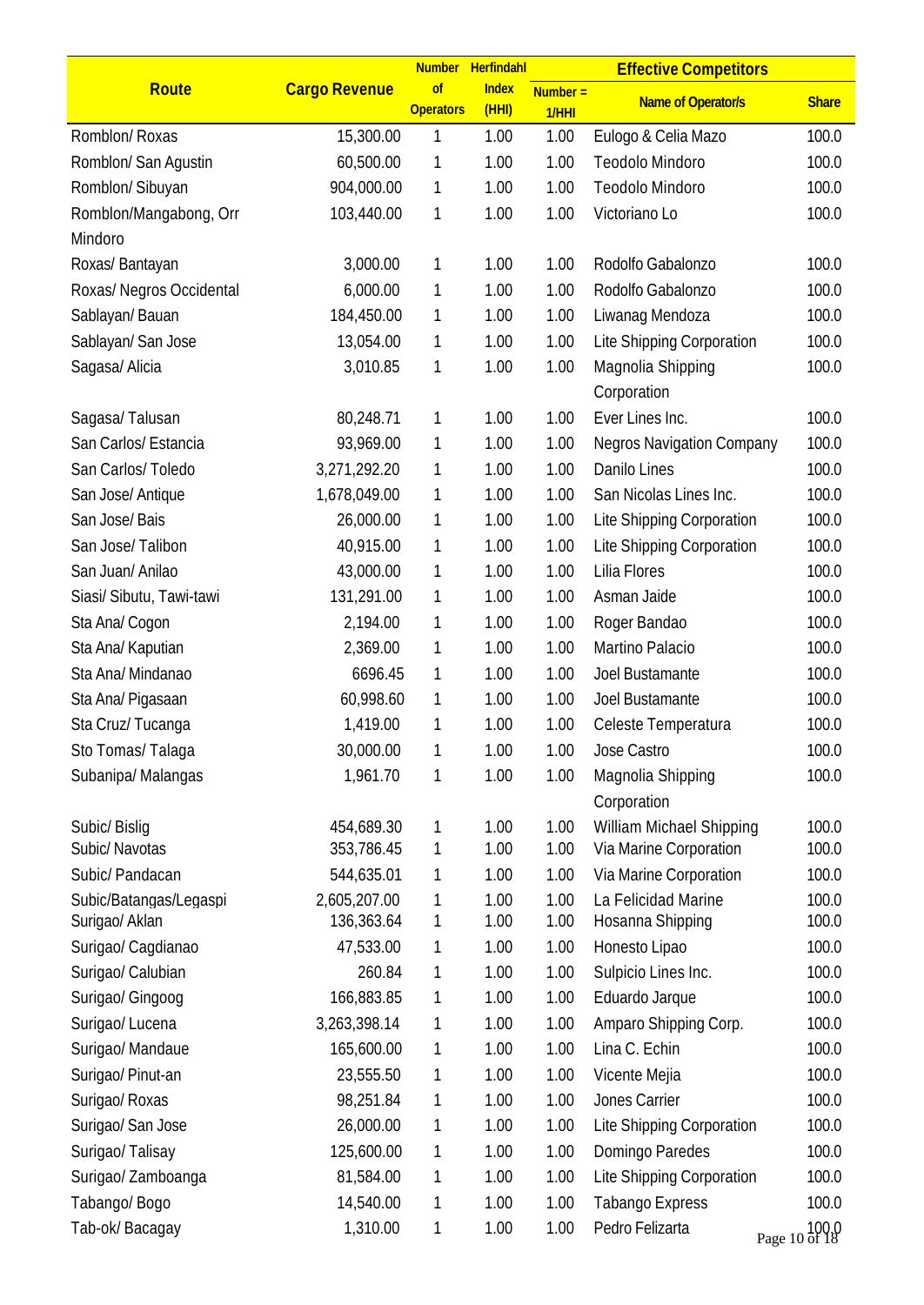|                                              |                      |                        | Number Herfindahl     |                     | <b>Effective Competitors</b>        |              |
|----------------------------------------------|----------------------|------------------------|-----------------------|---------------------|-------------------------------------|--------------|
| Route                                        | <b>Cargo Revenue</b> | of<br><b>Operators</b> | <b>Index</b><br>(HHI) | $Number =$<br>1/HHI | <b>Name of Operator/s</b>           | <b>Share</b> |
| Tab-ok/San Roque                             | 1,060.00             | 1                      | 1.00                  | 1.00                | Pedro Felizarta                     | 100.0        |
| Tab-ok/Sta Lucia                             | 490.00               | 1                      | 1.00                  | 1.00                | Pedro Felizarta                     | 100.0        |
| Tacloban/ Balangina                          | 108,747.00           | 1                      | 1.00                  | 1.00                | Joedina Gumagay                     | 100.0        |
| Tacloban/ Bolusao                            | 22,176.00            | 1                      | 1.00                  | 1.00                | Rogelio Germones                    | 100.0        |
| Tacloban/ Catbalogan                         | 32,708.00            | 1                      | 1.00                  | 1.00                | Lite Shipping Corporation           | 100.0        |
| Tacloban/ Giporlos                           | 5,000.00             | 1                      | 1.00                  | 1.00                | Romulo Alvarino                     | 100.0        |
| Tacloban/Lawaan                              | 3,000.00             | 1                      | 1.00                  | 1.00                | <b>Felix Delantar</b>               | 100.0        |
| Tacloban/ Leyte (Isabel)                     | 321,032.80           | 1                      | 1.00                  | 1.00                | Palacio Shipping Inc.               | 100.0        |
| Tacloban/ Lucena                             | 198,000.00           | 1                      | 1.00                  | 1.00                | Seaford Shipping Lines              | 100.0        |
| Tacloban/ Mandaue                            | 486,300.00           | 1                      | 1.00                  | 1.00                | Lina C. Echin                       | 100.0        |
| Tacloban/ Masbate                            | 52,000.00            | 1                      | 1.00                  | 1.00                | Lite Shipping Corporation           | 100.0        |
| Tacloban/ Nabilid                            | 118,209.00           | 1                      | 1.00                  | 1.00                | Eduardo Jarque                      | 100.0        |
| Tacloban/ Ozamis                             | 24,310.00            | 1                      | 1.00                  | 1.00                | Lite Shipping Corporation           | 100.0        |
| Tacloban/ Roxas                              | 467,885.00           | 1                      | 1.00                  | 1.00                | Jones Carrier                       | 100.0        |
| Tacloban/ Sablayan                           | 26,000.00            | 1                      | 1.00                  | 1.00                | Lite Shipping Corporation           | 100.0        |
| Tacloban/ Sogod                              | 64,833.00            | 1                      | 1.00                  | 1.00                | Lite Shipping Corporation           | 100.0        |
| Tagbilaran/Batangas                          | 3,452,731.56         | 1                      | 1.00                  | 1.00                | <b>Terban Marine Corporation</b>    | 100.0        |
| Tagbilaran/Bohol (Ubay)                      | 89,840.00            | 1                      | 1.00                  | 1.00                | Lite Shipping Corporation           | 100.0        |
| Tagbilaran/Dipolog                           | 141,001.24           | 1                      | 1.00                  | 1.00                | Sulpicio Lines Inc.                 | 100.0        |
| Tagbilaran/ General Santos                   | 6,873.87             | 1                      | 1.00                  | 1.00                | Cebu Ferries Corporation            | 100.0        |
| Tagbilaran/Hinunangan                        | 26,000.00            | 1                      | 1.00                  | 1.00                | Lite Shipping Corporation           | 100.0        |
| Tagbilaran/Lapu-Lapu                         | 34,500.00            | 1                      | 1.00                  | 1.00                | Lite Shipping Corporation           | 100.0        |
| Tagbilaran/Leyte (Isabel)                    | 32,500.00            | 1                      | 1.00                  | 1.00                | V-Lines                             | 100.0        |
| Tagbilaran/Liloan                            | 21,810.00            | 1                      | 1.00                  | 1.00                | Lite Shipping Corporation           | 100.0        |
| Tagbilaran/Loon                              | 38,400.00            | 1                      | 1.00                  | 1.00                | Lite Shipping Corporation           | 100.0        |
| Tagbilaran/Ozamis                            | 3,056.05             | 1                      | 1.00                  | 1.00                | William, Gothong & Aboitiz,<br>Inc. | 100.0        |
| Tagbilaran/ San Carlos                       | 48,185.00            | 1                      | 1.00                  | 1.00                | Lite Shipping Corporation           | 100.0        |
| Tagbilaran/ San Fernando                     | 60,000.00            | 1                      | 1.00                  | 1.00                | Jones Carrier                       | 100.0        |
| Tagbilaran/Talibon                           | 113,100.00           | 1                      | 1.00                  | 1.00                | Lite Shipping Corporation           | 100.0        |
| Tagbilaran/Tandag                            | 30,000.00            | 1                      | 1.00                  | 1.00                | <b>Felicito Geraldoy</b>            | 100.0        |
| Tagbilaran/Zamboanga                         | 41,775.00            | 1                      | 1.00                  | 1.00                | Lite Shipping Corporation           | 100.0        |
| Talibon/ Colorado                            | 10,292.00            | 1                      | 1.00                  | 1.00                | Lite Shipping Corporation           | 100.0        |
| Talisay/Tampi                                | 19,358.00            | 1                      | 1.00                  | 1.00                | <b>ABC Liner</b>                    | 100.0        |
| Talusan/ Alicia                              | 3,255.10             | 1                      | 1.00                  | 1.00                |                                     | 100.0        |
|                                              |                      |                        |                       |                     | Magnolia Shipping<br>Corporation    |              |
| Talusan/Sagasa                               | 8,636.50             | 1                      | 1.00                  | 1.00                | Magnolia Shipping<br>Corporation    | 100.0        |
| Talusan/Zamboanga                            | 44,572.60            | 1                      | 1.00                  | 1.00                | Magnolia Shipping<br>Corporation    | 100.0        |
| Tampi, San Jose/ Ayungon,<br>Negros Oriental | 4,687.95             | 1                      | 1.00                  | 1.00                | Maayo Shipping, Inc.                | 100.0        |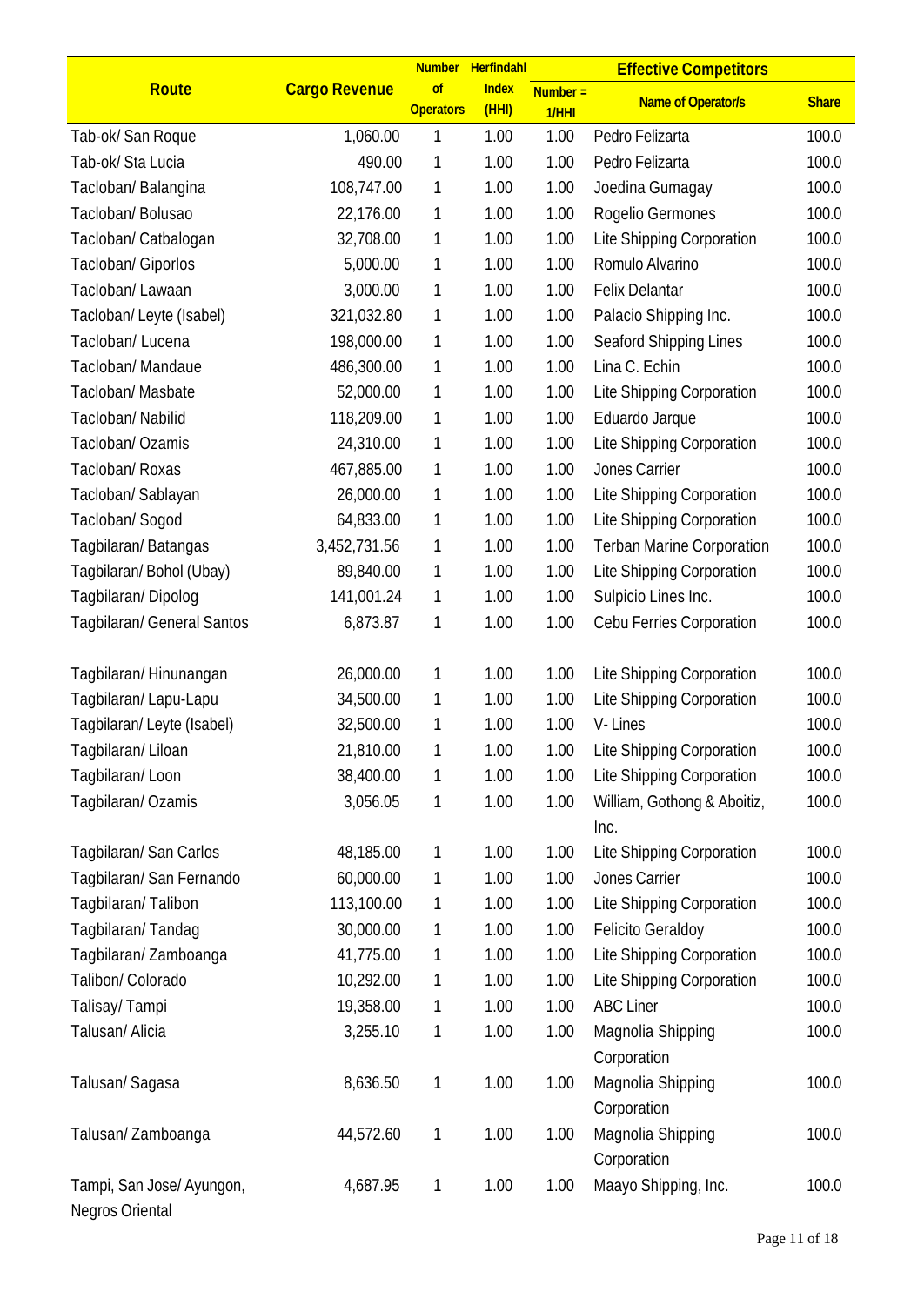|                                            |                          |                        | Number Herfindahl     |                    | <b>Effective Competitors</b>                          |                |
|--------------------------------------------|--------------------------|------------------------|-----------------------|--------------------|-------------------------------------------------------|----------------|
| Route                                      | <b>Cargo Revenue</b>     | of<br><b>Operators</b> | <b>Index</b><br>(HHI) | $Number =$<br>1/HH | <b>Name of Operator/s</b>                             | <b>Share</b>   |
| Tampi, San Jose/ Bato,                     | 3,741,252.35             | 1                      | 1.00                  | 1.00               | Maayo Shipping, Inc.                                  | 100.0          |
| Samboan, Cebu                              |                          |                        |                       |                    |                                                       |                |
| Tampi, San Jose/ Lazi, Siquijor            | 7,492.80                 | 1                      | 1.00                  | 1.00               | Maayo Shipping, Inc.                                  | 100.0          |
| Tampi, San Jose/ Tan-awan,<br>Oslob, Cebu  | 235,019.35               | 1                      | 1.00                  | 1.00               | Maayo Shipping, Inc.                                  | 100.0          |
| Tangil/ Dumanjug                           | 102,324.00               | 1                      | 1.00                  | 1.00               | Jefren D. Pages                                       | 100.0          |
| Tinglay (Batangas)/ Mabini                 | 89,650.00                | 1                      | 1.00                  | 1.00               | Reynaldo Baleno                                       | 100.0          |
| Tinglay (Batangas)/ Pisa                   | 50,000.00                | 1                      | 1.00                  | 1.00               | Rodolfo Manalo                                        | 100.0          |
| Toledo/ Bohol                              | 160,000.00               | 1                      | 1.00                  | 1.00               | Inter-Island Maritime<br>Corporation                  | 100.0          |
| Toledo/ Naval (Tacloban)                   | 96,000.00                | 1                      | 1.00                  | 1.00               | <b>Inter-Island Maritime</b><br>Corporation           | 100.0          |
| Toledo/ Pasacao                            | 70,000.00                | 1                      | 1.00                  | 1.00               | Inter-Island Maritime<br>Corporation                  | 100.0          |
| Toledo/Talibon                             | 170,000.00               | 1                      | 1.00                  | 1.00               | Inter-Island Maritime<br>Corporation                  | 100.0          |
| Zamboanga City/ Zamboanga<br>del Sur/Norte | 64,999.00                | 1                      | 1.00                  | 1.00               | Den Tadus                                             | 100.0          |
| Zamboanga del Sur/Norte/<br>Basilan        | 15,000.00                | 1                      | 1.00                  | 1.00               | Den Tadus                                             | 100.0          |
| Zamboanga/ Alicia                          | 22,870.75                | 1                      | 1.00                  | 1.00               | Magnolia Shipping<br>Corporation                      | 100.0          |
| Zamboanga/Bais                             | 18,702.00                | 1                      | 1.00                  | 1.00               | Lite Shipping Corporation                             | 100.0          |
| Zamboanga/Bislig                           | 240,000.00               | 1                      | 1.00                  | 1.00               | <b>William Michael Shipping</b><br>Corp.              | 100.0          |
| Zamboanga/ Bohol (Ubay)                    | 31,283.00                | 1                      | 1.00                  | 1.00               | Lite Shipping Corporation                             | 100.0          |
| Zamboanga/Limaong                          | 38,000.00                | 1                      | 1.00                  | 1.00               | Hadji Jalleh Jayyari                                  | 100.0          |
| Zamboanga/ Malabang                        | 1,090,980.00             | 1                      | 1.00                  | 1.00               | Sing Hock Chua Amik                                   | 100.0          |
| Zamboanga/ San Jose                        | 52,360.00                | 1                      | 1.00                  | 1.00               | Lite Shipping Corporation                             | 100.0          |
| Zamboanga/ Sandakan                        | 1,763,851.60             | 1                      | 1.00                  | 1.00               | Sampaquita Shipping Corp.                             | 100.0          |
| Zamboanga/Siocon                           | 767,373.55               | 1                      | 1.00                  | 1.00               | Sampaquita Shipping Corp.                             | 100.0          |
| Zamboanga/Siom<br>Zamboanga/ Sirawai       | 203,018.17<br>550,111.40 | 1<br>1                 | 1.00<br>1.00          | 1.00<br>1.00       | William Michael Shipping<br>Sampaguita Shipping Corp. | 100.0<br>100.0 |
| Zamboanga/Sogod                            | 39,200.00                | 1                      | 1.00                  | 1.00               | Lite Shipping Corporation                             | 100.0          |
| Zamboanga/Tungawan                         | 10,000.00                | 1                      | 1.00                  | 1.00               | Hadji Jalleh Jayyari                                  | 100.0          |
| <b>Routes with at least 2 operators</b>    |                          |                        |                       |                    |                                                       |                |
| Routes with substantial competition        |                          |                        |                       |                    |                                                       |                |
| Bacolod/Batangas                           | 1,806,755.16             | $\overline{2}$         | 0.56                  | 1.78               | Terban Marine Corp, La<br>Felicidad Marine Corp       | 100.0          |
| <b>Bacolod/ General Santos</b>             | 1,770,738.41             | $\mathfrak{Z}$         | 0.39                  | 2.60               | WG&A, Palacio Shipping<br>Lines, Negros Navigation    | 100.0          |
| Bacolod/Tagbilaran                         | 169,190.50               | $\overline{2}$         | 0.50                  | 1.98               | Philip Go, Lite Shipping Conge 12 3000                |                |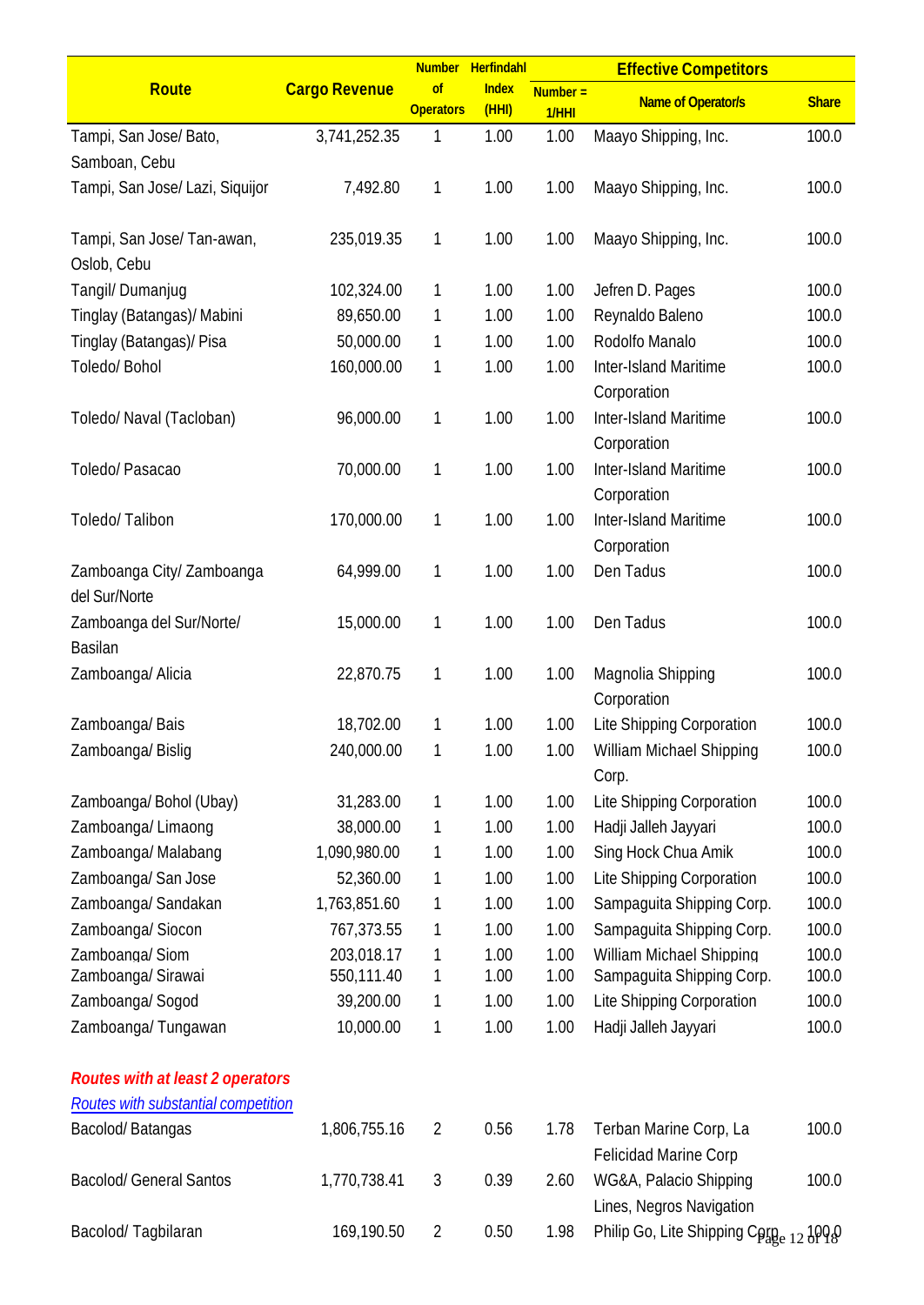|                                                 |                          | <b>Number</b>                    | <b>Herfindahl</b>     |                    | <b>Effective Competitors</b>                                                                                          |                |
|-------------------------------------------------|--------------------------|----------------------------------|-----------------------|--------------------|-----------------------------------------------------------------------------------------------------------------------|----------------|
| <b>Route</b>                                    | <b>Cargo Revenue</b>     | of<br><b>Operators</b>           | <b>Index</b><br>(HHI) | $Number =$<br>1/HH | <b>Name of Operator/s</b>                                                                                             | <b>Share</b>   |
| Bataan/ (Dumanguit)                             | 38,924.00                | $\overline{2}$                   | 0.50                  | 1.98               | Almyre Cortes, Santiago<br>Regalado                                                                                   | 100.0          |
| Batangas/ Anibong                               | 4,281,575.98             | $\overline{2}$                   | 0.52                  | 1.91               | La Felicidad Marine Corp,<br>Terban Marine Corp                                                                       | 100.0          |
| Batangas/ Aparri                                | 11,986,524.64            | $\overline{2}$                   | 0.55                  | 1.83               | La Felicidad Marine Corp,<br>Terban Marine Corp                                                                       | 100.0          |
| Batangas/Poro                                   | 52,335,700.49            | $\overline{2}$                   | 0.50                  | 1.99               | La Felicidad Marine Corp,<br>Terban Marine Corp                                                                       | 100.0          |
| Batangas/Masbate/Calapan                        | 1,524,746.53             | $\overline{2}$                   | 0.59                  | 1.71               | Terban Marine Corp, La<br>Felicidad Marine Corp                                                                       | 100.0          |
| Butuan/ Jagna                                   | 1,252,878.38             | $\overline{2}$                   | 0.50                  | 1.98               | Sulpicio Lines, Cebu Ferries<br>Corp                                                                                  | 100.0          |
| Cagayan de Oro/ Bataan<br>Cagayan de Oro/ Davao | 192,159.45<br>206,142.15 | $\overline{2}$<br>4              | 0.61<br>0.28          | 1.64<br>3.56       | Ocean Express, Jones Carrier<br>Eastern Pacific Lines, Cebu<br>Ferries Corp, Lorenzo<br>Shipping Corp, Sulpicio Lines | 100.0<br>100.0 |
| Cagayan de Oro/ General                         | 222,078.37               | 3                                | 0.82                  | 1.22               | Galactic Shipping, Cebu                                                                                               | 100.0          |
| Santos<br>Cebu/ Bais                            | 47,833.00                | $\overline{2}$                   | 0.57                  | 1.76               | Ferries Corp. Lorenzo<br>Lite Shipping Corp, Conrado<br>Geraldoy                                                      | 100.0          |
| Cebu/ Batangas                                  | 327,000.00               | $\overline{2}$                   | 0.50                  | 1.99               | Cebu Ferries Corp, Phil Fast<br>Ferry Corp, Palacio Shipping                                                          | 100.0          |
| Cebu/ Pasacao                                   | 364,281.50               | 3                                | 0.36                  | 2.78               | Palacio Shipping Lines, Ever<br>Lines, Sultan Shipping                                                                | 100.0          |
| <b>Cotabato/ General Santos</b>                 | 75,844.10                | 3                                | 0.35                  | 2.85               | Sulpicio Lines, Lorenzo<br>Shipping Corp, Cebu Ferries<br>Corp                                                        | 100.0          |
| Cuyo/ Roxas                                     | 19,607.59                | $\overline{2}$                   | 0.56                  | 1.78               | Jose Pedida, Virgilio Arbolado                                                                                        | 100.0          |
| Davao del Sur/ Gen Santos                       | 152,124.10               | 3                                | 0.38                  | 2.65               | Francisco Alboroto, Dominga<br>Ligoyligoy, Aurelio Leong                                                              | 100.0          |
| Dipolog/ Jagna                                  | 927,410.25               | $\overline{2}$                   | 0.54                  | 1.87               | Eduardo Jarque, Jones Carrier                                                                                         | 100.0          |
| Guimaras/ Negros Occidental                     | 193,974.75               | $\overline{2}$                   | 0.53                  | 1.88               | Neva Quezon, Escolastico<br>Geonanga                                                                                  | 100.0          |
| Iloilo/ Cuyo                                    | 25,542.56                | $\overline{2}$                   | 0.52                  | 1.92               | Jose Pedida, Virgilio Arbolado                                                                                        | 100.0          |
| Iloilo/Dumaguete                                | 171,092.91               | $\overline{2}$                   | 0.50                  | 2.00               | HBT Shipping Corp, Lorenzo<br><b>Shipping Corp</b>                                                                    | 100.0          |
| Iloilo/ Masbate                                 | 100,196.00               | $\overline{2}$                   | 0.59                  | 1.69               | Miller Santiago, Michael Jude<br>Placencia                                                                            | 100.0          |
| Iloilo/ Pasacao<br>Iloilo/ Roxas                | 242.000.00<br>41,150.00  | $\overline{2}$<br>$\overline{2}$ | 0.51<br>0.53          | 1.95<br>1.89       | Ocean Express Shipping<br>Celso Arboleda, Rodolfo<br>Gabalonzo                                                        | 100.0<br>100.0 |
| Iloilo/ San Jose, Mindoro                       | 160,007.27               | $\overline{2}$                   | 0.53                  | 1.89               | HBT Shipping Corp, V- Lines                                                                                           | 100.0          |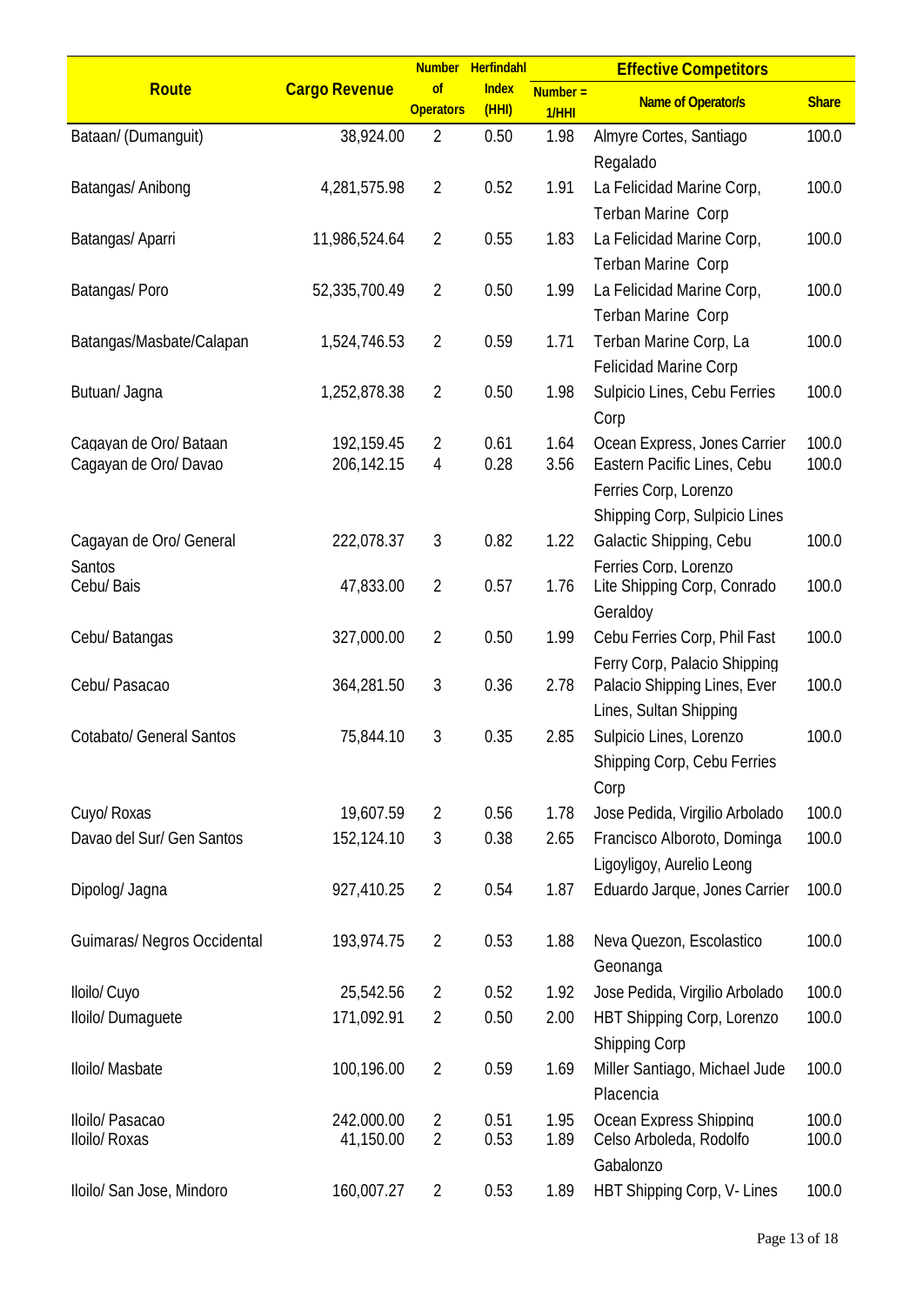|                                         |                      | <b>Number</b>          | Herfindahl           |                     | <b>Effective Competitors</b>                             |              |
|-----------------------------------------|----------------------|------------------------|----------------------|---------------------|----------------------------------------------------------|--------------|
| <b>Route</b>                            | <b>Cargo Revenue</b> | of<br><b>Operators</b> | <b>Index</b><br>(HH) | $Number =$<br>1/HHI | <b>Name of Operator/s</b>                                | <b>Share</b> |
| Manila/ Jolo                            | 402,000.00           | $\overline{2}$         | 0.53                 | 1.90                | Ocean Express Shipping                                   | 100.0        |
|                                         |                      |                        |                      |                     | Corp, Ever Lines Inc                                     |              |
| Masbate/Bauan                           | 167,910.00           | $\overline{2}$         | 0.56                 | 1.79                | Aquilina Guro, V- Lines                                  | 100.0        |
| Surigao/ Basilica                       | 150,715.00           | 2                      | 0.59                 | 1.69                | Lina Riega, Cesar Borja                                  | 100.0        |
| Surigao/Dipolog                         | 1,770,229.22         | $\overline{2}$         | 0.52                 | 1.91                | Eduardo Jarque, Jones Carrier                            | 100.0        |
| Tab-ok/ San Francisco                   | 16,241.30            | $\overline{2}$         | 0.62                 | 1.62                | Leonardo Dauhog, Pedro<br>Felizarta                      | 100.0        |
| Tacloban/ Mindoro (San Jose)            | 78,500.00            | $\overline{2}$         | 0.56                 | 1.80                | V-Lines, Lite Shipping Corp                              | 100.0        |
| Tagbilaran/Toledo                       | 137,500.00           | $\overline{2}$         | 0.50                 | 2.00                | Inter-island Maritime Corp, Lite<br><b>Shipping Corp</b> | 100.0        |
| Zamboanga/Dipolog                       | 77,834.90            | $\overline{2}$         | 0.53                 | 1.87                | Galactic Shipping, Magnolia<br><b>Shipping Lines</b>     | 100.0        |
| Zamboanga/Lamitan                       | 246,540.19           | $\overline{2}$         | 0.56                 | 1.77                | Joyalcyd Corp, Sing Hock<br>Chua Amik                    | 100.0        |
| Zamboanga/Sitangkai                     | 781,615.70           | $\overline{2}$         | 0.50                 | 2.00                | Sampaguita Shipping Corp,<br>Magnolia Shipping Corp      | 100.0        |
| Zamboanga/Subanipa                      | 354,474.61           | $\overline{2}$         | 0.58                 | 1.73                | Magnolia Shipping Lines, Ever<br>Lines                   | 100.0        |
| Zamboanga/Talusan                       | 62,399.61            | $\overline{2}$         | 0.55                 | 1.82                | Magnolia Shipping Lines, Ever<br>Lines                   | 100.0        |
| Routes with only 1 effective competitor |                      |                        |                      |                     |                                                          |              |
| Bacolod/ Cagayan de Oro                 | 19,220,657.32        | 6                      | 0.83                 | 1.20                | <b>Negros Navigation</b>                                 | 91.2         |
| Bacolod/Zamboanga                       | 1,607,320.06         | 3                      | 0.74                 | 1.35                | <b>WG&amp;A Philippines</b>                              | 85.2         |
| Batangas/ Calapan                       | 187,665,518.13       | 4                      | 0.98                 | 1.02                | Phil Fast Ferry Corp                                     | 99.0         |
| Batangas/ Pasacao                       | 4,435,253.24         | 2                      | 0.93                 | 1.08                | <b>Terban Marine Corp</b>                                | 96.3         |
| Batangas/Calapan/Pasacao                | 2,060,381.83         | 2                      | 0.80                 | 1.24                | <b>Terban Marine Corp</b>                                | 89.0         |
| Baybay/Dipolog                          | 1,113,681.86         | 2                      | 0.83                 | 1.20                | Eduardo Jargue                                           | 90.7         |
| Benoni/ Balingoan                       | 1,419,177.25         | 2                      | 0.96                 | 1.04                | RP Tamula and Sons                                       | 98.0         |
| Cagayan de Oro/ Butuan                  | 26,369.56            | $\overline{2}$         | 0.97                 | 1.03                | Lite Shipping Corp                                       | 98.6         |
|                                         | 2,384,611.52         | $\overline{2}$         | 0.78                 | 1.29                |                                                          | 87.2         |
| Cagayan de Oro/ Cotabato                |                      |                        |                      |                     | Cebu Ferries Corp                                        |              |
| Cagayan de Oro/ Ormoc                   | 1,272,943.29         | 2                      | 0.92                 | 1.08                | Cebu Ferries Corp                                        | 96.0         |
| Cagayan de Oro/ Zamboanga               | 483,206.18           | 3                      | 0.51                 | 1.27                | Lorenzo Shipping Corp                                    | 71.1         |
| Catbalogan/ Villareal                   | 322,025.00           | $\overline{2}$         | 0.97                 | 1.03                | Avelino Arraz                                            | 98.4         |
| Cebu/ Catbalogan                        | 1,768,496.58         | 3                      | 0.89                 | 1.12                | Lapu-lapu Shipping Lines                                 | 94.3         |
| Cebu/ Maasin                            | 2,337,195.98         | 3                      | 0.77                 | 1.31                | <b>Cokaliong Shipping Lines</b>                          | 86.9         |
| Cebu/Tandag                             | 1,354,200.00         | $\overline{2}$         | 0.84                 | 1.19                | <b>BCT Shipping Lines</b>                                | 91.1         |
| Dumaguete/ Cagayan de Oro               | 5,698,152.18         | 4                      | 0.76                 | 1.31                | WG&A Philippines                                         | 87.1         |
| Dumaguete/ Cotabato                     | 1,236,068.40         | $\mathfrak{Z}$         | 0.87                 | 1.15                | Cebu Ferries Corp                                        | Page 14 8318 |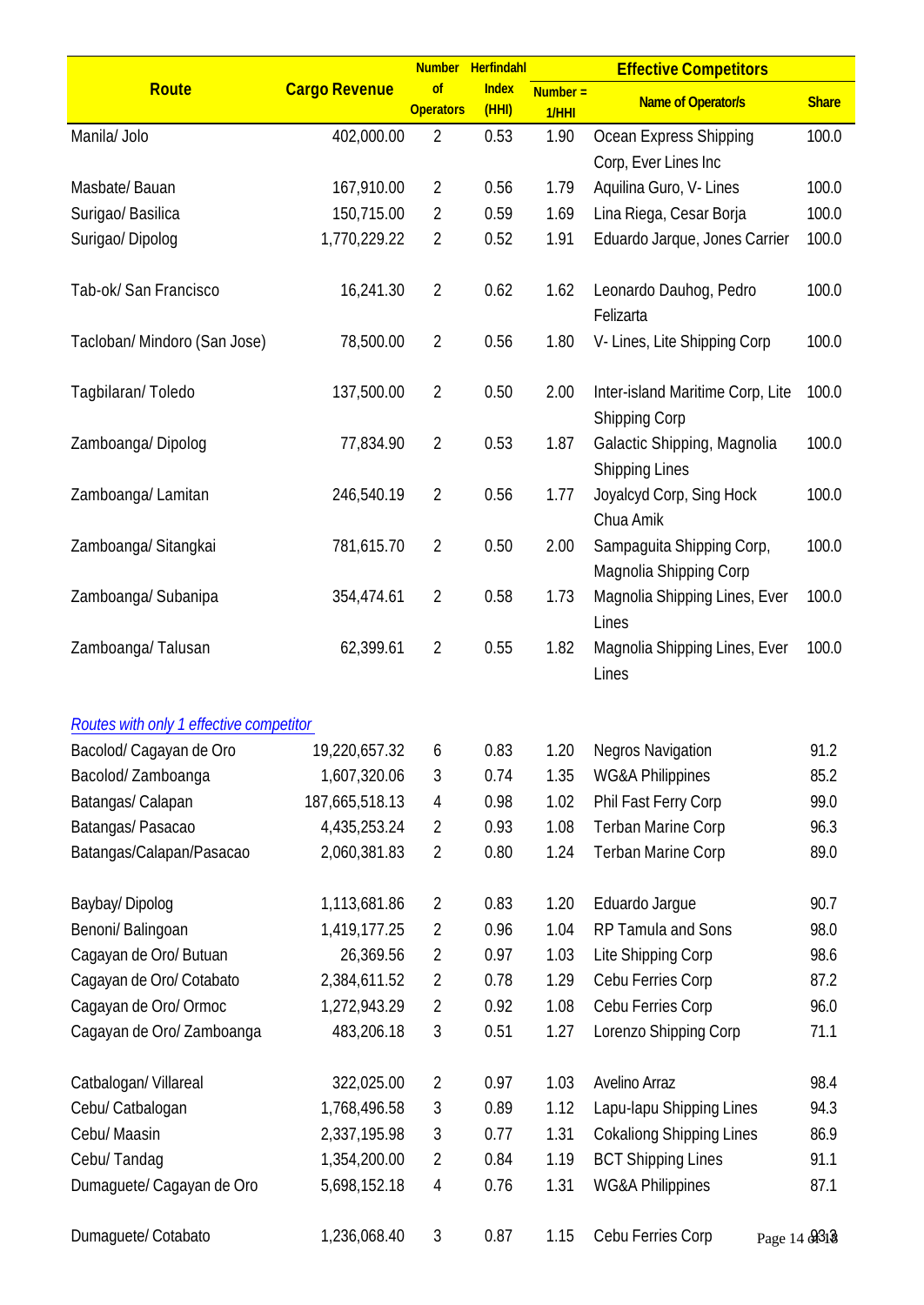|                                             |                      | <b>Number</b>          | Herfindahl            |                     | <b>Effective Competitors</b>                                                   |              |
|---------------------------------------------|----------------------|------------------------|-----------------------|---------------------|--------------------------------------------------------------------------------|--------------|
| <b>Route</b>                                | <b>Cargo Revenue</b> | of<br><b>Operators</b> | <b>Index</b><br>(HHI) | $Number =$<br>1/HHI | <b>Name of Operator/s</b>                                                      | <b>Share</b> |
| Dumaguete/Dadiangas                         | 7,195,808.35         | $\overline{2}$         | 0.97                  | 1.03                | Sulpicio Lines                                                                 | 98.6         |
| Dumaguete/ General Santos                   | 11,467,787.41        | 6                      | 0.74                  | 1.36                | Cebu Ferries Corp                                                              | 84.8         |
| Guimaras/ Pulupandan                        | 81,190.00            | 2                      | 0.77                  | 1.29                | Rolando Gamilong                                                               | 87.0         |
| Hingatungan/Tab-ok                          | 13,830.00            | 2                      | 0.75                  | 1.33                | Leonardo Dauhog                                                                | 85.3         |
| Iligan/Ormoc                                | 225,963.45           | 2                      | 0.97                  | 1.03                | Cebu Ferries Corp                                                              | 98.4         |
| Iloilo (Gigante Norte)/<br>Iloilo(Estancia) | 138,309.50           | 2                      | 0.77                  | 1.30                | Roger Marcelo                                                                  | 86.9         |
| Iloilo/ Bantayan                            | 125,250.00           | $\overline{2}$         | 0.74                  | 1.36                | Gerardo Gubo                                                                   | 84.4         |
| Jolo/ Bongao                                | 217,105.60           | 2                      | 0.87                  | 1.16                | Sampaguita Shipping Corp                                                       | 92.8         |
| Liloan/ Sibulan                             | 10,280.00            | 3                      | 0.74                  | 1.35                | Max Baat                                                                       | 85.3         |
| Mandaue/ Bantayan                           | 1,571,062.17         | 2                      | 0.82                  | 1.23                | Douglas del Rosario                                                            | 89.7         |
| Manila/ Catbalogan                          | 3,576,428.10         | $\overline{2}$         | 0.98                  | 1.02                | Sulpicio Lines                                                                 | 99.1         |
| Masbate/ Roxas                              | 189,850.00           | $\overline{2}$         | 0.72                  | 1.39                | Isidro Refil                                                                   | 83.2         |
| Maya/ San Isidro                            | 158,180.00           | $\overline{2}$         | 0.75                  | 1.33                | <b>Arturo Susas</b>                                                            | 85.4         |
| Ormoc/ Masbate                              | 645,907.79           | $\overline{2}$         | 0.99                  | 1.01                | Sulpicio Lines                                                                 | 99.5         |
| Pagadian/Zamboanga                          | 405,090.55           | 2                      | 0.89                  | 1.12                | Sampaguita Shipping Corp                                                       | 94.4         |
| Sta Rosa/Dapdap                             | 22,008.00            | $\overline{2}$         | 0.98                  | 1.02                | Rufino Augusto                                                                 | 99.2         |
| Surigao/Dapa                                | 8,345.00             | $\overline{2}$         | 0.79                  | 1.27                | Domingo Paredes                                                                | 88.0         |
| Tab-ok/ Kikilo                              | 9,710.00             | 2                      | 0.86                  | 1.16                | Leonardo Dauhog                                                                | 92.7         |
| Tab-ok/Tibo                                 | 22,515.80            | 2                      | 0.77                  | 1.30                | Pedro Felizarta                                                                | 86.7         |
| Tacloban/Batangas                           | 2,870,870.42         | 2                      | 0.98                  | 1.02                | La Felicidad Marine Corp                                                       | 98.8         |
| <b>Tacloban/ General Santos</b>             | 485,020.42           | 3                      | 0.75                  | 1.33                | <b>WG&amp;A Philippines</b>                                                    | 86.1         |
| Zamboanga/ Pagadian                         | 2,524,315.25         | $\overline{2}$         | 0.74                  | 1.35                | Abdusakar Tan                                                                  | 84.8         |
| Routes with mild competition                |                      |                        |                       |                     |                                                                                |              |
| Antimonan/ Alabat                           | 120,603.60           | 3                      | 0.44                  | 2.28                | Jose Leal, Agustin<br>Nepomuceno                                               | 89.8         |
| Babak/ Sasa                                 | 7,937.20             | 6                      | 0.68                  | 1.47                | Dolorosa Ibo                                                                   | 82.0         |
| Bacolod/Bauan                               | 142,646.25           | $\overline{2}$         | 0.67                  | 1.49                | Aquilina Guro                                                                  | 79.3         |
| Bacolod/Davao                               | 2,107,167.25         | 4                      | 0.59                  | 1.69                | WG&A Philippines, Negros<br>Navigation                                         | 94.9         |
| Bacolod/Iligan                              | 845,039.66           | 5                      | 0.28                  | 3.59                | WG&A Philippines, Rover<br>Shipping Services, William<br>Michael Shipping Corp | 89.0         |
| Bacolod/Romblon                             | 46,500.00            | $\mathfrak{Z}$         | 0.51                  | 1.96                | Jaime Geraldoy, Eva Norono                                                     | 94.6         |
| Bacolod/Tacloban                            | 257,328.47           | 5                      | 0.47                  | 2.12                | Palacio Shipping, WG&A, Lite<br><b>Shipping Corp</b>                           | 41.3         |
| Batangas/Legaspi                            | 7,631,981.52         | $\overline{2}$         | 0.63                  | 1.58                | La Felicidad Marine Corp                                                       | 75.9         |
| Batangas/Mindoro                            | 102,349.90           | $\overline{2}$         | 0.63                  | 1.59                | Dionisio Albania                                                               | 75.6         |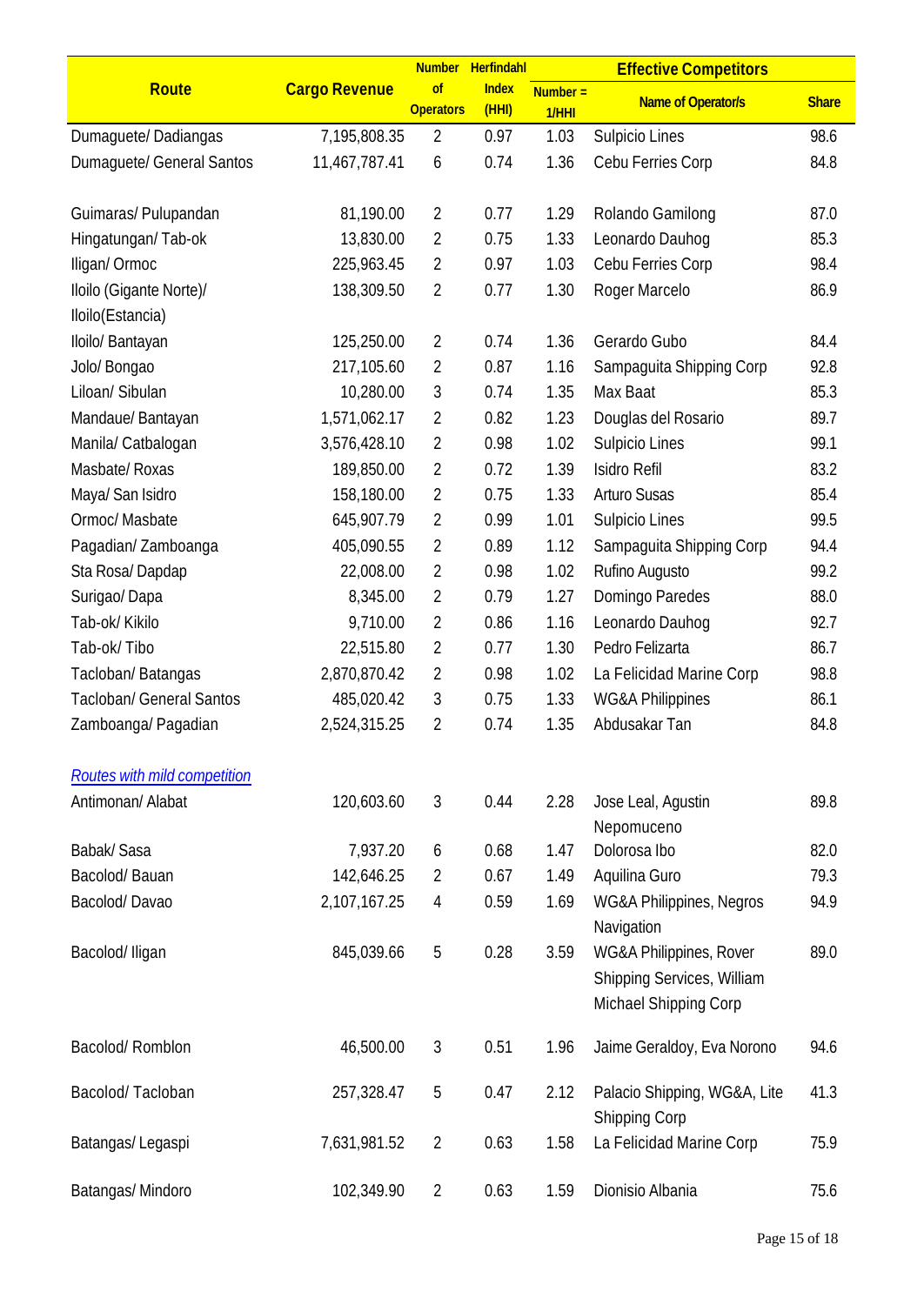| <b>Share</b>                                                     |
|------------------------------------------------------------------|
| 78.3                                                             |
|                                                                  |
| 94.8                                                             |
|                                                                  |
|                                                                  |
| 67.4                                                             |
|                                                                  |
|                                                                  |
| 62.8                                                             |
|                                                                  |
|                                                                  |
| 80.9                                                             |
| 86.4                                                             |
|                                                                  |
| 88.0                                                             |
| 89.0                                                             |
|                                                                  |
| 85.5                                                             |
|                                                                  |
|                                                                  |
| 88.0                                                             |
| 92.6                                                             |
|                                                                  |
| 57.6                                                             |
|                                                                  |
|                                                                  |
| 90.3                                                             |
|                                                                  |
| 97.2                                                             |
|                                                                  |
| 89.2                                                             |
|                                                                  |
|                                                                  |
| 85.2                                                             |
| 89.8                                                             |
| 87.8                                                             |
|                                                                  |
| 78.2                                                             |
| Shipping, Palacio Shipping Inc<br>Cebu Ferries Corp, Ever Lines, |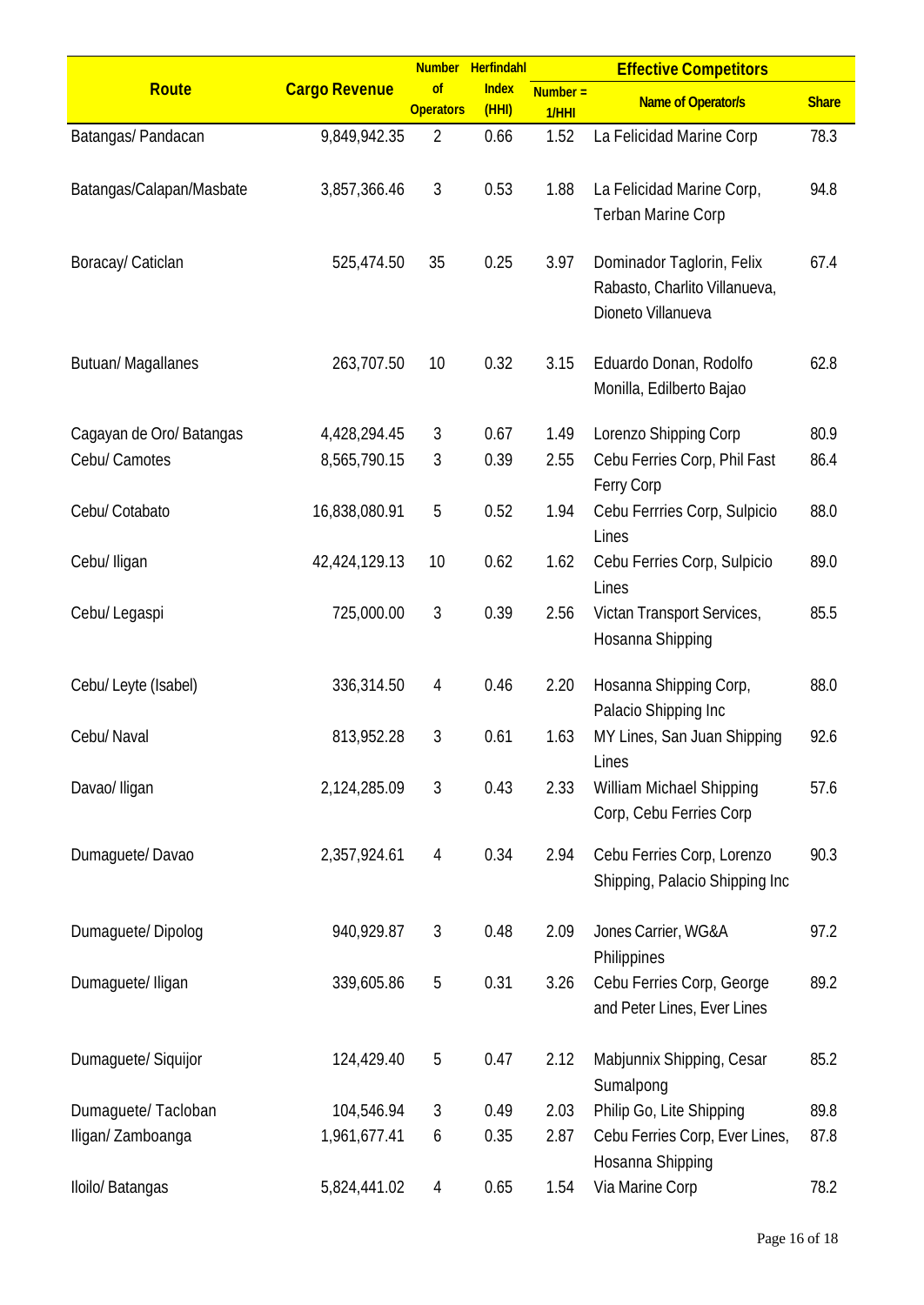|                           |                      |                        | Number Herfindahl     |                     | <b>Effective Competitors</b>                                                                                                                                              |              |
|---------------------------|----------------------|------------------------|-----------------------|---------------------|---------------------------------------------------------------------------------------------------------------------------------------------------------------------------|--------------|
| <b>Route</b>              | <b>Cargo Revenue</b> | of<br><b>Operators</b> | <b>Index</b><br>(HHI) | $Number =$<br>1/HHI | <b>Name of Operator/s</b>                                                                                                                                                 | <b>Share</b> |
| Iloilo/ Butuan            | 176,425.62           | 3                      | 0.43                  | 2.30                | Inter-island Maritime Corp,<br>Sulpicio Lines                                                                                                                             | 88.1         |
| Iloilo/ Cagayan de Oro    | 17,632,866.97        | 9                      | 0.49                  | 2.05                | Negros Navigation, WG&A                                                                                                                                                   | 86.7         |
| Iloilo/ Guimaras (Jordan) | 1,967,178.25         | 24                     | 0.10                  | 10.30               | SKMMOOA, Maria Balena,<br>Santiago Siloterio, Anacleto<br>Galabo, Anita Galve, Ruthelo<br>Geonanga, Eduardo Gando,<br>Nelia Canon, Fernando<br>Espinosa, Nerissa Pelingon | 69.9         |
| Iloilo/ Negros Occidental | 32,100.00            | $\overline{2}$         | 0.70                  | 1.44                | Romeo Geraldoy                                                                                                                                                            | 81.3         |
| Iloilo/ Tacloban          | 442,697.73           | 4                      | 0.52                  | 1.91                | WG&A Philippines, Sulpicio<br>Lines                                                                                                                                       | 80.1         |
| Iloilo/ Zamboanga         | 10,892,946.35        | 5                      | 0.50                  | 2.01                | WG&A Philippines, Sulpicio<br>Lines                                                                                                                                       | 84.4         |
| Jolo/ Siasi               | 269,735.15           | 4                      | 0.36                  | 2.78                | Hadji Ahmad, Asman Jaide,<br>Sampaguita Shipping Corp                                                                                                                     | 94.7         |
| Jolo/ Sitangkai           | 45,876.80            | 2                      | 0.68                  | 1.47                | Sampaguita Shipping Corp                                                                                                                                                  | 79.9         |
| Jolo/Tawi-tawi            | 78,889.00            | 2                      | 0.66                  | 1.51                | Den Tadus                                                                                                                                                                 | 78.6         |
| Jolo/ Zamboanga           | 7,258,975.93         | 10                     | 0.17                  | 5.97                | Erwin Tan, Sampaguita<br>Shipping Lines, Hadji Tan,<br>Radzma Burahan, Anton<br>Burahan, Hadji Daud                                                                       | 85.9         |
| Mamburao/Bauan            | 149,455.56           | 2                      | 0.63                  | 1.58                | Liwanag Mendoza                                                                                                                                                           | 75.7         |
| Manila/ Escalante         | 172,000.00           | 2                      | 0.64                  | 1.56                | Ocean Express Shipping<br>Lines                                                                                                                                           | 76.7         |
| Siasi/Bongao              | 336,099.65           | $\sqrt{3}$             | 0.53                  | 1.90                | Hadji Hahmad, Sampaguita<br><b>Shipping Corp</b>                                                                                                                          | 94.8         |
| Sitangkai/ Bongao         | 198,573.75           | 3                      | 0.70                  | 1.43                | Hadji Hahmad                                                                                                                                                              | 82.5         |
| Sitangkai/ Siasi          | 55,298.85            | 2                      | 0.71                  | 1.40                | Sampaguita Shipping Corp                                                                                                                                                  | 82.6         |
| Sta Ana/ Penaplata        | 5,085.00             | 7                      | 0.17                  | 5.97                | Erlinda Atianzar, Andrea<br>Vargas, Caesar Playda,<br>Alejandro Requina, Jesus<br>Basarten, Flaviano Cuenca                                                               | 91.0         |
| Sta Ana/ Sta Cruz         | 6,612.00             | $\mathfrak{Z}$         | 0.47                  | 2.12                | Jesus Plarilla, Diana Barail                                                                                                                                              | 87.1         |
| Sta Cruz/ Gen Luna        | 175,980.00           | 2                      | 0.70                  | 1.42                | Marites Pielaga                                                                                                                                                           | 81.9         |
| Tacloban/Dipolog          | 6,558,856.11         | 3                      | 0.50                  | 1.99                | Jones Carrier, Eduardo Jarque                                                                                                                                             | 97.7         |
| Tacloban/ Gingoog         | 2,922,366.00         | 2                      | 0.65                  | 1.55                | Jones Carrier                                                                                                                                                             | 77.1         |
| Tacloban/ Iligan          | 1,477,130.15         | 3                      | 0.54                  | 1.85                | Cebu Ferries Corp, Hosanna<br>Shipping                                                                                                                                    | 97.4         |